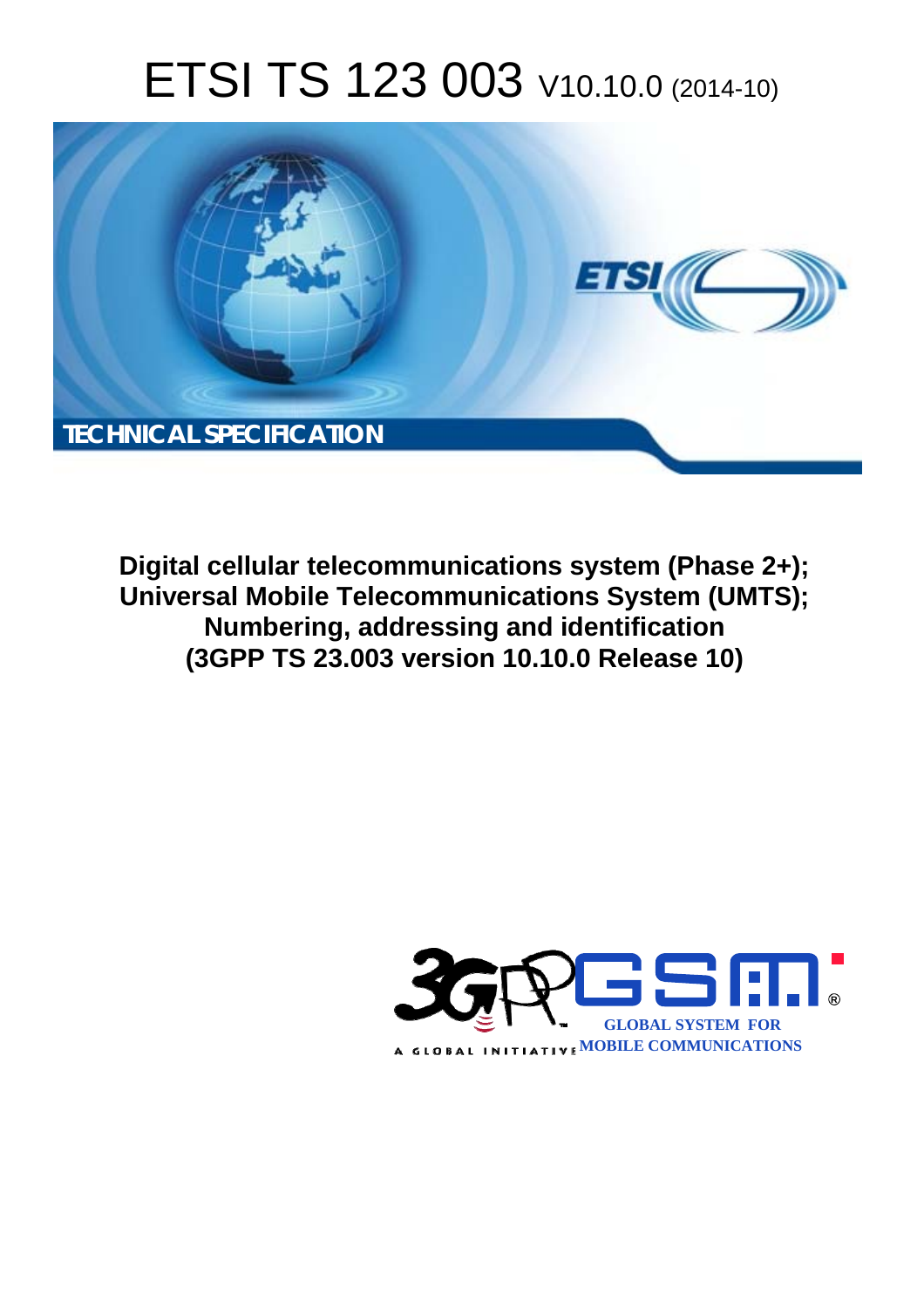Reference RTS/TSGC-0423003vaa0

> Keywords GSM,UMTS

#### *ETSI*

#### 650 Route des Lucioles F-06921 Sophia Antipolis Cedex - FRANCE

Tel.: +33 4 92 94 42 00 Fax: +33 4 93 65 47 16

Siret N° 348 623 562 00017 - NAF 742 C Association à but non lucratif enregistrée à la Sous-Préfecture de Grasse (06) N° 7803/88

#### *Important notice*

The present document can be downloaded from: [http://www.etsi.org](http://www.etsi.org/)

The present document may be made available in electronic versions and/or in print. The content of any electronic and/or print versions of the present document shall not be modified without the prior written authorization of ETSI. In case of any existing or perceived difference in contents between such versions and/or in print, the only prevailing document is the print of the Portable Document Format (PDF) version kept on a specific network drive within ETSI Secretariat.

Users of the present document should be aware that the document may be subject to revision or change of status. Information on the current status of this and other ETSI documents is available at <http://portal.etsi.org/tb/status/status.asp>

If you find errors in the present document, please send your comment to one of the following services: [http://portal.etsi.org/chaircor/ETSI\\_support.asp](http://portal.etsi.org/chaircor/ETSI_support.asp)

#### *Copyright Notification*

No part may be reproduced or utilized in any form or by any means, electronic or mechanical, including photocopying and microfilm except as authorized by written permission of ETSI.

The content of the PDF version shall not be modified without the written authorization of ETSI. The copyright and the foregoing restriction extend to reproduction in all media.

> © European Telecommunications Standards Institute 2014. All rights reserved.

**DECT**TM, **PLUGTESTS**TM, **UMTS**TM and the ETSI logo are Trade Marks of ETSI registered for the benefit of its Members. **3GPP**TM and **LTE**™ are Trade Marks of ETSI registered for the benefit of its Members and of the 3GPP Organizational Partners.

**GSM**® and the GSM logo are Trade Marks registered and owned by the GSM Association.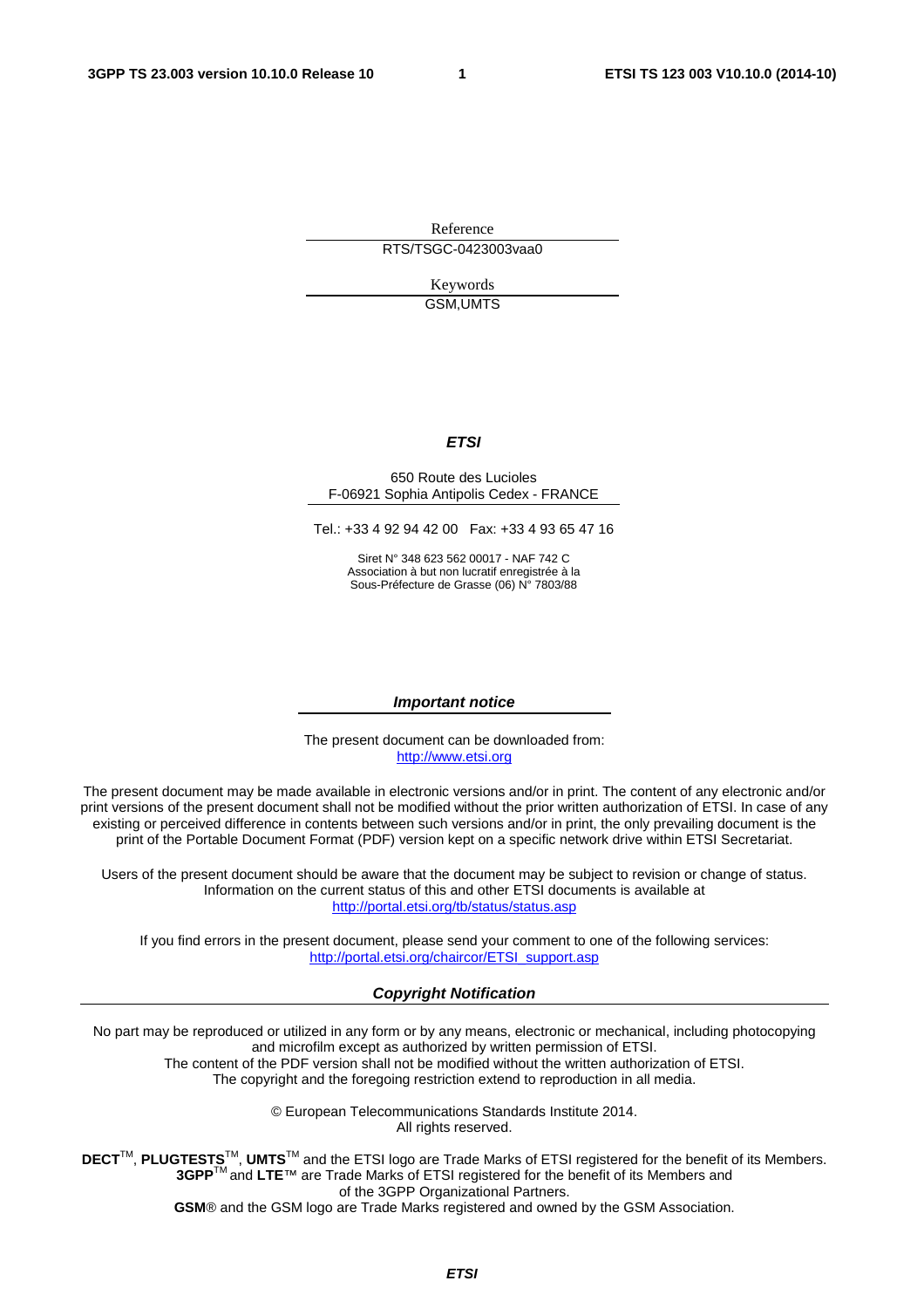# Intellectual Property Rights

IPRs essential or potentially essential to the present document may have been declared to ETSI. The information pertaining to these essential IPRs, if any, is publicly available for **ETSI members and non-members**, and can be found in ETSI SR 000 314: *"Intellectual Property Rights (IPRs); Essential, or potentially Essential, IPRs notified to ETSI in respect of ETSI standards"*, which is available from the ETSI Secretariat. Latest updates are available on the ETSI Web server [\(http://ipr.etsi.org](http://webapp.etsi.org/IPR/home.asp)).

Pursuant to the ETSI IPR Policy, no investigation, including IPR searches, has been carried out by ETSI. No guarantee can be given as to the existence of other IPRs not referenced in ETSI SR 000 314 (or the updates on the ETSI Web server) which are, or may be, or may become, essential to the present document.

# Foreword

This Technical Specification (TS) has been produced by ETSI 3rd Generation Partnership Project (3GPP).

The present document may refer to technical specifications or reports using their 3GPP identities, UMTS identities or GSM identities. These should be interpreted as being references to the corresponding ETSI deliverables.

The cross reference between GSM, UMTS, 3GPP and ETSI identities can be found under [http://webapp.etsi.org/key/queryform.asp.](http://webapp.etsi.org/key/queryform.asp)

# Modal verbs terminology

In the present document "**shall**", "**shall not**", "**should**", "**should not**", "**may**", "**may not**", "**need**", "**need not**", "**will**", "**will not**", "**can**" and "**cannot**" are to be interpreted as described in clause 3.2 of the [ETSI Drafting Rules](http://portal.etsi.org/Help/editHelp!/Howtostart/ETSIDraftingRules.aspx) (Verbal forms for the expression of provisions).

"**must**" and "**must not**" are **NOT** allowed in ETSI deliverables except when used in direct citation.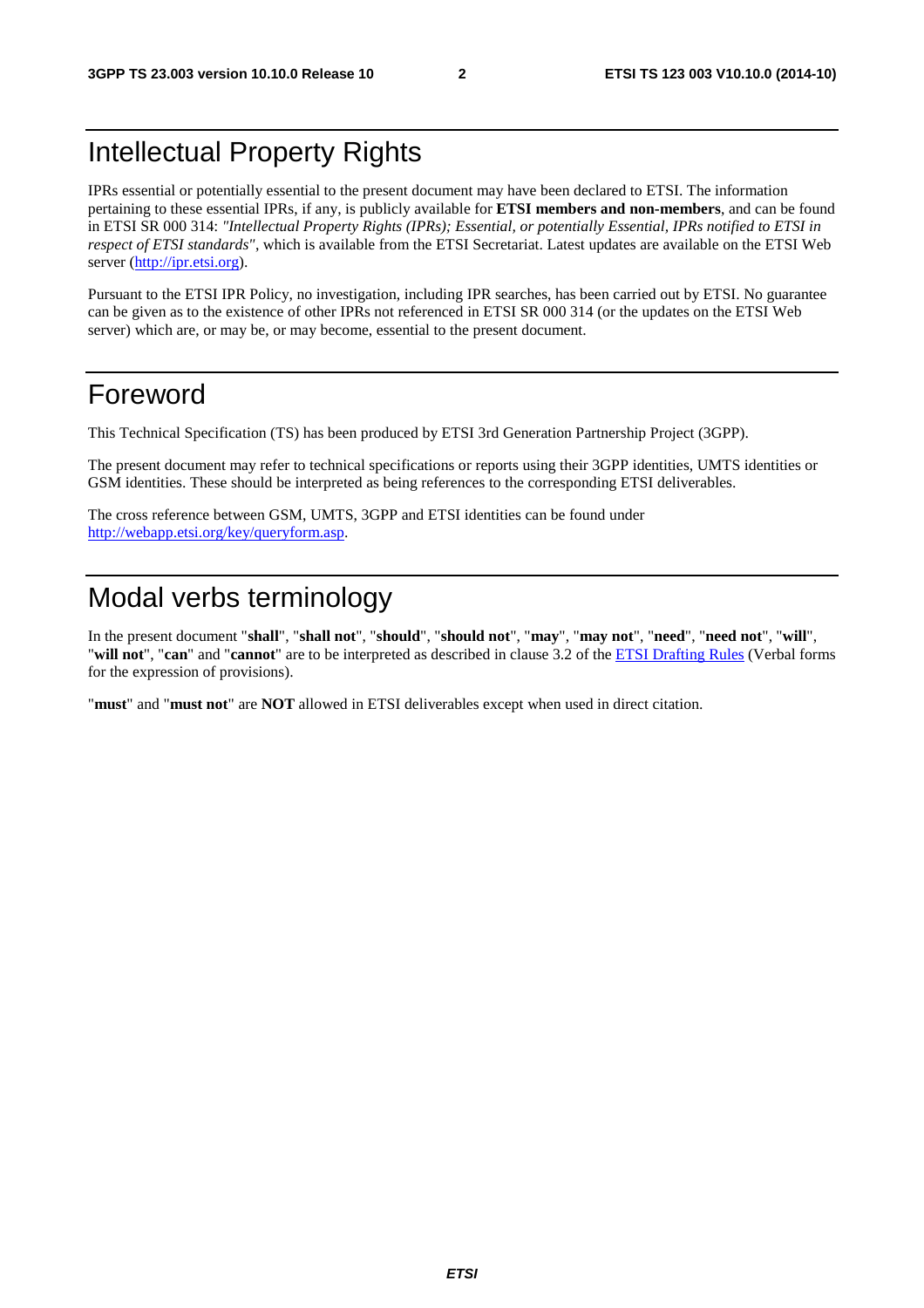$\mathbf{3}$ 

# Contents

| 1<br>1.1<br>1.1.1<br>1.1.2<br>1.2<br>1.3<br>1.4<br>2<br>2.1<br>2.2<br>2.3<br>2.4<br>2.5<br>2.6<br>2.7<br>2.8<br>2.8.1<br>Mapping between Temporary and Area Identities for the EUTRAN and the UTRAN/GERAN based<br>2.8.2.0<br>2.8.2.1<br>2.8.2.1.1<br>2.8.2.1.2<br>2.8.2.1.3<br>2.8.2.2<br>2.8.2.2.1<br>2.8.2.2.2<br>2.8.2.2.3<br>2.9<br>3<br>3.1<br>3.2<br>3.3<br>3.4<br>3.5<br>3.6<br>3.7<br>3.8<br>4<br>4.1<br>4.2<br>4.3<br>4.3.1<br>4.3.2<br>4.4<br>4.5<br>4.6<br>4.7 |       |  |
|----------------------------------------------------------------------------------------------------------------------------------------------------------------------------------------------------------------------------------------------------------------------------------------------------------------------------------------------------------------------------------------------------------------------------------------------------------------------------|-------|--|
|                                                                                                                                                                                                                                                                                                                                                                                                                                                                            |       |  |
|                                                                                                                                                                                                                                                                                                                                                                                                                                                                            |       |  |
|                                                                                                                                                                                                                                                                                                                                                                                                                                                                            |       |  |
|                                                                                                                                                                                                                                                                                                                                                                                                                                                                            |       |  |
|                                                                                                                                                                                                                                                                                                                                                                                                                                                                            |       |  |
|                                                                                                                                                                                                                                                                                                                                                                                                                                                                            |       |  |
|                                                                                                                                                                                                                                                                                                                                                                                                                                                                            |       |  |
|                                                                                                                                                                                                                                                                                                                                                                                                                                                                            |       |  |
|                                                                                                                                                                                                                                                                                                                                                                                                                                                                            |       |  |
|                                                                                                                                                                                                                                                                                                                                                                                                                                                                            |       |  |
|                                                                                                                                                                                                                                                                                                                                                                                                                                                                            |       |  |
|                                                                                                                                                                                                                                                                                                                                                                                                                                                                            |       |  |
|                                                                                                                                                                                                                                                                                                                                                                                                                                                                            |       |  |
|                                                                                                                                                                                                                                                                                                                                                                                                                                                                            |       |  |
|                                                                                                                                                                                                                                                                                                                                                                                                                                                                            |       |  |
|                                                                                                                                                                                                                                                                                                                                                                                                                                                                            |       |  |
|                                                                                                                                                                                                                                                                                                                                                                                                                                                                            |       |  |
|                                                                                                                                                                                                                                                                                                                                                                                                                                                                            |       |  |
|                                                                                                                                                                                                                                                                                                                                                                                                                                                                            |       |  |
|                                                                                                                                                                                                                                                                                                                                                                                                                                                                            | 2.8.2 |  |
|                                                                                                                                                                                                                                                                                                                                                                                                                                                                            |       |  |
|                                                                                                                                                                                                                                                                                                                                                                                                                                                                            |       |  |
|                                                                                                                                                                                                                                                                                                                                                                                                                                                                            |       |  |
|                                                                                                                                                                                                                                                                                                                                                                                                                                                                            |       |  |
|                                                                                                                                                                                                                                                                                                                                                                                                                                                                            |       |  |
|                                                                                                                                                                                                                                                                                                                                                                                                                                                                            |       |  |
|                                                                                                                                                                                                                                                                                                                                                                                                                                                                            |       |  |
|                                                                                                                                                                                                                                                                                                                                                                                                                                                                            |       |  |
|                                                                                                                                                                                                                                                                                                                                                                                                                                                                            |       |  |
|                                                                                                                                                                                                                                                                                                                                                                                                                                                                            |       |  |
|                                                                                                                                                                                                                                                                                                                                                                                                                                                                            |       |  |
|                                                                                                                                                                                                                                                                                                                                                                                                                                                                            |       |  |
|                                                                                                                                                                                                                                                                                                                                                                                                                                                                            |       |  |
|                                                                                                                                                                                                                                                                                                                                                                                                                                                                            |       |  |
|                                                                                                                                                                                                                                                                                                                                                                                                                                                                            |       |  |
|                                                                                                                                                                                                                                                                                                                                                                                                                                                                            |       |  |
|                                                                                                                                                                                                                                                                                                                                                                                                                                                                            |       |  |
|                                                                                                                                                                                                                                                                                                                                                                                                                                                                            |       |  |
|                                                                                                                                                                                                                                                                                                                                                                                                                                                                            |       |  |
|                                                                                                                                                                                                                                                                                                                                                                                                                                                                            |       |  |
|                                                                                                                                                                                                                                                                                                                                                                                                                                                                            |       |  |
|                                                                                                                                                                                                                                                                                                                                                                                                                                                                            |       |  |
|                                                                                                                                                                                                                                                                                                                                                                                                                                                                            |       |  |
|                                                                                                                                                                                                                                                                                                                                                                                                                                                                            |       |  |
|                                                                                                                                                                                                                                                                                                                                                                                                                                                                            |       |  |
|                                                                                                                                                                                                                                                                                                                                                                                                                                                                            |       |  |
|                                                                                                                                                                                                                                                                                                                                                                                                                                                                            |       |  |
|                                                                                                                                                                                                                                                                                                                                                                                                                                                                            |       |  |
|                                                                                                                                                                                                                                                                                                                                                                                                                                                                            |       |  |
|                                                                                                                                                                                                                                                                                                                                                                                                                                                                            | 4.8   |  |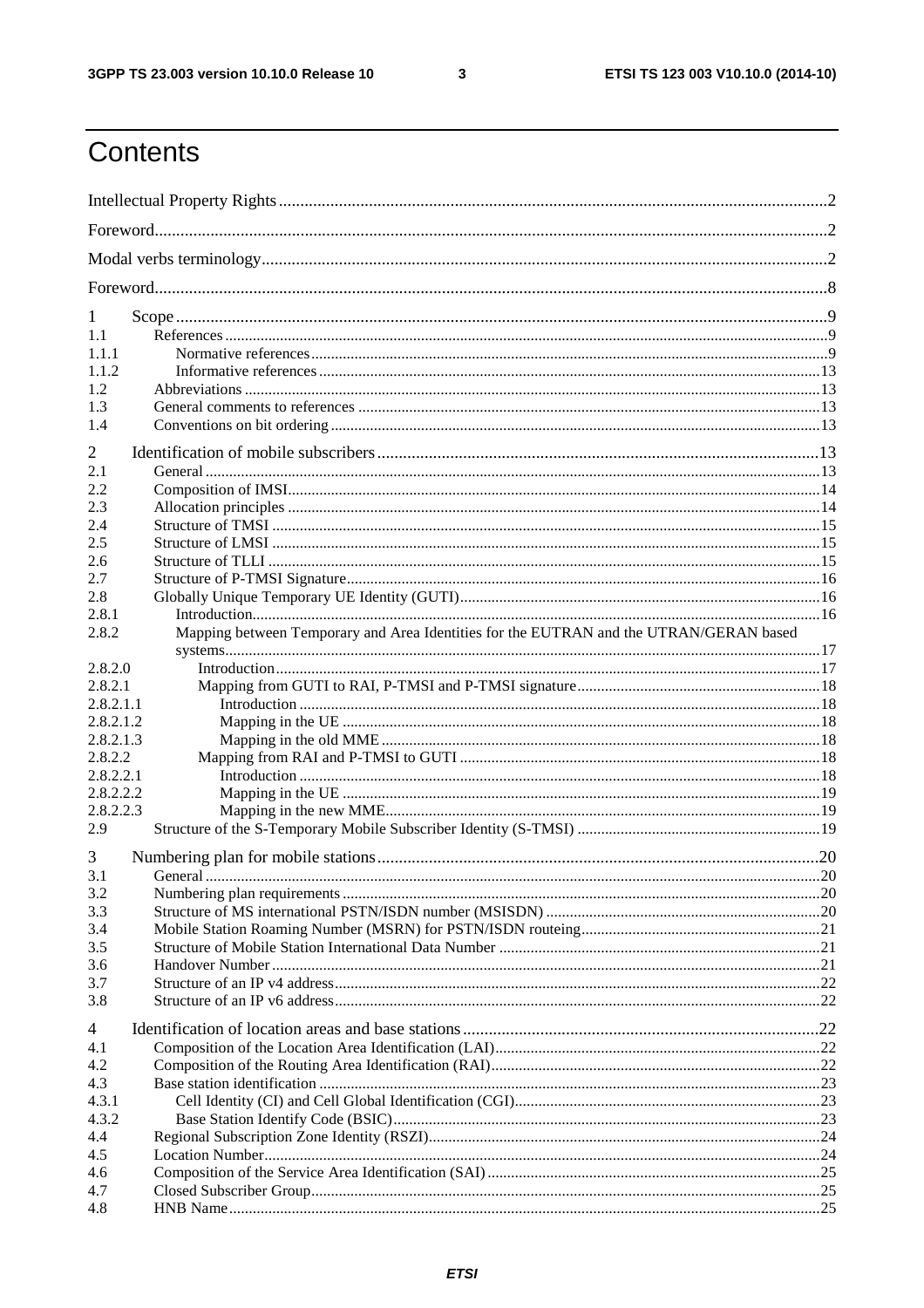$\overline{\mathbf{4}}$ 

| 4.9<br>4.10        |                                                                                 |  |
|--------------------|---------------------------------------------------------------------------------|--|
|                    |                                                                                 |  |
| 5<br>5.1           |                                                                                 |  |
| 5.2                |                                                                                 |  |
|                    |                                                                                 |  |
| 6                  | International Mobile Station Equipment Identity and Software Version Number 26  |  |
| 6.1                |                                                                                 |  |
| 6.2                |                                                                                 |  |
| 6.2.1              |                                                                                 |  |
| 6.2.2              |                                                                                 |  |
| 6.3                |                                                                                 |  |
| 7                  |                                                                                 |  |
| 7.1                |                                                                                 |  |
| 7.2                |                                                                                 |  |
| 7.3                |                                                                                 |  |
| 8                  |                                                                                 |  |
| 8.1                |                                                                                 |  |
| 8.2                |                                                                                 |  |
|                    |                                                                                 |  |
| 9                  |                                                                                 |  |
| 9.0                |                                                                                 |  |
| 9.1                |                                                                                 |  |
| 9.1.1              |                                                                                 |  |
| 9.1.2              |                                                                                 |  |
| 9.2                |                                                                                 |  |
| 9.2.1<br>9.3       |                                                                                 |  |
|                    |                                                                                 |  |
| 10                 |                                                                                 |  |
| 10.1               |                                                                                 |  |
| 10.2               |                                                                                 |  |
| 10.2.1             |                                                                                 |  |
| 10.2.2             |                                                                                 |  |
| 10.2.3             |                                                                                 |  |
| 10.2.4             |                                                                                 |  |
| 10.3               |                                                                                 |  |
| 10.3.1             |                                                                                 |  |
| 10.3.2<br>10.3.2.1 |                                                                                 |  |
| 10.3.2.2           |                                                                                 |  |
| 10.3.2.3           |                                                                                 |  |
| 10.3.3             |                                                                                 |  |
| 10.4               |                                                                                 |  |
| 10.4.1             |                                                                                 |  |
| 10.4.2             |                                                                                 |  |
| 10.4.3             |                                                                                 |  |
| 10.5               |                                                                                 |  |
| 10.5.1             |                                                                                 |  |
| 10.5.2             |                                                                                 |  |
| 10.5.3             |                                                                                 |  |
| 11                 |                                                                                 |  |
| 12                 | Identification of PLMN, RNC, Service Area, CN domain and Shared Network Area 37 |  |
| 12.1               |                                                                                 |  |
| 12.2               |                                                                                 |  |
| 12.3               |                                                                                 |  |
| 12.4               |                                                                                 |  |
| 12.5               |                                                                                 |  |
| 12.6               |                                                                                 |  |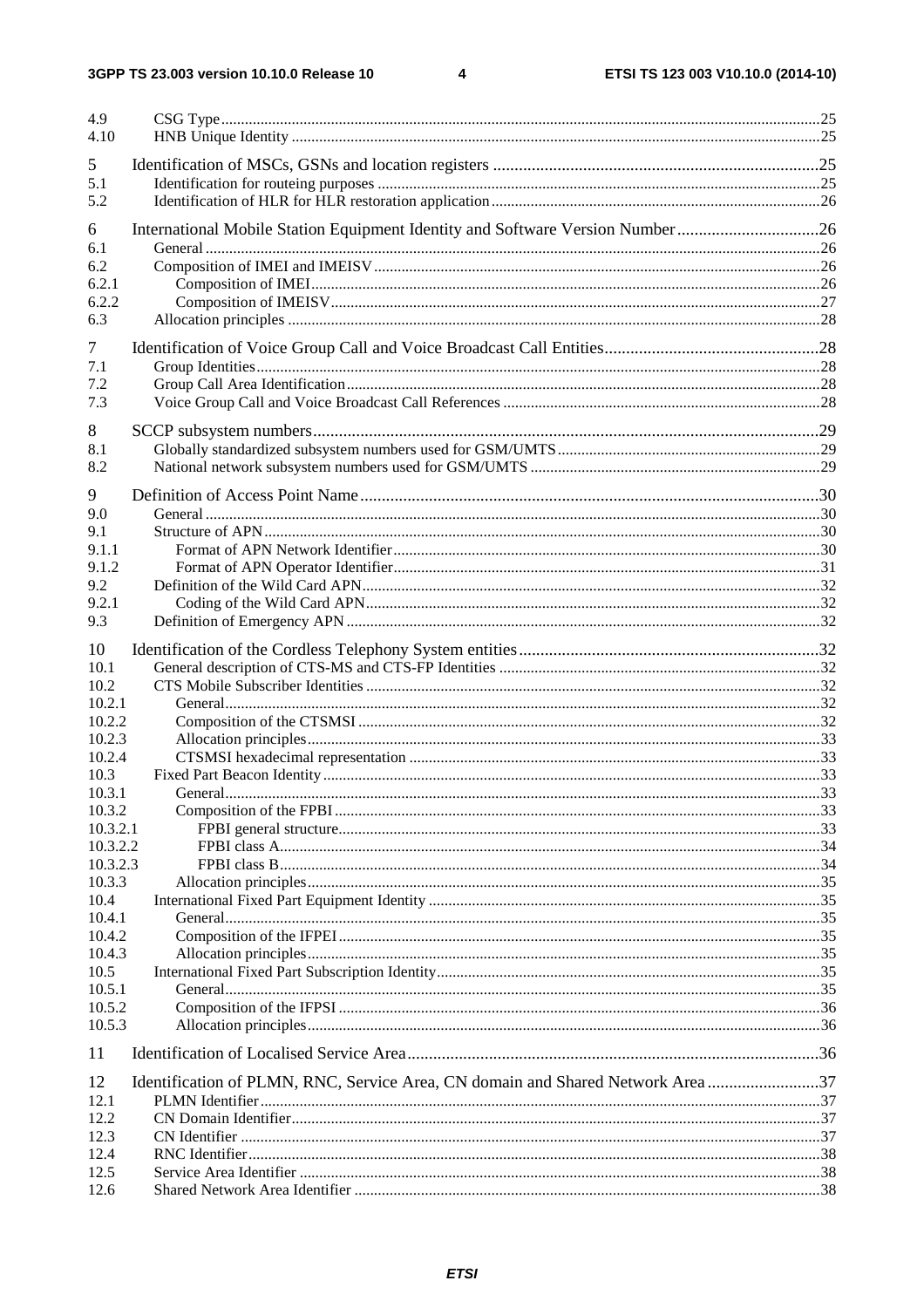$5\phantom{a}$ 

| 13       | Numbering, addressing and identification within the IP multimedia core network subsystem 38 |  |
|----------|---------------------------------------------------------------------------------------------|--|
| 13.1     |                                                                                             |  |
| 13.2     |                                                                                             |  |
| 13.3     |                                                                                             |  |
| 13.4     |                                                                                             |  |
| 13.4A    |                                                                                             |  |
| 13.4B    |                                                                                             |  |
| 13.5     |                                                                                             |  |
| 13.5A    |                                                                                             |  |
| 13.6     |                                                                                             |  |
| 13.7     |                                                                                             |  |
| 13.8     |                                                                                             |  |
| 13.9     |                                                                                             |  |
| 13.9.1   |                                                                                             |  |
| 13.9.1.1 |                                                                                             |  |
| 13.9.1.2 |                                                                                             |  |
|          |                                                                                             |  |
| 14       | Numbering, addressing and identification for 3GPP System to WLAN Interworking 43            |  |
| 14.1     |                                                                                             |  |
| 14.2     |                                                                                             |  |
| 14.3     |                                                                                             |  |
| 14.4     |                                                                                             |  |
| 14.4A    |                                                                                             |  |
| 14.5     |                                                                                             |  |
| 14.6     |                                                                                             |  |
| 14.7     |                                                                                             |  |
| 14.7.1   |                                                                                             |  |
| 14.7.2   |                                                                                             |  |
| 14.7.3   |                                                                                             |  |
| 14.8     |                                                                                             |  |
| 15       |                                                                                             |  |
| 15.1     |                                                                                             |  |
| 15.2     |                                                                                             |  |
| 15.3     |                                                                                             |  |
| 15.4     |                                                                                             |  |
|          |                                                                                             |  |
| 16       |                                                                                             |  |
| 16.1     |                                                                                             |  |
| 16.2     |                                                                                             |  |
|          |                                                                                             |  |
| 17       | Numbering, addressing and identification within the Generic Access Network51                |  |
| 17.1     |                                                                                             |  |
| 17.2     |                                                                                             |  |
| 17.2.1   |                                                                                             |  |
| 17.2.2   |                                                                                             |  |
| 17.2.3   |                                                                                             |  |
| 17.3     |                                                                                             |  |
| 17.3.1   |                                                                                             |  |
| 17.3.2   |                                                                                             |  |
| 17.3.3   |                                                                                             |  |
| 18       | Addressing and Identification for IMS Service Continuity and Single-Radio Voice Call        |  |
|          |                                                                                             |  |
|          |                                                                                             |  |
| 18.1     |                                                                                             |  |
| 18.2     |                                                                                             |  |
| 18.3     |                                                                                             |  |
| 18.4     |                                                                                             |  |
| 18.5     |                                                                                             |  |
| 18.6     |                                                                                             |  |
| 18.7     |                                                                                             |  |
| 19       | Numbering, addressing and identification for the Evolved Packet Core (EPC)55                |  |
| 19.1     |                                                                                             |  |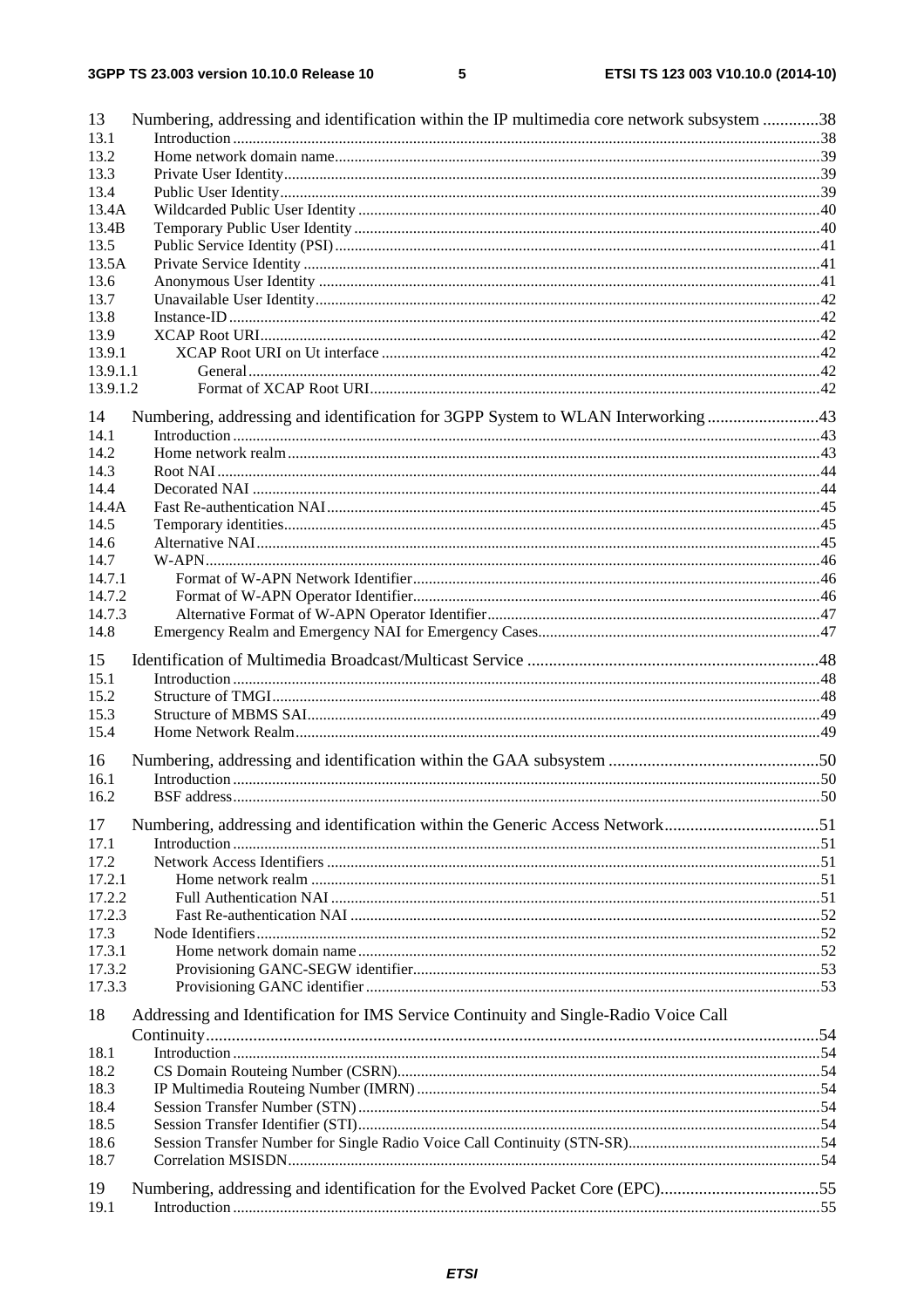$\bf 6$ 

| 19.2                 |                               |  |
|----------------------|-------------------------------|--|
| 19.3                 |                               |  |
| 19.3.1               |                               |  |
| 19.3.2<br>19.3.3     |                               |  |
| 19.3.4               |                               |  |
| 19.3.5               |                               |  |
| 19.3.6               |                               |  |
| 19.4                 |                               |  |
| 19.4.1               |                               |  |
| 19.4.2               |                               |  |
| 19.4.2.1             |                               |  |
| 19.4.2.2             |                               |  |
| 19.4.2.2.1           |                               |  |
| 19.4.2.2.2           |                               |  |
| 19.4.2.2.3           |                               |  |
| 19.4.2.2.4           |                               |  |
| 19.4.2.3             |                               |  |
| 19.4.2.4             |                               |  |
| 19.4.2.5             |                               |  |
| 19.4.2.6<br>19.4.2.7 |                               |  |
| 19.4.2.8             |                               |  |
| 19.4.2.9             |                               |  |
| 19.4.2.10            |                               |  |
| 19.4.3               |                               |  |
| 19.5                 |                               |  |
| 19.6                 |                               |  |
| 20                   |                               |  |
| 20.1                 |                               |  |
| 20.2                 |                               |  |
| 20.3                 |                               |  |
| 20.3.1               |                               |  |
| 20.3.2               |                               |  |
| 20.3.3               |                               |  |
| 20.3.4               |                               |  |
| 20.3.5               |                               |  |
|                      |                               |  |
| 21.1                 |                               |  |
| 21.2                 |                               |  |
|                      |                               |  |
| 21.2.2<br>21.2.3     |                               |  |
|                      |                               |  |
| 22                   |                               |  |
| 22.1                 |                               |  |
| 22.2                 |                               |  |
| 22.2.1               |                               |  |
| 22.2.2               |                               |  |
| 23                   |                               |  |
| 23.1                 |                               |  |
| 23.2                 |                               |  |
| 23.3                 |                               |  |
| 23.3.1               |                               |  |
| 23.3.2               |                               |  |
| 23.3.2.1             |                               |  |
| 23.3.2.2             |                               |  |
|                      | <b>Annex A (informative):</b> |  |
|                      |                               |  |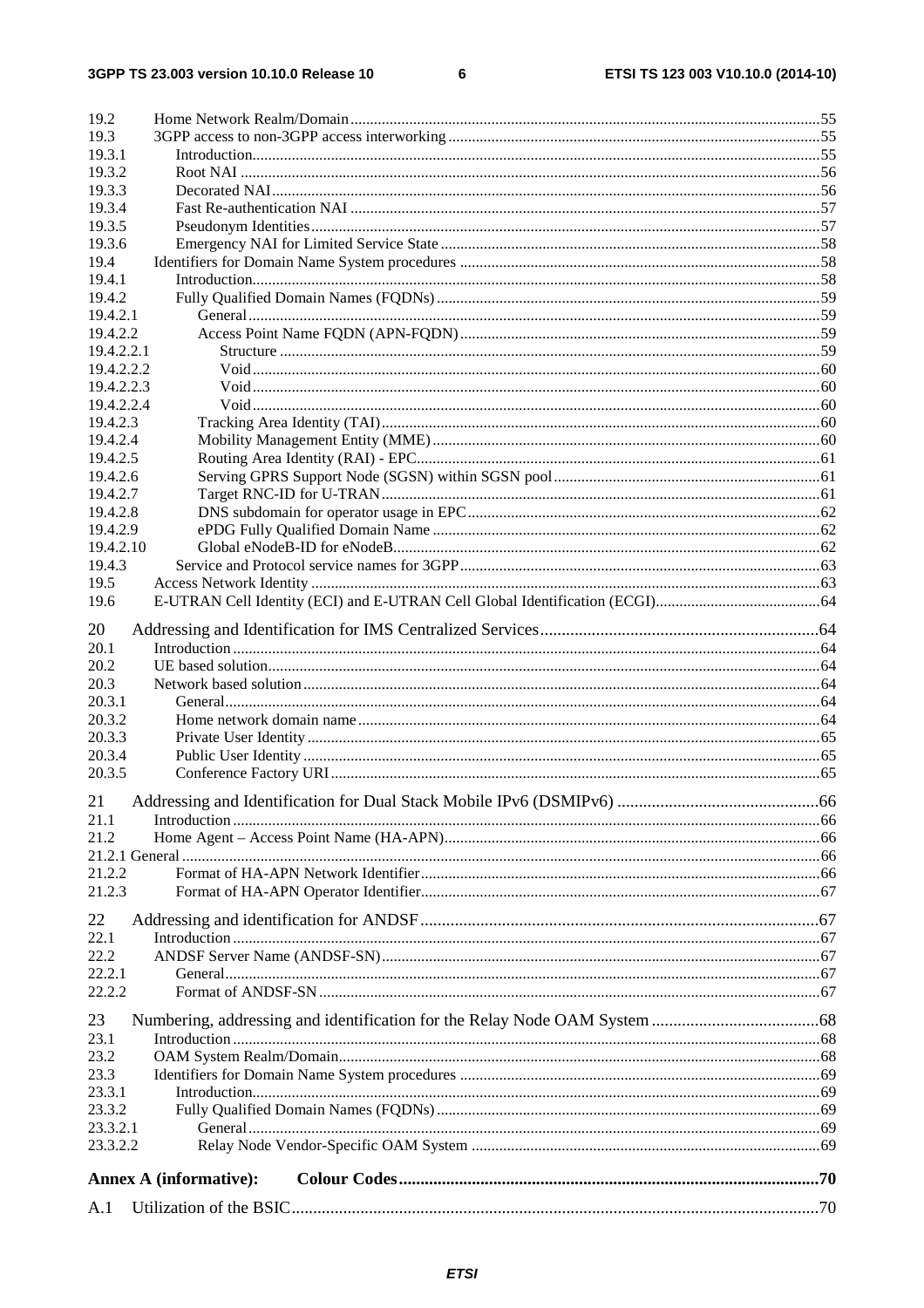$\overline{7}$ 

|     | <b>Annex F</b> (informative): |                                                               |  |
|-----|-------------------------------|---------------------------------------------------------------|--|
|     | <b>Annex E</b> (normative):   |                                                               |  |
|     | <b>Annex D</b> (informative): | Applicability and use of the ".3gppnetwork.org" domain name76 |  |
| C.3 |                               |                                                               |  |
| C.2 |                               |                                                               |  |
| C.1 |                               |                                                               |  |
|     |                               |                                                               |  |
| B.3 |                               |                                                               |  |
| B.2 |                               |                                                               |  |
| B.1 |                               |                                                               |  |
|     |                               |                                                               |  |
| A.3 |                               |                                                               |  |
| A.2 |                               |                                                               |  |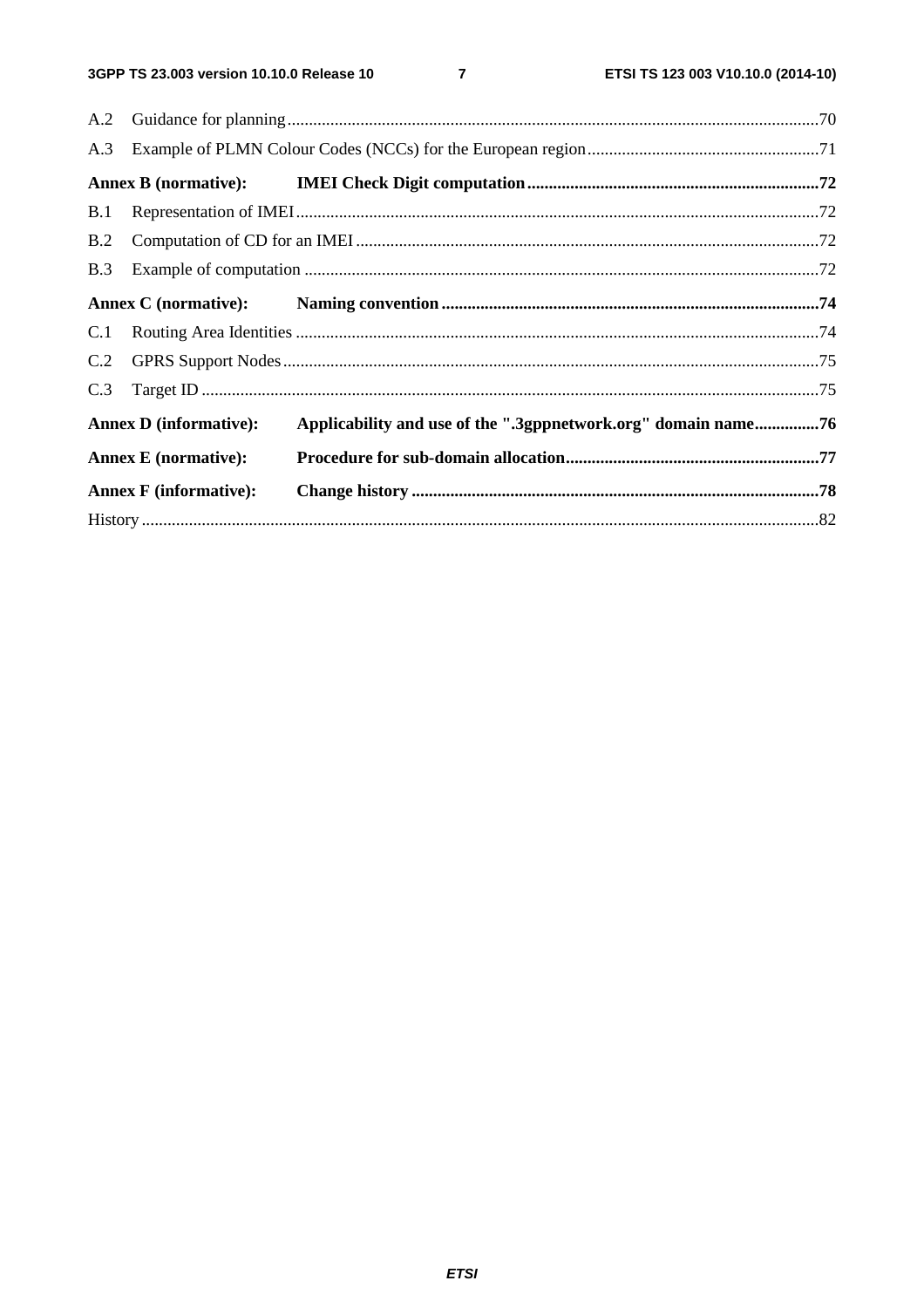# Foreword

This Technical Specification (TS) has been produced by the 3<sup>rd</sup> Generation Partnership Project (3GPP).

The present document defines the principal purpose and use of International Mobile station Equipment Identities (IMEI) within the digital cellular telecommunications system and the 3GPP system.

The contents of the present document are subject to continuing work within the TSG and may change following formal TSG approval. Should the TSG modify the contents of the present document, it will be re-released by the TSG with an identifying change of release date and an increase in version number as follows:

Version x.y.z

where:

- x the first digit:
	- 1 presented to TSG for information;
	- 2 presented to TSG for approval;
	- 3 or greater indicates TSG approved document under change control.
- y the second digit is incremented for all changes of substance, i.e. technical enhancements, corrections, updates, etc.
- z the third digit is incremented when editorial only changes have been incorporated in the document.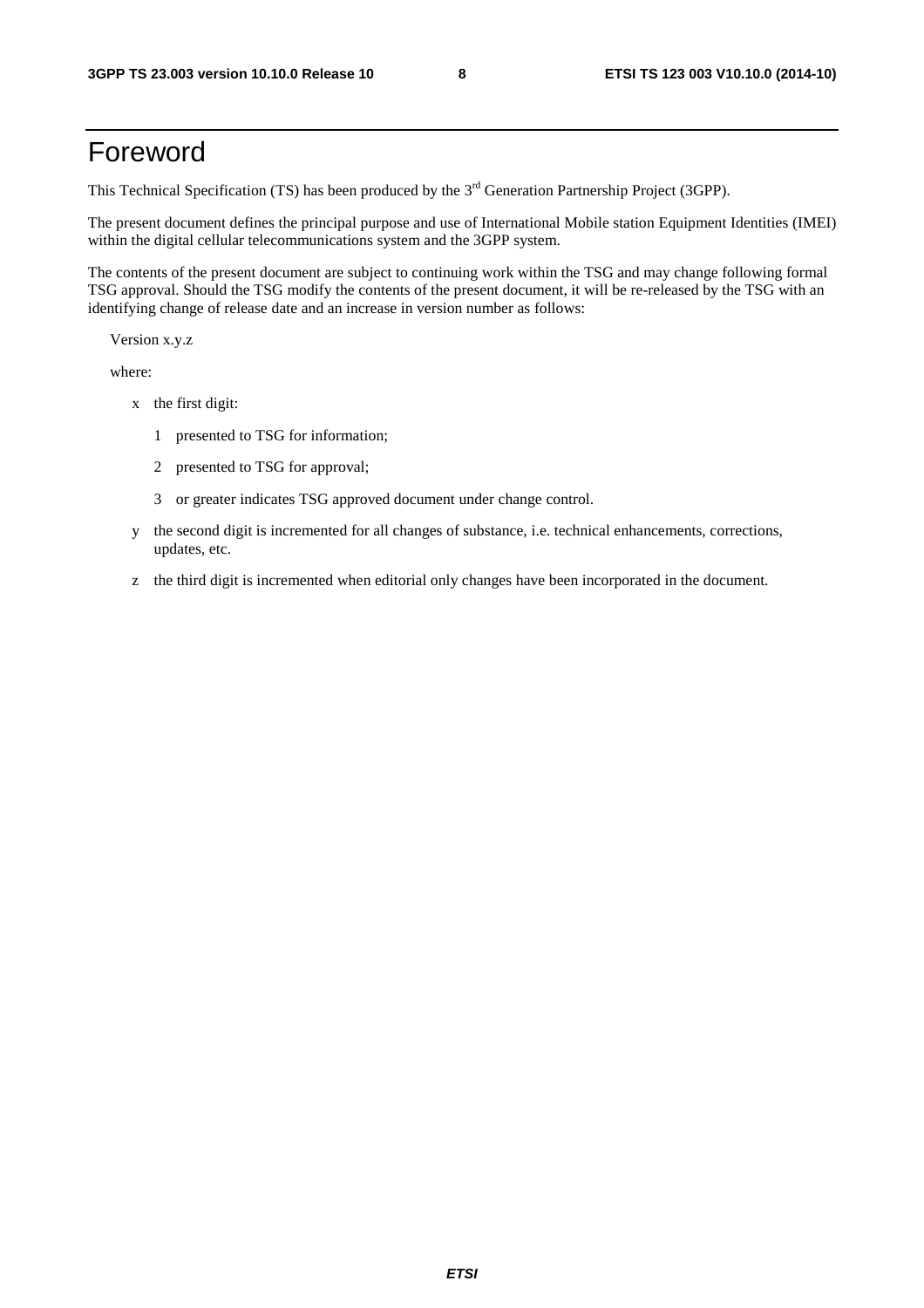# 1 Scope

The present document defines the principal purpose and use of International Mobile station Equipment Identities (IMEI) within the digital cellular telecommunications system and the 3GPP system.

The present document defines:

- a) an identification plan for mobile subscribers in the GSM system;
- b) principles of assigning telephone and ISDN numbers to MSs in the country of registration of the MS;
- c) principles of assigning Mobile Station (MS) roaming numbers to visiting MSs;
- d) an identification plan for location areas, routing areas, and base stations in the GSM system;
- e) an identification plan for MSCs, SGSNs, GGSNs, and location registers in the GSM system;
- f) principles of assigning international mobile equipment identities;
- g) principles of assigning zones for regional subscription;
- h) an identification plan for groups of subscribers to the Voice Group Call Service (VGCS) and to the Voice Broadcast Service (VBS); and identification plan for voice group calls and voice broadcast calls; an identification plan for group call areas;
- i) principles for assigning Packet Data Protocol (PDP) addresses to mobile stations;
- j) an identification plan for point-to-multipoint data transmission groups;
- k) an identification plan for CN domain, RNC and service area in the UTRAN system.
- l) an identification plan for mobile subscribers in the WLAN system.
- m) addressing and identification for IMS Service Continuity
- n) an identification plan together with principles of assignment and mapping of identities for the Evolved Packet System

#### 1.1 References

#### 1.1.1 Normative references

The following documents contain provisions which, through reference in this text, constitute provisions of the present document.

- References are either specific (identified by date of publication, edition number, version number, etc.) or non-specific.
- For a specific reference, subsequent revisions do not apply.
- For a non-specific reference, the latest version applies. In the case of a reference to a 3GPP document (including a GSM document), a non-specific reference implicitly refers to the latest version of that document *in the same Release as the present document*.
- [1] 3GPP TS 21.905: "Vocabulary for 3GPP Specifications ".
- [2] 3GPP TS 23.008: "Organization of subscriber data".
- [3] 3GPP TS 23.060: "General Packet Radio Service (GPRS); Service description; Stage 2"
- [4] 3GPP TS 23.070: "Routeing of calls to/from Public Data Networks (PDN)".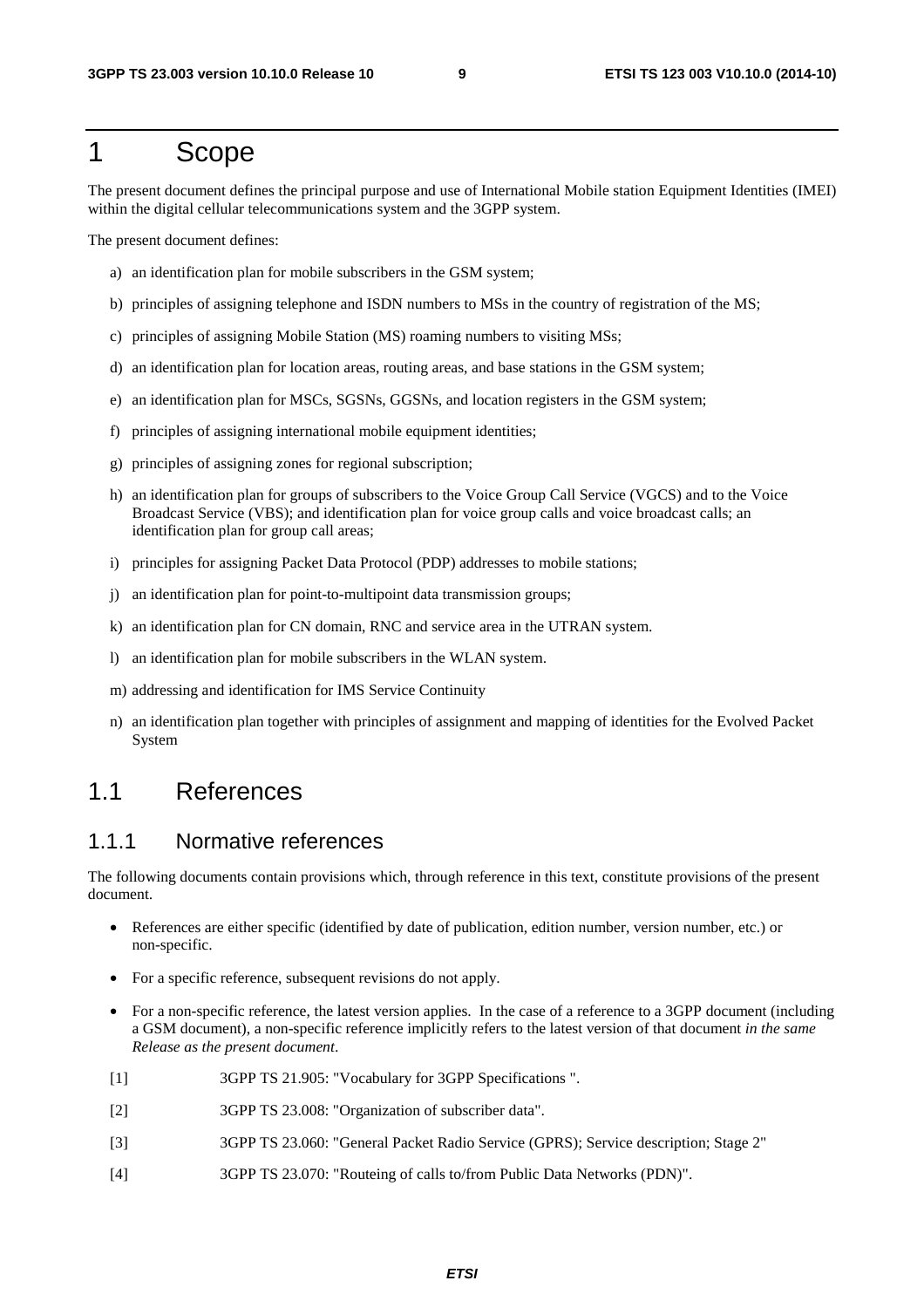| $[5]$  | 3GPP TS 24.008: "Mobile Radio Interface Layer 3 specification; Core Network Protocols; Stage<br>$3$ ".                             |
|--------|------------------------------------------------------------------------------------------------------------------------------------|
| [6]    | 3GPP TS 29.060: "GPRS Tunnelling protocol (GTP) across the Gn and Gp interface".                                                   |
| $[7]$  | 3GPP TS 43.020: "Digital cellular telecommunications system (Phase 2+); Security related<br>network functions".                    |
| [8]    | void                                                                                                                               |
| [9]    | 3GPP TS 51.011: " Specification of the Subscriber Identity Module - Mobile Equipment (SIM -<br>ME) interface".                     |
| $[10]$ | ITU-T Recommendation E.164: "The international public telecommunication numbering plan".                                           |
| $[11]$ | ITU-T Recommendation E.212: "The international identification plan for mobile terminals and<br>mobile users".                      |
| $[12]$ | ITU-T Recommendation E.213: "Telephone and ISDN numbering plan for land Mobile Stations in<br>public land mobile networks (PLMN)". |
| $[13]$ | ITU-T Recommendation X.121: "International numbering plan for public data networks".                                               |
| $[14]$ | IETF RFC 791: "Internet Protocol".                                                                                                 |
| $[15]$ | IETF RFC 2373: "IP Version 6 Addressing Architecture".                                                                             |
| $[16]$ | 3GPP TS 25.401: "UTRAN Overall Description".                                                                                       |
| $[17]$ | 3GPP TS 25.413: "UTRAN Iu Interface RANAP Signalling".                                                                             |
| $[18]$ | IETF RFC 2181: "Clarifications to the DNS Specification".                                                                          |
| $[19]$ | IETF RFC 1035: "Domain Names - Implementation and Specification".                                                                  |
| $[20]$ | IETF RFC 1123: "Requirements for Internet Hosts -- Application and Support".                                                       |
| $[21]$ | IETF RFC 2462: "IPv6 Stateless Address Autoconfiguration".                                                                         |
| $[22]$ | IETF RFC 3041: "Privacy Extensions for Stateless Address Autoconfiguration in IPv6".                                               |
| $[23]$ | 3GPP TS 23.236: "Intra Domain Connection of RAN Nodes to Multiple CN Nodes".                                                       |
| $[24]$ | 3GPP TS 23.228: "IP Multimedia (IM) Subsystem - Stage 2"                                                                           |
| $[25]$ | Void                                                                                                                               |
| $[26]$ | IETF RFC 3261: "SIP: Session Initiation Protocol"                                                                                  |
| $[27]$ | 3GPP TS 31.102: "Characteristics of the USIM Application."                                                                         |
| $[28]$ | Void                                                                                                                               |
| $[29]$ | 3GPP TS 44.118: "Radio Resource Control (RRC) Protocol, Iu Mode".                                                                  |
| $[30]$ | 3GPP TS 23.073: "Support of Localised Service Area (SoLSA); Stage 2"                                                               |
| $[31]$ | 3GPP TS 29.002: "Mobile Application Part (MAP) specification"                                                                      |
| $[32]$ | 3GPP TS 22.016: "International Mobile Equipment Identities (IMEI)"                                                                 |
| $[33]$ | Void                                                                                                                               |
| $[34]$ | Void                                                                                                                               |
| $[35]$ | 3GPP TS 45.056: "CTS-FP Radio Sub-system"                                                                                          |
| $[36]$ | 3GPP TS 42.009: "Security aspects" [currently not being raised to rel-5 – Pete H. looking into it]                                 |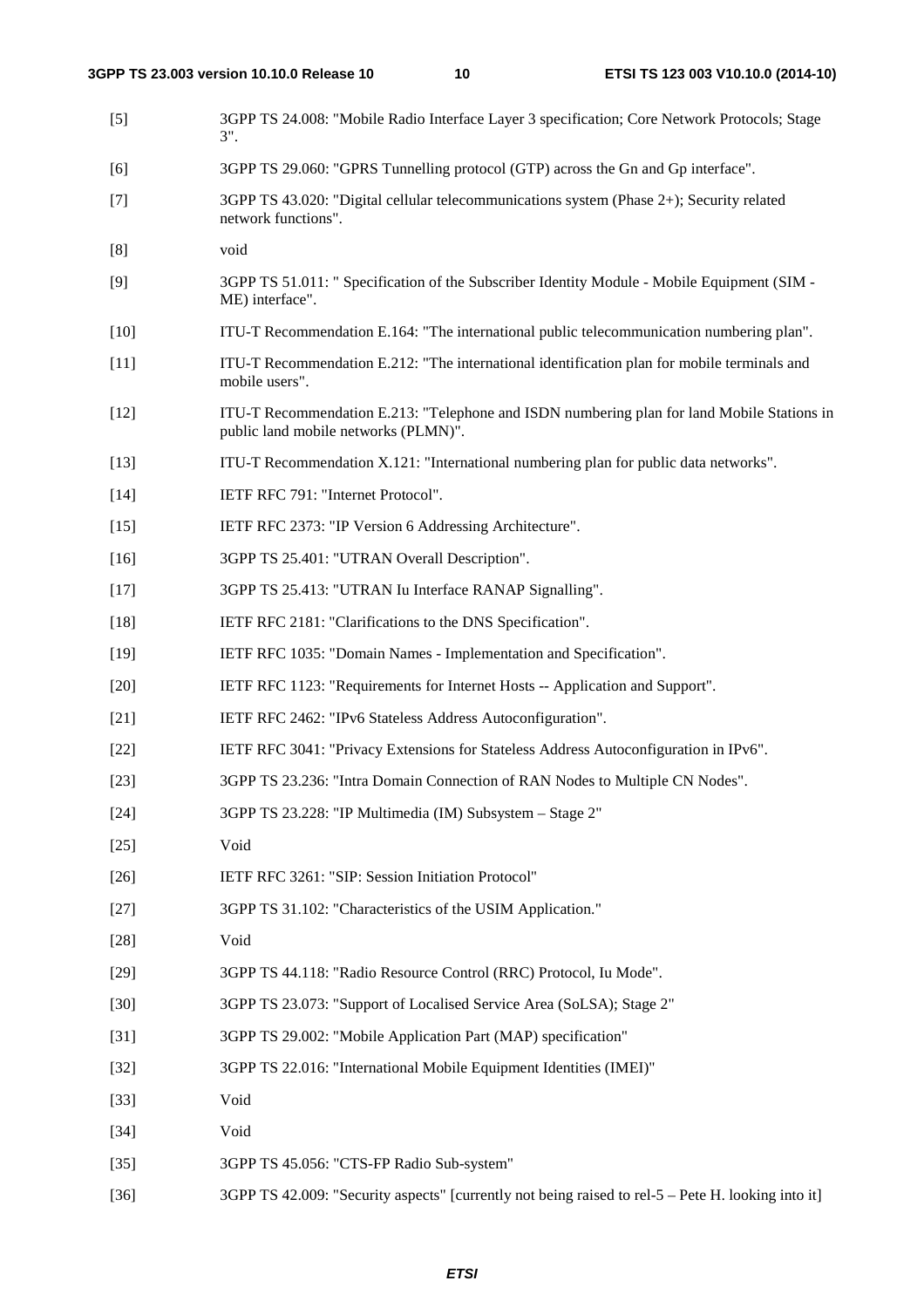| $[37]$ | 3GPP TS 25.423: "UTRAN Iur interface RNSAP signalling"                                                                          |
|--------|---------------------------------------------------------------------------------------------------------------------------------|
| $[38]$ | 3GPP TS 25.419: "UTRAN Iu-BC interface: Service Area Broadcast Protocol (SABP)"                                                 |
| $[39]$ | 3GPP TS 25.410: "UTRAN Iu Interface: General Aspects and Principles"                                                            |
| $[40]$ | ISO/IEC 7812: "Identification cards - Numbering system and registration procedure for issuer<br>identifiers"                    |
| $[41]$ | Void                                                                                                                            |
| $[42]$ | 3GPP TS 33.102 "3G security; Security architecture"                                                                             |
| $[43]$ | 3GPP TS 43.130: "Iur-g interface; Stage 2"                                                                                      |
| $[45]$ | IETF RFC 3966: "The tel URI for Telephone Numbers"                                                                              |
| $[46]$ | 3GPP TS 44.068: "Group Call Control (GCC) protocol".                                                                            |
| $[47]$ | 3GPP TS 44.069: "Broadcast Call Control (BCC) Protocol".                                                                        |
| $[48]$ | 3GPP TS 24.234: "3GPP System to WLAN Interworking; UE to Network protocols; Stage 3".                                           |
| $[49]$ | Void                                                                                                                            |
| $[50]$ | IETF RFC 4187: "EAP AKA Authentication".                                                                                        |
| $[51]$ | IETF RFC 4186: "EAP SIM Authentication".                                                                                        |
| $[52]$ | 3GPP TS 23.246: "Multimedia Broadcast/Multicast Service (MBMS); Architecture and functional<br>description"                     |
| $[53]$ | IETF RFC 4282: "The Network Access Identifier".                                                                                 |
| $[54]$ | IETF RFC 2279: "UTF-8, a transformation format of ISO 10646".                                                                   |
| $[55]$ | 3GPP TS 33.234: "Wireless Local Area Network (WLAN) interworking security".                                                     |
| $[56]$ | Void                                                                                                                            |
| $[58]$ | 3GPP TS 33.221 "Generic Authentication Architecture (GAA); Support for Subscriber<br>Certificates".                             |
| [60]   | IEEE 1003.1-2004, Part 1: Base Definitions                                                                                      |
| [61]   | 3GPP TS 43.318: "Generic Access to the A/Gb interface; Stage 2"                                                                 |
| $[62]$ | 3GPP TS 44.318: "Generic Access (GA) to the A/Gb interface; Mobile GA interface layer 3<br>specification"                       |
| $[63]$ | 3GPP TS 29.163: "Interworking between the IP Multimedia (IM) Core Network (CN) subsystem<br>and Circuit Switched (CS) networks" |
| $[64]$ | IETF RFC 2606: "Reserved Top Level DNS Names"                                                                                   |
| $[65]$ | Void                                                                                                                            |
| [66]   | 3GPP TS 51.011 Release 4: "Specification of the Subscriber Identity Module - Mobile Equipment<br>(SIM - ME) interface"          |
| $[67]$ | 3GPP2 X.S0013-004: "IP Multimedia Call Control Protocol based on SIP and SDP; Stage 3"                                          |
| $[68]$ | 3GPP TS 23.402: "Architecture Enhancements for non-3GPP accesses"                                                               |
| $[69]$ | 3GPP TS 33.402: "3GPP System Architecture Evolution: Security Aspects of non-3GPP accesses"                                     |

[70] 3GPP TS 23.292: "IP Multimedia Subsystem (IMS) Centralized Services; Stage 2"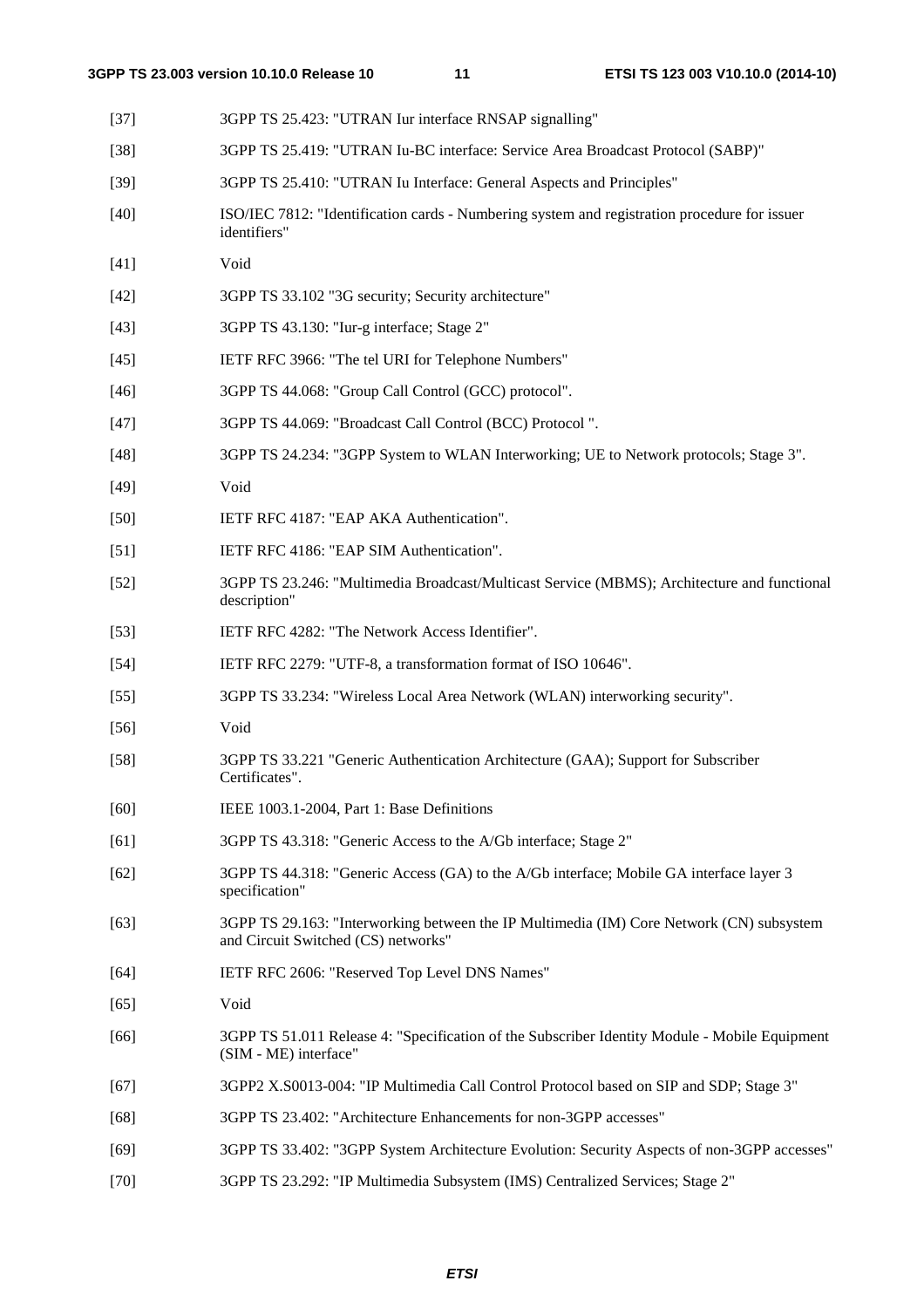- [71] 3GPP TS 23.237: "IP Multimedia Subsystem (IMS) Service Continuity" [72] 3GPP TS 23.401: "General Packet Radio Service (GPRS) enhancements for Evolved Universal Terrestrial Radio Access Network (E-UTRAN) access" [73] 3GPP TS 29.303: "Domain Name System Procedures; Stage 3" [74] IETF RFC 3958: "Domain-Based Application Service Location Using SRV RRs and the Dynamic Delegation Discovery Service (DDDS)" [75] Void [76] 3GPP TS 23.237: "Mobility between 3GPP-Wireless Local Area Network (WLAN) interworking and 3GPP systems" [77] 3GPP TS 24.302: "Access to the 3GPP Evolved Packet Core (EPC) via non-3GPP access networks; Stage 3" [78] 3GPP TS 23.273: "Evolved Packet System; 3GPP EPS AAA Interfaces" [79] IETF RFC 7254: "A Uniform Resource Name Namespace for the Global System for Mobile Communications Association (GSMA) and the International Mobile station Equipment Identity (IMEI)". [80] IETF RFC 4122: "A Universally Unique IDentifier (UUID) URN Namespace". [81] 3GPP TS 24.229: "IP multimedia call control protocol based on Session Initiation Protocol (SIP) and Session Description Protocol (SDP); Stage 3". [82] IETF RFC5448: "Improved Extensible Authentication Protocol Method for 3rd Generation Authentication and Key Agreement (EAP-AKA') " [83] 3GPP TS 22.011: "Service accessibility". [84] 3GPP TS 36.413: "Evolved Universal Terrestrial Radio Access Network (E-UTRAN) ; S1 Application Protocol (S1AP)". [85] Guidelines for use of a 48-bit Extended Unique Identifier (EUI-48<sup>TM</sup>), http://standards.ieee.org/regauth/oui/tutorials/EUI48.html [86] GUIDELINES FOR 64-BIT GLOBAL IDENTIFIER (EUI-64) REGISTRATION AUTHORITY, <http://standards.ieee.org/regauth/oui/tutorials/EUI64.html> [87] The Broadband Forum TR-069: "CPE WAN Management Protocol v1.1", Issue 1 Amendment 2, December 2007 [88] 3GPP TS 29.274: "Evolved General Packet Radio Service (GPRS) Tunnelling Protocol for Control plane (GTPv2-C); Stage 3". [89] 3GPP TS 33.401: "3GPP System Architecture Evolution: Security Architecture". [90] 3GPP TS 24.301: "Non-Access-Stratum (NAS) protocol for Evolved Packet System (EPS); Stage 3". [91] 3GPP TS 36.300: " Evolved Universal Terrestrial Radio Access (E-UTRA) and Evolved Universal Terrestrial Radio Access Network (E-UTRAN); Overall description; Stage 2". [92] 3GPP TS 23.216: "Single Radio Voice Call Continuity (SRVCC)". [93] 3GPP TS 31.103: "IP Multimedia Services Identity Module (ISIM) application". [94] IETF RFC 4825: "The Extensible Markup Language (XML) Configuration Access Protocol (XCAP)". [95] 3GPP TS 29.229: " Cx and Dx interfaces based on the Diameter protocol; Protocol details".
- [96] 3GPP TS 29.329: " Sh Interface based on the Diameter protocol; Protocol details".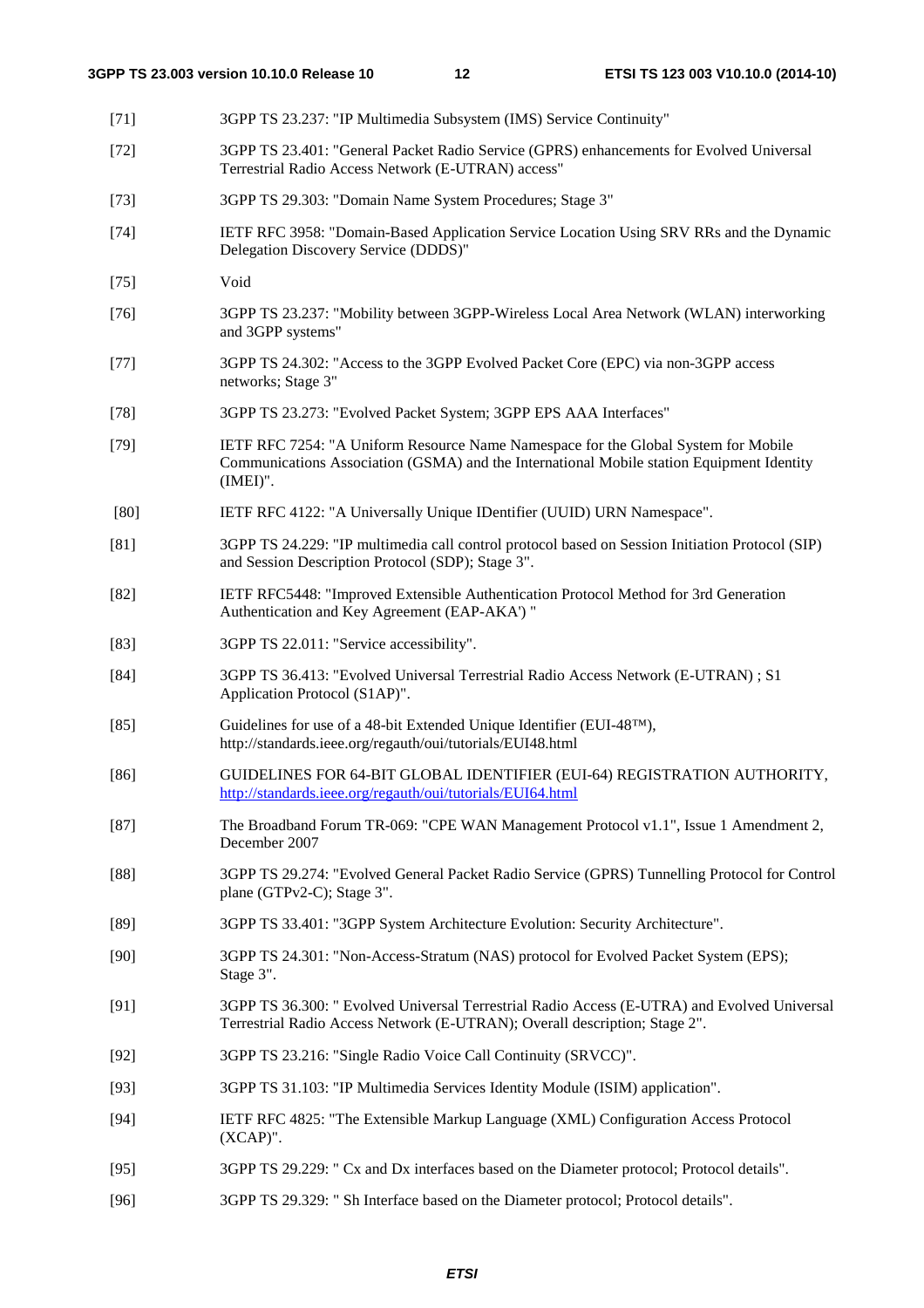[97] 3GPP TS 29.165: "Inter-IMS Network to Network Interface (NNI); Stage 3".

#### 1.1.2 Informative references

- [44] "COMPLEMENT TO ITU-T RECOMMENDATION E.212 (11/98)", Annex to ITU Operational Bulletin No. 741 – 1.VI.200; This is published on the ITU-T website, whose home page is at http://www.itu.int/ITU-T/
- [57] GSMA PRD IR.34 "Inter-PLMN Backbone Guidelines"
- [59] Void

#### 1.2 Abbreviations

For the purposes of the present document, the abbreviations defined in 3GPP TS 21.905 [1] and the following apply. An abbreviation defined in the present document takes precedence over the definition of the same abbreviation, if any, in 3GPP TR 21.905 [1].

| <b>EPS</b>  | <b>Evolved Packet System</b>          |
|-------------|---------------------------------------|
| <b>GUTI</b> | Globally Unique Temporary UE Identity |
| ICS.        | <b>IMS</b> Centralized Services       |
| UUID        | Universally Unique IDentifier         |

### 1.3 General comments to references

The identification plan for mobile subscribers defined below is that defined in ITU-T Recommendation E.212.

The ISDN numbering plan for MSs and the allocation of mobile station roaming numbers is that defined in ITU-T Recommendation E.213. Only one of the principles for allocating ISDN numbers is proposed for PLMNs. Only the method for allocating MS roaming numbers contained in the main text of ITU-T Recommendation E.213 is recommended for use in PLMNs. If there is any difference between the present document and the ITU-T Recommendations, the former shall prevail.

For terminology, see also ITU-T Recommendations E.164 and X.121.

#### 1.4 Conventions on bit ordering

The following conventions hold for the coding of the different identities appearing in the present document and in other GSM Technical Specifications if not indicated otherwise:

- the different parts of an identity are shown in the figures in order of significance;
- the most significant part of an identity is on the left part of the figure and the least significant on the right.

When an identity appears in other Technical Specifications, the following conventions hold if not indicated otherwise:

- digits are numbered by order of significance, with digit 1 being the most significant;
- bits are numbered by order of significance, with the lowest bit number corresponding to the least significant bit.

# 2 Identification of mobile subscribers

#### 2.1 General

A unique International Mobile Subscriber Identity (IMSI) shall be allocated to each mobile subscriber in the GSM/UMTS/EPS system.

NOTE: This IMSI is the concept referred to by ITU-T as "International Mobile Station Identity".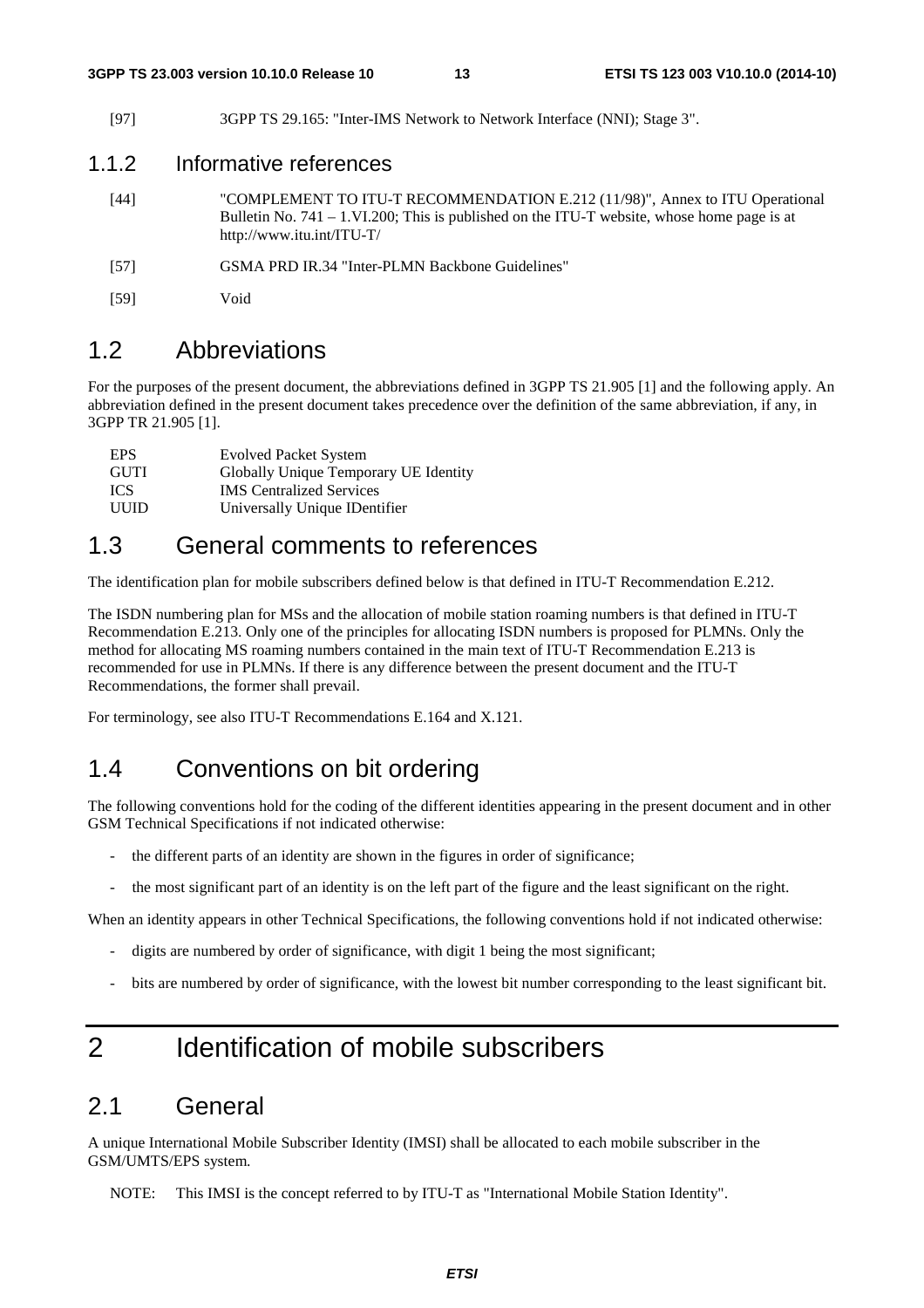In order to support the subscriber identity confidentiality service the VLRs, SGSNs and MME may allocate Temporary Mobile Subscriber Identities (TMSI) to visiting mobile subscribers. The VLR,SGSN and MME must be capable of correlating an allocated TMSI with the IMSI of the MS to which it is allocated.

An MS may be allocated three TMSIs, one for services provided through the MSC, one for services provided through the SGSN (P-TMSI for short) and one for the services provided via the MME (M-TMSI part GUTI for short).

For addressing on resources used for GPRS, a Temporary Logical Link Identity (TLLI) is used. The TLLI to use is built by the MS either on the basis of the P-TMSI (local or foreign TLLI), or directly (random TLLI).

In order to speed up the search for subscriber data in the VLR a supplementary Local Mobile Station Identity (LMSI) is defined.

The LMSI may be allocated by the VLR at location updating and is sent to the HLR together with the IMSI. The HLR makes no use of it but includes it together with the IMSI in all messages sent to the VLR concerning that MS.

### 2.2 Composition of IMSI

IMSI is composed as shown in figure 1.

| Not more than 15 digits                                               |  |
|-----------------------------------------------------------------------|--|
| $\leftarrow$ 3 digits $\rightarrow$ $\leftarrow$ 2 or 3 $\rightarrow$ |  |
| <b>MNC</b><br><b>MSIN</b><br><b>MCC</b>                               |  |
| NMSI                                                                  |  |
| <b>IMSI</b>                                                           |  |

**Figure 1: Structure of IMSI** 

IMSI is composed of three parts:

- 1) Mobile Country Code (MCC) consisting of three digits. The MCC identifies uniquely the country of domicile of the mobile subscriber;
- 2) Mobile Network Code (MNC) consisting of two or three digits for GSM/UMTS applications. The MNC identifies the home PLMN of the mobile subscriber. The length of the MNC (two or three digits) depends on the value of the MCC. A mixture of two and three digit MNC codes within a single MCC area is not recommended and is outside the scope of this specification.
- 3) Mobile Subscriber Identification Number (MSIN) identifying the mobile subscriber within a PLMN.

The National Mobile Subscriber Identity (NMSI) consists of the Mobile Network Code and the Mobile Subscriber Identification Number.

### 2.3 Allocation principles

IMSI shall consist of decimal digits (0 through 9) only.

The number of digits in IMSI shall not exceed 15.

The allocation of Mobile Country Codes (MCCs) is administered by the ITU-T. The current allocation is given in the COMPLEMENT TO ITU-T RECOMMENDATION E.212 [44].

The allocation of National Mobile Subscriber Identity (NMSI) is the responsibility of each administration.

If more than one PLMN exists in a country, the same Mobile Network Code should not be assigned to more than one PLMN.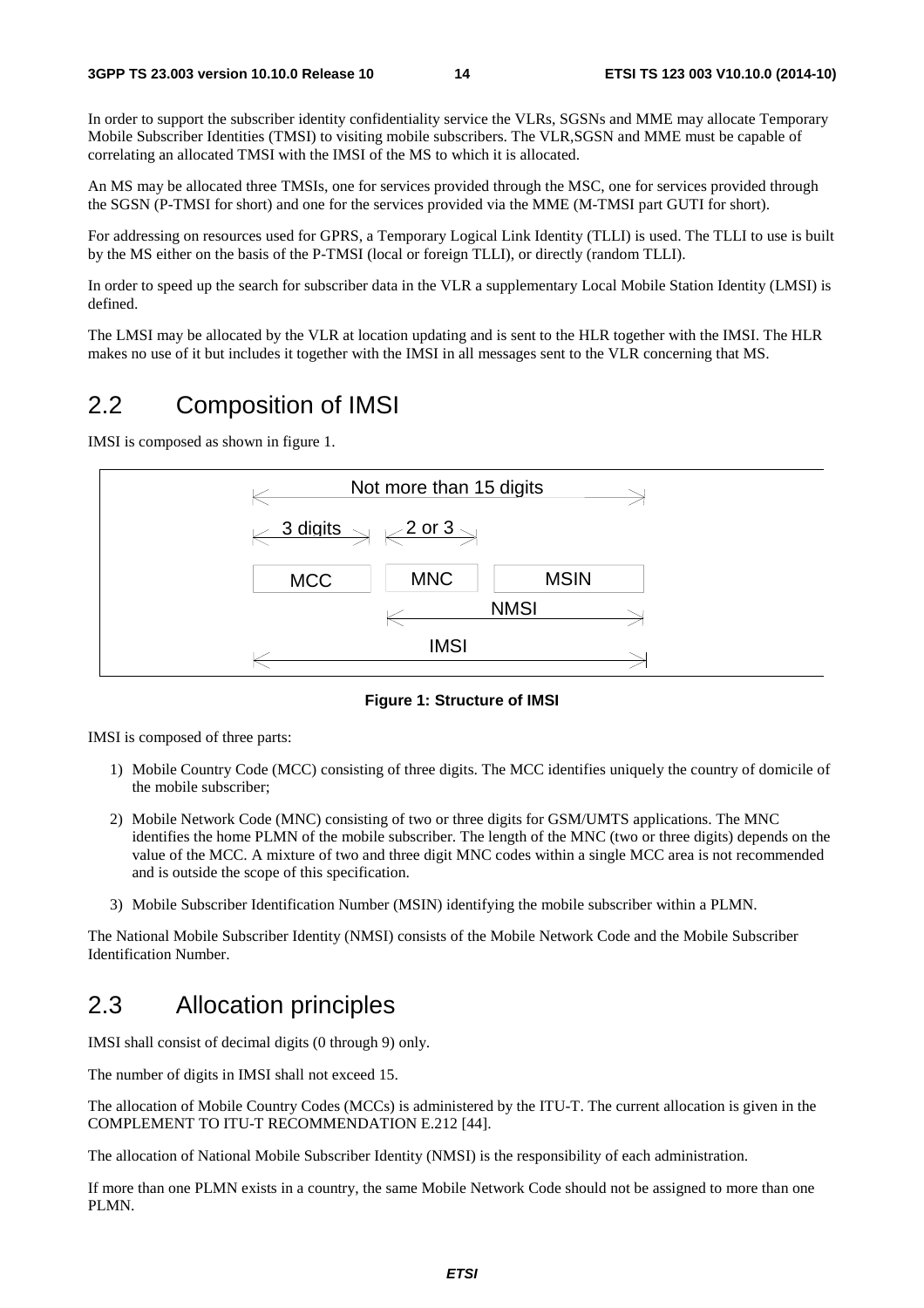The allocation of IMSIs should be such that not more than the digits MCC + MNC of the IMSI have to be analysed in a foreign PLMN for information transfer.

### 2.4 Structure of TMSI

Since the TMSI has only local significance (i.e. within a VLR and the area controlled by a VLR, or within an SGSN and the area controlled by an SGSN, or within an MME and the area controlled by an MME), the structure and coding of it can be chosen by agreement between operator and manufacturer in order to meet local needs.

The TMSI consists of 4 octets. It can be coded using a full hexadecimal representation.

In order to avoid double allocation of TMSIs after a restart of an allocating node, some part of the TMSI may be related to the time when it was allocated or contain a bit field which is changed when the allocating node has recovered from the restart.

In areas where both MSC-based services and SGSN-based services are provided, some discrimination is needed between the allocation of TMSIs for MSC-based services and the allocation of TMSIs for SGSN-based services. The discrimination shall be done on the 2 most significant bits, with values 00, 01, and 10 being used by the VLR, and 11 being used by the SGSN.

If intra domain connection of RAN nodes to multiple CN nodes as described in 3GPP TS 23.236 [23] is applied in the MSC/VLR or SGSN, then the NRI shall be part of the TMSI. The NRI has a configurable length of 0 to 10 bits. A configurable length of 0 bits indicates that the NRI is not used and this feature is not applied in the MSC/VLR or SGSN. The NRI shall be coded in bits 23 to 14. An NRI shorter than 10 bits shall be encoded with the most significant bit of the NRI field in bit 23.

The TMSI shall be allocated only in ciphered form. See also 3GPP TS 43.020 [7] and 3GPP TS 33.102 [42].

The network shall not allocate a TMSI with all 32 bits equal to 1 (this is because the TMSI must be stored in the SIM, and the SIM uses 4 octets with all bits equal to 1 to indicate that no valid TMSI is available).

To allow for eventual modifications of the management of the TMSI code space management, MSs shall not check if an allocated TMSI belongs to the range allocated to the allocating node. MSs shall use an allocated TMSI according to the specifications, whatever its value.

### 2.5 Structure of LMSI

The LMSI consists of 4 octets and may be allocated by the VLR. The VLR shall not allocate the value zero. The value zero is reserved to indicate that an LMSI parameter sent from the HLR to the VLR shall not be interpreted.

### 2.6 Structure of TLLI

A TLLI is built by the MS or by the SGSN either on the basis of the P-TMSI (local or foreign TLLI), or directly (random or auxiliary TLLI), according to the following rules.

The TLLI consists of 32 bits, numbered from 0 to 31 by order of significance, with bit 0 being the LSB.

A local TLLI is built by an MS which has a valid P-TMSI as follows:

bits 31 down to 30 are set to 1; and

bits 29 down to 0 are set equal to bits 29 to 0 of the P-TMSI.

A foreign TLLI is built by an MS which has a valid P-TMSI as follows:

bit 31 is set to 1 and bit 30 is set to 0; and

bits 29 down to 0 are set equal to bits 29 to 0 of the P-TMSI.

A random TLLI is built by an MS as follows:

bit 31 is set to 0;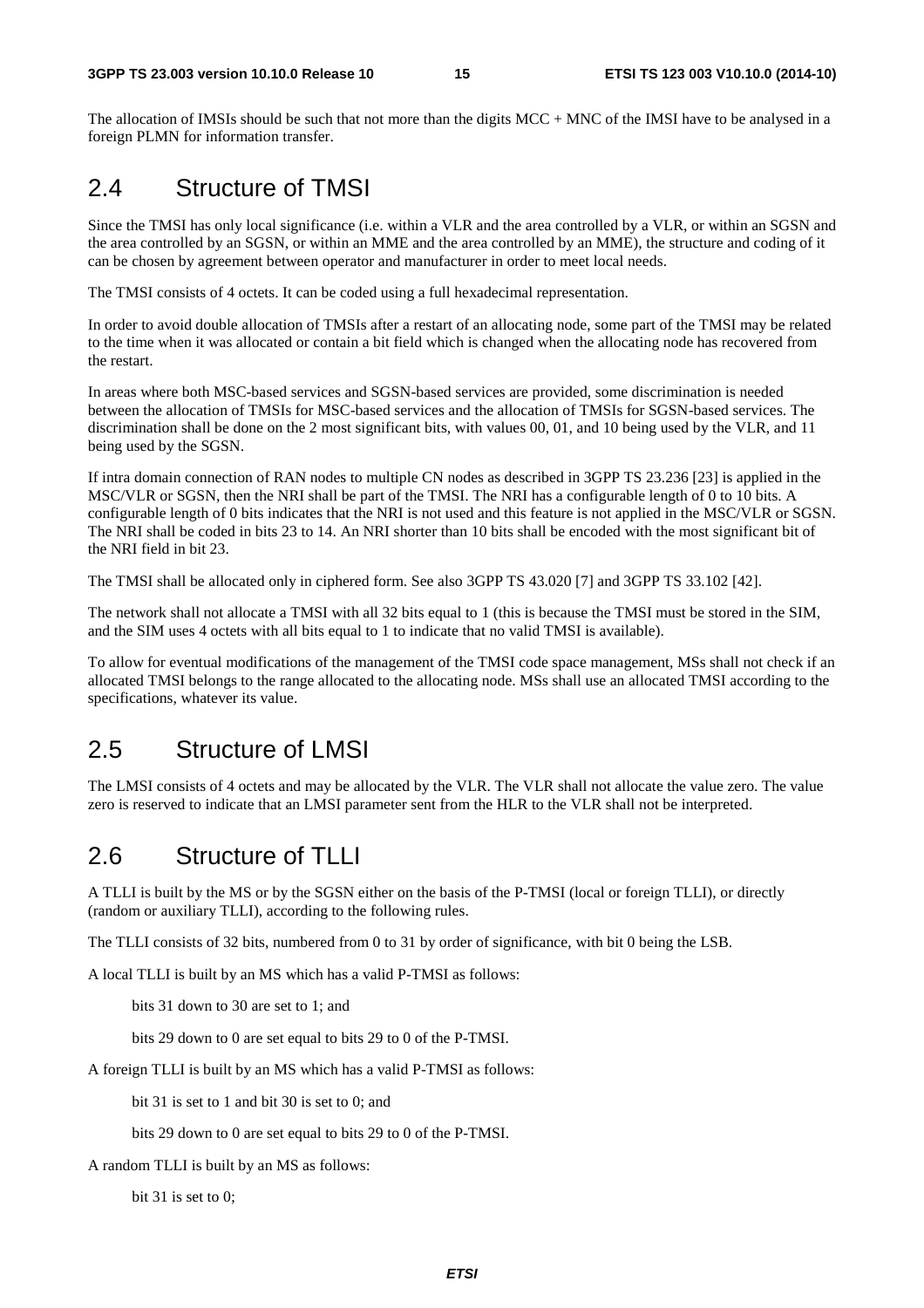bits 30 down to 27 are set to 1; and

bits 0 to 26 are chosen randomly.

An auxiliary TLLI is built by the SGSN as follows:

bit 31 is set to 0:

bits 30 down to 28 are set to 1;

bit 27 is set to 0; and

bits 0 to 26 can be assigned independently.

Other types of TLLI may be introduced in the future.

Part of the TLLI codespace is re-used in GERAN to allow for the inclusion of the GERAN Radio Network Temporary Identifier in RLC/MAC messages. The G-RNTI is defined in 3GPP TS 44.118 [29].

The structure of the TLLI is summarised in table 1.

| 31 | 30 | 29 | 28 | 27 | 26 to 0 | <b>Type of TLLI</b>         |
|----|----|----|----|----|---------|-----------------------------|
|    |    |    |    |    |         | Local TLLI                  |
|    |    |    |    |    |         | Foreign TLLI                |
|    |    |    |    |    |         | Random TLLI                 |
|    |    |    |    |    |         | <b>Auxiliary TLLI</b>       |
|    |    |    |    |    |         | Reserved                    |
|    |    |    |    |    |         | Reserved                    |
|    |    |    |    | G  | G       | Part of the assigned G-RNTI |
|    |    |    |    | רו | R       | Random G-RNTI               |

| Table 1: TLLI structure |  |
|-------------------------|--|
|-------------------------|--|

'T', 'R', 'A' and 'X' indicate bits which can take any value for the type of TLLI. More precisely, 'T' indicates bits derived from a P-TMSI, 'R' indicates bits chosen randomly, 'A' indicates bits chosen by the SGSN, 'G' indicates bits derived from the assigned G-RNTI and 'X' indicates bits in reserved ranges.

#### 2.7 Structure of P-TMSI Signature

The P-TMSI Signature consists of 3 octets and may be allocated by the SGSN.

The network shall not allocate a P-TMSI Signature with all 24 bits equal to 1 (this is because the P-TMSI Signature must be stored in the SIM, and the SIM uses 3 octets with all bits equal to 1 to indicate that no valid P-TMSI signature is available.

# 2.8 Globally Unique Temporary UE Identity (GUTI)

#### 2.8.1 Introduction

The purpose of the GUTI is to provide an unambiguous identification of the UE that does not reveal the UE or the user's permanent identity in the Evolved Packet System (EPS). It also allows the identification of the MME and network. It can be used by the network and the UE to establish the UE's identity during signalling between them in the EPS. See 3GPP TS 23.401 [72].

The GUTI has two main components:

- one that uniquely identifies the MME which allocated the GUTI; and
- one that uniquely identifies the UE within the MME that allocated the GUTI.

Within the MME, the mobile shall be identified by the M-TMSI.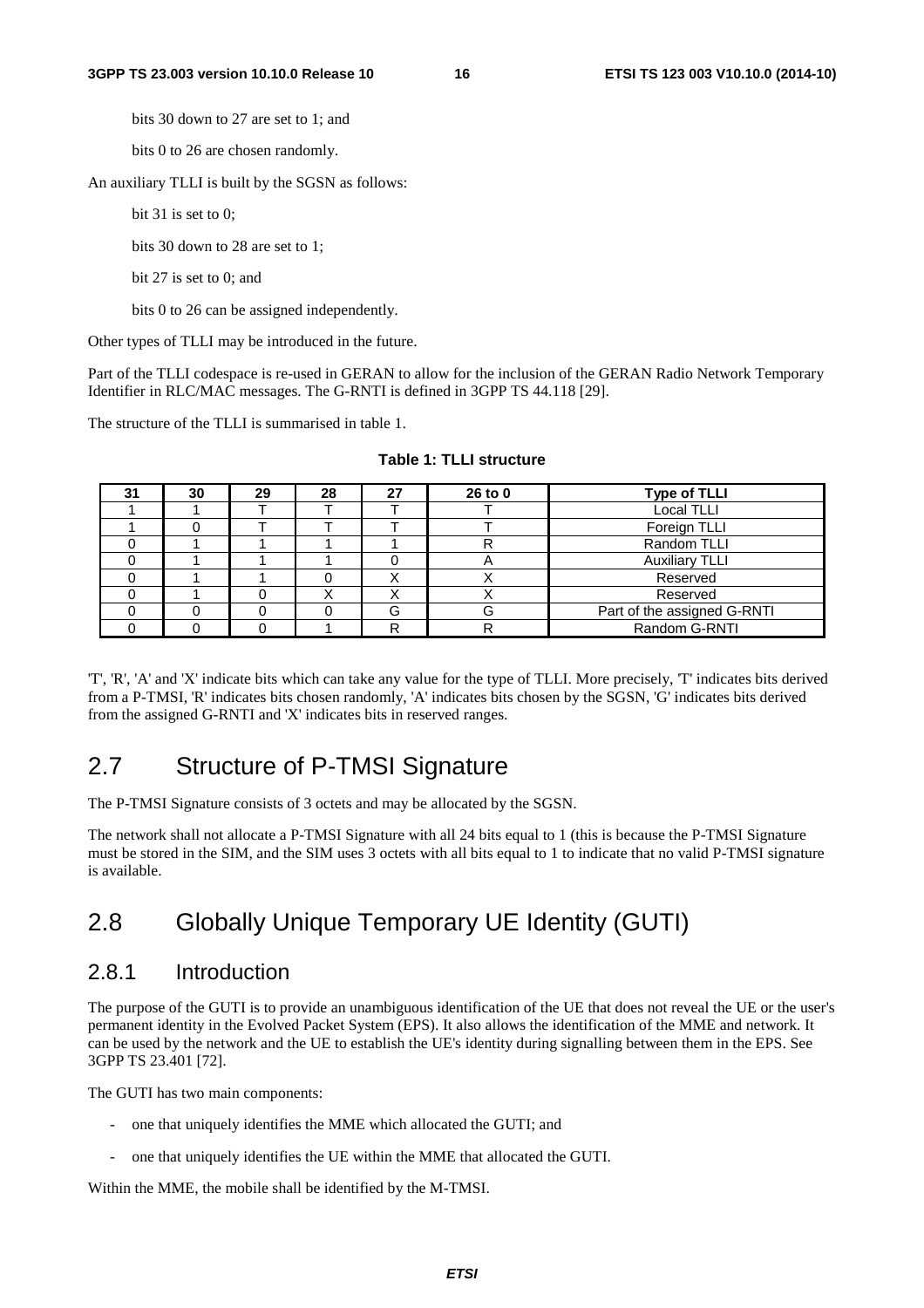The Globally Unique MME Identifier (GUMMEI) shall be constructed from the MCC, MNC and MME Identifier (MMEI).

The MMEI shall be constructed from an MME Group ID (MMEGI) and an MME Code (MMEC).

The GUTI shall be constructed from the GUMMEI and the M-TMSI.

For paging purposes, the mobile is paged with the S-TMSI. The S-TMSI shall be constructed from the MMEC and the M-TMSI.

The operator shall need to ensure that the MMEC is unique within the MME pool area and, if overlapping pool areas are in use, unique within the area of overlapping MME pools.

The GUTI shall be used to support subscriber identity confidentiality, and, in the shortened S-TMSI form, to enable more efficient radio signalling procedures (e.g. paging and Service Request).

The format and size of the GUTI is therefore the following:

<GUTI> = <GUMMEI><M-TMSI>,

where <GUMMEI> = <MCC><MNC><MME Identifier>

and <MME Identifier> = <MME Group ID><MME Code>

MCC and MNC shall have the same field size as in earlier 3GPP systems.

M-TMSI shall be of 32 bits length.

MME Group ID shall be of 16 bits length.

MME Code shall be of 8 bits length.

#### 2.8.2 Mapping between Temporary and Area Identities for the EUTRAN and the UTRAN/GERAN based systems

#### 2.8.2.0 Introduction

This section provides information on the mapping of the temporary and location area identities, e.g. for the construction of the Routeing Area Update Request message in GERAN/UTRAN or Tracking Area Update Request message in E-UTRAN.

In GERAN and UTRAN:

 $\langle RAI \rangle = \langle MCC \rangle \langle MNC \rangle \langle LAC \rangle \langle RAC \rangle$ 

<P-TMSI/TLLI> includes the mapped NRI

P-TMSI shall be of 32 bits length where the two topmost bits are reserved and always set to '11'. Hence, for a UE which may handover to GERAN/UTRAN (based on subscription and UE capabilities), the corresponding bits in the M-TMSI are set to '11' (see subclause 2.8.2.1.3).

3GPP TS 23.236 [23] specifies that the NRI field is of variable length and shall be mapped into the P-TMSI starting at bit 23 and down to bit 14. The most significant bit of the NRI is located at bit 23 of the P-TMSI regardless of the configured length of the NRI. To support mobility between GERAN/UTRAN and E-UTRAN, the NRI length is limited to a maximum of 8 bits to be compatible for the mapping to MME Code within GUTI (see subclause 2.8.2.2).

The P-TMSI and NRI are defined elsewhere in this specification.

In the case of a combined MME-SGSN node, the NRI of the SGSN part and the MME code of the MME part, refer to the same combined node. RAN configuration allows NAS messages on GERAN/UTRAN and E-UTRAN to be routed to the same combined node. The same or different values of NRI and MME code may be used for a combined node.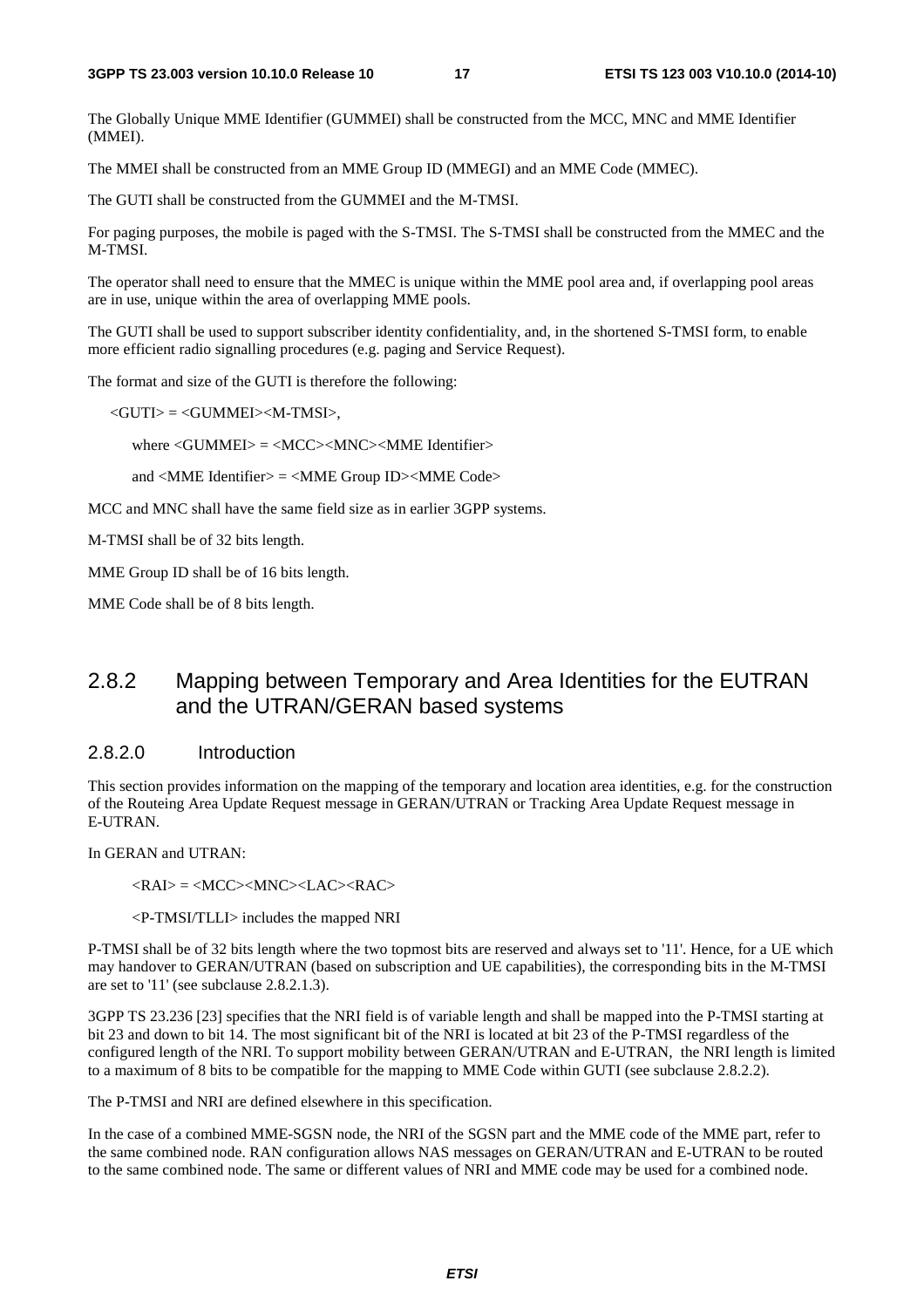#### 2.8.2.1 Mapping from GUTI to RAI, P-TMSI and P-TMSI signature

#### 2.8.2.1.1 Introduction

This subclause addresses the case when a UE moves from an MME to an SGSN. The SGSN may be either an S4 SGSN or a Gn/Gp SGSN.

#### 2.8.2.1.2 Mapping in the UE

When a UE moves from an E-UTRAN to a GERAN/UTRAN, the UE needs to map the GUTI to an RAI, a P-TMSI and a P-TMSI Signature, for them to be sent to the SGSN. For GERAN, the TLLI is derived from the P-TMSI by the UE and is a foreign TLLI (see subclause 2.6).

The mapping of the GUTI shall be done to the combination of RAI of GERAN / UTRAN and the P-TMSI:

E-UTRAN <MCC> maps to GERAN/UTRAN <MCC>

E-UTRAN <MNC> maps to GERAN/UTRAN <MNC>

E-UTRAN <MME Group ID> maps to GERAN/UTRAN <LAC>

E-UTRAN <MME Code> maps to GERAN/UTRAN <RAC> and is also copied into the 8 most significant bits of the NRI field within the P-TMSI;

E-UTRAN <M-TMSI> maps as follows:

- 6 bits of the E-UTRAN <M-TMSI> starting at bit 29 and down to bit 24 are mapped into bit 29 and down to bit 24 of the GERAN/UTRAN <P-TMSI>;
- 16 bits of the E-UTRAN <M-TMSI> starting at bit 15 and down to bit 0 are mapped into bit 15 and down to bit 0 of the GERAN/UTRAN <P-TMSI>;
- and the remaining 8 bits of the E-UTRAN <M-TMSI> are mapped into the 8 MBS bits of the <P-TMSI signature> field.
- The remaining 2 octets of the <P-TMSI signature> shall be filled according to subclause 9.1.1 in 3GPP TS.33.401 [89].

For UTRAN, the 10-bit long NRI bits are masked out from the P-TMSI and are also supplied by the UE to the RAN node as IDNNS (Intra Domain NAS Node Selector) (see 3GPP TS 23.236 [23]). However, the RAN configured NRI length should not exceed 8 bits.

#### 2.8.2.1.3 Mapping in the old MME

A new SGSN attempts to retrieve information regarding the UE, e.g. the IMSI, from the old MME. In order to find the UE context, the MME needs to map the RAI, P-TMSI (or TLLI) and the P-TMSI Signature (sent by the SGSN) to create the GUTI.

The MME shall perform a reverse mapping to the mapping procedure specified in subclause 2.8.2.1.2 "Mapping in the UE" (see 3GPP TS 29.060 [6] and 3GPP TS 29.274 [88] for specifics of the messaging). For the reverse mapping, the E-UTRAN <MME Code> within the GUTI shall be set either to bits 23 to 16 of the GERAN/UTRAN <P-TMSI> (i.e., the NRI field) or to the GERAN/UTRAN <RAC>. For GERAN TLLI, the old MME replaces the two topmost bits of TLLI, received from new SGSN via GTPv1, with '11' before mapping the TLLI to the GUTI used for looking up the "UE Context".

#### 2.8.2.2 Mapping from RAI and P-TMSI to GUTI

#### 2.8.2.2.1 Introduction

This subclause addresses the case when a UE moves from an SGSN to an MME. The SGSN may be either an S4 SGSN or a Gn/Gp SGSN.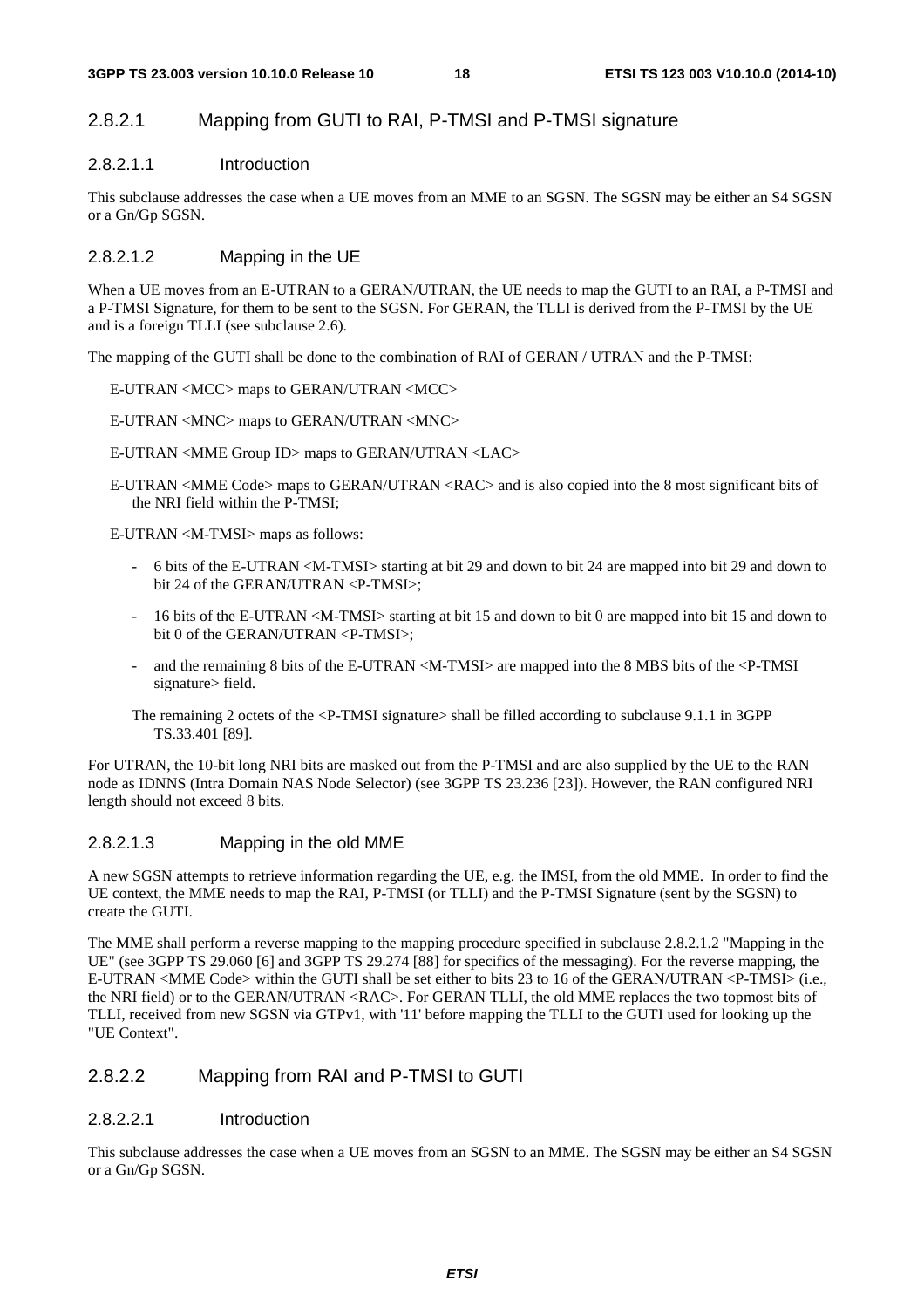#### **3GPP TS 23.003 version 10.10.0 Release 10 19 ETSI TS 123 003 V10.10.0 (2014-10)**

#### 2.8.2.2.2 Mapping in the UE

When the UE moves from the GERAN/UTRAN to the E-UTRAN, the UE needs to map the RAI and P-TMSI to a GUTI to be sent to the MME. The P-TMSI signature is sent intact to the MME.

The mapping of P-TMSI (TLLI) and RAI in GERAN/UTRAN to GUTI in E-UTRAN shall be performed as follows:

GERAN/UTRAN <MCC> maps to E-UTRAN <MCC>

GERAN/UTRAN <MNC> maps to E-UTRAN <MNC>

GERAN/UTRAN <LAC> maps to E-UTRAN <MME Group ID>

GERAN/UTRAN <RAC> maps into bit 23 and down to bit 16 of the M-TMSI

The 8 most significant bits of GERAN/UTRAN <NRI> map to the MME code.

GERAN/UTRAN <P-TMSI> maps as follows:

- 6 bits of the GERAN/UTRAN <P-TMSI> starting at bit 29 and down to bit 24 are mapped into bit 29 and down to bit 24 of the E-UTRAN <M-TMSI>;
- 16 bits of the GERAN/UTRAN <P-TMSI> starting at bit 15 and down to bit 0 are mapped into bit 15 and down to bit 0 of the E-UTRAN <M-TMSI>.

The values of <LAC> and <MME group id> shall be disjoint, so that they can be differentiated.

The most significant bit of the <LAC> shall be set to zero; and the most significant bit of <MME group id> shall be set to one. Based on this definition, the most significant bit of the <MME group id> can be used to distinguish the node type, i.e. whether it is an MME or SGSN. The UE copies the received old SGSN"s <LAC> into the <MME Group ID> when sending a message to an MME, regardless of the value of the most significant bit of the  $\langle$ LAC $>$ . In networks where this definition is not applied (e.g. in networks already configured with LAC with the most significant bit set to 1 before LTE deployment), the information in the TAU/RAU request indicating whether the provided GUTI/P-TMSI is "native" (i.e. no system change) or "mapped" (i.e. system change) can be used to distinguish the node type for UEs implemented according to this release of the specification (see 3GPP TS 24.301 [90] and 3GPP TS 24.008 [5]). Specific network implementations still satisfying 3GPP standard interfaces can be used for pre-Rel-10 UEs to distinguish the node type.

NOTE 1: As an example, at NAS level, the MME/SGSN can retrieve the old SGSN/MME by using additional GUTI/additional RAI/P-TMSI with double DNS query to solve the first time the UE moves between E-UTRAN and GERAN/UTRAN. As another example, the MME/SGSN can retrieve the old SGSN/MME by using double DNS query.

#### 2.8.2.2.3 Mapping in the new MME

In order to retrieve the UE's information, e.g. the IMSI, from the old SGSN, the new MME extracts the RAI and P-TMSI from the GUTI via the reverse mapping procedure to that specified in subclause 2.8.2.2.2. This is done in order to be able to include the RAI and P-TMSI, along with the P-TMSI Signature, in the corresponding message sent to the old SGSN (see 3GPP TS 29.060 [6] and 3GPP TS 29.274 [88] for specifics of the messaging).

# 2.9 Structure of the S-Temporary Mobile Subscriber Identity (S-TMSI)

The S-TMSI is the shortened form of the GUTI to enable more efficient radio signalling procedures (e.g. paging and Service Request). For paging purposes, the mobile is paged with the S-TMSI. The S-TMSI shall be constructed from the MMEC and the M-TMSI:

 $\langle$ S-TMSI $\rangle$  =  $\langle$ MMEC $\rangle$  $\langle$ M-TMSI $\rangle$ 

See subclause 2.8 for these definitions and the mapping.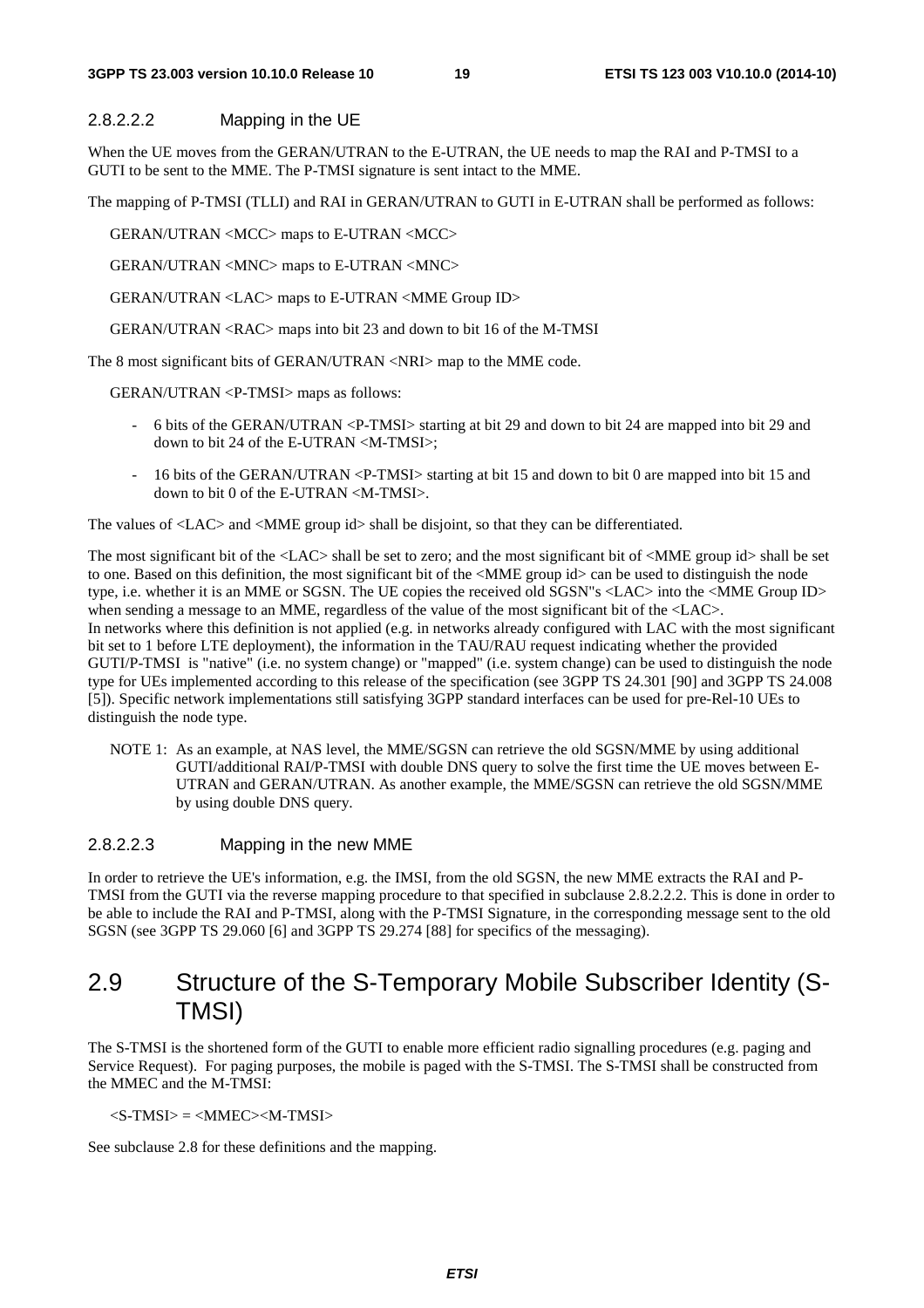# 3 Numbering plan for mobile stations

# 3.1 General

The structure of the following numbers is defined below:

- the number used by a subscriber of a fixed (or mobile) network to call a mobile station of a PLMN;
- the network addresses used for packet data communication between a mobile station and a fixed (or mobile) station;
- mobile station roaming numbers.

One or more numbers of the ISDN numbering plan shall be assigned to a mobile station to be used for all calls to that station, i.e. the assignment of at least one MSISDN to a mobile station is mandatory.

NOTE: For card operated stations the ISDN number should be assigned to the holder of the card (personal number).

# 3.2 Numbering plan requirements

In principle, it should be possible for any subscriber of the ISDN or PSTN to call any MS in a PLMN. This implies that ISDN numbers for MSs should comply with the ISDN numbering plan in the home country of the MS.

The ISDN numbers of MSs should be composed in such a way that standard ISDN/PSTN charging can be used for calls to MSs.

It should be possible for each administration to develop its own independent numbering/addressing plan for MSs.

The numbering/addressing plan should not limit the possibility for MSs to roam among PLMNs.

It should be possible to change the IMSI without changing the ISDN number allocated to an MS and vice versa.

In principle, it should be possible for any subscriber of the CSPDN/PSPDN to call any MS in a PLMN. This implies that it may be necessary for an MS to have a X.121 number.

In principle, it should be possible for any fixed or mobile terminal to communicate with a mobile terminal using an IP v4 address or IP v6 address.

# 3.3 Structure of MS international PSTN/ISDN number (MSISDN)

MS international ISDN numbers are allocated from the ITU-T Recommendation E.164 numbering plan; see also ITU-T Recommendation E.213. The structure of the MS international ISDN number will then be as shown in figure 2.



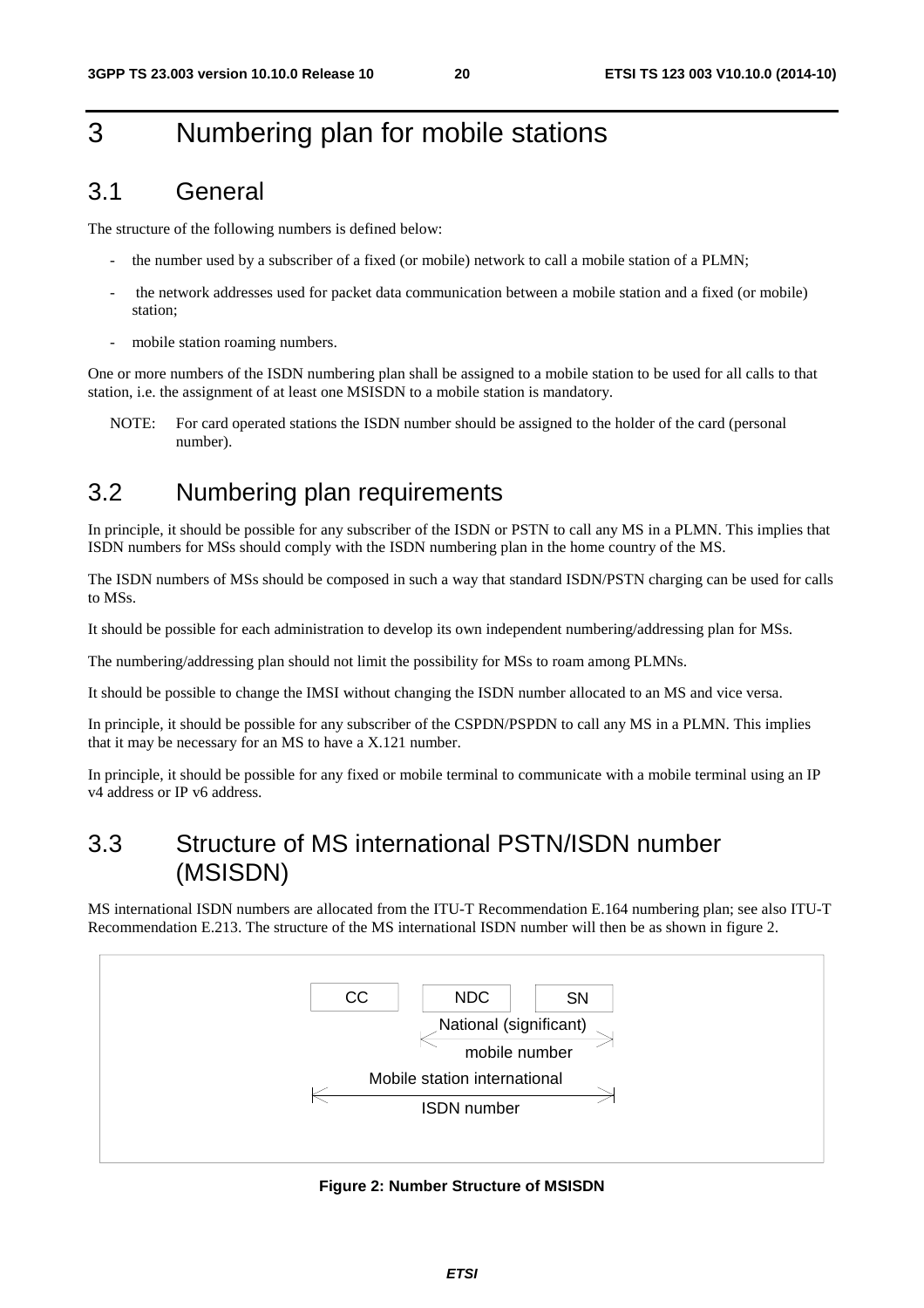The number consists of:

- Country Code (CC) of the country in which the MS is registered, followed by:
- National (significant) mobile number, which consists of:
	- National Destination Code (NDC) and
	- Subscriber Number (SN).

For GSM/UMTS applications, a National Destination Code is allocated to each PLMN. In some countries more than one NDC may be required for each PLMN.

The composition of the MS international ISDN number should be such that it can be used as a global title address in the Signalling Connection Control Part (SCCP) for routeing messages to the home location register of the MS. The country code (CC) and the national destination code (NDC) will provide such routeing information. If further routeing information is required, it should be contained in the first few digits of the subscriber number (SN).

A sub-address may be appended to an ISDN number for use in call setup and in supplementary service operations where an ISDN number is required (see ITU-T Recommendations E.164, clause 11.2 and X.213 annex A). The sub-address is transferred to the terminal equipment denoted by the ISDN number.

The maximum length of a sub-address is 20 octets, including one octet to identify the coding scheme for the sub-address (see ITU-T Recommendation X.213, annex A). All coding schemes described in ITU-T Recommendation X.213, annex A are supported in GSM and UMTS.

# 3.4 Mobile Station Roaming Number (MSRN) for PSTN/ISDN routeing

The Mobile Station Roaming Number (MSRN) is used to route calls directed to an MS. On request from the Gateway MSC via the HLR it is temporarily allocated to an MS by the VLR with which the MS is registered; it addresses the Visited MSC collocated with the assigning VLR. More than one MSRN may be assigned simultaneously to an MS.

The MSRN is passed by the HLR to the Gateway MSC to route calls to the MS.

The Mobile Station Roaming Number for PSTN/ISDN routing shall have the same structure as international ISDN numbers in the area in which the roaming number is allocated, i.e.:

- the country code of the country in which the visitor location register is located;
- the national destination code of the visited PLMN or numbering area;
- a subscriber number with the appropriate structure for that numbering area.

The MSRN shall not be used for subscriber dialling. It should be noted that the MSRN can be identical to the MSISDN (clause 3.3) in certain circumstances. In order to discriminate between subscriber generated access to these numbers and re-routeing performed by the network, re-routeing or redirection indicators or other signalling means should be used, if available.

#### 3.5 Structure of Mobile Station International Data Number

The structure of MS international data numbers should comply with the data numbering plan of ITU-T Recommendation X.121 as applied in the home country of the mobile subscriber. Implications for numbering interworking functions which may need to be provided by the PLMN (if the use of X.121 numbers is required) are indicated in 3GPP TS 23.070 [4].

# 3.6 Handover Number

The handover number is used for establishment of a circuit between MSCs to be used for a call being handed over. The structure of the handover number is the same as the structure of the MSRN. The handover number may be reused in the same way as the MSRN.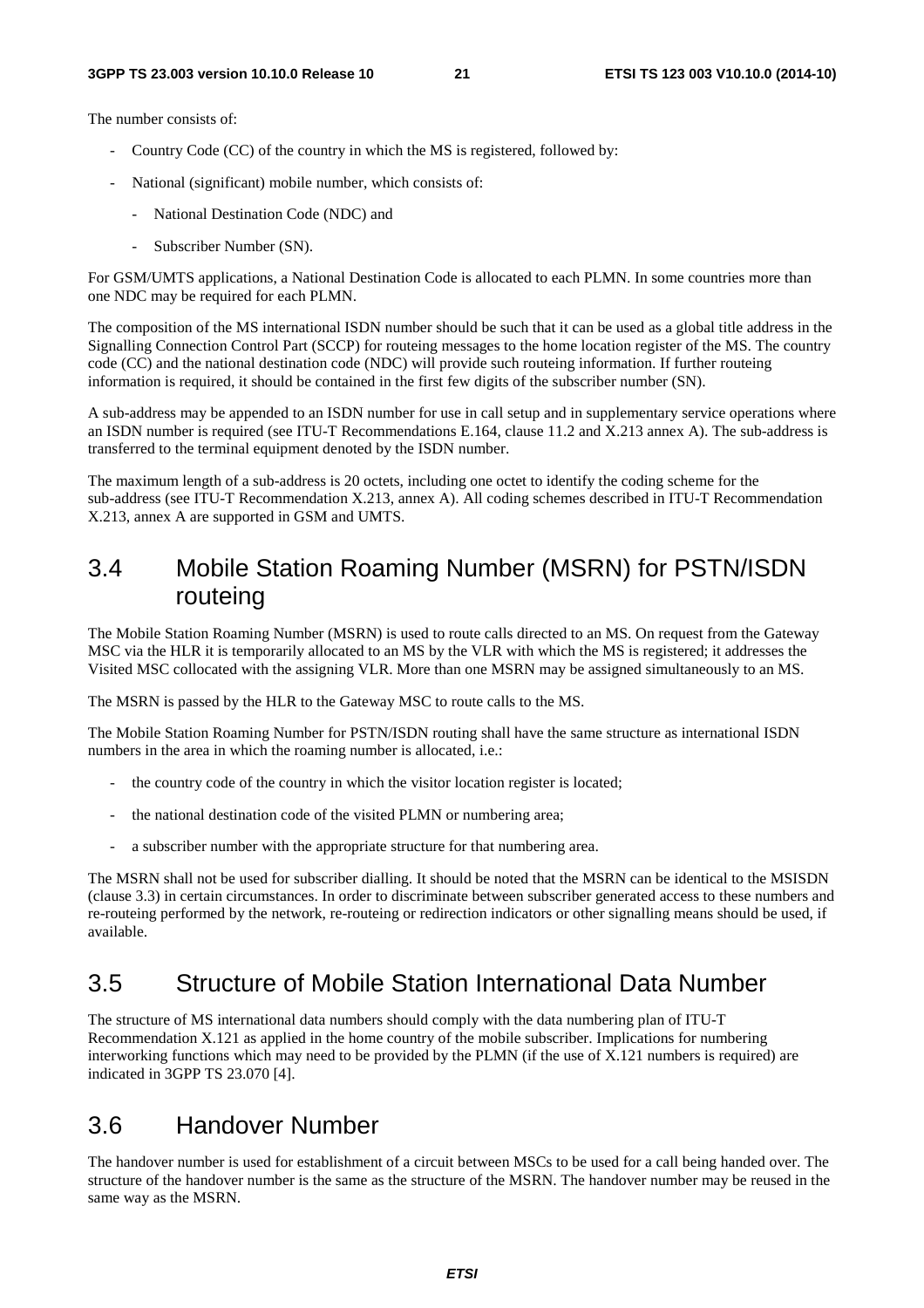## 3.7 Structure of an IP v4 address

One or more IP address domains may be allocated to each PLMN. The IP v4 address structure is defined in RFC 791 [14].

An IP v4 address may be allocated to an MS either permanently or temporarily during a connection with the network.

# 3.8 Structure of an IP v6 address

One or more IP address domains could be allocated to each PLMN. The IP v6 address structure is defined in RFC 2373 [15].

An IP v6 address may be allocated to an MS either permanently or temporarily during a connection with the network

If the dynamic IPv6 stateless address autoconfiguration procedure is used, then each PDP context, or group of PDP contexts sharing the same IP address, is assigned a unique prefix as defined in 3GPP TS 23.060 [3].

As described in RFC 2462 [21] and RFC 3041 [22], the MS can change its interface identifier without the GPRS network being aware of the change.

# 4 Identification of location areas and base stations

### 4.1 Composition of the Location Area Identification (LAI)

The Location Area Identification shall be composed as shown in figure 3:



#### **Figure 3: Structure of Location Area Identification**

The LAI is composed of the following elements:

- Mobile Country Code (MCC) identifies the country in which the GSM PLMN is located. The value of the MCC is the same as the three digit MCC contained in international mobile subscriber identity (IMSI);
- Mobile Network Code (MNC) is a code identifying the GSM PLMN in that country. The MNC takes the same value as the two or three digit MNC contained in IMSI;
- Location Area Code (LAC) is a fixed length code (of 2 octets) identifying a location area within a PLMN. This part of the location area identification can be coded using a full hexadecimal representation except for the following reserved hexadecimal values:

0000, and

FFFE.

 These reserved values are used in some special cases when no valid LAI exists in the MS (see 3GPP TS 24.008 [5], 3GPP TS 31.102 [27] and 3GPP TS 51.011 [9]).

A specific GSM PLMN code (MCC + MNC) may be broadcast for mobile stations which are not compatible with SoLSA and which do not understand the exclusive access indicator (see 3GPP TS 23.073 [30]). The reserved value of the escape PLMN code is  $MCC = 901$  and  $MNC = 08$ .

### 4.2 Composition of the Routing Area Identification (RAI)

The Routing Area Identification shall be composed as shown in figure 4: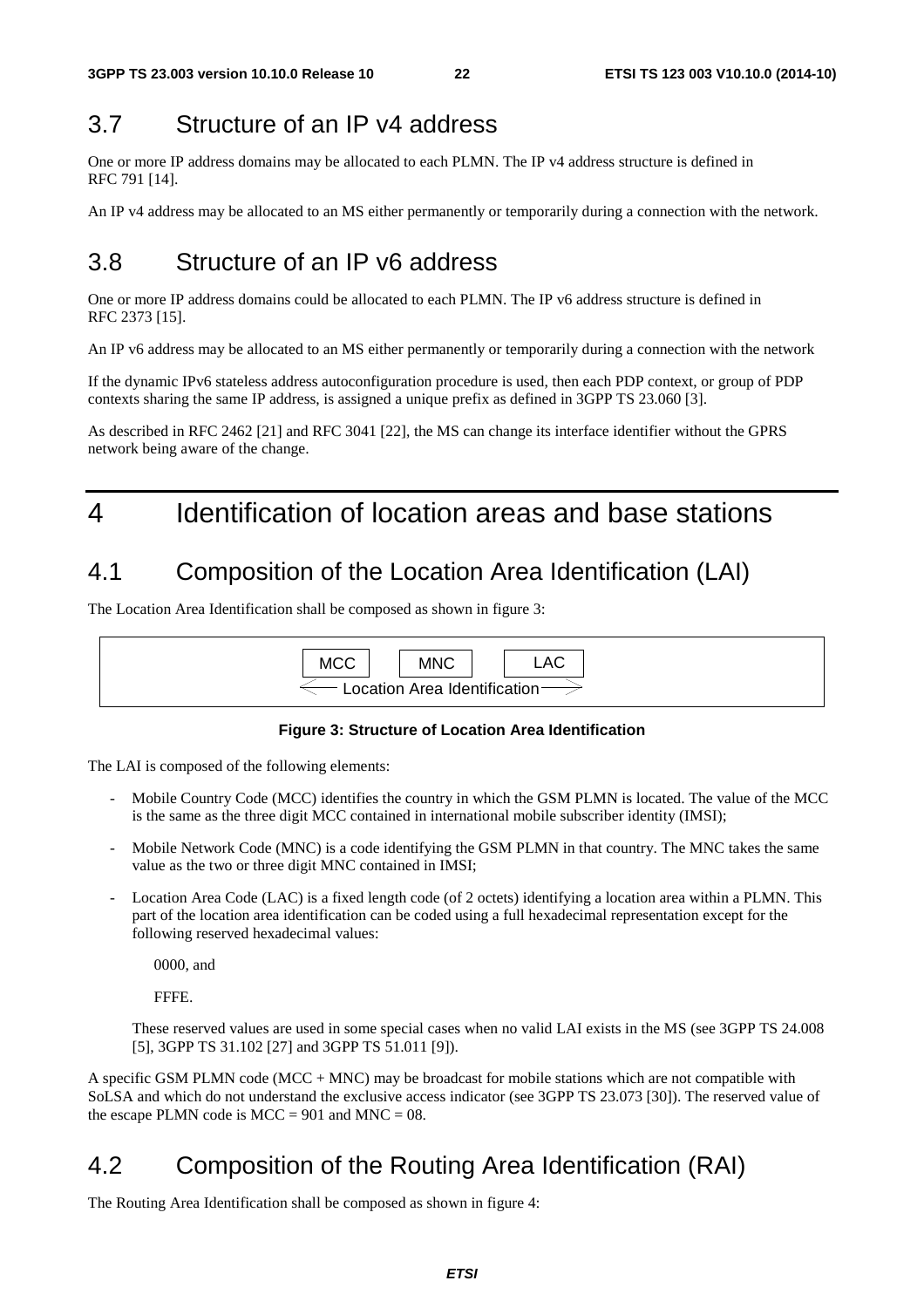

#### **Figure 4: Structure of Routing Area Identification**

The RAI is composed of the following elements:

- A valid Location Area Identity (LAI) as defined in clause 4.1. Invalid LAI values are used in some special cases when no valid RAI exists in the mobile station (see 3GPP TS 24.008 [5], 3GPP TS 31.102 [27] and 3GPP TS 51.011 [9]).
- Routeing Area Code (RAC) which is a fixed length code (of 1 octet) identifying a routeing area within a location area.

#### 4.3 Base station identification

#### 4.3.1 Cell Identity (CI) and Cell Global Identification (CGI)

The BSS and cell within the BSS are identified within a location area or routeing area by adding a Cell Identity (CI) to the location area or routeing area identification, as shown in figure 5. The CI is of fixed length with 2 octets and it can be coded using a full hexadecimal representation.

The Cell Global Identification is the concatenation of the Location Area Identification and the Cell Identity. Cell Identity shall be unique within a location area.



#### **Figure 5: Structure of Cell Global Identification**

#### 4.3.2 Base Station Identify Code (BSIC)

The base station identity code is a local colour code that allows an MS to distinguish between different neighbouring base stations. BSIC is a 6 bit code which is structured as shown in Figure 6.



#### **Figure 6: Structure of BSIC**

In the definition of the NCC, care should be taken to ensure that the same NCC is not used in adjacent PLMNs which may use the same BCCH carrier frequencies in neighbouring areas. Therefore, to prevent potential deadlocks, a definition of the NCC appears in annex A. This annex will be reviewed in a co-ordinated manner when a PLMN is created.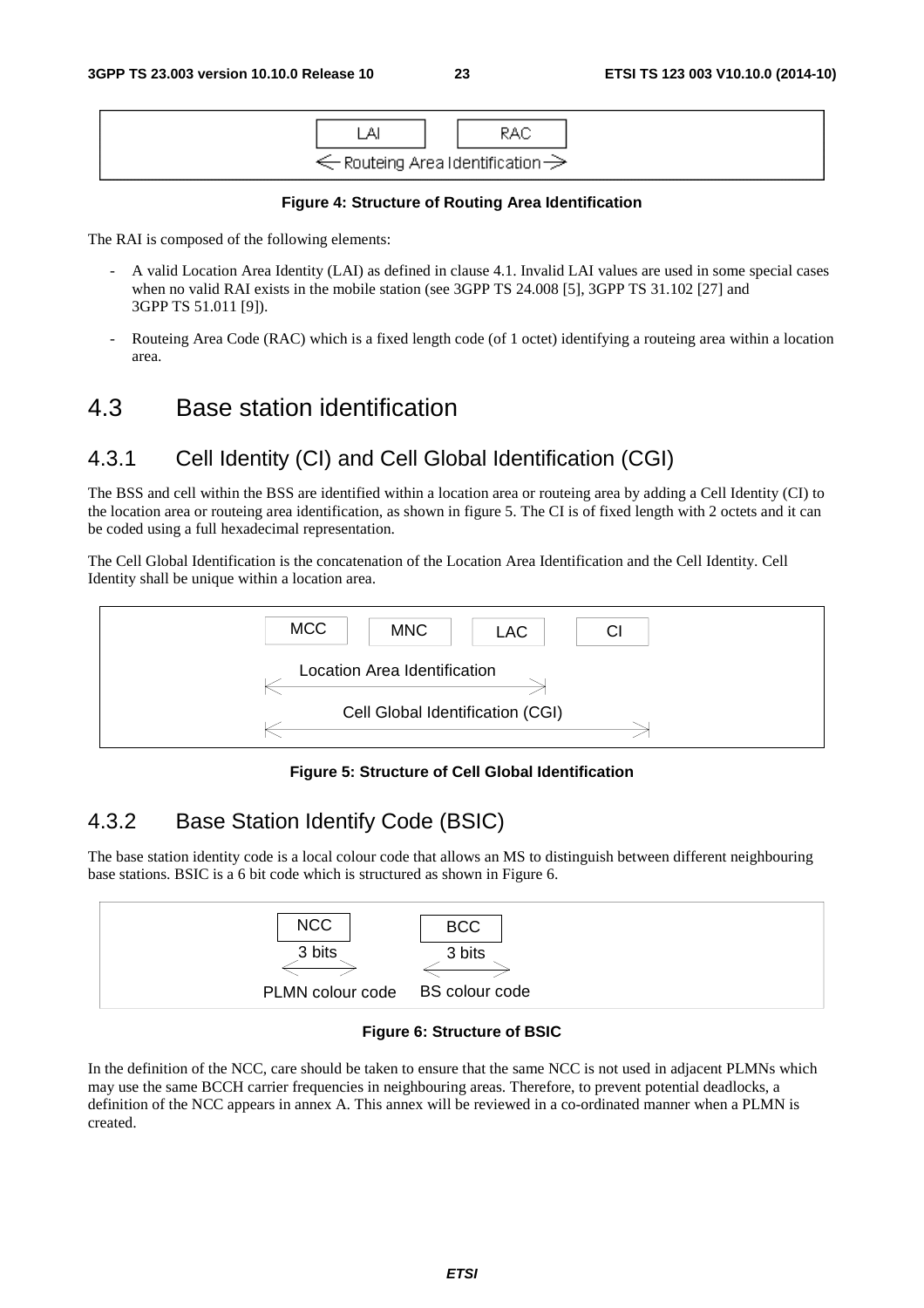# 4.4 Regional Subscription Zone Identity (RSZI)

A PLMN-specific regional subscription defines unambiguously for the entire PLMN the regions in which roaming is allowed. It consists of one or more regional subscription zones. The regional subscription zone is identified by a Regional Subscription Zone Identity (RSZI). A regional subscription zone identity is composed as shown in figure 7.



**Figure 7: Structure of Regional Subscription Zone Identity (RSZI)** 

The elements of the regional subscription zone identity are:

- 1) the Country Code (CC) which identifies the country in which the PLMN is located;
- 2) the National Destination Code (NDC) which identifies the PLMN in that country;
- 3) the Zone Code (ZC) which identifies a regional subscription zone as a pattern of allowed and not allowed location areas uniquely within that PLMN.

CC and NDC are those of an ITU-T E.164 VLR or SGSN number (see clause 5.1) of the PLMN; they are coded with a trailing filler, if required. ZC has fixed length of two octets and is coded in full hexadecimal representation.

RSZIs, including the zone codes, are assigned by the VPLMN operator. The zone code is evaluated in the VLR or SGSN by information stored in the VLR or SGSN as a result of administrative action. If a zone code is received by a VLR or SGSN during updating by the HLR and this zone code is related to that VLR or SGSN, the VLR or SGSN shall be able to decide for all its MSC or SGSN areas and all its location areas whether they are allowed or not allowed.

For details of assignment of RSZI and of ZC as subscriber data see 3GPP TS 23.008 [2].

For selection of RSZI at location updating by comparison with the leading digits of the VLR or SGSN number and for transfer of ZC from the HLR to VLR and SGSN see 3GPP TS 29.002 [31].

#### 4.5 Location Number

A location number is a number which defines a specific location within a PLMN. The location number is formatted according to ITU-T Recommendation E.164, as shown in figure 8. The Country Code (CC) and National Destination Code (NDC) fields of the location number are those which define the PLMN of which the location is part.

|  | <b>QD</b> |
|--|-----------|
|  |           |

#### **Figure 8: Location Number Structure**

The structure of the locally significant part (LSP) of the location number is a matter for agreement between the PLMN operator and the national numbering authority in the PLMN's country. It is desirable that the location number can be interpreted without the need for detailed knowledge of the internal structure of the PLMN; the LSP should therefore include the national destination code in the national numbering plan for the fixed network which defines the geographic area in which the location lies.

The set of location numbers for a PLMN shall be chosen so that a location number can be distinguished from the MSISDN of a subscriber of the PLMN. This will allow the PLMN to trap attempts by users to dial a location number.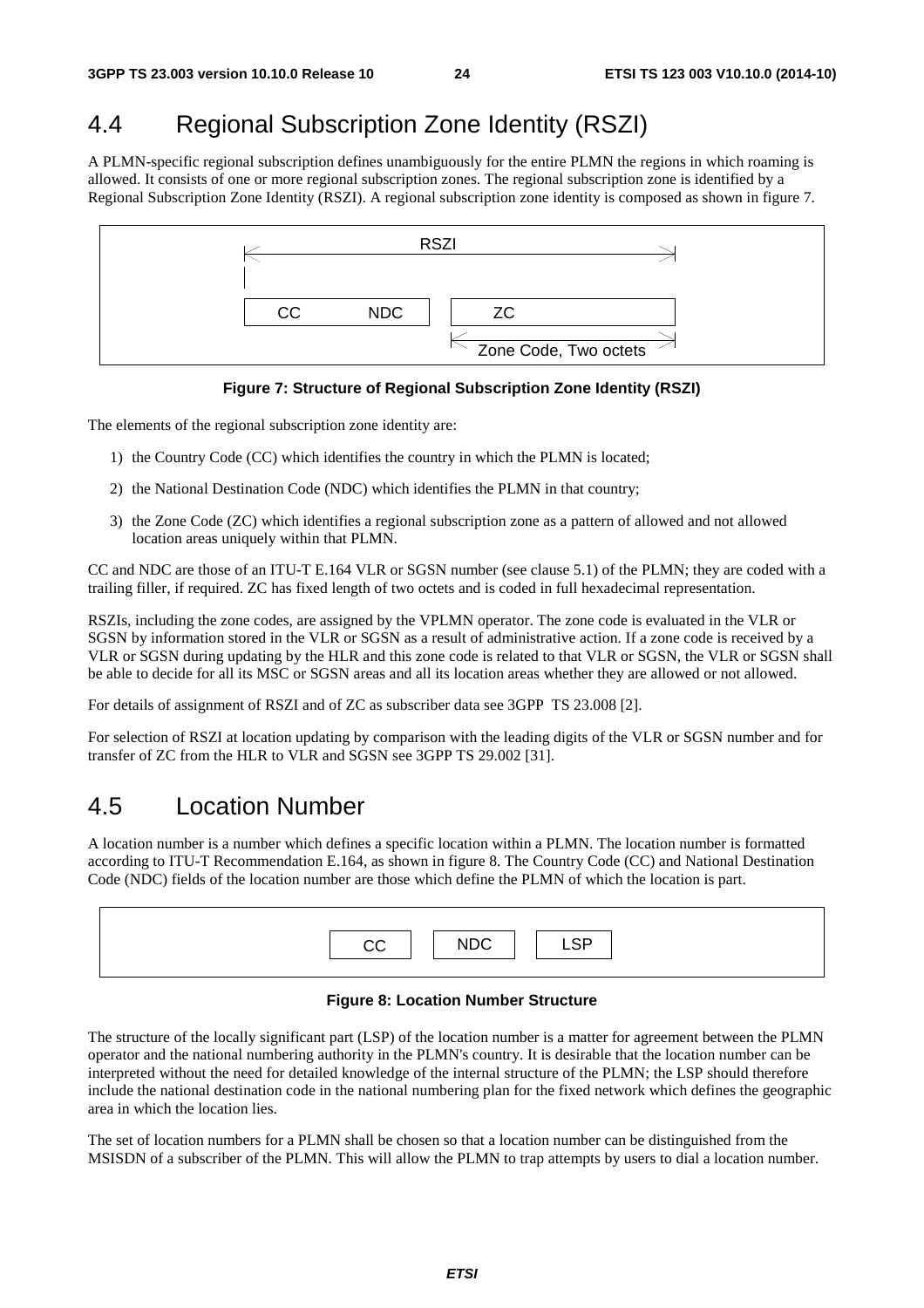# 4.6 Composition of the Service Area Identification (SAI)

Void (see subclause 12.5).

# 4.7 Closed Subscriber Group

A Closed Subscriber Group consists of a single cell or a collection of cells within an E-UTRAN and UTRAN that are open to only a certain group of subscribers.

Within a PLMN, a Closed Subscriber Group is identified by a Closed Subscriber Group Identity (CSG-ID). The CSG-ID shall be fix length 27 bit value.

### 4.8 HNB Name

HNB Name shall be a broadcast string in free text format that provides a human readable name for the Home NodeB or Home eNodeB CSG identity.

HNB Name shall be coded in UTF-8 format with variable number of bytes per character. The maximum length of HNB Name shall be 48 bytes.

See 3GPP TS 22.011 [83] for details.

# 4.9 CSG Type

CSG Type shall provide the type of a CSG identity in a human readable form. It shall reside in the UE only. See 3GPP TS 22.011 [83] for details.

When the CSG Type has a text component, the CSG Type shall be coded in UTF-8 format with variable number of bytes per character . The maximum text length shall not exceed 12 characters in any language.

### 4.10 HNB Unique Identity

HNB Unique Identity uniquely identifies a Home NodeB or Home eNodeB.

The HNB unique identity shall be defined as either a 48-bit or 64-bit extended unique identifier (EUI-48 or EUI-64) as defined in [45] (EUI-48) and [46] (EUI-64).

For use in HNB certificates, the HNB Unique Identity shall be transformed into a FQDN in the form:

 $\leq$ EUI-48/64> $\leq$ REALM $>$ 

<EUI48/64> is the first label which shall be the EUI-48 or EUI-64, represented as a string of 12 or 16 hexadecimal digits including any leading zeros. <REALM> denotes the realm which may consist of 3 labels , e.g. hnb. femtocellvendor.com

# 5 Identification of MSCs, GSNs and location registers

### 5.1 Identification for routeing purposes

MSCs, GSNs and location registers are identified by international PSTN/ISDN numbers and/or Signalling Point Codes ("entity number", i.e., "HLR number", "VLR number", "MSC number", "SGSN number" and "GGSN number") in each PLMN.

Additionally SGSNs and GGSNs are identified by GSN Addresses. These are the SGSN Address and the GGSN Address.

A GSN Address shall be composed as shown in figure 9.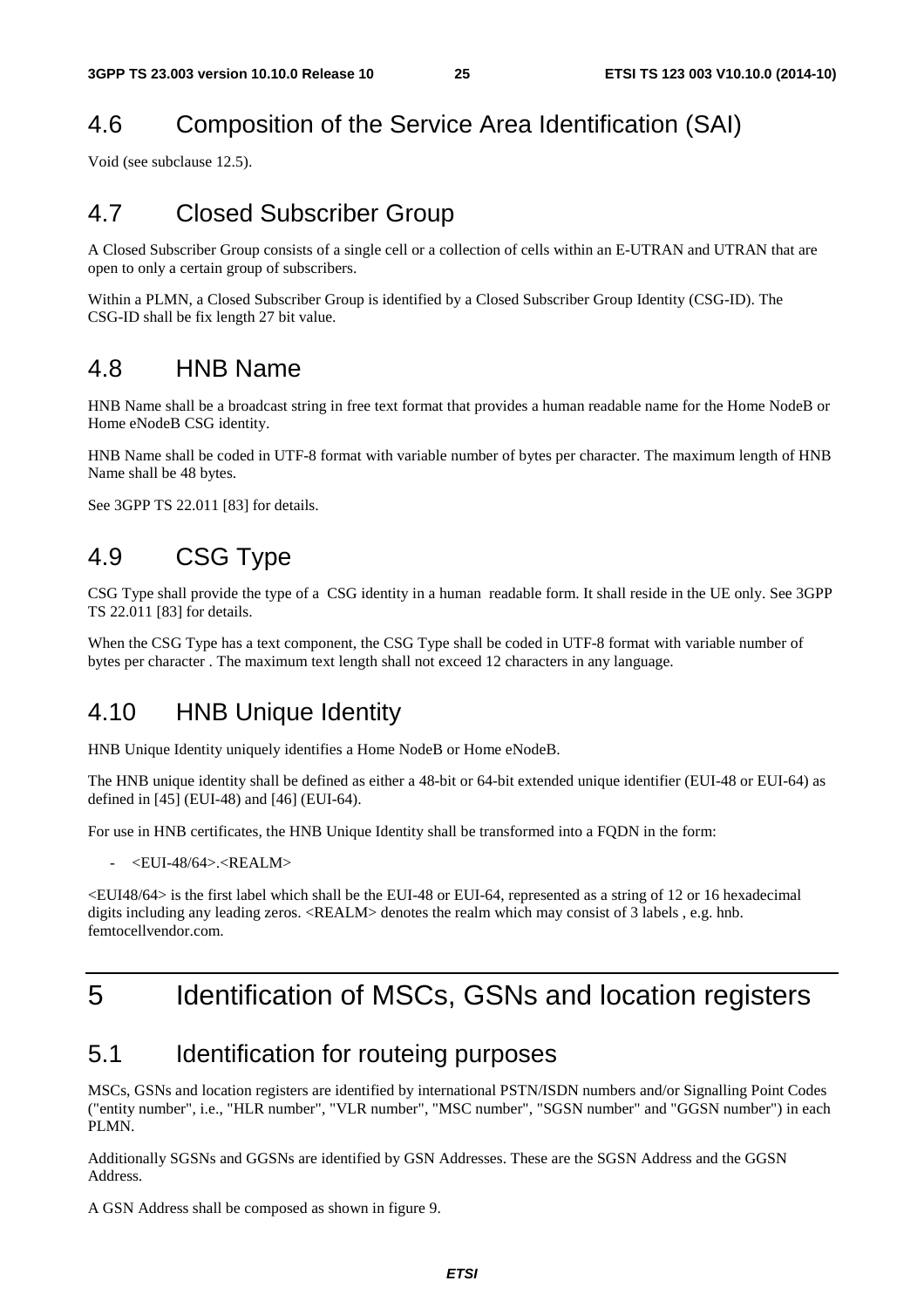

**Figure 9: Structure of GSN Address** 

The GSN Address is composed of the following elements:

- 1) The Address Type, which is a fixed length code (of 2 bits) identifying the type of address that is used in the Address field.
- 2) The Address Length, which is a fixed length code (of 6 bits) identifying the length of the Address field.
- 3) The Address, which is a variable length field which contains either an IPv4 address or an IPv6 address.

Address Type 0 and Address Length 4 are used when Address is an IPv4 address.

Address Type 1 and Address Length 16 are used when Address is an IPv6 address.

The IP v4 address structure is defined in RFC 791 [14].

The IP v6 address structure is defined in RFC 2373 [15].

# 5.2 Identification of HLR for HLR restoration application

HLR may also be identified by one or several "HLR id(s)", consisting of the leading digits of the IMSI (MCC + MNC + leading digits of MSIN).

# 6 International Mobile Station Equipment Identity and Software Version Number

### 6.1 General

The structure and allocation principles of the International Mobile station Equipment Identity and Software Version number (IMEISV) and the International Mobile station Equipment Identity (IMEI) are defined below.

The Mobile Station Equipment is uniquely defined by the IMEI or the IMEISV.

# 6.2 Composition of IMEI and IMEISV

#### 6.2.1 Composition of IMEI

The International Mobile station Equipment Identity (IMEI) is composed as shown in figure 10.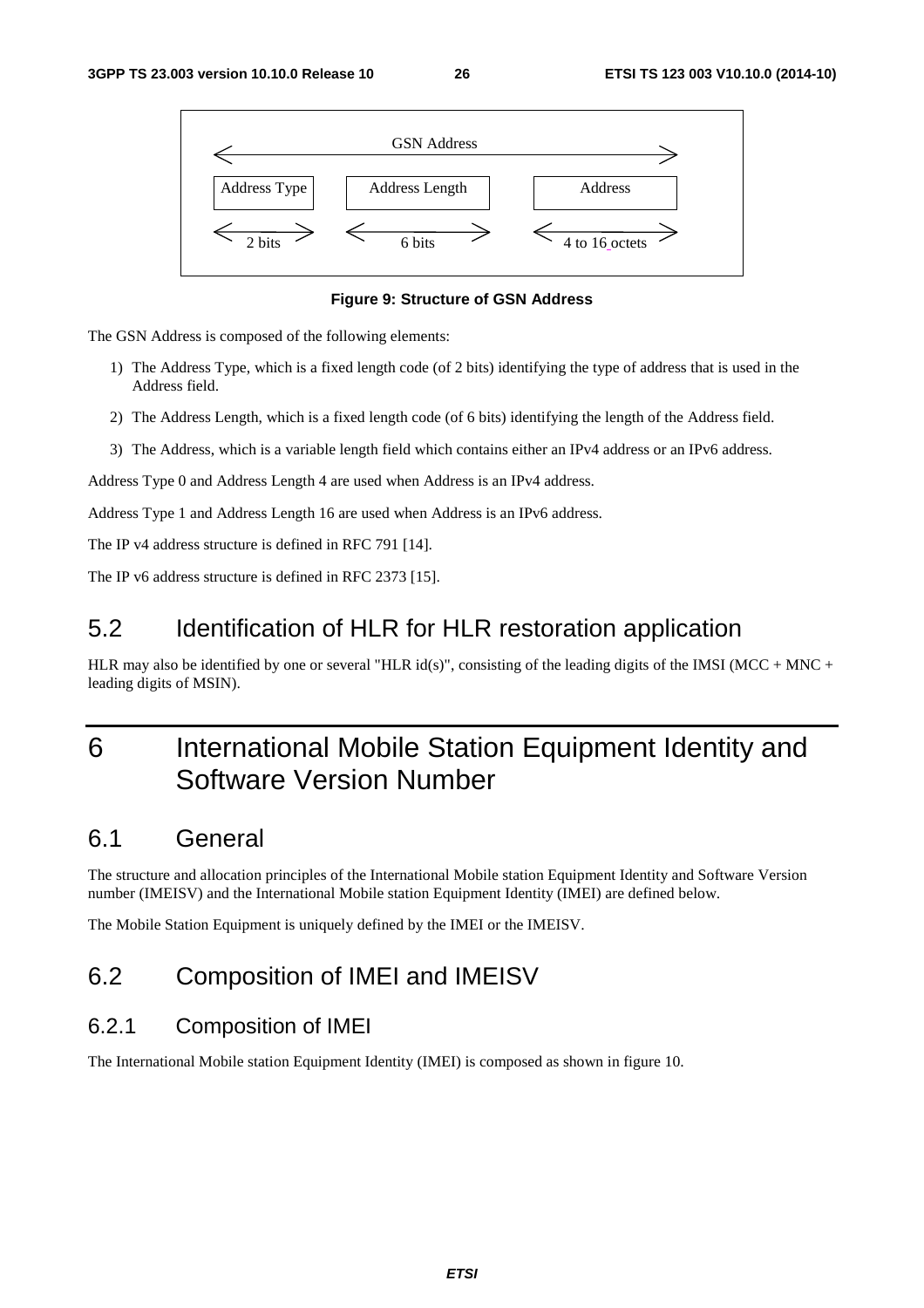

#### **Figure 10: Structure of IMEI**

The IMEI is composed of the following elements (each element shall consist of decimal digits only):

- Type Allocation Code (TAC). Its length is 8 digits;
- Serial Number (SNR) is an individual serial number uniquely identifying each equipment within the TAC. Its length is 6 digits;
- Check Digit (CD) / Spare Digit (SD): If this is the Check Digit see paragraph below; if this digit is Spare Digit it shall be set to zero, when transmitted by the MS.

The IMEI (14 digits) is complemented by a Check Digit (CD). The Check Digit is not part of the digits transmitted when the IMEI is checked, as described below. The Check Digit is intended to avoid manual transmission errors, e.g. when customers register stolen MEs at the operator's customer care desk. The Check Digit is defined according to the Luhn formula, as defined in annex B.

NOTE: The Check Digit is not applied to the Software Version Number.

The security requirements of the IMEI are defined in 3GPP TS 22.016 [32].

#### 6.2.2 Composition of IMEISV

The International Mobile station Equipment Identity and Software Version Number (IMEISV) is composed as shown in figure 11.



**Figure 11: Structure of IMEISV** 

The IMEISV is composed of the following elements (each element shall consist of decimal digits only):

- Type Allocation Code (TAC). Its length is 8 digits;
- Serial Number (SNR) is an individual serial number uniquely identifying each equipment within each TAC. Its length is 6 digits;
- Software Version Number (SVN) identifies the software version number of the mobile equipment. Its length is 2 digits.

Regarding updates of the IMEISV: The security requirements of 3GPP TS 22.016 [32] apply only to the TAC and SNR, but not to the SVN part of the IMEISV.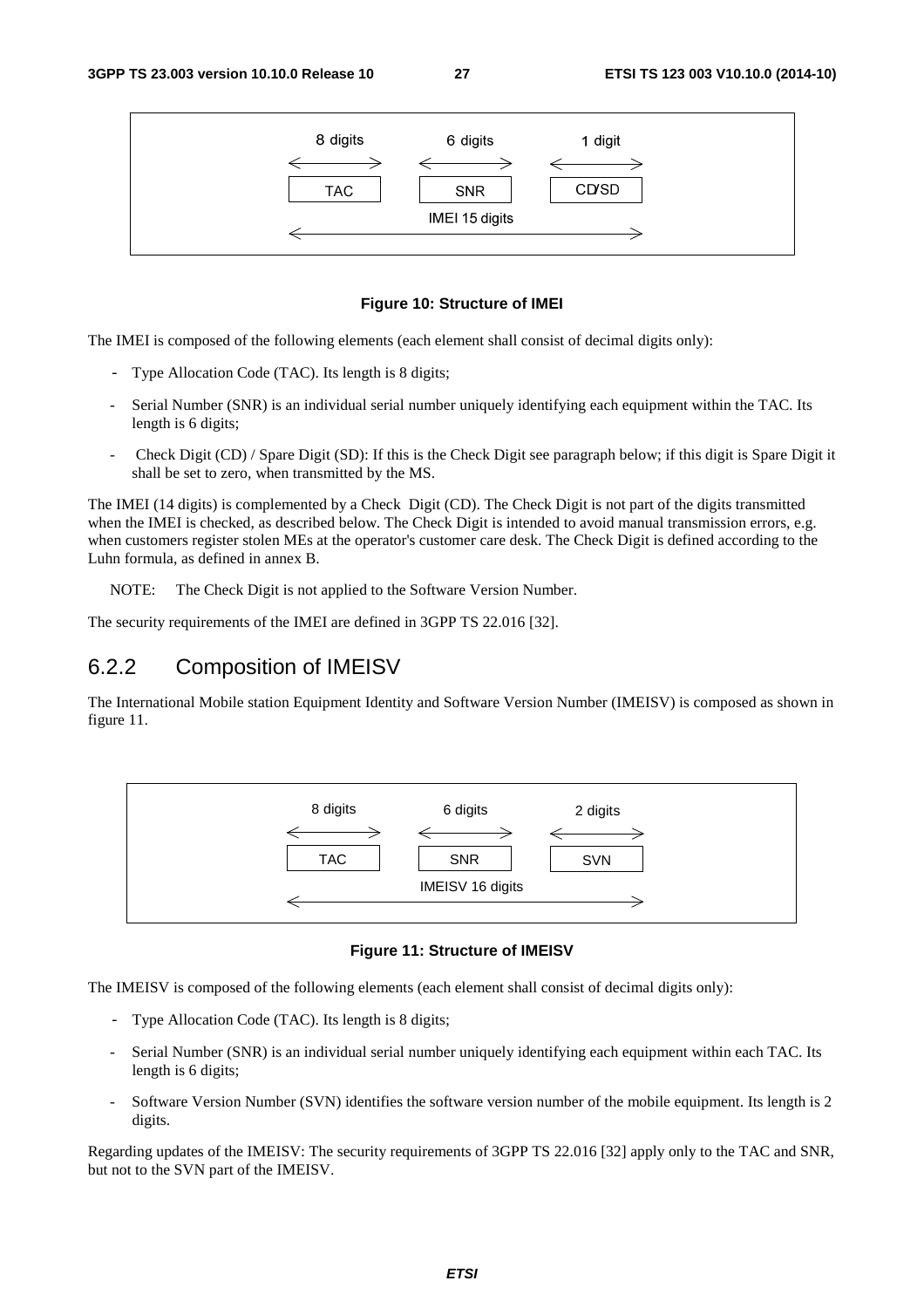# 6.3 Allocation principles

The Type Allocation Code (TAC) is issued by a central body.

Manufacturers shall allocate individual serial numbers (SNR) in a sequential order.

For a given ME, the combination of TAC and SNR used in the IMEI shall duplicate the combination of TAC and SNR used in the IMEISV.

The Software Version Number is allocated by the manufacturer. SVN value 99 is reserved for future use.

# 7 Identification of Voice Group Call and Voice Broadcast Call Entities

# 7.1 Group Identities

Logical groups of subscribers to the Voice Group Call Service or to the Voice Broadcast Service are identified by a Group Identity (Group ID). Group IDs for VGCS are unique within a PLMN. Likewise, Group IDs for VBS are unique within a PLMN. However, no uniqueness is required between the sets of Group IDs. These sets may be intersecting or even identical, at the option of the network operator.

The Group ID is a number with a maximum value depending on the composition of the voice group call reference or voice broadcast call reference defined in section 7.3.

For definition of Group ID on the radio interface, A interface and Abis interface, see 3GPP TS 44.068 [46] and 3GPP TS 44.069 [47].

For definition of Group ID coding on MAP protocol interfaces, see 3GPP TS 29.002 [31].

VGCS or VBS shall also be provided for roaming. If this applies, certain Group IDs shall be defined as supra-PLMN Group IDs which have to be co-ordinated between the network operators and which shall be known in the networks and in the SIM.

The format of the Group ID is identical for VBS and VGCS.

# 7.2 Group Call Area Identification

Grouping of cells into specific group call areas occurs in support of both the Voice Group Call Service and the Voice Broadcast Service. These service areas are known by a "Group Call Area Identity" (Group Call Area Id). No restrictions are placed on what cells may be grouped into a given group call area.

The Group Call Area ID is a number uniquely assigned to a group call area in one network and with a maximum value depending on the composition of the voice group call reference or voice broadcast reference defined under 7.3.

The formats of the Group Call Area ID for VGCS and the Group Call Area ID for VBS are identical.

### 7.3 Voice Group Call and Voice Broadcast Call References

Specific instances of voice group calls (VGCS) and voice broadcast calls (VBS) within a given group call area are known by a "Voice Group Call Reference" or by a "Voice Broadcast Call Reference" respectively.

Each voice group call or voice broadcast call in one network is uniquely identified by its Voice Group Call Reference or Voice Broadcast Call Reference. The Voice Group Call Reference or Voice Broadcast Call Reference is composed of the Group ID and the Group Call Area ID. The composition of the group call area ID and the group ID can be specific for each network operator.

For definition of Group Call Reference (with leading zeros inserted as necessary) on the radio interface, A interface and Abis interface, see 3GPP TS 24.008 [5], 3GPP TS 44.068 [46] and 3GPP TS 44.069 [47].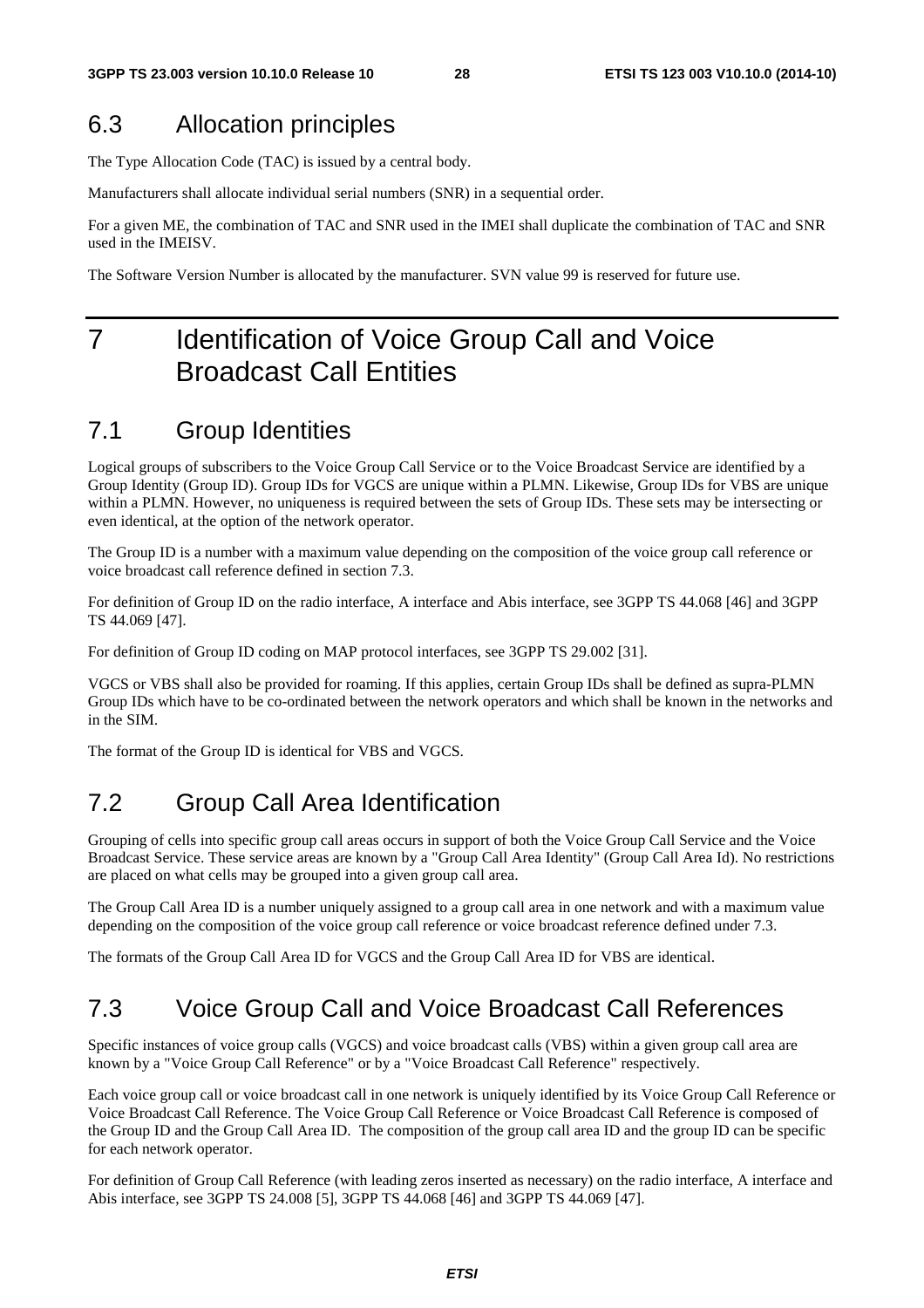For definition of Group Call Reference (also known as ASCI Call Reference, Voice Group Call Reference or Voice Broadcast Call Reference) coding on MAP protocol interfaces, see 3GPP TS 29.002 [31].

The format is given in figure 12.



**Figure 12: Voice Group Call Reference / Voice Broadcast Call Reference** 

## 8 SCCP subsystem numbers

Subsystem numbers are used to identify applications within network entities which use SCCP signalling. In GSM and UMTS, subsystem numbers may be used between PLMNs, in which case they are taken from the globally standardized range (1 - 31) or the part of the national network range (129 - 150) reserved for GSM/UMTS use between PLMNs. For use within a PLMN, they are taken from the part of the national network range (32 - 128 & 151 - 254) not reserved for GSM/UMTS use between PLMNs.

#### 8.1 Globally standardized subsystem numbers used for GSM/UMTS

The following globally standardised subsystem numbers have been allocated for use by GSM/UMTS:

0000 0110 HLR (MAP);

0000 0111 VLR (MAP);

0000 1000 MSC (MAP);

0000 1001 EIR (MAP);

0000 1010 is allocated for evolution (possible Authentication Centre).

### 8.2 National network subsystem numbers used for GSM/UMTS

The following national network subsystem numbers have been allocated for use within GSM/UMTS networks:

1111 1001 PCAP;

- 1111 1010BSC (BSSAP-LE);
- 1111 1011 MSC (BSSAP-LE);
- 1111 1100 SMLC (BSSAP-LE);
- 1111 1101BSS O&M (A interface);
- 1111 1110BSSAP (A interface).

The following national network subsystem numbers have been allocated for use within and between GSM/UMTS networks:

1000 1110 RANAP;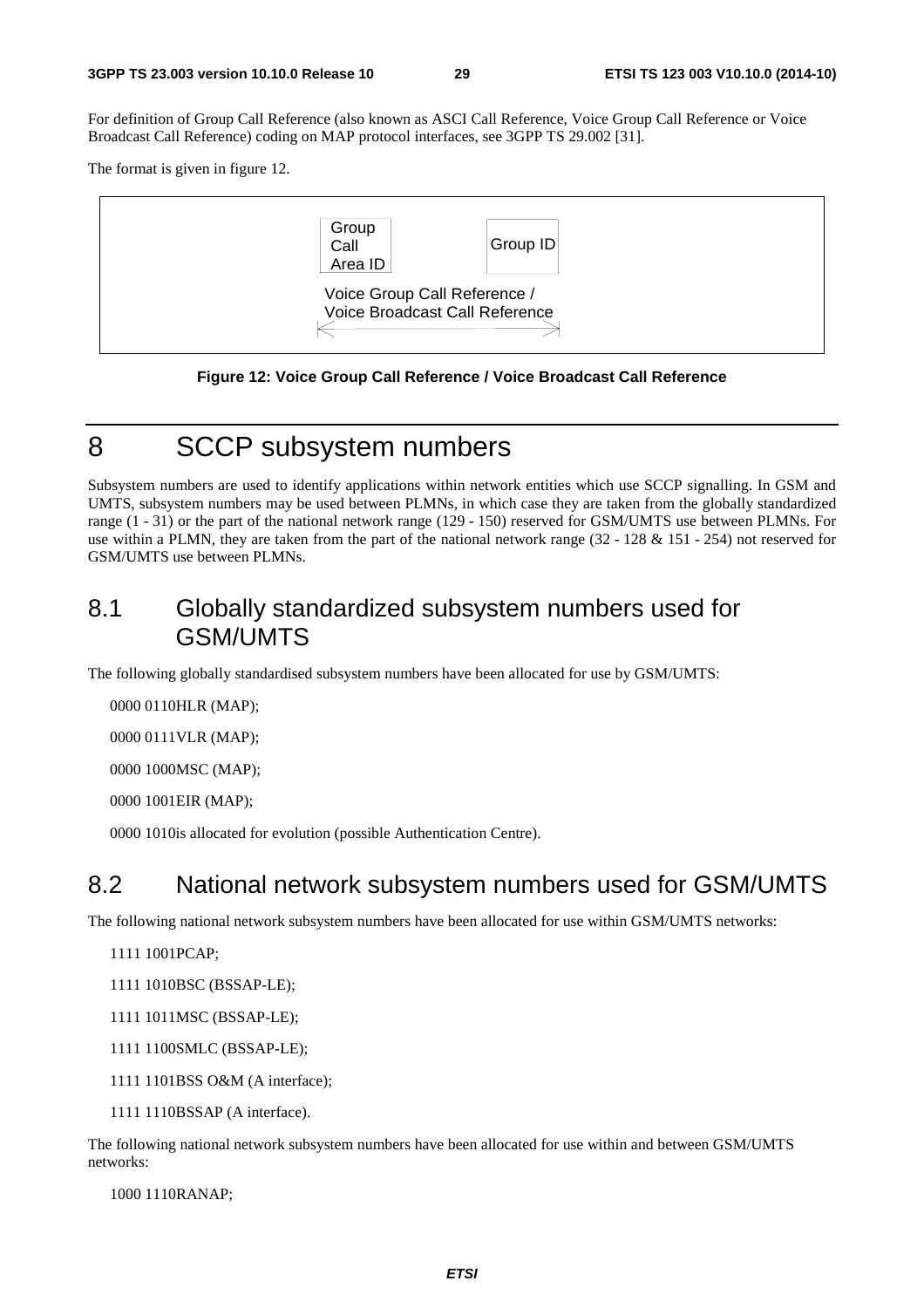1000 1111 RNSAP;

1001 0001 GMLC (MAP);

1001 0010 CAP;

1001 0011 gsmSCF (MAP) or IM-SSF (MAP) or Presence Network Agent;

1001 0100 SIWF (MAP);

1001 0101 SGSN (MAP);

1001 0110 GGSN (MAP).

# 9 Definition of Access Point Name

In the GPRS backbone, an Access Point Name (APN) is a reference to a GGSN. To support inter-PLMN roaming, the internal GPRS DNS functionality is used to translate the APN into the IP address of the GGSN.

#### 9.0 General

Access Point Name as used in the Domain Name System (DNS) Procedures defined in 3GPP TS 29.303 [73] is specified in subclause 19.4.2.2.

#### 9.1 Structure of APN

The APN is composed of two parts as follows:

- The APN Network Identifier: this defines to which external network the GGSN/PGW is connected and optionally a requested service by the MS. This part of the APN is mandatory.
- The APN Operator Identifier; this defines in which PLMN GPRS/EPS backbone the GGSN/PGW is located. This part of the APN is optional.

The APN Operator Identifier is placed after the APN Network Identifier. An APN consisting of both the Network Identifier and Operator Identifier corresponds to a DNS name of a GGSN/PGW; the APN has, after encoding as defined in the paragraph below, a maximum length of 100 octets.

The encoding of the APN shall follow the Name Syntax defined in RFC 2181 [18], RFC 1035 [19] and RFC 1123 [20]. The APN consists of one or more labels. Each label is coded as a one octet length field followed by that number of octets coded as 8 bit ASCII characters. Following RFC 1035 [19] the labels shall consist only of the alphabetic characters (A-Z and a-z), digits (0-9) and the hyphen (-). Following RFC 1123 [20], the label shall begin and end with either an alphabetic character or a digit. The case of alphabetic characters is not significant. The APN is not terminated by a length byte of zero.

NOTE: A length byte of zero is added by the SGSN/MME at the end of the APN before interrogating a DNS server.

For the purpose of presentation, an APN is usually displayed as a string in which the labels are separated by dots (e.g. "Label1.Label2.Label3").

#### 9.1.1 Format of APN Network Identifier

The APN Network Identifier shall contain at least one label and shall have, after encoding as defined in subclause 9.1 above, a maximum length of 63 octets. An APN Network Identifier shall not start with any of the strings "rac", "lac", "sgsn" or "rnc", and it shall not end in ".gprs", i.e. the last label of the APN Network Identifier shall not be "gprs". Further, it shall not take the value "\*".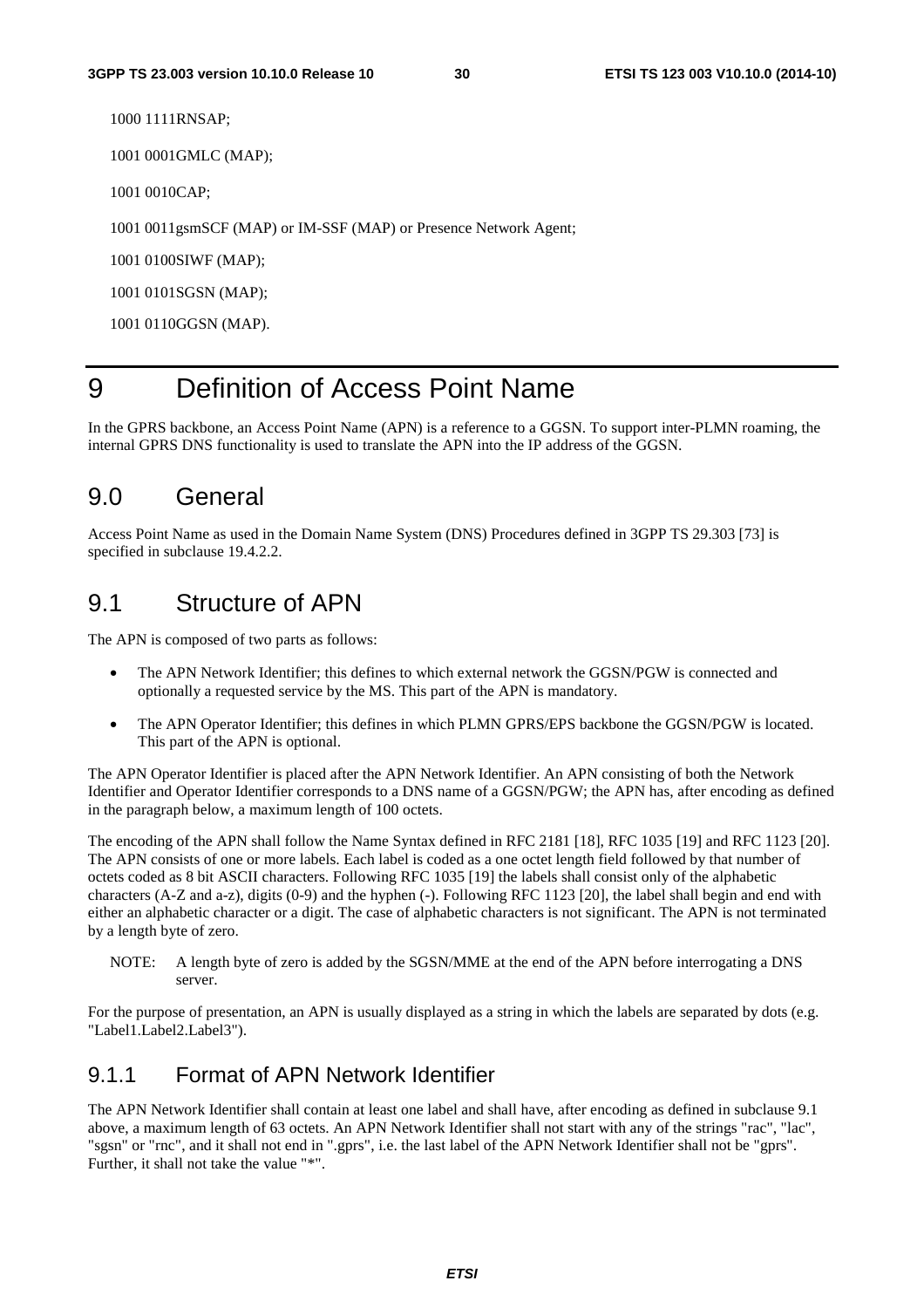In order to guarantee uniqueness of APN Network Identifiers within or between GPRS/EPS PLMN, an APN Network Identifier containing more than one label shall correspond to an Internet domain name. This name should only be allocated by the PLMN if that PLMN belongs to an organisation which has officially reserved this name in the Internet domain. Other types of APN Network Identifiers are not guaranteed to be unique within or between GPRS/EPS PLMNs.

An APN Network Identifier may be used to access a service associated with a GGSN/PGW. This may be achieved by defining:

- an APN which corresponds to a FQDN of a GGSN/PGW, and which is locally interpreted by the GGSN/PGW as a request for a specific service, or
- an APN Network Identifier consisting of 3 or more labels and starting with a Reserved Service Label, or an APN Network Identifier consisting of a Reserved Service Label alone, which indicates a GGSN/PGW by the nature of the requested service. Reserved Service Labels and the corresponding services they stand for shall be agreed between operators who have GPRS/EPS roaming agreements.

#### 9.1.2 Format of APN Operator Identifier

The APN Operator Identifier is composed of three labels. The last label (or domain) shall be "gprs". The first and second labels together shall uniquely identify the GPRS/EPS PLMN.

For each operator, there is a default APN Operator Identifier (i.e. domain name). This default APN Operator Identifier is derived from the IMSI as follows:

"mnc<MNC>.mcc<MCC>.gprs"

where:

"mnc" and "mcc" serve as invariable identifiers for the following digits.

<MNC> and <MCC> are derived from the components of the IMSI defined in subclause 2.2.

This default APN Operator Identifier is used in inter-PLMN roaming situations when attempting to translate an APN consisting only of a Network Identifier into the IP address of the GGSN/PGW in the HPLMN. The PLMN may provide DNS translations for other, more human-readable, APN Operator Identifiers in addition to the default Operator Identifier described above.

In order to guarantee inter-PLMN DNS translation, the <MNC> and <MCC> coding used in the "mnc<MNC>.mcc<MCC>.gprs" format of the APN OI shall be:

- $|MNC\rangle = 3$  digits
- $\langle MCC \rangle = 3$  digits
- If there are only 2 significant digits in the MNC, one "0" digit is inserted at the left side to fill the 3 digits coding of MNC in the APN OI.

As an example, the APN OI for MCC 345 and MNC 12 will be coded in the DNS as "mnc012.mcc345.gprs".

The format of the domain name used in the APN-OI replacement field (as defined in 3GPP TS 23.060 [3] and 3GPP TS 23.401 [72]) is the same as the default APN-OI as defined above except that it may be preceded by one or more labels each separated by a dot.

EXAMPLE 1: province1.mnc012.mcc345.gprs

EXAMPLE 2: ggsn-cluster-A.provinceB.mnc012.mcc345.gprs

The APN constructed using the APN-OI replacement field is only used for DNS translation. The APN when being sent to other network entities over GTP interfaces shall follow the rules as specified in 3GPP TS 23.060 [3] and 3GPP TS 23.401 [72].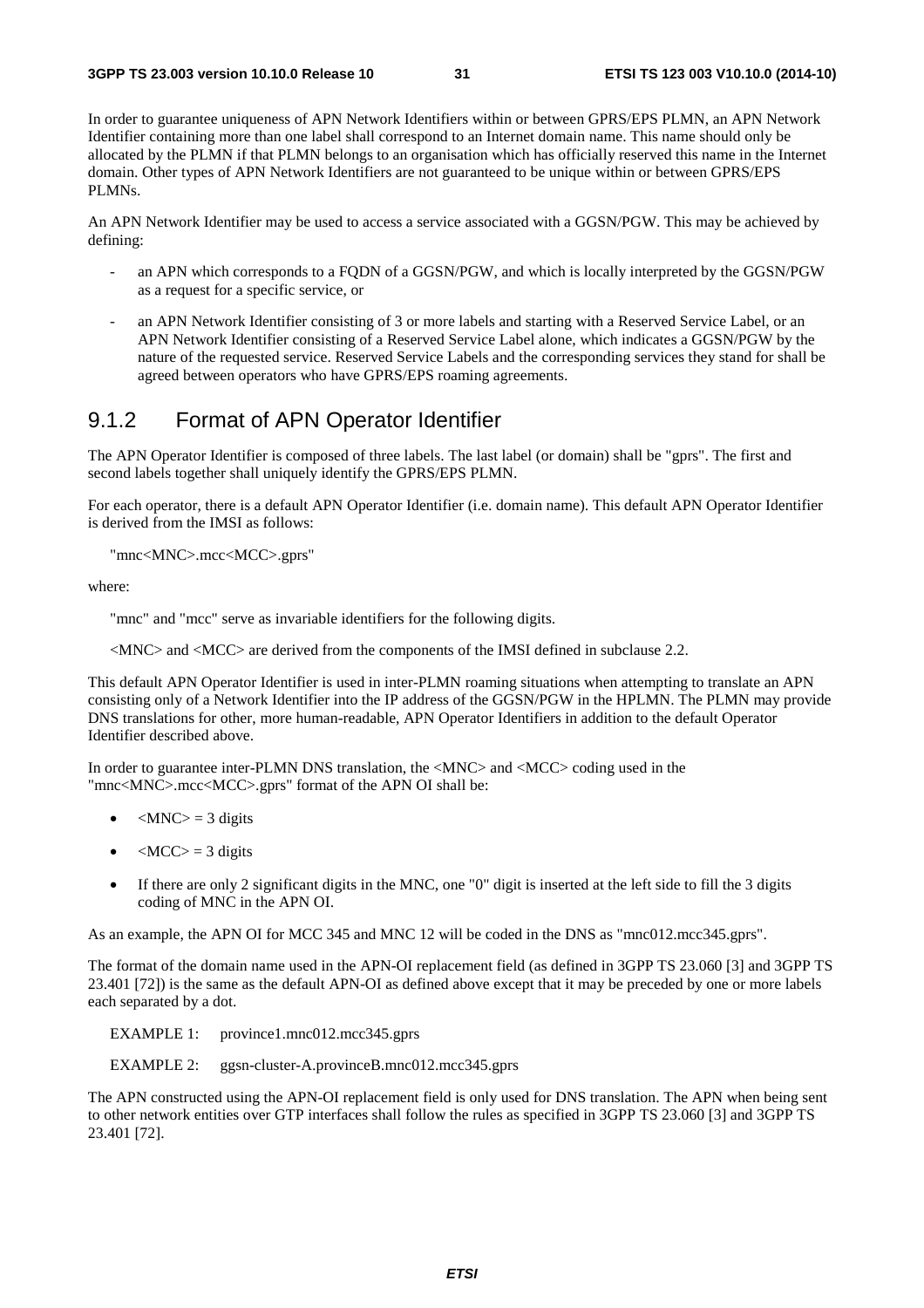### 9.2 Definition of the Wild Card APN

The APN field in the HLR may contain a wild card APN if the HPLMN operator allows the subscriber to access any network of a given PDP Type. If an SGSN has received such a wild card APN, it may either choose the APN Network Identifier received from the Mobile Station or a default APN Network Identifier for addressing the GGSN when activating a PDP context.

#### 9.2.1 Coding of the Wild Card APN

The wild card APN is coded as an APN with "\*" as its single label, (i.e. a length octet with value one, followed by the ASCII code for the asterisk).

### 9.3 Definition of Emergency APN

The Emergency APN (Em-APN) is an APN used to derive a PDN GW selected for IMS Emergency call support. The exact encoding of the Em-APN is the responsibility of each PLMN operator as it is only valid within a given PLMN.

# 10 Identification of the Cordless Telephony System entities

### 10.1 General description of CTS-MS and CTS-FP Identities

Every CTS-FP broadcasts a local identity - the Fixed Part Beacon Identity (FPBI) - which contains an Access Rights Identity. Every CTS-MS has both an Access Rights Key and a CTS Mobile Subscriber Identity (CTSMSI). These operate as a pair. A CTS-MS is allowed to access any CTS-FP which broadcasts an FPBI which can be identified by any of the CTS-MS Access Rights Keys of that CTS-MS. The CTS-MS Access Rights Key contains the FPBI and the FPBI Length Indicator (FLI) indicating the relevant part of the FPBI used to control access.

# 10.2 CTS Mobile Subscriber Identities

#### 10.2.1 General

Each CTS-MS has one or more temporary identities which are used for paging and to request access. The structure and allocation principles of the CTS Mobile Subscriber Identities (CTSMSI) are defined below.

#### 10.2.2 Composition of the CTSMSI



#### **Figure 13: Structure of CTSMSI**

The CTSMSI is composed of the following elements:

- CTSMSI Type. Its length is 2 bits;
- Significant Part. Its length is 20 bits.

The following CTSMSI Type values have been allocated for use by CTS:

00 Default Individual CTSMSI;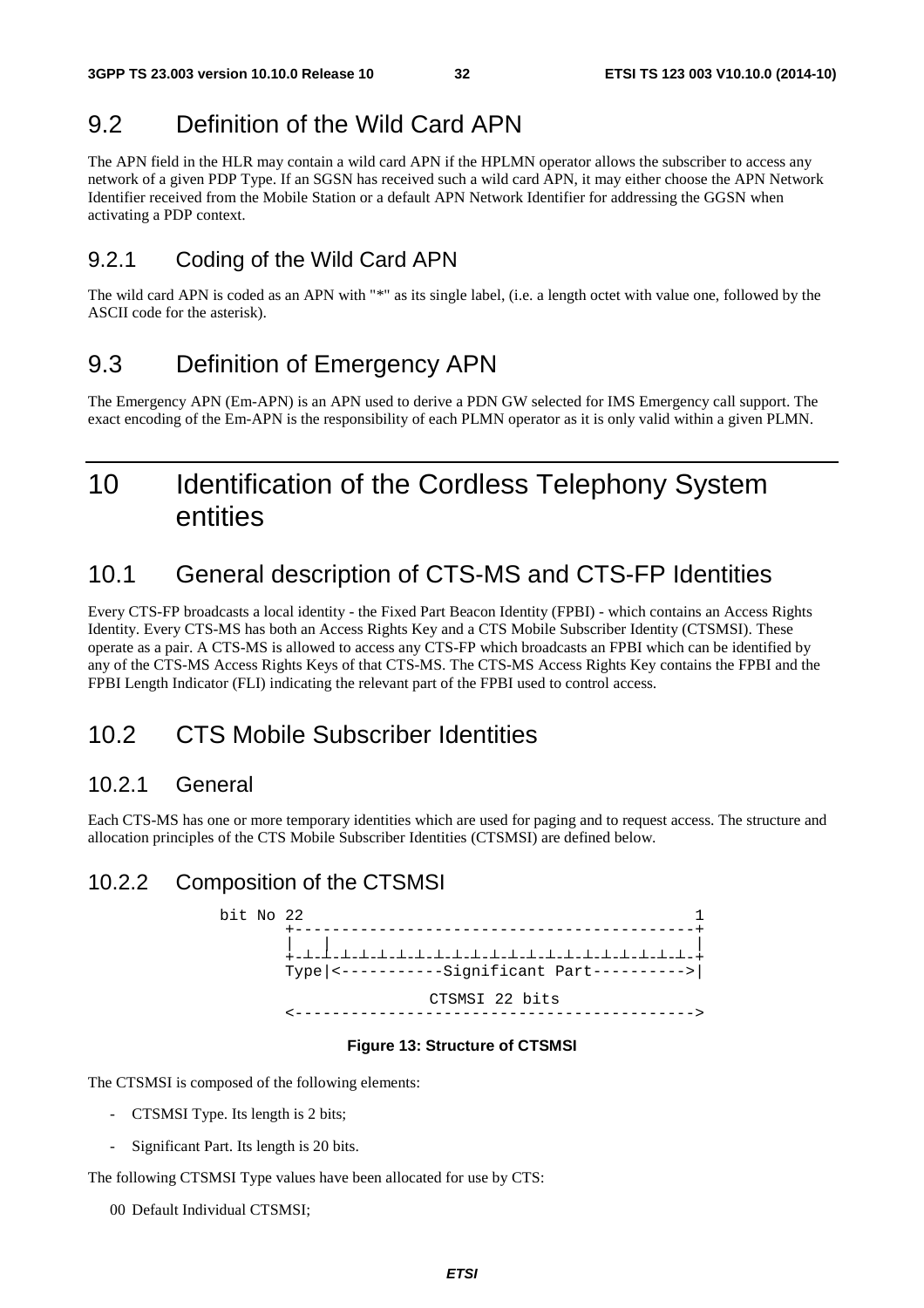- 01 Reserved;
- 10 Assigned Individual CTSMSI;
- 11 Assigned Connectionless Group CTSMSI.

#### 10.2.3 Allocation principles

The default Individual CTSMSI contains the least significant portion of the IMSI. This is the default CTS-MS identity.

Assigned CTSMSIs are allocated by the CTS-FP during enrolment, registration and other access procedures. Significant Part of the assigned CTSMSI shall be allocated in the range 00001-FFFFE. CTS-FP shall not allocate Significant Part equal to 00000 or to FFFFF and shall not allocate Assigned CTSMSI using Reserved Type value. Such assignments shall be ignored by the CTS-MS.

Assigned CTSMSIs are allocated in ciphered mode.

NOTE: The assigned individual CTSMSI should be updated whenever it is sent in clear text on the CTS radio interface during RR connection establishment.

The value FFFFF from the set of Assigned Connectionless Group CTSMSI shall be considered in all CTS-MS as the value of the Connectionless Broadcast Identifier.

#### 10.2.4 CTSMSI hexadecimal representation

The 22 bits of CTSMSI are padded with 2 leading zeroes to give a 6 digit hexadecimal value.

EXAMPLE: binary CTSMSI value: 11 1001 0010 0000 1011 1100

hexadecimal CTSMSI value: 39 20 BC.

### 10.3 Fixed Part Beacon Identity

#### 10.3.1 General

Each CTS-FP has one Fixed Part Beacon Identity known by the enrolled CTS-MSs. The FPBI is periodically broadcast on the BCH logical channel so that the CTS-MSs are able to recognise the identity of the CTS-FP. The FPBI contains an Access Rights Identity.

Enrolled CTS-MSs shall store the FPBI to which their assigned CTSMSIs are related.

Below the structure and allocation principles of the Fixed Part Beacon Identity (FPBI) are defined.

#### 10.3.2 Composition of the FPBI

#### 10.3.2.1 FPBI general structure



#### **Figure 14: General structure of FPBI**

The FPBI is composed of the following elements:

- FPBI Type. Its length is 2 bits;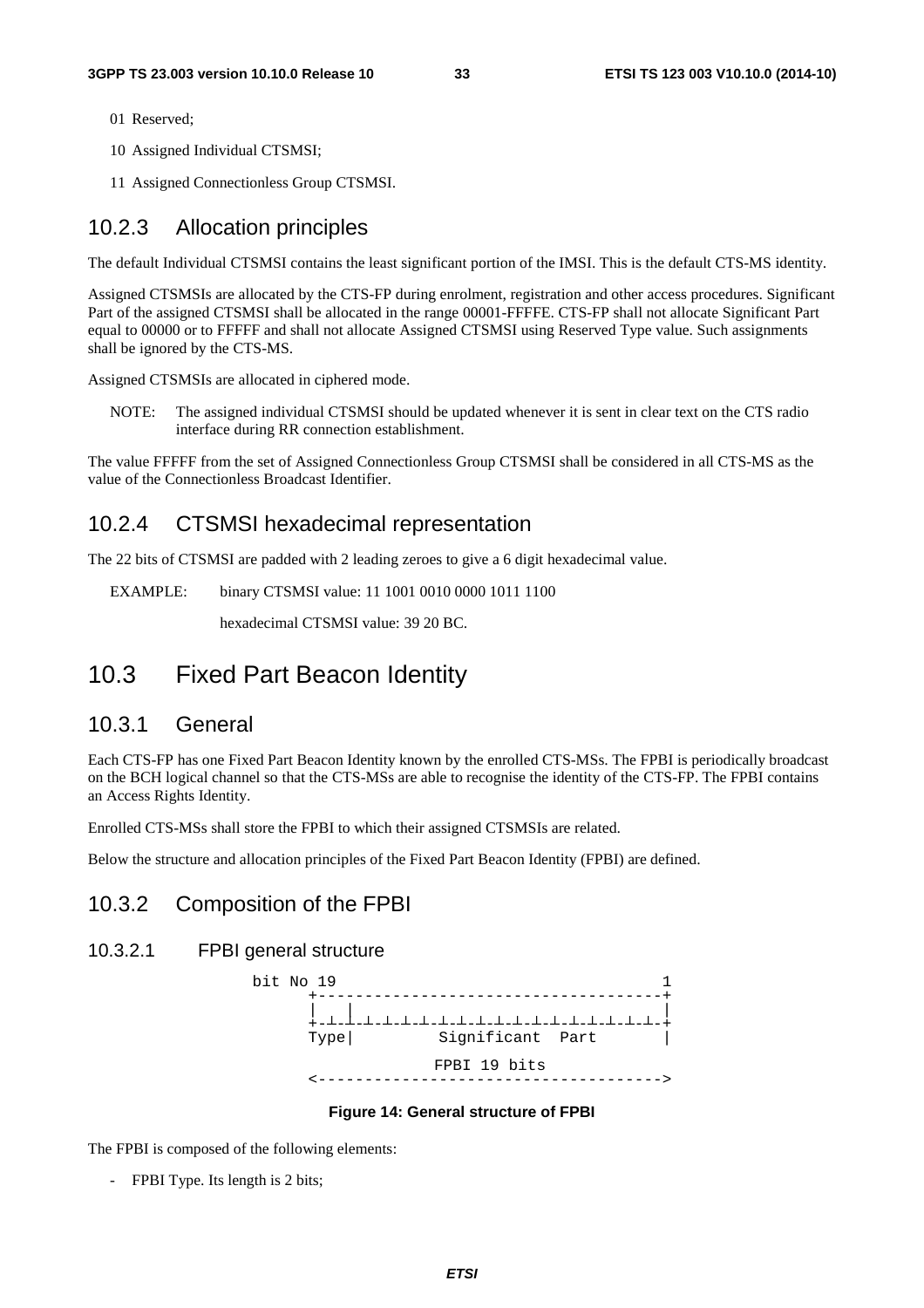- FPBI Significant Part. Its length is 17 bits.
- NOTE: The three LSBs bits of the FPBI form the 3-bit training sequence code (TSC). See 3GPP TS 45.056 [35].

The following FPBI Type values have been allocated for use by CTS:

- 00 FPBI class A: residential and single-cell systems;
- 01 FPBI class B: multi-cell PABXs.

All other values are reserved and CTS-MSs shall treat these values as FPBI class A.

#### 10.3.2.2 FPBI class A

This class is intended to be used for small residential and private (PBX) single cell CTS-FP.



#### **Figure 15: Structure of FPBI class A**

The FPBI class A is composed of the following elements:

- FPBI Class A Type. Its length is 2 bits and its value is 00;
- Fixed Part Number (FPN). Its length is 17 bits. The FPN contains the least significant bits of the Serial Number part of the IFPEI.

The FPBI Length Indicator shall be set to 19 for a class A FPBI.

#### 10.3.2.3 FPBI class B

This class is reserved for more complex private installation such as multi-cell PABXs.



#### **Figure 16: Structure of FPBI class B**

The FPBI class B is composed of the following elements:

- FPBI Class B Type. Its length is 2 bits and its value is 01;
- CTS Network Number (CNN). Its length is defined by the manufacturer or the system installer;
- Fixed Part Number (FPN). Its length is defined by the manufacturer or the system installer;
- Radio Part Number (RPN) assigned by the CTS manufacturer or system installer. Its length is defined by the manufacturer or the system installer.
- NOTE: RPN is used to separate a maximum of  $2^{RPN \text{ length}}$  different cells from each other. This defines a cluster of cells supporting intercell handover. RPN length is submitted to a CTS-MS as a result of a successful attachment.

The FPBI Length Indicator shall be set to  $(2 + CNN$  Length) for a class B FPBI.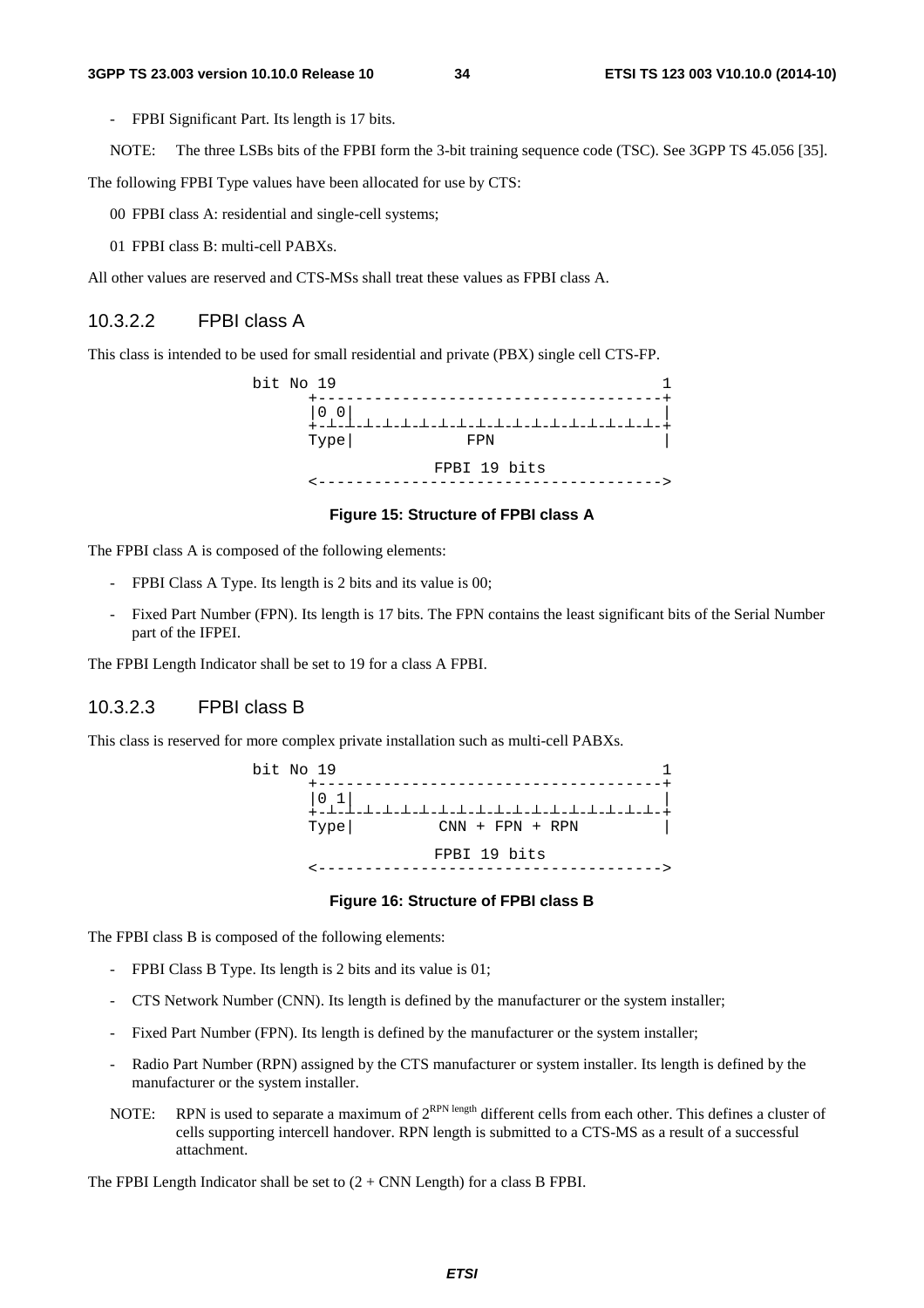#### 10.3.3 Allocation principles

The FPBI shall be allocated during the CTS-FP initialisation procedure. Any change to the value of the FPBI of a given CTS-FP shall be considered as a CTS-FP re-initialisation; i.e. each enrolled CTS-MS needs to be enrolled again.

FPBI are not required to be unique (i.e. several CTS-FP can have the same FPBI in different areas). Care should be taken to limit CTS-MS registration attempts to a fixed part with the same FPBI as another fixed part.

# 10.4 International Fixed Part Equipment Identity

#### 10.4.1 General

The structure and allocation principles of the International Fixed Part Equipment Identity (IFPEI) are defined below.

#### 10.4.2 Composition of the IFPEI



#### **Figure 17: Structure of IFPEI**

The IFPEI is composed of the following elements (each element shall consist of decimal digits only):

- Type Approval Code (TAC). Its length is 6 decimal digits;
- Final Assembly Code (FAC). Its length is 2 decimal digits;
- Serial NumbeR (SNR). Its length is 6 decimal digits;
- Software Version Number (SVN) identifies the software version number of the fixed part equipment. Its length is 2 digits.

Regarding updates of the IFPEI: the TAC, FAC and SNR shall be physically protected against unauthorised change (see 3GPP TS 42.009 [36]); i.e. only the SVN part of the IFPEI can be modified.

#### 10.4.3 Allocation principles

The Type Approval Code (TAC) is issued by a central body.

The place of final assembly (FAC) is encoded by the manufacturer.

Manufacturers shall allocate unique serial numbers (SNR) in a sequential order.

The Software Version Number (SVN) is allocated by the manufacturer after authorisation by the type approval authority. SVN value 99 is reserved for future use.

### 10.5 International Fixed Part Subscription Identity

#### 10.5.1 General

The structure and allocation principles of the International Fixed Part Subscription Identity (IFPSI) are defined below.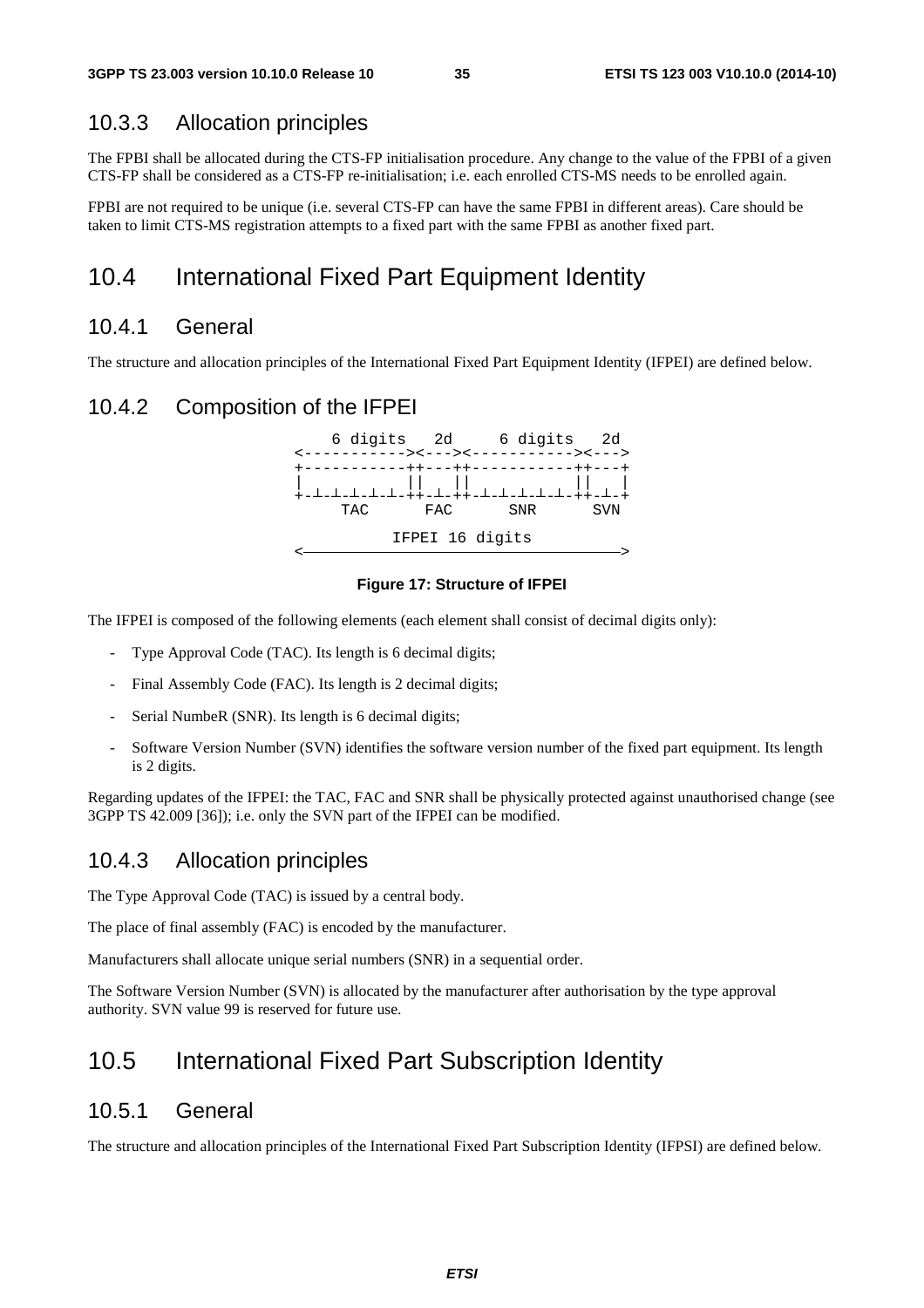### 10.5.2 Composition of the IFPSI



#### **Figure 18: Structure of IFPSI**

The IFPSI is composed of the following elements (each element shall consist of decimal digits only):

- Mobile Country Code (MCC) consisting of three digits. The MCC identifies the country of the CTS-FP subscriber (e.g. 208 for France);
- CTS Operator Number (CON). Its length is three digits;
- Fixed Part Identification Number (FPIN) identifying the CTS-FP subscriber.

The National Fixed Part Subscriber Identity (NFPSI) consists of the CTS Operator Number and the Fixed Part Identification Number.

### 10.5.3 Allocation principles

IFPSI shall consist of decimal characters (0 to 9) only.

The allocation of Mobile Country Codes (MCCs) is administered by the ITU-T.

The allocation of CTS Operator Number (CON) and the structure of National Fixed Part Subscriber Identity (NFPSI) are the responsibility of each National Regulation Authority.

CTS Operators shall allocate unique Fixed Part Identification Numbers.

# 11 Identification of Localised Service Area

Cells may be grouped into specific localised service areas. Each localised service area is identified by a localised service area identity (LSA ID). No restrictions are placed on what cells may be grouped into a given localised service area.

The LSA ID can either be a PLMN significant number or a universal identity. This shall be known both in the networks and in the SIM.

The LSA ID consists of 24 bits, numbered from 0 to 23, with bit 0 being the LSB. Bit 0 indicates whether the LSA is a PLMN significant number or a universal LSA. If the bit is set to 0 the LSA is a PLMN significant number; if it is set to 1 it is a universal LSA.

The LSA ID shall be composed as shown in figure 19: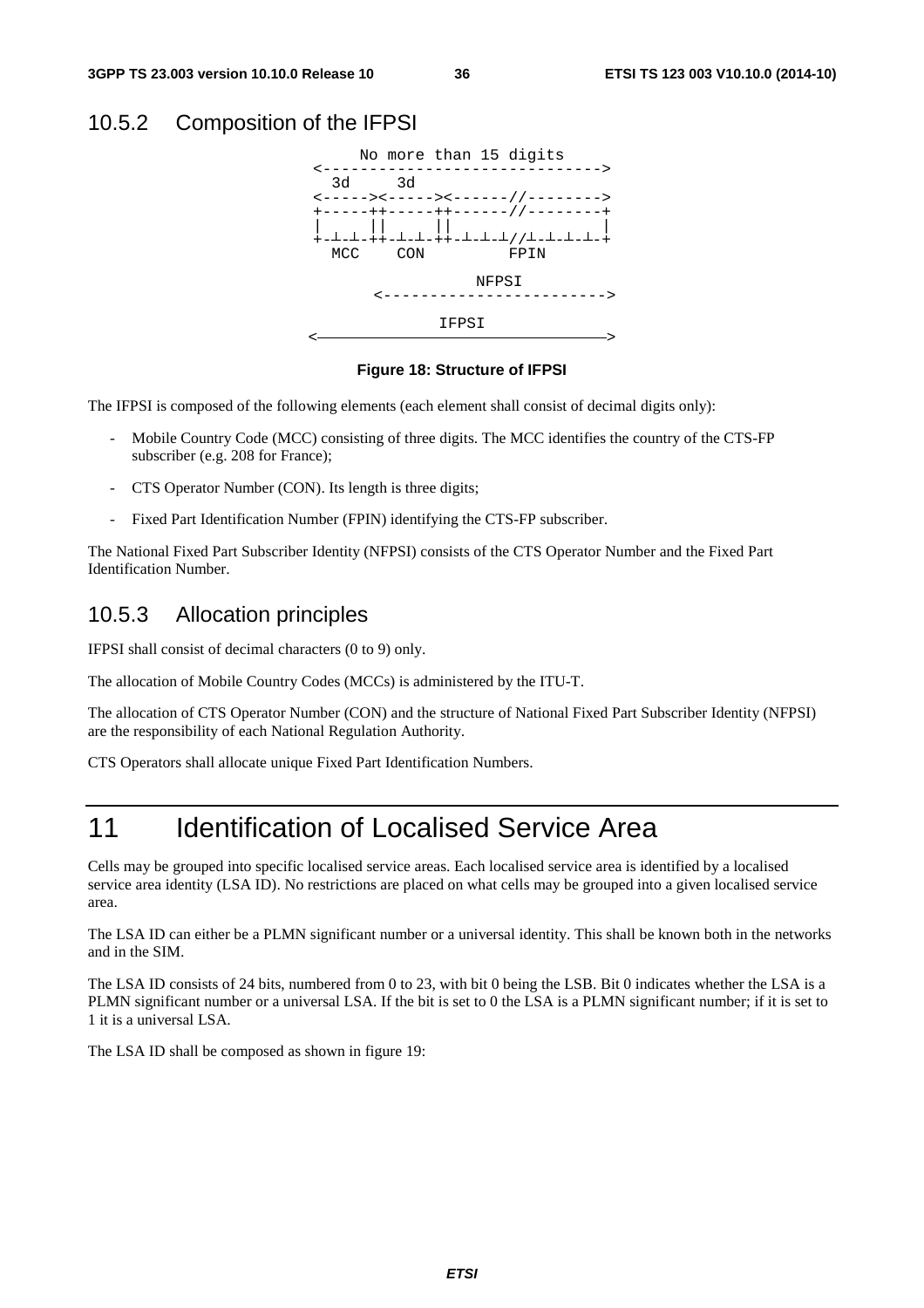

**Figure 19: Structure of LSA ID** 

# 12 Identification of PLMN, RNC, Service Area, CN domain and Shared Network Area

The following clauses describe identifiers which are used by both the CN and the UTRAN across the Iu interface. For identifiers which are solely used within the UTRAN, see 3GPP TS 25.401 [16].

NOTE: in the following subclauses, the double vertical bar notation  $\parallel$  indicates the concatenation operator.

## 12.1 PLMN Identifier

A Public Land Mobile Network is uniquely identified by its PLMN identifier. PLMN-Id consists of Mobile Country Code (MCC) and Mobile Network Code (MNC).

#### - **PLMN-Id = MCC || MNC**

The MCC and MNC are predefined within a UTRAN, and set in the RNC via O&M.

# 12.2 CN Domain Identifier

A CN Domain Edge Node is identified within the UTRAN by its CN Domain Identifier. The CN Domain identifier is used over UTRAN interfaces to identify a particular CN Domain Edge Node for relocation purposes. The CN Domain identifier for Circuit Switching (CS) consists of the PLMN-Id and the LAC, whereas for Packet Switching (PS) it consists of the PLMN-Id, the LAC, and the RAC of the first accessed cell in the target RNS.

The two following CN Domain Identifiers are defined:

- **CN CS Domain-Id = PLMN-Id || LAC**
- **CN PS Domain-Id = PLMN-Id || LAC || RAC**

The LAC and RAC are defined by the operator, and set in the RNC via O&M.

For the syntax description and the use of this identifier in RANAP signalling, see 3GPP TS 25.413 [17].

# 12.3 CN Identifier

A CN node is uniquely identified within a PLMN by its CN Identifier (CN-Id). The CN-Id together with the PLMN identifier globally identifies the CN node. The CN-Id together with the PLMN-Id is used as the CN node identifier in RANAP signalling over the Iu interface.

#### **Global CN-Id = PLMN-Id || CN-Id**

The CN-Id is defined by the operator, and set in the nodes via O&M.

For the syntax description and the use of this identifier in RANAP signalling, see 3GPP TS 25.413 [17].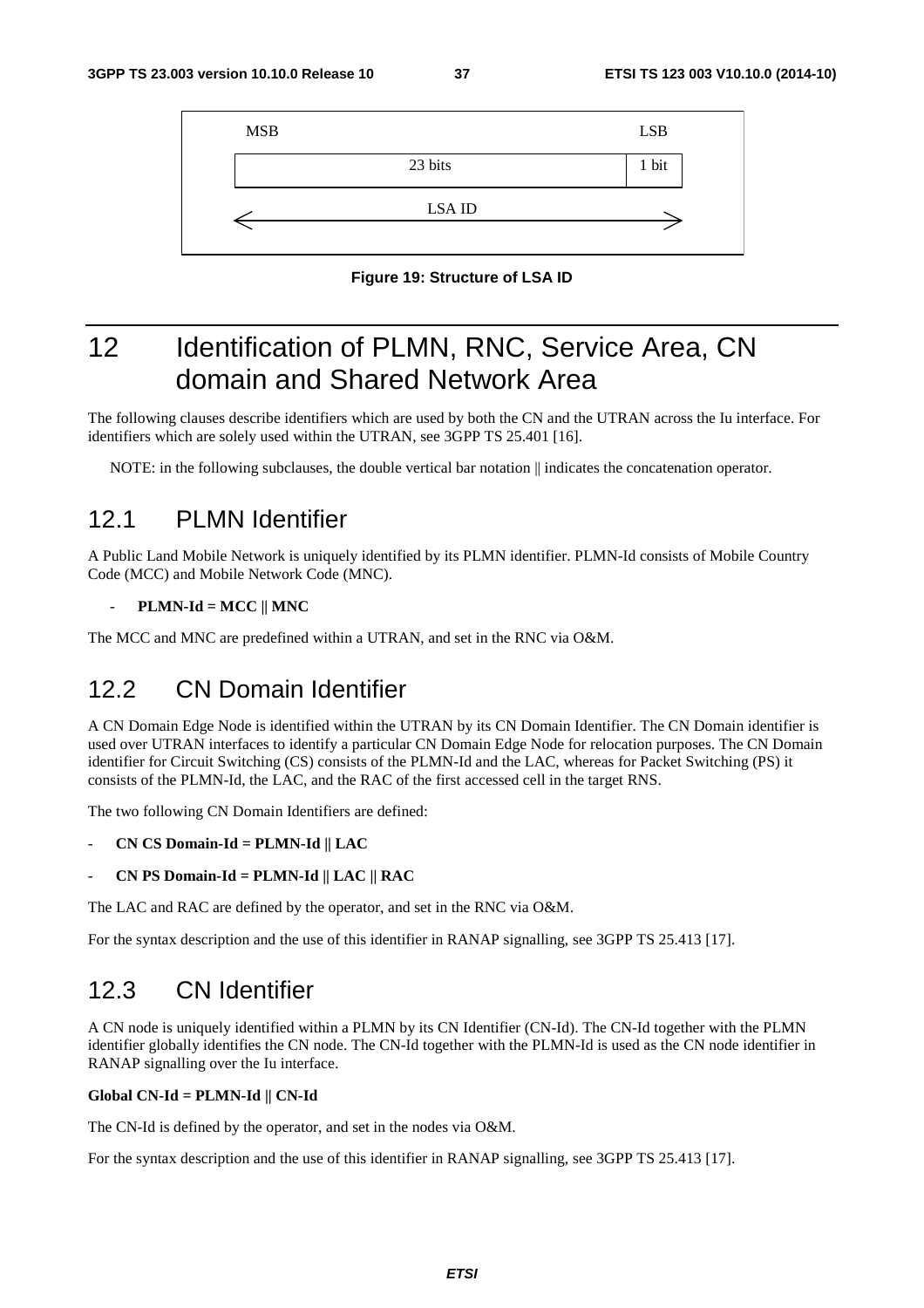# 12.4 RNC Identifier

An RNC node is uniquely identified by its RNC Identifier (RNC-Id). The RNC-Id of an RNC is used in the UTRAN, in a GERAN which is operating in GERAN Iu mode and between them. A BSC which is part of a GERAN operating in Iu mode is uniquely identified by its RNC Identifier (RNC-Id). The RNC-Id of a BSC is used in a GERAN which is operating in GERAN Iu mode, in the UTRAN and between them. RNC-Id together with the PLMN identifier globally identifies the RNC. The RNC-Id on its own or the RNC-Id together with the PLMN-Id is used as the RNC identifier in the UTRAN Iub, Iur and Iu interfaces. The SRNC-Id is the RNC-Id of the SRNC. The C-RNC-Id is the RNC-Id of the controlling RNC. The D-RNC-Id is the RNC Id of the drift RNC.

#### - **Global RNC-Id = PLMN-Id || RNC-Id**

The RNC-Id is defined by the operator, and set in the RNC via O&M

For the syntax description and the use of this identifier in RANAP signalling, see 3GPP TS 25.413 [17].

For the usage of this identifier on Iur-g, see 3GPP TS 43.130 [43].

# 12.5 Service Area Identifier

The Service Area Identifier (SAI) is used to identify an area consisting of one or more cells belonging to the same Location Area. Such an area is called a Service Area and can be used for indicating the location of a UE to the CN.

The Service Area Code (SAC) together with the PLMN-Id and the LAC constitute the Service Area Identifier.

#### - **SAI = PLMN-Id || LAC || SAC**

The SAC is defined by the operator, and set in the RNC via O&M.

For the syntax description and the use of this identifier in RANAP signalling, see 3GPP TS 25.413 [17]. 3GPP TS 25.423 [37] and 3GPP TS 25.419 [38] define the use of this identifier in RNSAP and SABP signalling.

A cell may belong to one or two Service Areas. If it belongs to two Service Areas, one is applicable in the Broadcast (BC) domain and the other is applicable in both the CS and PS domains.

The Broadcast (BC) domain requires that its Service Areas each consist of only one cell. This does not limit the use of Service Areas for other domains. Refer to 3GPP TS 25.410 [39] for a definition of the BC domain.

# 12.6 Shared Network Area Identifier

The Shared Network Area Identifier (SNA-Id) is used to identify an area consisting of one or more Location Areas. Such an area is called a Shared Network Area and can be used to grant access rights to parts of a Shared Network to a UE in connected mode (see 3GPP TS 25.401 [39]).

The Shared Network Area Identifier consists of the PLMN-Id followed by the Shared Network Area Code (SNAC).

#### - **SNA-Id = PLMN-Id || SNAC**

The SNAC is defined by the operator.

For the syntax description and the use of this identifier in RANAP signalling, see 3GPP TS 25.413 [17].

# 13 Numbering, addressing and identification within the IP multimedia core network subsystem

## 13.1 Introduction

This clause describes the format of the parameters needed to access the IP multimedia core network subsystem. For further information on the use of the parameters see 3GPP TS 23.228 [24] and 3GPP TS 29.163 [63]. For more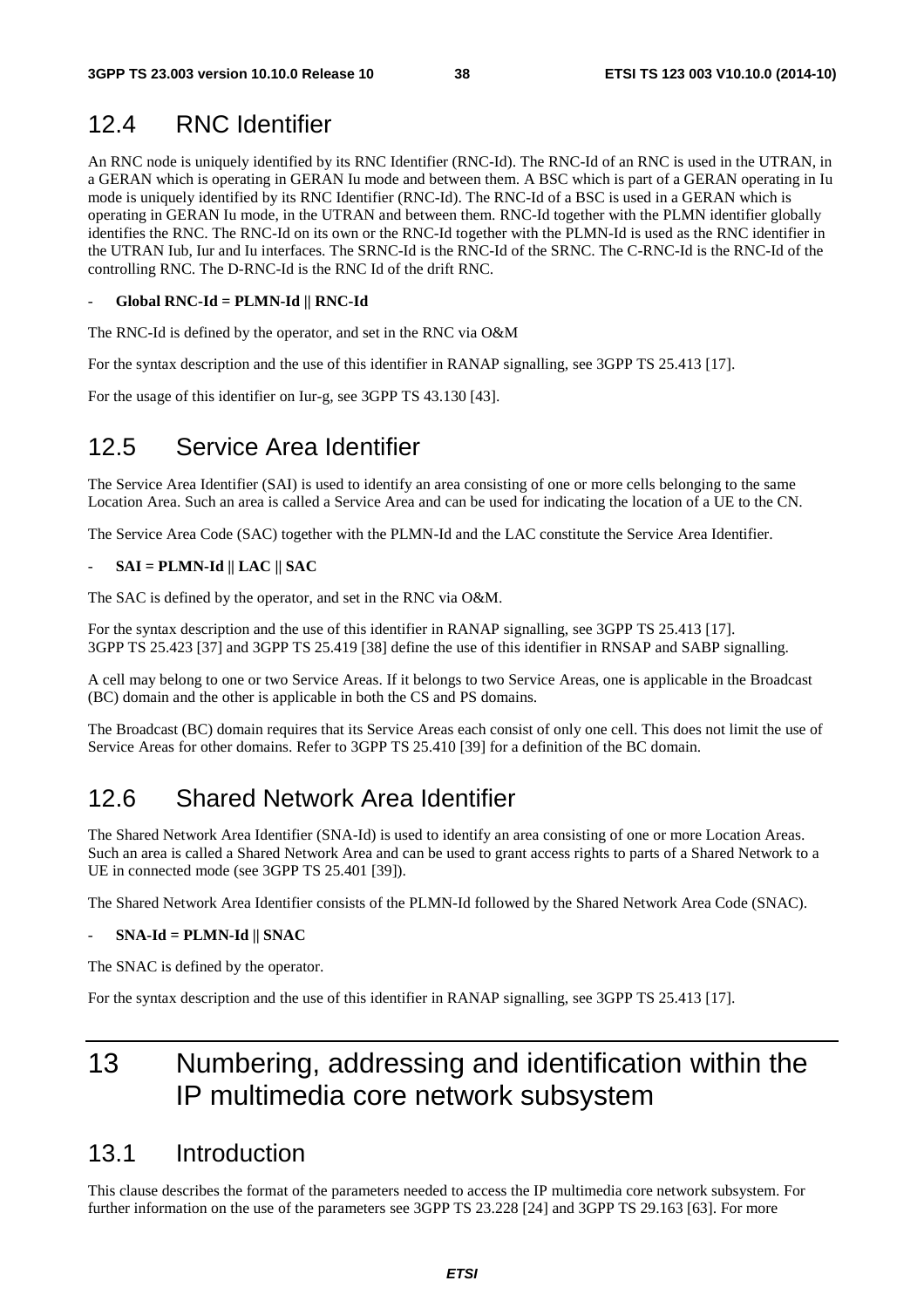information on the ".3gppnetwork.org" domain name and its applicability, see Annex D of the present document. For more information on the ".invalid" top level domain see IETF RFC 2606 [64].

# 13.2 Home network domain name

The home network domain name shall be in the form of an Internet domain name, e.g. operator.com, as specified in IETF RFC 1035 [19].

For 3GPP systems, if there is no ISIM application, the UE shall derive the home network domain name from the IMSI as described in the following steps:

- 1. Take the first 5 or 6 digits, depending on whether a 2 or 3 digit MNC is used (see 3GPP TS 31.102 [27]) and separate them into MCC and MNC; if the MNC is 2 digits then a zero shall be added at the beginning.
- 2. Use the MCC and MNC derived in step 1 to create the "mnc<MNC>.mcc<MCC>.3gppnetwork.org" domain name.
- 3. Add the label "ims." to the beginning of the domain.

An example of a home network domain name is:

IMSI in use: 234150999999999;

where:

- $MCC = 234$ ;
- $MNC = 15$ ; and
- MSIN = 0999999999,

which gives the home network domain name: ims.mnc015.mcc234.3gppnetwork.org.

For 3GPP2 systems, if there is no IMC present, the UE shall derive the home network domain name as described in Annex C of 3GPP2 X.S0013-004 [67].

## 13.3 Private User Identity

The private user identity shall take the form of an NAI, and shall have the form username@realm as specified in clause 2.1 of IETF RFC 4282 [53].

NOTE: It is possible for a representation of the IMSI to be contained within the NAI for the private identity.

For 3GPP systems, if there is no ISIM application, the private user identity is not known. If the private user identity is not known, the private user identity shall be derived from the IMSI.

The following steps show how to build the private user identity out of the IMSI:

- 1. Use the whole string of digits as the username part of the private user identity; and
- 2. convert the leading digits of the IMSI, i.e. MNC and MCC, into a domain name, as described in subclause 13.2.

The result will be a private user identity of the form "<IMSI>@ims.mnc<MNC>.mcc<MCC>.3gppnetwork.org". For example: If the IMSI is 2341509999999999 (MCC = 234, MNC = 15), the private user identity then takes the form "234150999999999@ims.mnc015.mcc234.3gppnetwork.org".

For 3GPP2 systems, if there is no IMC present, the UE shall derive the private user identity as described in Annex C of 3GPP2 X.S0013-004 [67].

## 13.4 Public User Identity

A Public User Identity is any identity used by a user within the IMS subsystem for requesting communication to another user.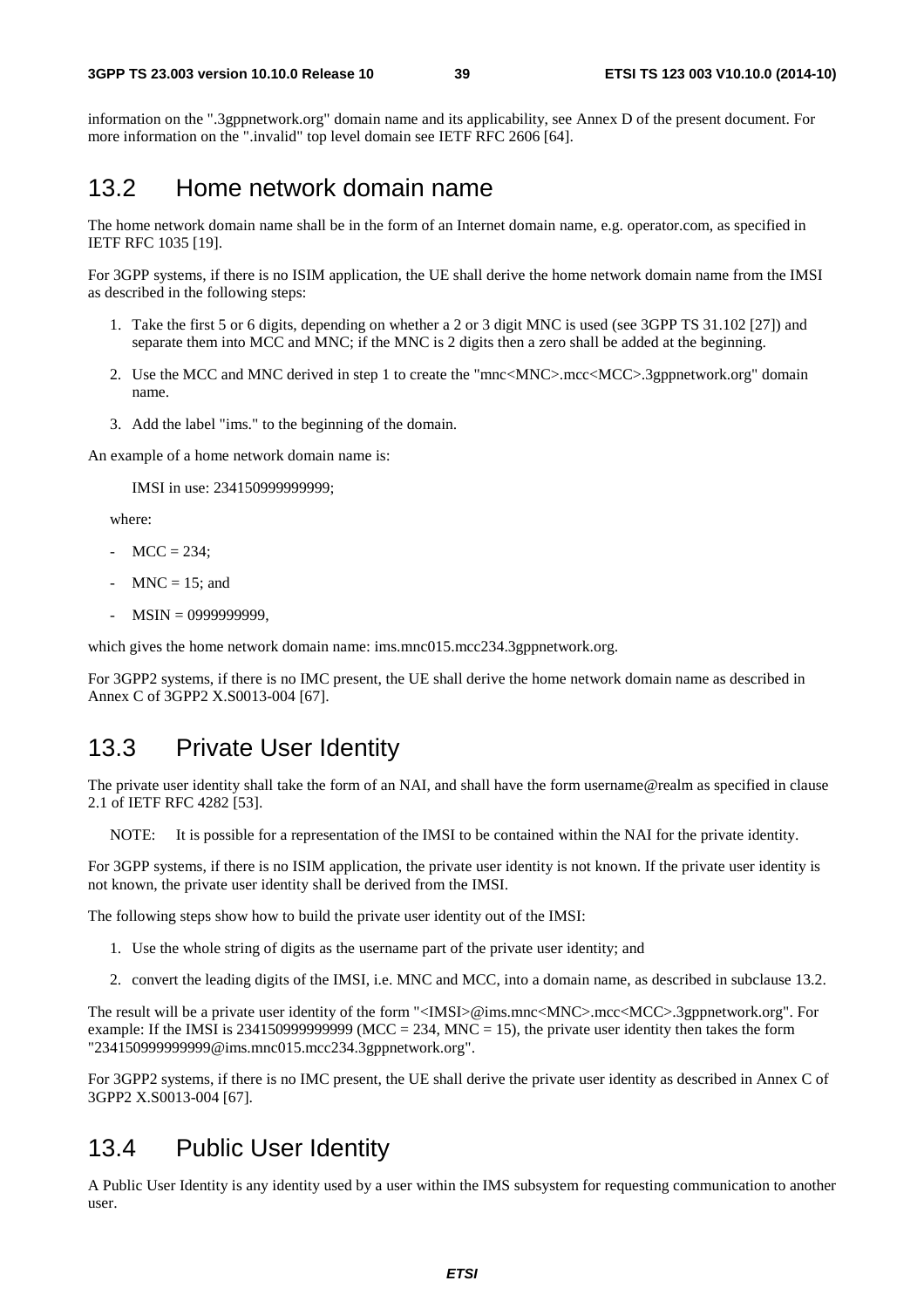The Public User Identity shall take the form of either a SIP URI (see IETF RFC 3261 [26]) or a Tel URI (see IETF RFC 3966 [45]).

The 3GPP specifications describing the interfaces over which Public User Identities are transferred specify the allowed Public User Identity formats, in particular 3GPP TS 24.229 [81] for SIP signalling interfaces, 3GPP TS 29.229 [95] for Cx and Dx interfaces, 3GPP TS 29.329 [96] for Sh interface, 3GPP TS 29.165 [97] for II-NNI interface.

In the case the user identity is a telephone number, it shall be represented either by a Tel URI or by a SIP URI that includes a 'user=phone' URI parameter and a "userinfo" part that shall follow the same format as the Tel URI.

According to 3GPP TS 24.229 [81], the UE can use either:

- a global number as defined in IETF RFC 3966 [45] and following E.164 format, as defined by ITU-T Recommendation E.164 [10] or
- a local number, that shall include a 'phone-context' parameter that identifies the scope of its validity, as per IETF RFC 3966 [45].

According to 3GPP TS 29.165 [97] a global number as defined in IETF RFC 3966 [45] shall be used in a tel-URI or in the user portion of a SIP URI with the user=phone parameter when conveyed via a non-roaming II-NNI except when agreement exists between the operators to also allow other kinds of numbers.

According to 3GPP TS 29.229 [95] and 3GPP TS 29.329 [96] the canonical forms of SIP URI and Tel URI shall be used over the corresponding Diameter interfaces.

The canonical form of a SIP URI for a Public User Identity shall take the form "sip:username@domain" as specified in IETF RFC 3261 [26], section 10.3. SIP URI comparisons shall be performed as defined in IETF RFC 3261 [26], section 19.1.4.

The canonical form of a Tel URI for a Public User Identity shall take the form 'tel:+<CC><NDC><SN>' (max number of digits is 15), that represents an E.164 number and shall contain a global number without parameters and visual separators (see IETF RFC 3966[45], section 3). Tel URI comparisons shall be performed as defined in IETF RFC 3966[45], section 4.

Public User Identities are stored in the HSS either as a distinct Public User Identity or as a Wildcarded Public User Identity. A distinct Public User Identity contains the Public User Identity that is used in routing and it is explicitly provisioned in the HSS.

# 13.4A Wildcarded Public User Identity

Public User Identities may be stored in the HSS as Wildcarded Public User Identities. A Wildcarded Public User Identity represents a collection of Public User Identities that share the same service profile and are included in the same implicit registration set. Wildcarded Public User Identities enable optimisation of the operation and maintenance of the nodes for the case in which a large amount of users are registered together and handled in the same way by the network. The format of a Wildcarded Public User Identity is the same as for the Wildcarded PSI described in subclause 13.5.

# 13.4B Temporary Public User Identity

For 3GPP systems, if there is no ISIM application to host the Public User Identity, a Temporary Public User Identity shall be derived, based on the IMSI. The Temporary Public User Identity shall be of the form as described in sub-clause 13.4 and shall consist of the string "sip:" appended with a username and domain portion equal to the IMSI derived Private User Identity, as described in sub-clause 13.2. An example using the same example IMSI from sub-clause 13.2 can be found below:

EXAMPLE: "sip:234150999999999@ims.mnc015.mcc234.3gppnetwork.org".

For 3GPP2 systems, if there is no IMC present, the UE shall derive the public user identity as described in Annex C of 3GPP2 X.S0013-004 [67].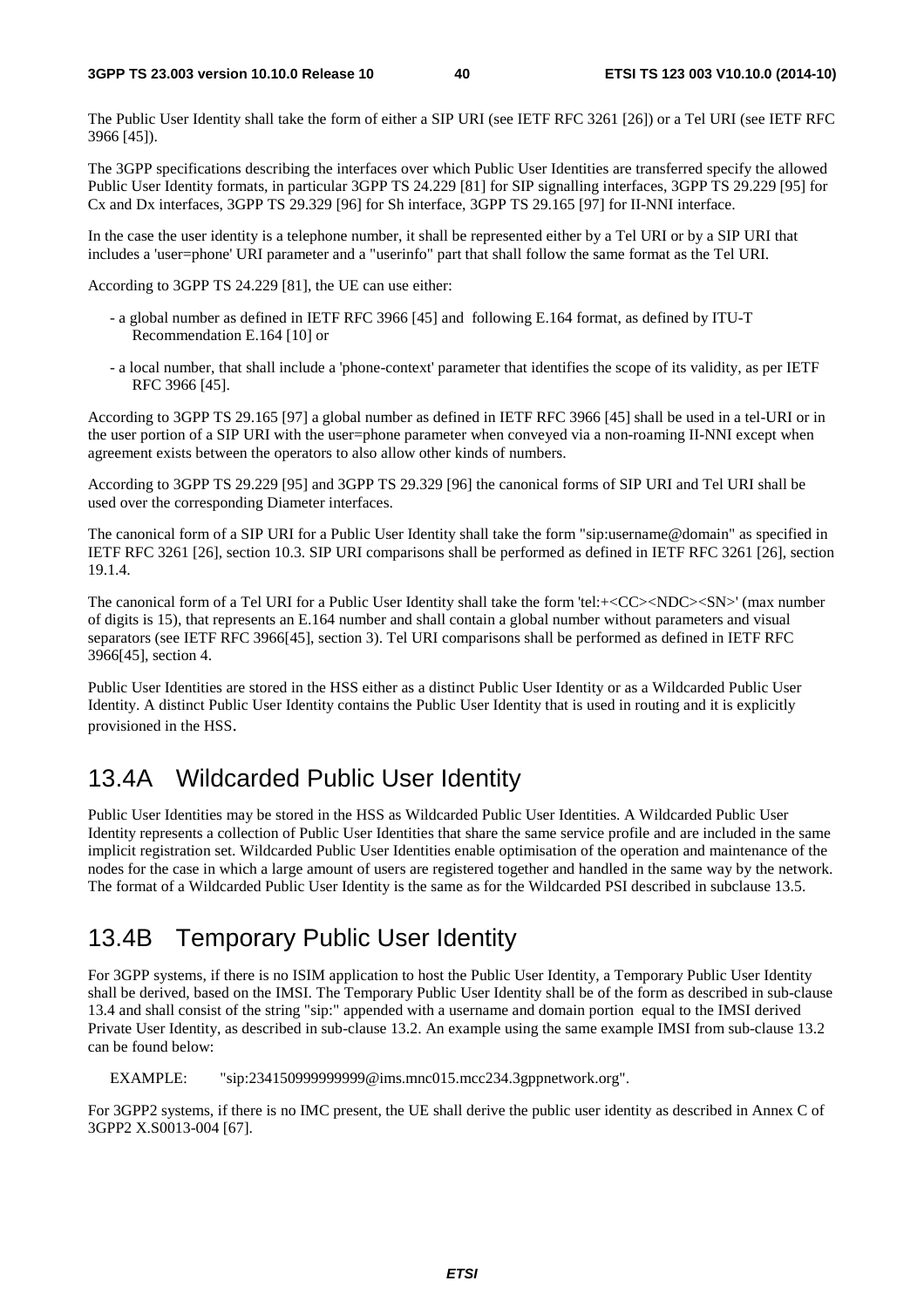# 13.5 Public Service Identity (PSI)

The public service identity shall take the form of either a SIP URI (see IETF RFC 3261 [26]) or a Tel URI (see IETF RFC 3966 [45]). A public service identity identifies a service, or a specific resource created for a service on an application server. The domain part is pre-defined by the IMS operators and the IMS system provides the flexibility to dynamically create the user part of the PSIs.

The PSIs are stored in the HSS either as a distinct PSI or as a wildcarded PSI. A distinct PSI contains the PSI that is used in routing , whilst a wildcarded PSI represents a collection of PSIs. Wildcarded PSIs enable optimisation of the operation and maintenance of the nodes. A wildcarded PSI consists of a delimited regular expression located either in the userinfo portion of the SIP URI or in the telephone-subscriber portion of the Tel URI. The regular expression in the wildcarded PSI shall take the form of Extended Regular Expressions (ERE) as defined in chapter 9 in IEEE 1003.1-2004 Part 1 [60]. The delimiter shall be the exclamation mark character ("!"). If more than two exclamation mark characters are present in the userinfo portion or telephone-subscriber portion of a wildcarded PSI then the outside pair of exclamation mark characters is regarded as the pair of delimiters (i.e. no exclamation mark characters are allowed to be present in the fixed parts of the userinfo portion or telephone-subscriber portion).

When stored in the HSS, the wildcarded PSI shall include the delimiter character to indicate the extent of the part of the PSI that is wildcarded. It is used to separate the regular expression from the fixed part of the wildcarded PSI.

Example: The following PSI could be stored in the HSS - "sip:chatlist!.\*!@example.com".

When used on an interface, the exclamation mark characters within a PSI shall not be interpreted as delimiter..

Example: The following PSIs communicated in interface messages to the HSS will match to the wildcarded PSI of "sip:chatlist!.\*!@example.com" stored in the HSS:

- sip:chatlist1@example.com
- sip:chatlist2@example.com
- sip:chatlist42@example.com
- sip:chatlistAbC@example.com
- sip:chatlist!1@example.com

Note that sip:chatlist1@example.com and sip:chatlist!1@example.com are regarded different specific PSIs, both matching the wildcarded PSI sip:chatlist!.\*!@example.com.

When used by an application server to identify a specific resource (e.g. a chat session) over Inter Operator Network to Network Interface (II-NNI), the PSI should be a SIP URI without including a port number.

NOTE: Based on local configuration policy, a PSI can be routed over Inter Operator Network to Network Interface (II-NNI). Details of this routing are operator specific and out of scope of this specification.

# 13.5A Private Service Identity

The Private Service Identity is applicable to a PSI user and is similar to a Private User Identity in the form of a Network Access Identifier (NAI), which is defined in IETF RFC 4282 [53]. The Private Service Identity is operator defined and although not operationally used for registration, authorisation and authentication in the same way as Private User Identity, it enables Public Service Identities to be associated to a Private Service Identity which is required for compatibility with the Cx procedures.

# 13.6 Anonymous User Identity

The Anonymous User Identity shall take the form of a SIP URI (see IETF RFC 3261 [26]). A SIP URI for an Anonymous User Identity shall take the form "sip:user@domain". The user part shall be the string "anonymous" and the domain part shall be the string "anonymous.invalid". The full SIP URI for Anonymous User Identity is thus:

<sup>&</sup>quot;sip:anonymous@anonymous.invalid"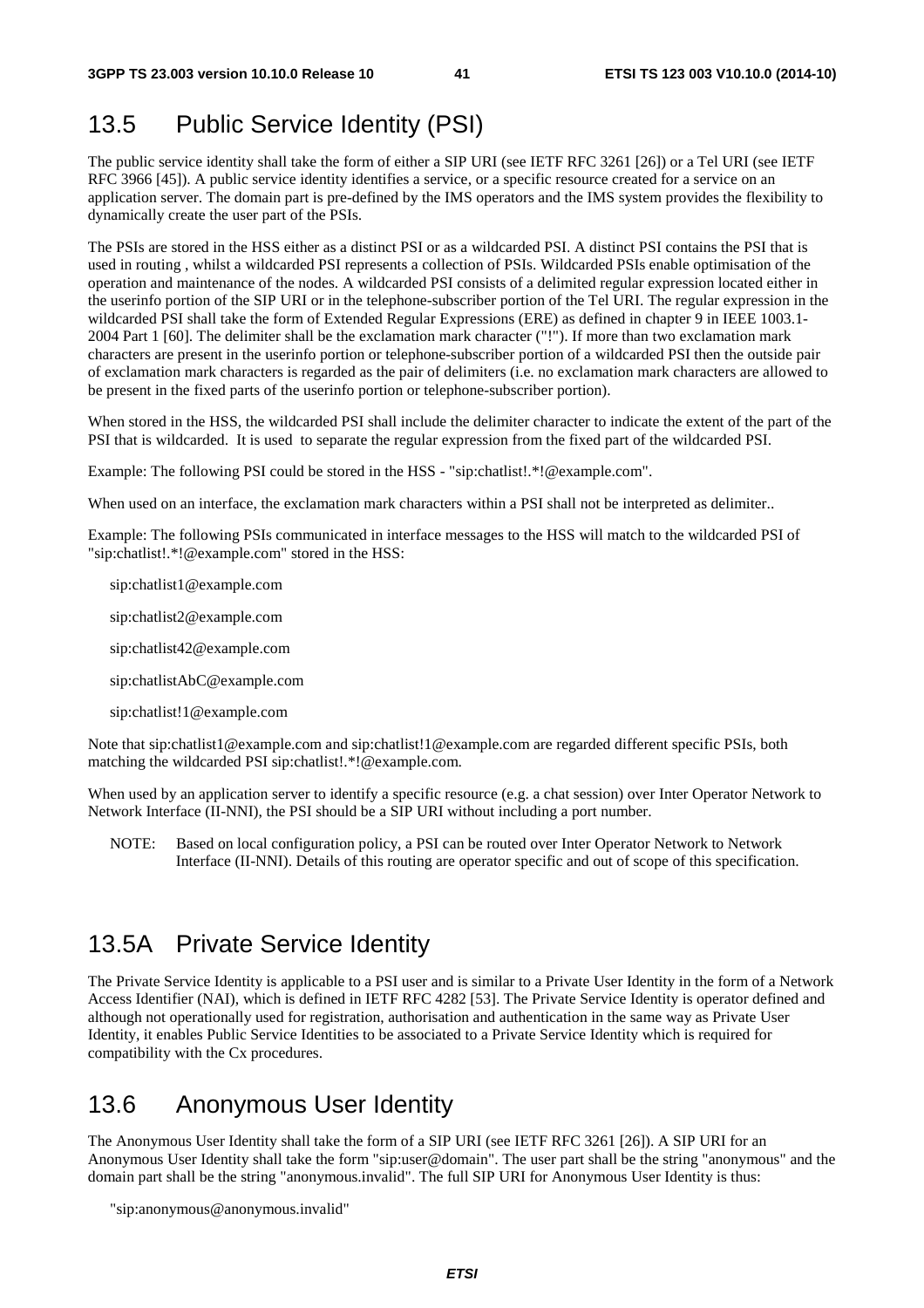For more information on the Anonymous User Identity and when it is used, see 3GPP TS 29.163 [63].

# 13.7 Unavailable User Identity

The Unavailable User Identity shall take the form of a SIP URI (see IETF RFC 3261 [26]). A SIP URI for an Unavailable User Identity shall take the form "sip:user@domain". The user part shall be the string "unavailable" and the domain part shall be the string "unknown.invalid". The full SIP URI for Unavailable User Identity is thus:

"sip:unavailable@unknown.invalid"

For more information on the Unavailable User Identity and when it is used, see 3GPP TS 29.163 [63].

## 13.8 Instance-ID

An instance-id is a SIP Contact header parameter that uniquely identifies the SIP UA performing a registration.

When an IMEI is available, the instance-id shall take the form of a IMEI URN (see RFC 7254 [79]). The format of the instance-id shall take the form "urn:gsma:imei:<imeival>" where by the imeival shall contain the IMEI encoded as defined in RFC 7254 [79]. The optional <sw-version-param> and <imei-version-param> parameters shall not be included in the instance-id. An example of such an instance-id is as follows:

EXAMPLE: urn:gsma:imei:90420156-025763-0

If no IMEI is available, the instance-id shall take the form of a string representation of a UUID as a URN as defined in IETF RFC 4122 [80]. An example of such an instance-id is as follows:

EXAMPLE: urn:uuid:f81d4fae-7dec-11d0-a765-00a0c91e6bf6

For more information on the instance-id and when it is used, see 3GPP TS 24.229 [81].

## 13.9 XCAP Root URI

#### 13.9.1 XCAP Root URI on Ut interface

#### 13.9.1.1 General

XCAP Root URI is an HTTP URI that represents the XCAP Root. Although a valid URI, the XCAP Root URI does not correspond to an actual resource.

#### 13.9.1.2 Format of XCAP Root URI

The XCAP Root URI, as defined in IETF RFC 4825 [94], is an HTTP URI that should have the following format:

"http://xcap.<domain>"

in which "<domain>" identifies the domain hosting the XCAP server.

NOTE 1: The XCAP Root URI does not contain a port portion or an abs path portion of a standard HTTP URI.

If a preconfigured or provisioned XCAP Root URI is available then the UE shall use it. When a preconfigured or provisioned XCAP Root URI does not exist then the UE shall create the XCAP Root URI as follows:

- The first label shall be "xcap".
- The next label(s) shall identify the home network as follows:
- 1. When the UE has an ISIM, the domain name from the IMPI shall be used (see 3GPP TS 31.103 [93]) as follows:
	- a. if the last two labels of the domain name from the IMPI are "3gppnetwork.org":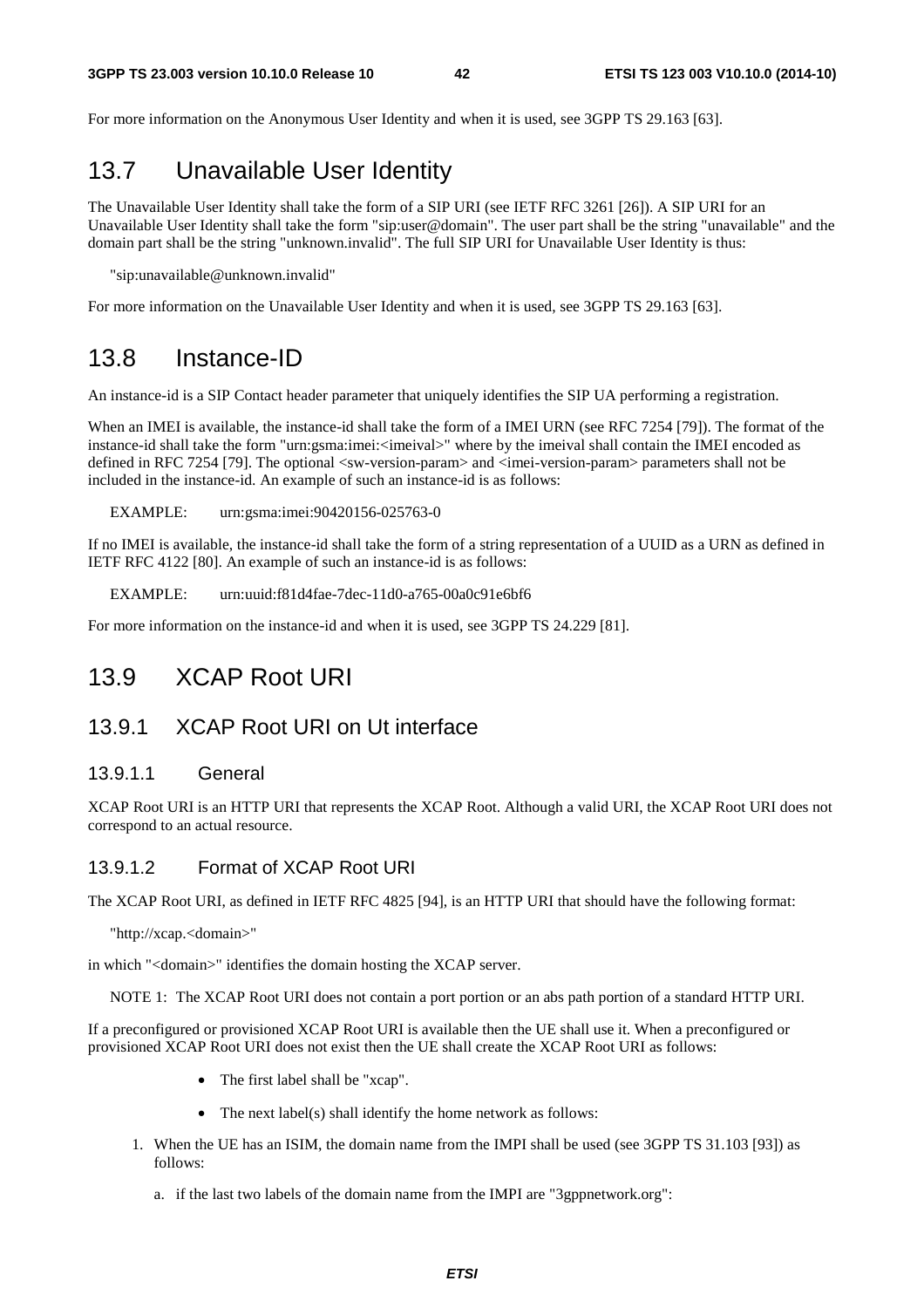- i. the next labels shall be all labels of the domain name from the IMPI apart from the last two labels; and
- ii. the last three labels shall be "pub.3gppnetwork.org";
- b. if the last two labels of the domain name from the IMPI are other than the "3gppnetwork.org":
	- i. the next labels shall be all labels of the domain name from the IMPI;
- 2. When the UE has a USIM and does not have ISIM, the home network shall be "ims.mnc<MNC>.mcc<MCC>.pub.3gppnetwork.org" where <MNC> and <MCC> shall be derived from the components of the IMSI defined in subclause 2.2. If there are only two significant digits in the MNC, one "0" digit shall be inserted at the left side to fill the 3 digits coding of MNC in the FQDN of XCAP Root URI.

As an example for the case when the UE has ISIM, where the IMPI is "user@operator.com", the overall XCAP Root URI used by the UE would be:

"http://xcap.operator.com".

As an example for the case when the UE has ISIM, where the IMPI is "234150999999999@ims.mnc015.mcc234.3gppnetwork.org", the overall XCAP Root URI used by the UE would be:

"xcap.ims.mnc015.mcc234.pub.3gppnetwork.org".

As an example for the case when the UE has USIM and does not have ISIM, where the MCC is 345 and the MNC is 12, the overall XCAP Root URI created and used by the UE would be:

"xcap.ims.mnc012.mcc345.pub.3gppnetwork.org"

# 14 Numbering, addressing and identification for 3GPP System to WLAN Interworking

## 14.1 Introduction

This clause describes the format of the parameters needed to access the 3GPP system supporting the WLAN interworking. For further information on the use of the parameters see 3GPP TS 24.234 [48]. For more information on the ".3gppnetwork.org" domain name and its applicability, see Annex D of the present document.

## 14.2 Home network realm

The home network realm shall be in the form of an Internet domain name, e.g. operator.com, as specified in RFC 1035 [19].

When attempting to authenticate within WLAN access, the WLAN UE shall derive the home network domain name from the IMSI as described in the following steps:

- 1. take the first 5 or 6 digits, depending on whether a 2 or 3 digit MNC is used (see 3GPP TS 31.102 [27], 3GPP TS 51.011 [66]) and separate them into MCC and MNC; if the MNC is 2 digits then a zero shall be added at the beginning;
- 2. use the MCC and MNC derived in step 1 to create the "mnc<MNC>.mcc<MCC>. 3gppnetwork.org" domain name;
- 3. add the label "wlan." to the beginning of the domain name.

An example of a WLAN NAI realm is:

IMSI in use: 234150999999999;

Where:

 $MCC = 234$ ;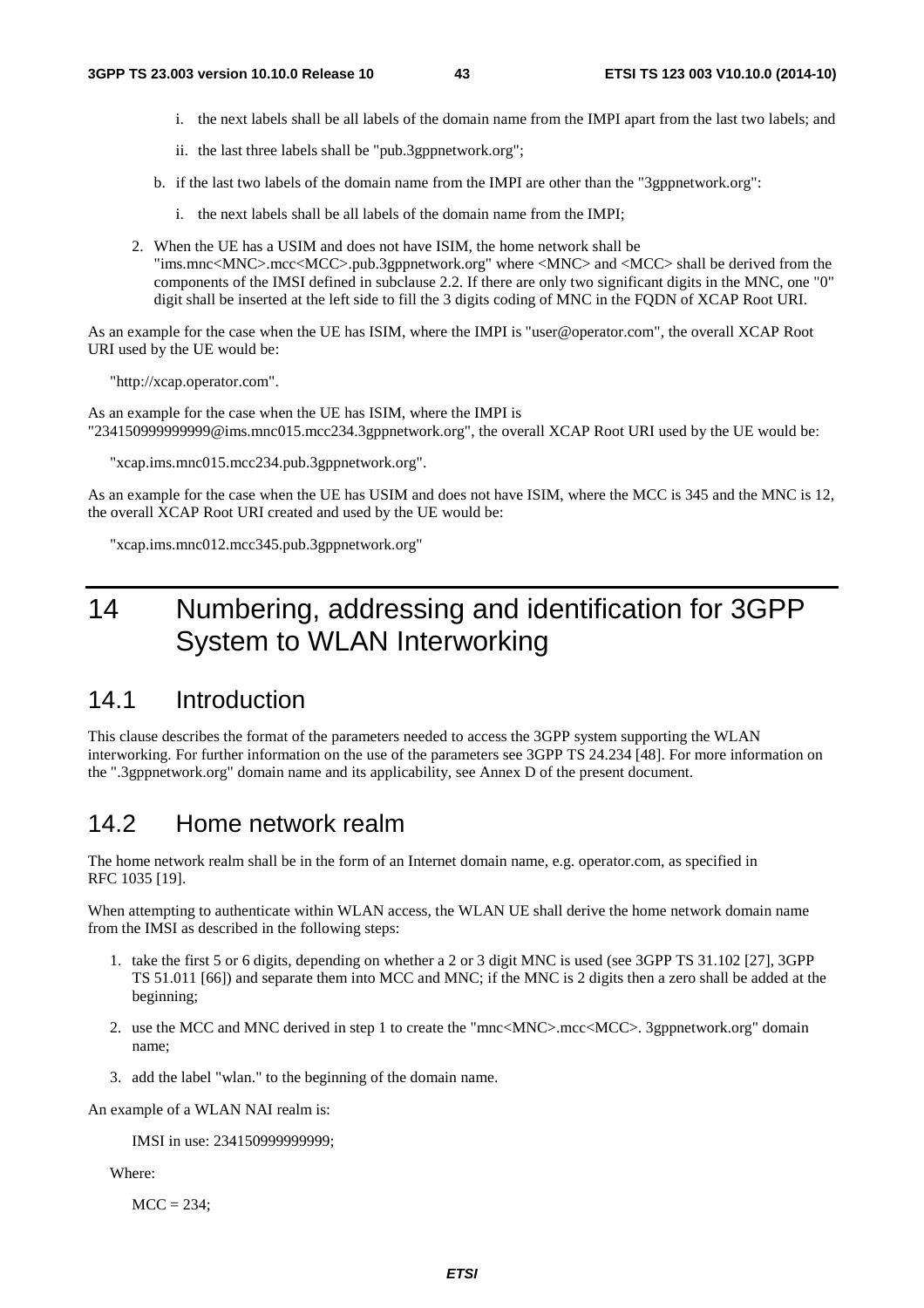$MNC = 15$ :

MSIN = 0999999999

Which gives the home network domain name: wlan.mnc015.mcc234.3gppnetwork.org.

NOTE: If it is not possible for the WLAN UE to identify whether a 2 or 3 digit MNC is used (e.g. SIM is inserted and the length of MNC in the IMSI is not available in the "Administrative data" data file), it is implementation dependent how the WLAN UE determines the length of the MNC (2 or 3 digits).

# 14.3 Root NAI

The Root NAI shall take the form of a NAI, and shall have the form username@realm as specified in clause 2.1 of IETF RFC 4282 [53].

The username part format of the Root NAI shall comply with IETF RFC 4187 [50] when EAP AKA authentication is used and with IETF RFC 4186 [51], when EAP SIM authentication is used.

When the username part includes the IMSI, the Root NAI shall be built according to the following steps:

- 1. Generate an identity conforming to NAI format from IMSI as defined in EAP SIM [51] and EAP AKA [50] as appropriate;
- 2. Convert the leading digits of the IMSI, i.e. MNC and MCC, into a domain name, as described in subclause 14.2.

The result will be a root NAI of the form:

"0<IMSI>@wlan.mnc<MNC>.mcc<MCC>.3gppnetwork.org", for EAP AKA authentication and "1<IMSI>@wlan.mnc<MNC>.mcc<MCC>.3gppnetwork.org", for EAP SIM authentication

For example, for EAP AKA authentication: If the IMSI is  $2341509999999999$  (MCC = 234, MNC = 15), the root NAI then takes the form 0234150999999999@wlan.mnc015.mcc234.3gppnetwork.org.

## 14.4 Decorated NAI

The Decorated NAI shall take the form of a NAI and shall have the form 'homerealm!username@otherrealm' as specified in clause 2.7 of the IETF RFC 4282 [53].

The realm part of Decorated NAI consists of 'otherrealm', see the IETF draft 2486-bisRFC 4282 [53]. 'Homerealm' is the realm as specified in clause 14.2, using the HPLMN ID ('homeMCC' + 'homeMNC)'. 'Otherrealm' is the realm built using the PLMN ID (visitedMCC + visited MNC) of the PLMN selected as a result of WLAN PLMN selection (see 3GPP TS 24.234 [48]).

The username part format of the Root NAI shall comply with IETF RFC 4187 [50] when EAP AKA authentication is used and with IETF RFC 4186 [51], when EAP SIM authentication is used.

When the username part of Decorated NAI includes the IMSI, it shall be built following the same steps specified for Root NAI in clause 14.3.

The result will be a decorated NAI of the form:

"wlan.mnc<homeMNC>.mcc<homeMCC>.3gppnetwork.org !0<IMSI>@wlan.mnc<visitedMNC>.mcc<visitedMCC>.3gppnetwork.org", for EAP AKA authentication and " wlan.mnc<homeMNC>.mcc<homeMCC>.3gppnetwork.org !1<IMSI>@wlan.mnc<visitedMNC>.mcc<visitedMCC>.3gppnetwork.org ", for EAP SIM authentication

For example, for EAP AKA authentication: If the IMSI is  $234150999999999999$  (MCC = 234, MNC = 15) and the PLMN ID of the Selected PLMN is  $MCC = 610$ ,  $MNC = 71$  then the Decorated NAI takes the form wlan.mnc015.mcc234.3gppnetwork.org!0234150999999999@wlan.mnc071.mcc610.3gppnetwork.org.

NOTE: the 'otherrealm' specified in the present document is resolved by the WLAN AN. If the WLAN AN does not have access to the GRX, then the WLAN AN should resolve the realm by other means e.g. static look-up table, private local DNS server acting as an authoritative name server for that sub-domain.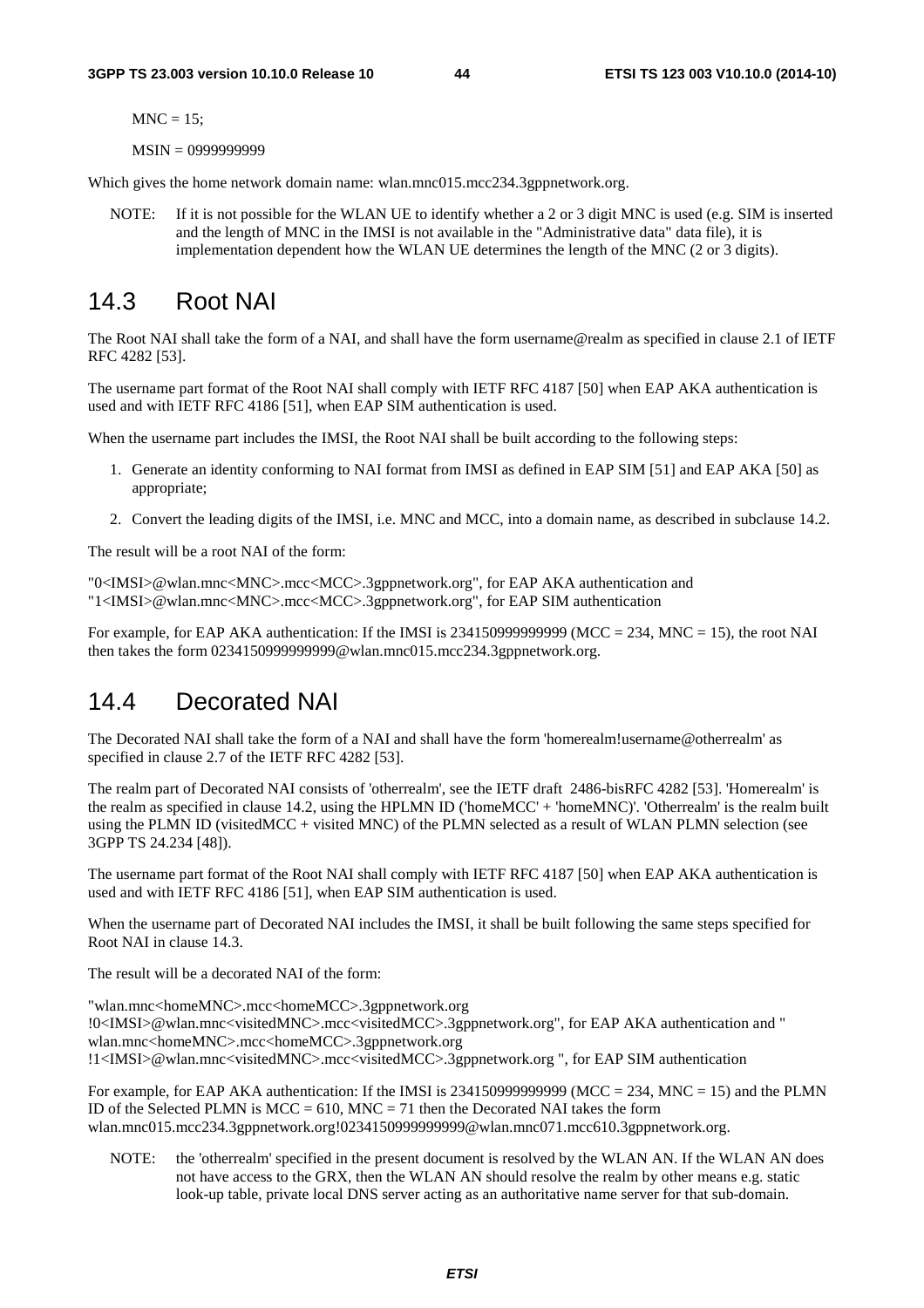# 14.4A Fast Re-authentication NAI

The Fast Re-authentication NAI in both EAP-SIM and EAP-AKA shall take the form of a NAI as specified in clause 2.1 of IETF RFC 4282 [53]. If the 3GPP AAA server does not return a complete NAI, the Fast Re-authentication NAI shall consist of the username part of the fast re-authentication identity as returned from the 3GPP AAA server and the same realm as used in the permanent user identity. If the 3GPP AAA server returns a complete NAI as the reauthentication identity, then this NAI shall be used. The username part of the fast re-authentication identity shall be decorated as described in 14.4 if the Selected PLMN is different from the HPLMN.

NOTE: The permanent user identity is either the root or decorated NAI as defined in clauses 14.3 and 14.4.

EXAMPLE 1: If the fast re-authentication identity returned by the 3GPP AAA Server is 458405627015 and the IMSI is 2341509999999999 (MCC = 234, MNC = 15), the Fast Re-authentication NAI for the case when NAI decoration is not used takes the form: 458405627015@wlan.mnc015.mcc234.3gppnetwork.org

EXAMPLE 2: If the fast re-authentication identity returned by the 3GPP AAA Server is "458405627015@aaa1.wlan.mnc015.mcc234.3gppnetwork.org" and the IMSI is 234150999999999 (MCC = 234,  $MNC = 15$ ), the Fast Re-authentication NAI for the case when NAI decoration is not used takes the form: 458405627015@aaa1.wlan.mnc015.mcc234.3gppnetwork.org

EXAMPLE 3: If the fast re-authentication identity returned by the 3GPP AAA Server is 458405627015 and the IMSI is 2341509999999999999 (MCC = 234, MNC = 15), and the PLMN ID of the Selected PLMN is MCC = 610, MNC = 71, the Fast Re-authentication NAI takes the form: wlan.mnc015.mcc234.3gppnetwork.org !458405627015@wlan.mnc071.mcc610.3gppnetwork.org

# 14.5 Temporary identities

The Temporary identities (Pseudonyms and re-authentication identities) shall take the form of a NAI username as specified in clause 2.1 of the IETF RFC 4282 [53].

Temporary identity shall be generated as specified in subclause 6.4.1 of 3GPP TS 33.234 [55]. This part of the temporary identity shall follow the UTF-8 transformation format specified in IETF RFC 2279 [54] except for the following reserved hexadecimal octet value:

FF.

When the temporary identity username is coded with FF, this reserved value is used to indicate the special case when no valid temporary identity exists in the WLAN UE (see 3GPP TS 24.234 [48]). The network shall not allocate a temporary identity with the whole username coded with the reserved hexadecimal value FF.

For EAP-AKA authentication, the username portion of the pseudonym identity shall be prepended with the single digit "2" and the username portion of the fast re-authentication identity shall be prepended with the single digit "4" as specified in sub-clause 4.1.1.7 of IETF RFC 4187 [50].

For EAP-SIM authentication, the username portion of the pseudonym identity shall be prepended with the single digit "3" and the username portion of the fast re-authentication identity shall be prepended with the single digit "5" as specified in sub-clause 4.2.1.7 of IETF RFC 4186 [51].

# 14.6 Alternative NAI

The Alternative NAI shall take the form of a NAI, i.e. 'any\_username@REALM' as specified of IETF RFC 4282 [53]. The Alternative NAI shall not be routable from any AAA server.

The Alternative NAI shall contain a username part which is not derived from the IMSI. The username part shall not be a null string.

The REALM part of the NAI shall be 'unreachable.3gppnetwork.org'.

The result shall be an NAI in the form of:

```
"<any_non_null_string>@unreachable.3gppnetwork.org"
```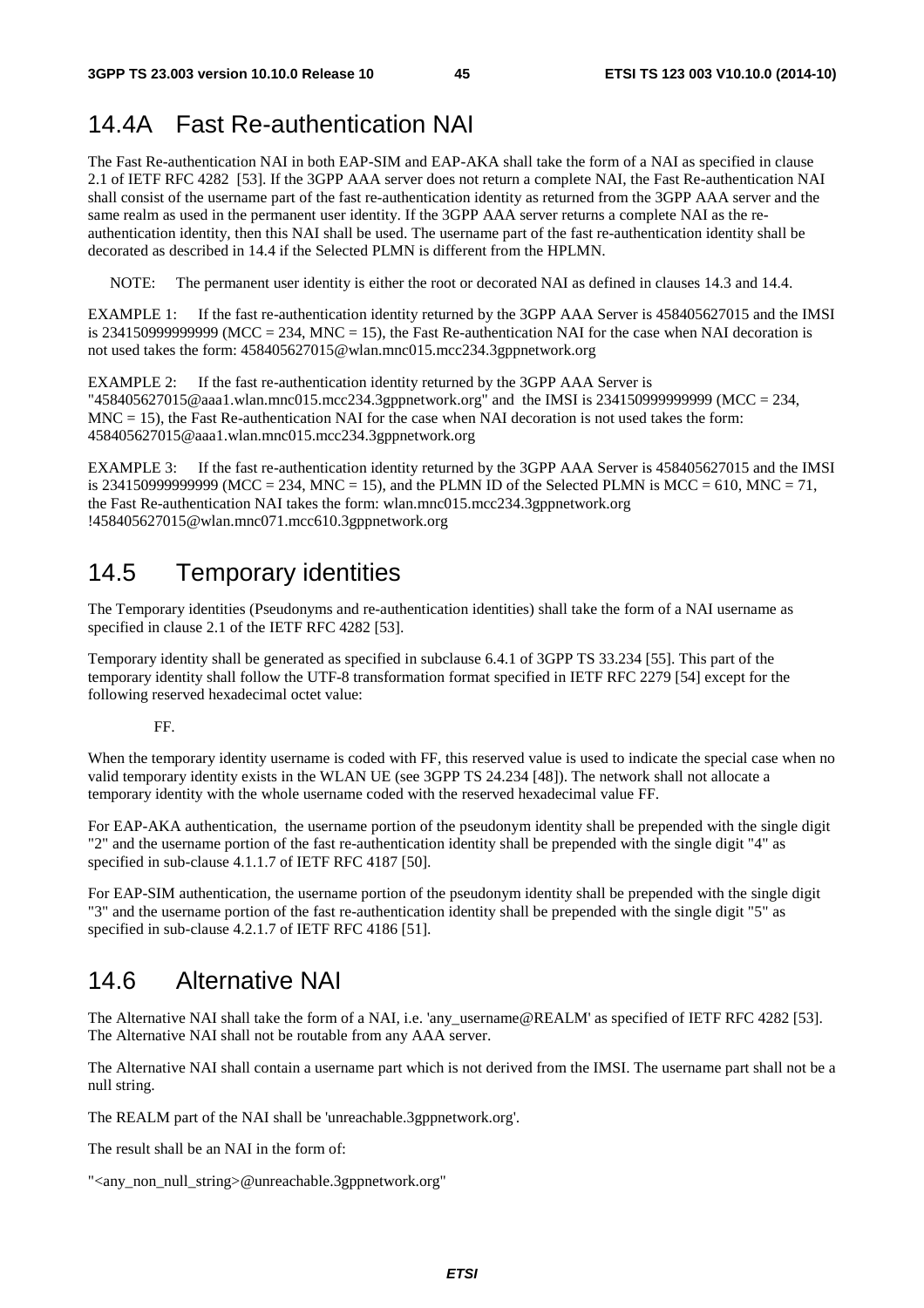# 14.7 W-APN

The W-APN is composed of two parts as follows:

- The W-APN Network Identifier; this defines to which external network the PDG is connected.
- The W-APN Operator Identifier; this defines in which PLMN the PDG serving the W-APN is located.

The W-APN Operator Identifier is placed after the W-APN Network Identifier. The W-APN consisting of both the Network Identifier and Operator Identifier corresponds to a FQDN of a PDG; the W-APN has, after encoding as defined in the paragraph below, a maximum length of 100 octets.

The encoding of the W-APN shall follow the Name Syntax defined in IETF RFC 2181 [18], IETF RFC 1035 [19] and IETF RFC 1123 [20]. The W-APN consists of one or more labels. Each label is coded as a one octet length field followed by that number of octets coded as 8 bit ASCII characters. Following IETF RFC 1035 [19] the labels shall consist only of the alphabetic characters (A-Z and a-z), digits (0-9) and the hyphen (-). Following IETF RFC 1123 [20], the label shall begin and end with either an alphabetic character or a digit. The case of alphabetic characters is not significant. The W-APN is not terminated by a length byte of zero.

For the purpose of presentation, a W-APN is usually displayed as a string in which the labels are separated by dots (e.g. "Label1.Label2.Label3").

The W-APN for the support of IMS Emergency calls shall take the form of a common, reserved Network Identifier described in subclause 14.7.1 together with the usual W-APN Operator Identifier as described in subclause 14.7.2.

# 14.7.1 Format of W-APN Network Identifier

The W-APN Network Identifier follows the format defined for APNs in subclause 9.1.1. In addition to what has been defined in subclause 9.1.1 the W-APN Network Identifier shall not contain "w-apn." and not end in ".3gppnetwork.org".

A W-APN Network Identifier may be used to access a service associated with a PDG. This may be achieved by defining:

- a W-APN which corresponds to a FQDN of a PDG, and which is locally interpreted by the PDG as a request for a specific service, or
- a W-APN Network Identifier consisting of 3 or more labels and starting with a Reserved Service Label, or a W-APN Network Identifier consisting of a Reserved Service Label alone, which indicates a PDG by the nature of the requested service. Reserved Service Labels and the corresponding services they stand for shall be agreed between operators who have WLAN roaming agreements.

The W-APN Network Identifier for the support of IMS Emergency calls shall take the form of a common, reserved Network Identifier of the form "sos".

As an example, the W-APN for MCC 345 and MNC 12 is coded in the DNS as:

"sos.w-apn.mnc012.mcc345.pub.3gppnetwork.org".

where "sos" is the W-APN Network Identifier and " mnc012.mcc345.pub.3gppnetwork.org " is the W-APN Operator Identifier.

# 14.7.2 Format of W-APN Operator Identifier

The W-APN Operator Identifier is composed of six labels. The last three labels shall be "pub.3gppnetwork.org". The second and third labels together shall uniquely identify the PLMN. The first label distinguishes the domain name as a W-APN.

For each operator, there is a default W-APN Operator Identifier (i.e. domain name). This default W-APN Operator Identifier is derived from the IMSI as follows:

```
"w-apn.mnc<MNC>.mcc<MCC>.pub.3gppnetwork.org"
```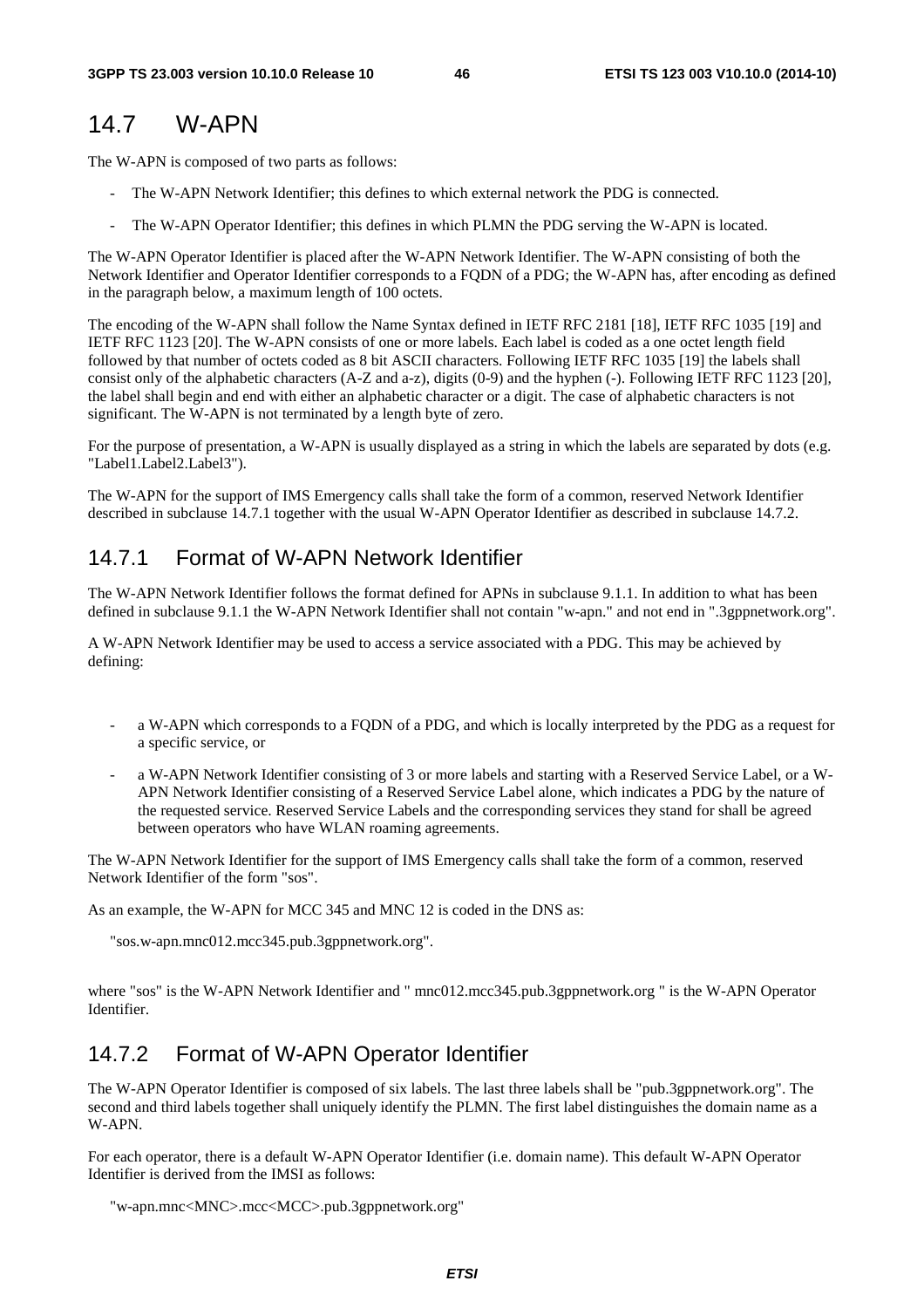where:

"mnc" and "mcc" serve as invariable identifiers for the following digits.

<MNC> and <MCC> are derived from the components of the IMSI defined in subclause 2.2.

Alternatively, the default W-APN Operator Identifier is derived using the MNC and MCC of the VPLMN. See 3GPP TS 24.234 [48] for more information.

The default W-APN Operator Identifier is used in both non-roaming and roaming situations when attempting to translate a W-APN consisting only of a Network Identifier into the IP address of the PDG in the HPLMN.

In order to guarantee inter-PLMN DNS translation, the <MNC> and <MCC> coding used in the "w-apn.mnc<MNC>.mcc<MCC>.pub.3gppnetwork.org" format of the W-APN OI shall be:

- $-MNC$  = 3 digits
- $-MCC$  = 3 digits

If there are only 2 significant digits in the MNC, one "0" digit shall be inserted at the left side to fill the 3 digits coding of MNC in the W-APN OI.

As an example, the W-APN OI for MCC 345 and MNC 12 is coded in the DNS as:

"w-apn.mnc012.mcc345.pub.3gppnetwork.org".

### 14.7.3 Alternative Format of W-APN Operator Identifier

For situations when the PDG serving the W-APN is located in such network that is not part of the GRX (i.e. the Interoperator IP backbone), the default Operator Identifier described in sub-clause 14.7.2 is not available for use. This restriction originates from the '.3gppnetwork.org' domain, which is only available in GRX DNS for actual use. Thus an alternative format of W-APN Operator Identifier is required for this case.

The Alternative W-APN Operator Identifiers shall be constructed as follows:

```
"w-apn.<valid operator"s REALM>"
```
where:

<valid operator"s REALM> corresponds to REALM names owned by the operator hosting the PDG serving the desired W-APN.

REALM names are required to be unique, and are piggybacked on the administration of the Public Internet DNS namespace. REALM names may also belong to the operator of the VPLMN.

As an example, the W-APN OI for the Operator REALM "notareal.com" is coded in the Public Internet DNS as:

"w-apn.notareal.com".

## 14.8 Emergency Realm and Emergency NAI for Emergency Cases

The emergency realm shall be of the form of a home network realm as described in clause 14.2 prefixed with the label "sos." at the beginning of the domain name.

An example of a WLAN emergency NAI realm is:

IMSI in use: 234150999999999;

Where:

 $MCC = 234$ ;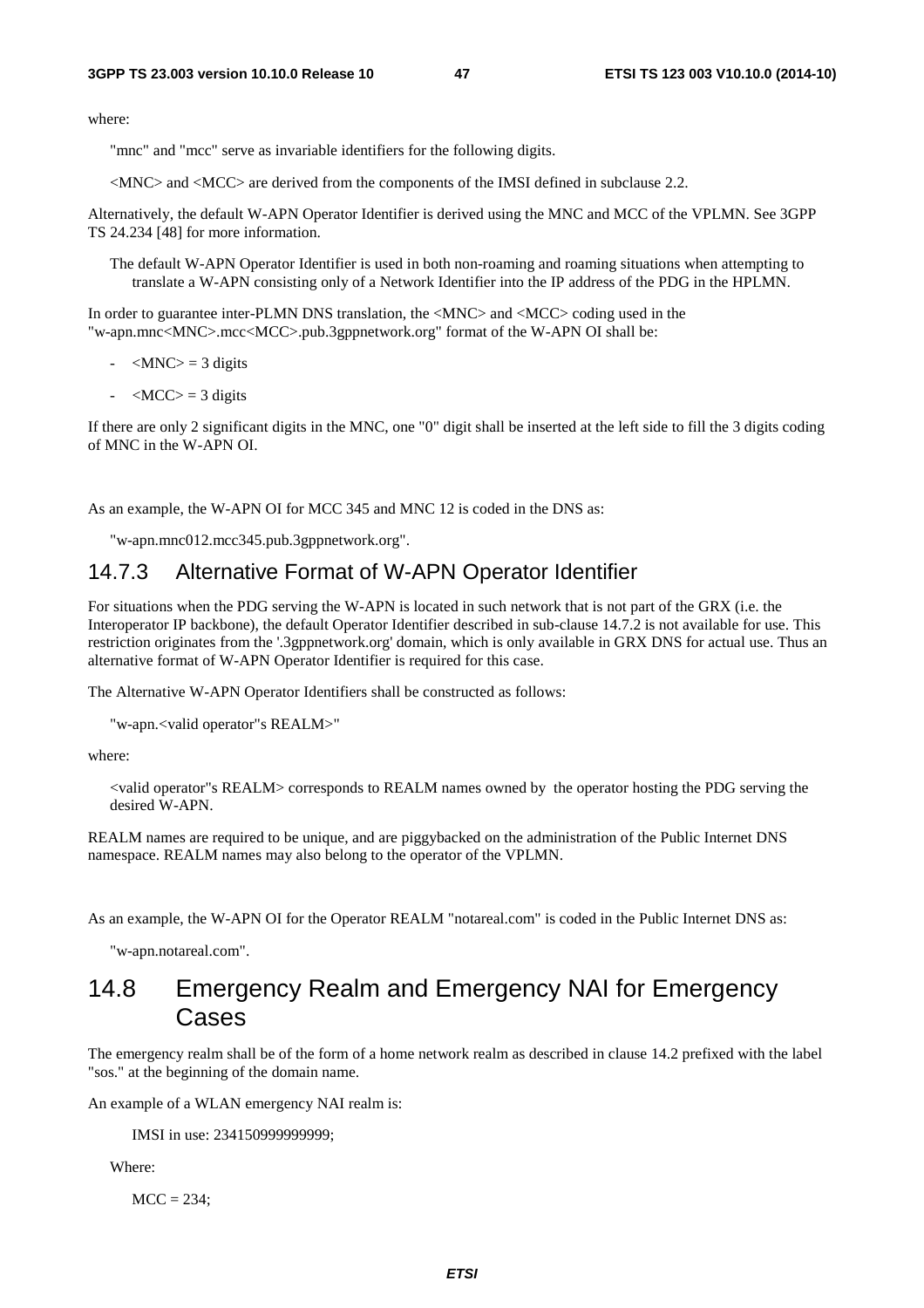$MNC = 15$ :

MSIN = 0999999999

Which gives the home network domain name: sos.wlan.mnc015.mcc234.3gppnetwork.org.

The NAI for emergency cases shall be of the form as specified in subclauses 14.3 and 14.4, with the addition of the emergency realm as described above for PLMNs where the emergency realm is supported.

When UE is using I-WLAN as the access network for IMS emergency calls and IMSI is not available, the Emergency NAI shall be an NAI compliant with IETF RFC 4282 [53] consisting of username and realm, either constructed with IMEI or MAC address, as specified in 3GPP TS 33.234 [55]. The exact format shall be:

imei<IMEI>@sos.wlan.mnc<visitedMNC>.mcc<visitedMCC>.3gppnetwork.org

or if IMEI is not available,

mac<MAC>@sos.wlan.mnc<visitedMNC>.mcc<visitedMCC>.3gppnetwork.org

The realm part of the above NAI consists of the realm built using the PLMN ID (visited MCC + visited MNC) of the PLMN selected as a result of the network selection procedure, as specified in section 5.2.5.4 of the 3GPP TS 24.234 [48].

The MNC and MCC shall be with 3 digits coded. If there are only 2 significant digits in the MNC, one "0" digit shall be inserted at the left side to fill the 3 digits coding of MNC in the realm of the NAI.

For example, if the IMEI is 219551288888888, and the selected PLMN is with MCC 345 and MNC 12, the Emergency NAI then takes the form of imei2195512888888888@sos.wlan.mnc012.mcc345.3gppnetwork.org.

For example, if the MAC address is 44-45-53-54-00-AB, and the selected PLMN is with MCC 345 and MNC 12, the Emergency NAI then takes the form of [mac4445535400AB@s](mailto:mac4445535400AB@sos.invalid)os.wlan.mnc012.mcc345.3gppnetwork.org, where the MAC address is represented in hexadecimal format without separators.

# 15 Identification of Multimedia Broadcast/Multicast **Service**

## 15.1 Introduction

This clause describes the format of the parameters needed to access the Multimedia Broadcast/Multicast service. For further information on the use of the parameters see 3GPP TS 23.246 [52].

# 15.2 Structure of TMGI

Temporary Mobile Group Identity (TMGI) is used within MBMS to uniquely identify Multicast and Broadcast bearer services.

TMGI is composed as shown in figure 15.2.1.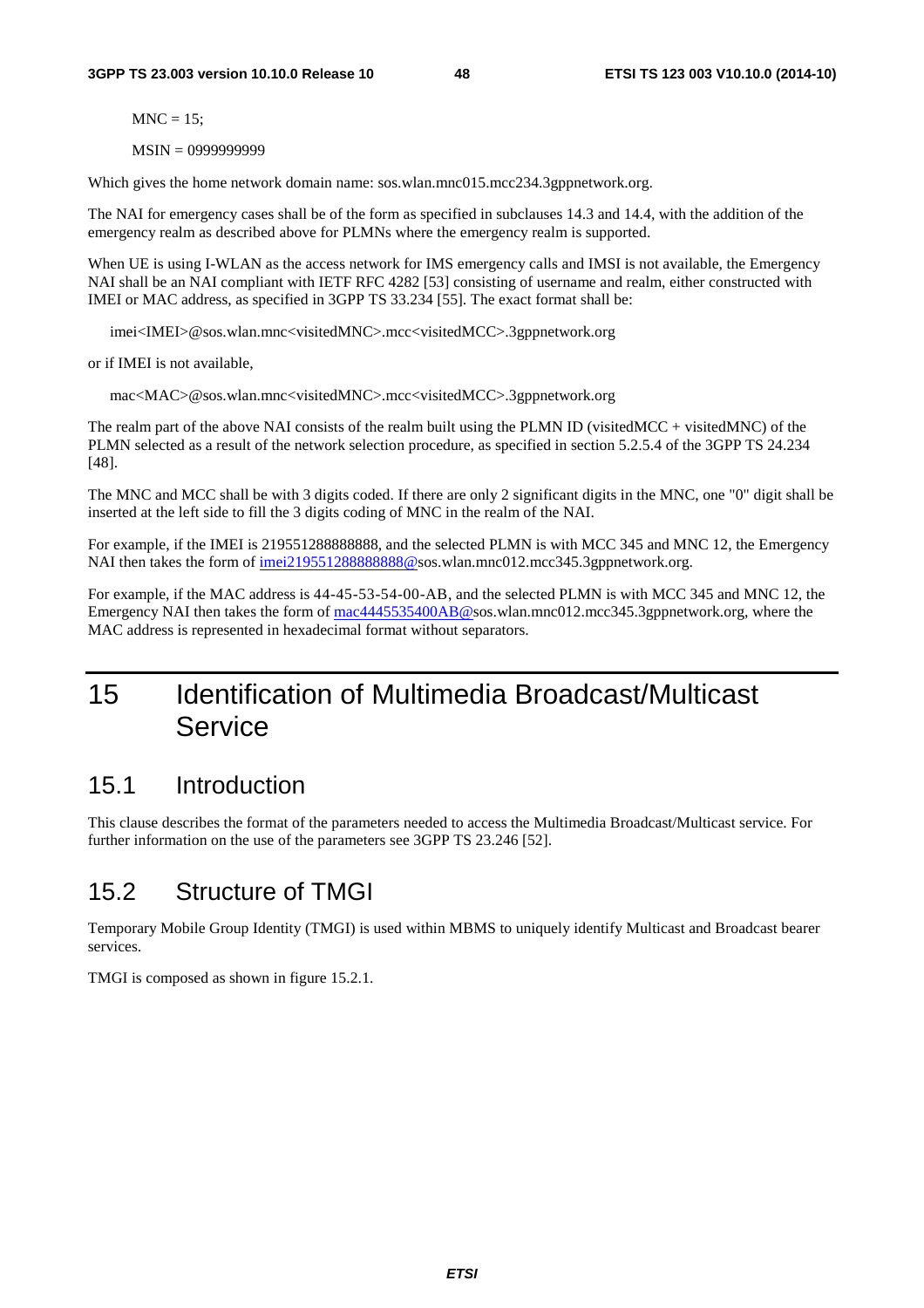

**Figure 15.2.1: Structure of TMGI** 

The TMGI is composed of three parts:

- 1) MBMS Service ID consisting of three octets. MBMS Service ID consists of a 6-digit fixed-length hexadecimal number between 000000 and FFFFFF. MBMS Service ID uniquely identifies an MBMS bearer service within a PLMN.
- 2) Mobile Country Code (MCC) consisting of three digits. The MCC identifies uniquely the country of domicile of the BM-SC;
- 3) Mobile Network Code (MNC) consisting of two or three digits (depending on the assignment to the PLMN by its national numbering authority). The MNC identifies the PLMN which the BM-SC belongs to. For more information on the use of the TMGI, see 3GPP TS 23.246 [52].

# 15.3 Structure of MBMS SAI

The MBMS Service Area (MBMS SA) is defined in 3GPP TS 23.246 [52]. It comprises of one or more MBMS Service Area Identities (MBMS SAIs), in any case each MBMS SA shall not include more than 256 MBMS SAIs. An MBMS SAI shall identify a group of cells within a PLMN, that is independent of the associated Location/Routing/Service Area and the physical location of the cell(s). A cell shall be able to belong to one or more MBMS SAs, and therefore is addressable by one or more MBMS SAIs.

The MBMS SAI shall be a decimal number between 0 and 65,535 (inclusive). The value 0 has a special meaning; it shall denote the whole PLMN as the MBMS Service Area and it shall indicate to a receiving RNC/BSS/MCE that all cells reachable by that RNC/BSS/MCE shall be part of the MBMS Service Area.

With the exception of the specific MBMS Service Area Identity with value 0, the MBMS Service Area Identity shall be unique within a PLMN and shall be defined in such a way that all the corresponding cells are MBMS capable.

# 15.4 Home Network Realm

The home network realm shall be in the form of an Internet domain name, e.g. operator.com, as specified in IETF RFC 1035 [19].

During the MBMS service activation in roaming scenario, the BM-SC in the visted network shall derive the home network domain name from the IMSI as described in the following steps:

- 1. Take the first 5 or 6 digits, depending on whether a 2 or 3 digit MNC is used (see 3GPP TS 31.102 [27], 3GPP TS 51.011 [66]) and separate them into MCC and MNC; if the MNC is 2 digits then a zero shall be added at the beginning;
- 2. Use the MCC and MNC derived in step 1 to create the "mnc<MNC>.mcc<MCC>.3gppnetwork.org" realm name;
- 3. Add the label "mbms." to the beginning of the realm name.

An example of a home realm used in the MBMS roaming case is:

IMSI in use: 234150999999999;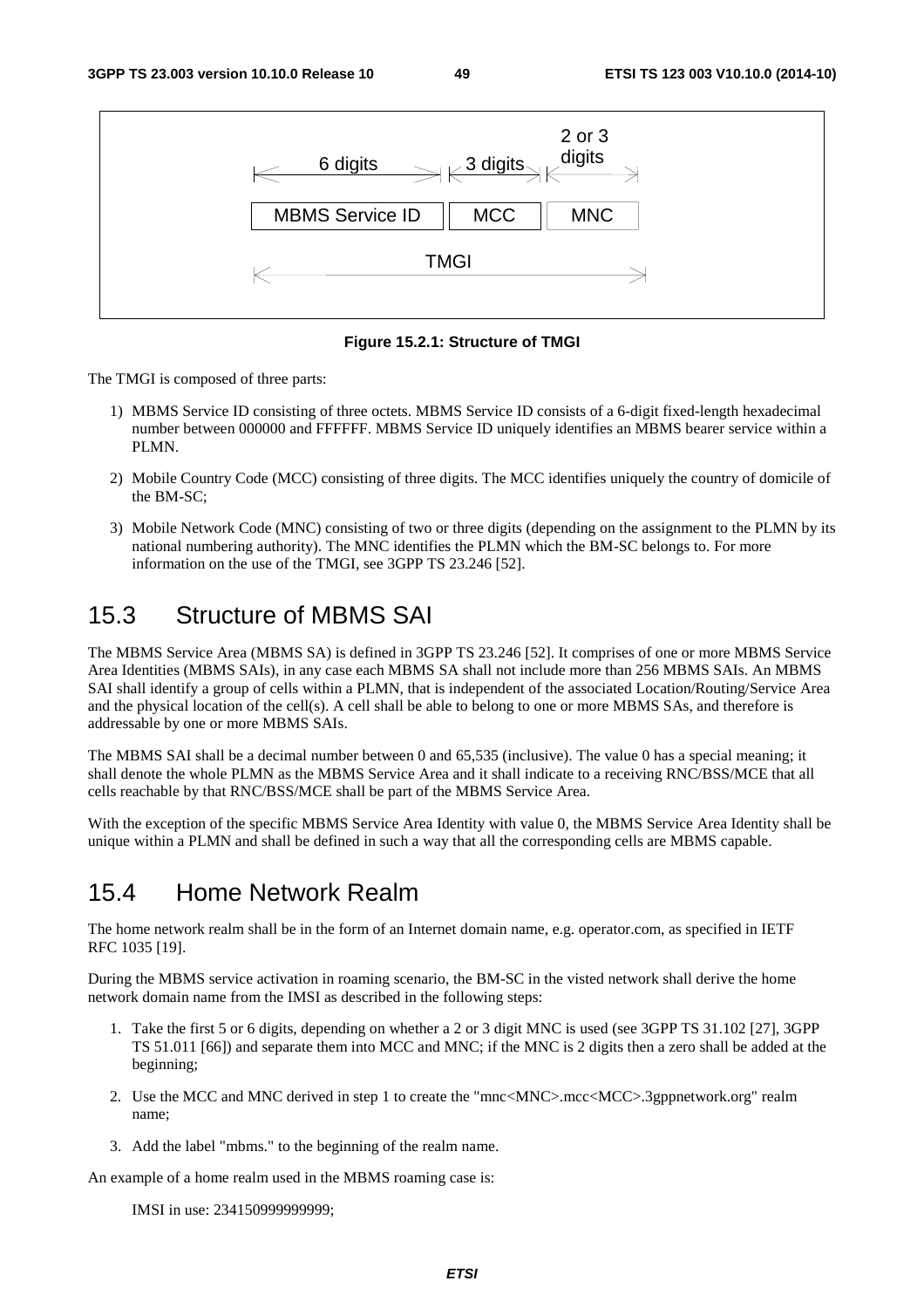Where:

 $MCC = 234$ ;

 $MNC = 15$ :

MSIN = 0999999999

Which gives the home network realm: mbms.mnc015.mcc234.3gppnetwork.org.

# 16 Numbering, addressing and identification within the GAA subsystem

## 16.1 Introduction

This clause describes the format of the parameters needed to access the GAA system. For further information on the use of the parameters see 3GPP TS 33.221 [58]. For more information on the ".3gppnetwork.org" domain name and its applicability, see Annex D of the present document.

## 16.2 BSF address

The Bootstrapping Server Function (BSF) address is in the form of a Fully Qualified Domain Name as defined in IETF RFC 1035 [19].

For 3GPP systems, the UE shall discover the BSF address from the identity information related to the UICC application that is used during the bootstrapping procedure i.e. IMSI for USIM, or IMPI for ISIM, in the following way:

- In the case where the USIM is used in bootstrapping, the BSF address shall be derived as follows:
	- 1. take the first 5 or 6 digits, depending on whether a 2 or 3 digit MNC is used (see 3GPP TS 31.102 [27]) and separate them into MCC and MNC; if the MNC is 2 digits then a zero shall be added at the beginning;
	- 2. use the MCC and MNC derived in step 1 to create the "mnc<MNC>.mcc<MCC>.pub.3gppnetwork.org" domain name;
	- 3. add the label "bsf." to the beginning of the domain.

Example 1: If IMSI in use is "234150999999999", where MCC=234, MNC=15, and MSIN=0999999999, the BSF address would be "bsf.mnc015.mcc234.pub.3gppnetwork.org".

- In the case where ISIM is used in bootstrapping, the BSF address shall be derived as follows:
	- 1. extract the domain name from the IMPI;
	- 2. if the last two labels of the domain name extracted from the IMPI are "3gppnetwork.org":
		- a. the first label is "bsf";
		- b. the next labels are all labels of the domain name extracted from the IMPI apart from the last two labels; and
		- c. the last three labels are "pub.3gppnetwork.org";

Example 2: If the IMPI in use is "2341509999999999@ims.mnc015.mcc234.3gppnetwork.org", the BSF address would be "bsf.ims.mnc015.mcc234.pub.3gppnetwork.org".

- 3. if the last two labels of the domain name extracted from the IMPI are other than the "3gppnetwork.org":
	- a. add the label "bsf." to the beginning of the domain.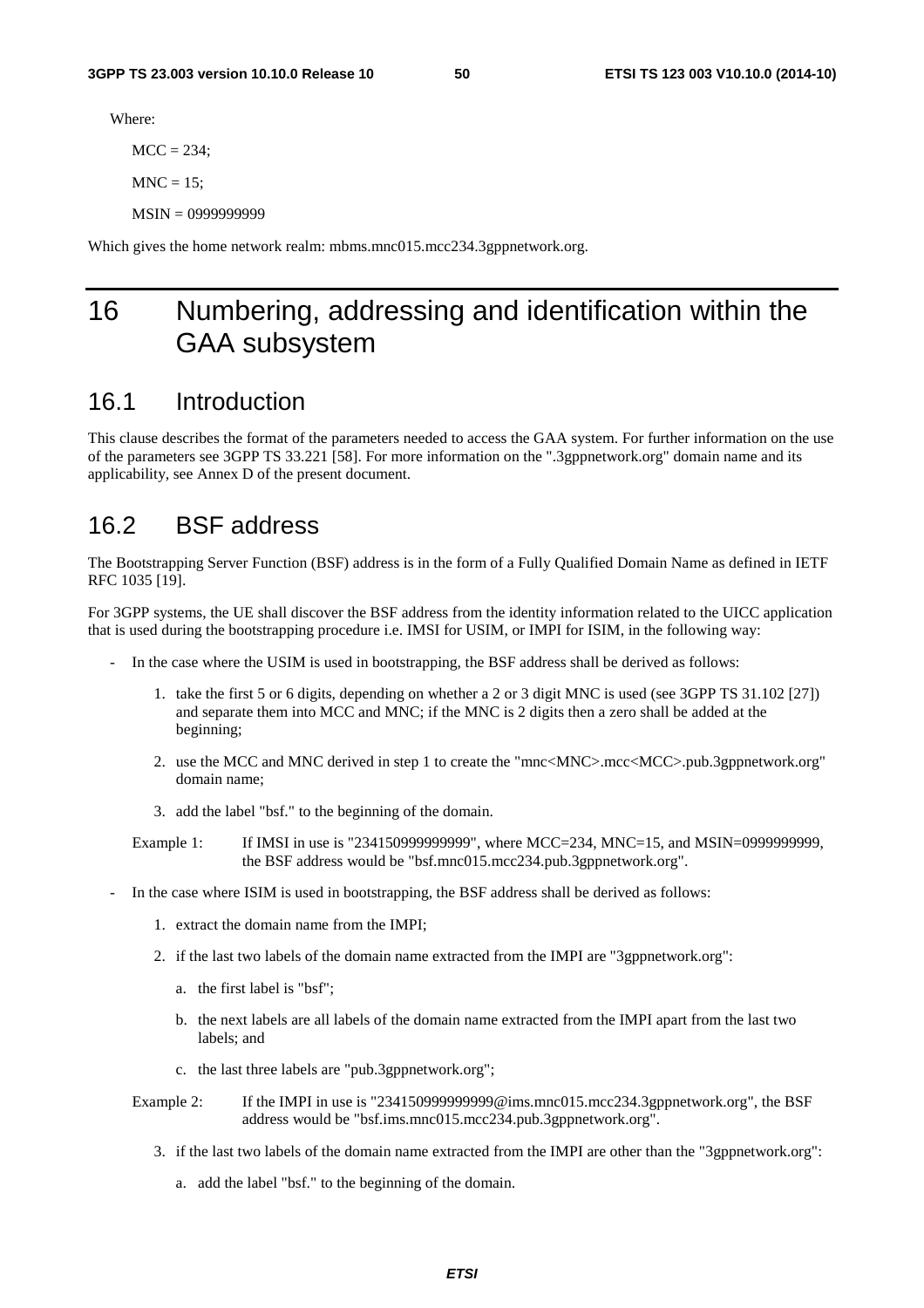Example 3: If the IMPI in use is "user@operator.com", the BSF address would be "bsf.operator.com ".

# 17 Numbering, addressing and identification within the Generic Access Network

## 17.1 Introduction

This clause describes the format of the parameters needed to access the Generic Access Network (GAN). For further information on the use of the parameters and GAN in general, see 3GPP TS 43.318 [61] and 3GPP TS 44.318 [62]. For more information on the ".3gppnetwork.org" domain name and its applicability, see Annex D of the present document.

## 17.2 Network Access Identifiers

#### 17.2.1 Home network realm

The home network realm shall be in the form of an Internet domain name, e.g. operator.com, as specified in IETF RFC 1035 [19].

The UE shall derive the home network realm from the IMSI as described in the following steps:

- 1. take the first 5 or 6 digits, depending on whether a 2 or 3 digit MNC is used (see 3GPP TS 31.102 [27], 3GPP TS 51.011 [66]) and separate them into MCC and MNC; if the MNC is 2 digits then a zero shall be added at the beginning;
- 2. use the MCC and MNC derived in step 1 to create the "mnc<MNC>.mcc<MCC>.3gppnetwork.org" network realm;
- 3. add the label "gan." to the beginning of the network realm.

An example of a home network realm is:

IMSI in use: 234150999999999;

Where:

 $MCC = 234$ :

 $MNC = 15$ ;

MSIN = 0999999999,

Which gives the home network realm: gan.mnc015.mcc234.3gppnetwork.org.

NOTE: If it is not possible for the UE to identify whether a 2 or 3 digit MNC is used (e.g. SIM is inserted and the length of MNC in the IMSI is not available in the "Administrative data" data file), it is implementation dependent how the UE determines the length of the MNC (2 or 3 digits).

### 17.2.2 Full Authentication NAI

The Full Authentication NAI in both EAP-SIM and EAP-AKA shall take the form of an NAI as specified in clause 2.1 of IETF RFC 4282 [53]. The format of the Full Authentication NAI shall comply with IETF RFC 4187 [50] when EAP-AKA authentication is used and with IETF RFC 4186 [51], when EAP-SIM authentication is used. The realm used shall be a home network realm as defined in sub-clause 17.2.1.

The result will therefore be an identity of the form:

"0<IMSI>@gan.mnc<MNC>.mcc<MCC>.3gppnetwork.org", for EAP-AKA authentication and "1<IMSI>@gan.mnc<MNC>.mcc<MCC>.3gppnetwork.org", for EAP-SIM authentication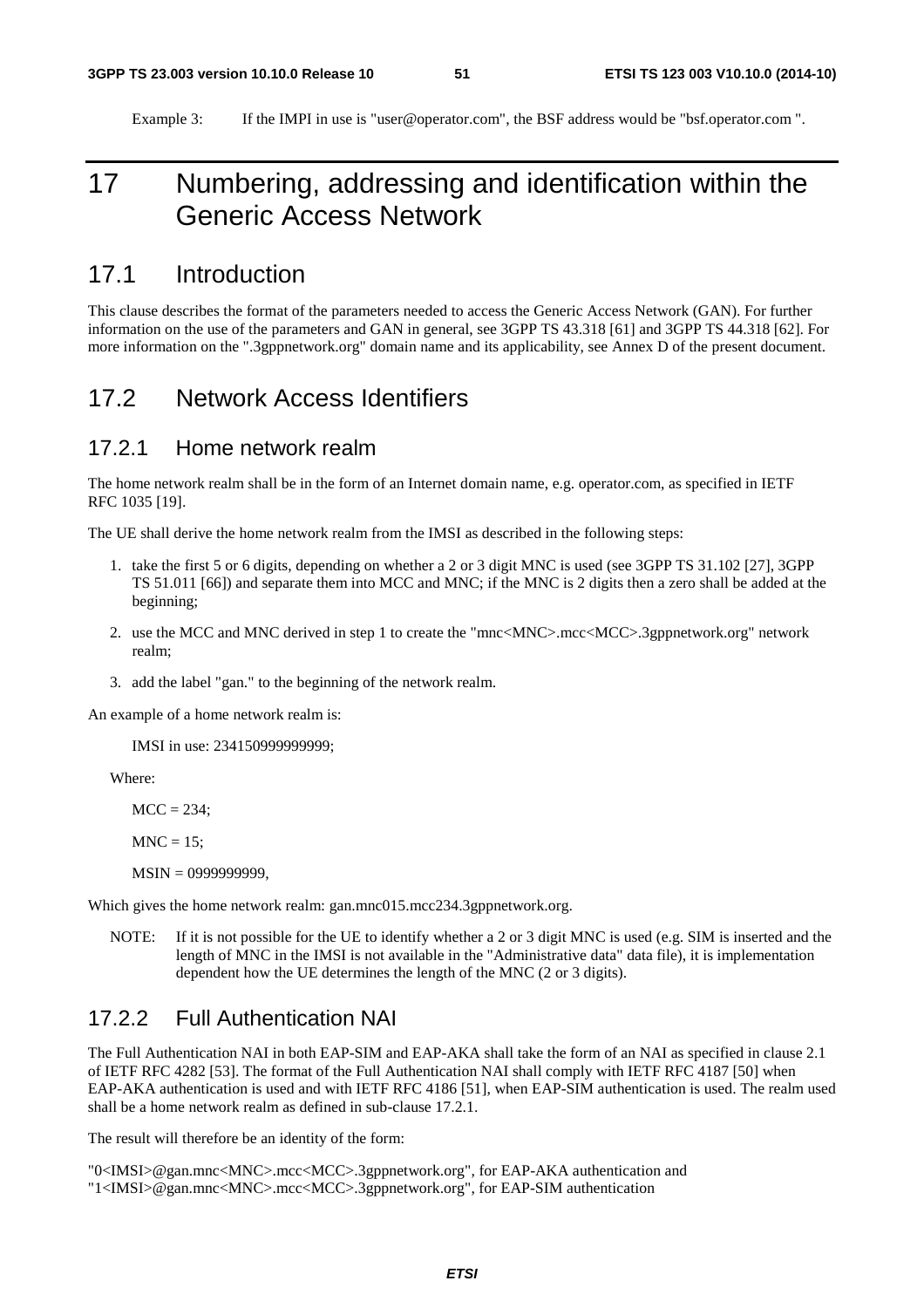- EXAMPLE 1: For EAP AKA authentication: If the IMSI is 2341509999999999 (MCC = 234, MNC = 15), the Full Authentication NAI takes the form 0234150999999999@gan.mnc015.mcc234.3gppnetwork.org.
- EXAMPLE 2: For EAP SIM authentication: If the IMSI is  $2341509999999999$  (MCC = 234, MNC = 15), the Full Authentication NAI takes the form 1234150999999999@gan.mnc015.mcc234.3gppnetwork.org.

#### 17.2.3 Fast Re-authentication NAI

The Fast Re-authentication NAI in both EAP-SIM and EAP-AKA shall take the form of an NAI as specified in clause 2.1 of IETF RFC 4282 [53]. The UE shall use the re-authentication identity received during the previous EAP-SIM or EAP-AKA authentication procedure. If such an NAI contains a realm part then the UE should not modify it, otherwise it shall use a home network realm as defined in sub clause 17.2.1.

The result will therefore be an identity of the form:

"<re-authentication ID\_username>@<re-authentication ID\_realm> for both EAP-SIM and EAP-AKA authentication when a realm is present in the re-authentication identity received during the previous EAP-SIM or EAP-AKA authentication procedure and

"<re-authentication\_ID\_username>@gan.mnc<MNC>.mcc<MCC>.3gppnetwork.org", for both EAP-SIM and EAP-AKA authentication when a realm is *not* present in the re-authentication identity received during the previous EAP-SIM or EAP-AKA authentication procedure.

- EXAMPLE 1: If the re-authentication identity is "12345" and the IMSI is 2341509999999999 (MCC = 234, MNC  $= 15$ ), the Fast Re-authentication NAI takes the form 12345@gan.mnc015.mcc234.3gppnetwork.org
- EXAMPLE 2: If the re-authentication identity is "12345@aaa1.gan.mnc015.mcc234.3gppnetwork.org", the Fast Re-authentication NAI takes the form 12345@aaa1.gan.mnc015.mcc234.3gppnetwork.org

## 17.3 Node Identifiers

#### 17.3.1 Home network domain name

The home network domain name shall be in the form of an Internet domain name, e.g. operator.com, as specified in IETF RFC 1035 [19].

The UE shall derive the home network domain name from the IMSI as described in the following steps:

- 1. take the first 5 or 6 digits, depending on whether a 2 or 3 digit MNC is used (see 3GPP TS 31.102 [27], 3GPP TS 51.011 [66]) and separate them into MCC and MNC; if the MNC is 2 digits then a zero shall be added at the beginning;
- 2. use the MCC and MNC derived in step 1 to create the "mnc<MNC>.mcc<MCC>.pub.3gppnetwork.org" domain name;
- 3. add the label "gan." to the beginning of the domain name.

An example of a home network domain name is:

IMSI in use: 234150999999999;

Where:

 $MCC = 234$ :

 $MNC = 15$ :

MSIN = 0999999999,

Which gives the home network domain name: gan.mnc015.mcc234.pub.3gppnetwork.org.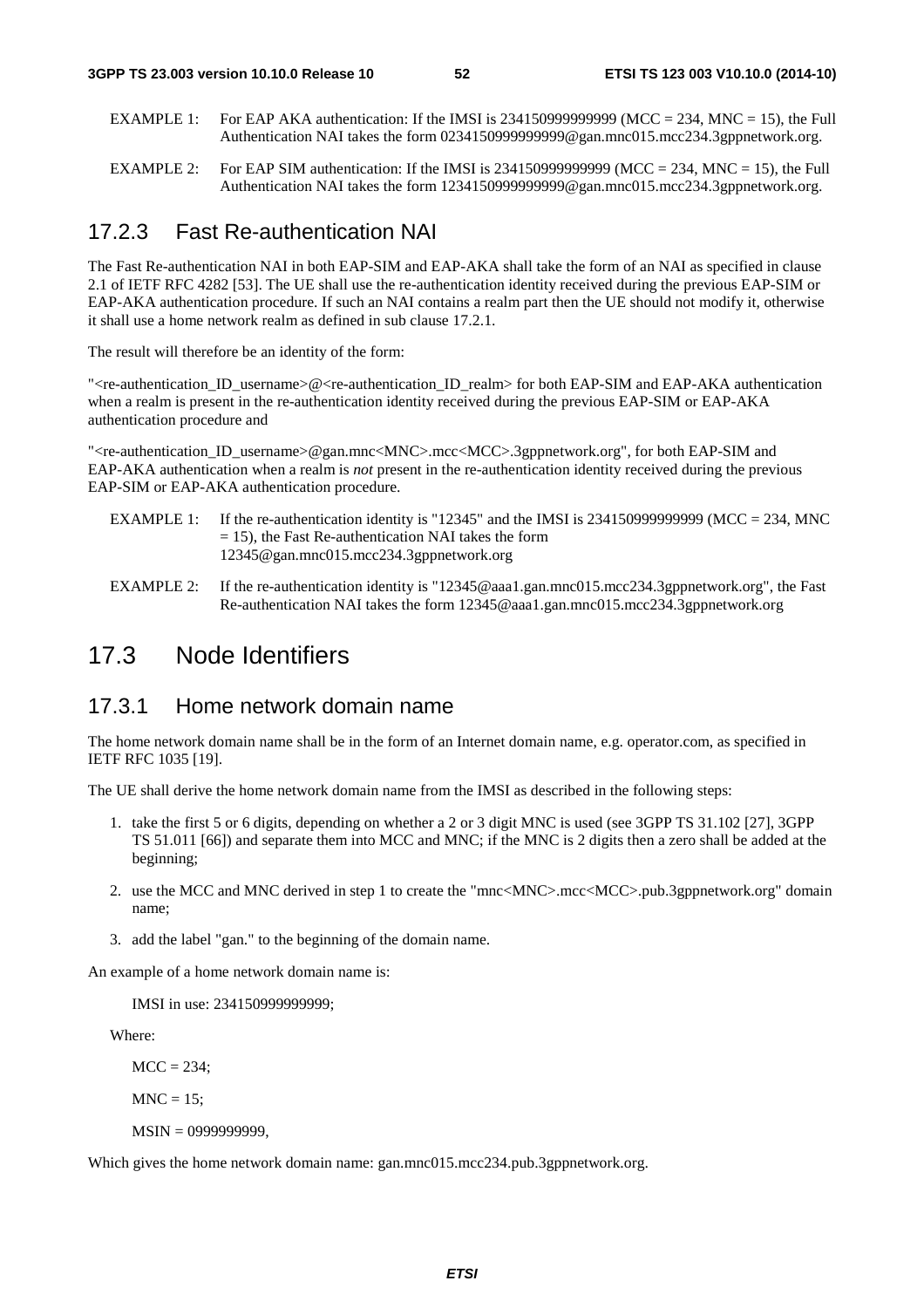NOTE: If it is not possible for the UE to identify whether a 2 or 3 digit MNC is used (e.g. SIM is inserted and the length of MNC in the IMSI is not available in the "Administrative data" data file), it is implementation dependent how the UE determines the length of the MNC (2 or 3 digits).

#### 17.3.2 Provisioning GANC-SEGW identifier

The Provisioning GANC-SEGW identifier shall take the form of a fully qualified domain name (FQDN) as specified in IETF RFC 1035 [19]. If the (U)SIM is not provisioned with the FQDN or IP address of the Provisioning GANC-SEGW, the UE derives an FQDN from the IMSI to identify the Provisioning GANC-SEGW. The UE shall derive such an FQDN as follows:

- 1. create a domain name as specified in 17.3.1;
- 2. add the label "psegw." to the beginning of the domain name.

An example of an FQDN for a Provisioning GANC-SEGW is:

IMSI in use: 234150999999999;

Where:

 $MCC = 234$ ;

 $MNC = 15$ :

MSIN = 0999999999,

Which gives the FODN: psegw.gan.mnc015.mcc234.pub.3gppnetwork.org.

NOTE: If it is not possible for the UE to identify whether a 2 or 3 digit MNC is used (e.g. SIM is inserted and the length of MNC in the IMSI is not available in the "Administrative data" data file), it is implementation dependent how the UE determines the length of the MNC (2 or 3 digits).

#### 17.3.3 Provisioning GANC identifier

The Provisioning GANC identifier shall take the form of a fully qualified domain name (FQDN) as specified in IETF RFC 1035 [19]. If the (U)SIM is not provisioned with the FQDN or IP address of the Provisioning GANC, the UE derives an FQDN from the IMSI to identify the Provisioning GANC. The UE shall derive such an FQDN as follows:

- 1. create a domain name as specified in 17.3.1;
- 2. add the label "pganc." to the beginning of the domain name.

An example of an FQDN for a Provisioning GANC is:

IMSI in use: 234150999999999;

Where:

 $MCC = 234$ :

 $MNC = 15$ ;

MSIN = 0999999999,

Which gives the FQDN: pganc.gan.mnc015.mcc234.pub.3gppnetwork.org.

NOTE: If it is not possible for the UE to identify whether a 2 or 3 digit MNC is used (e.g. SIM is inserted and the length of MNC in the IMSI is not available in the "Administrative data" data file), it is implementation dependent how the UE determines the length of the MNC (2 or 3 digits).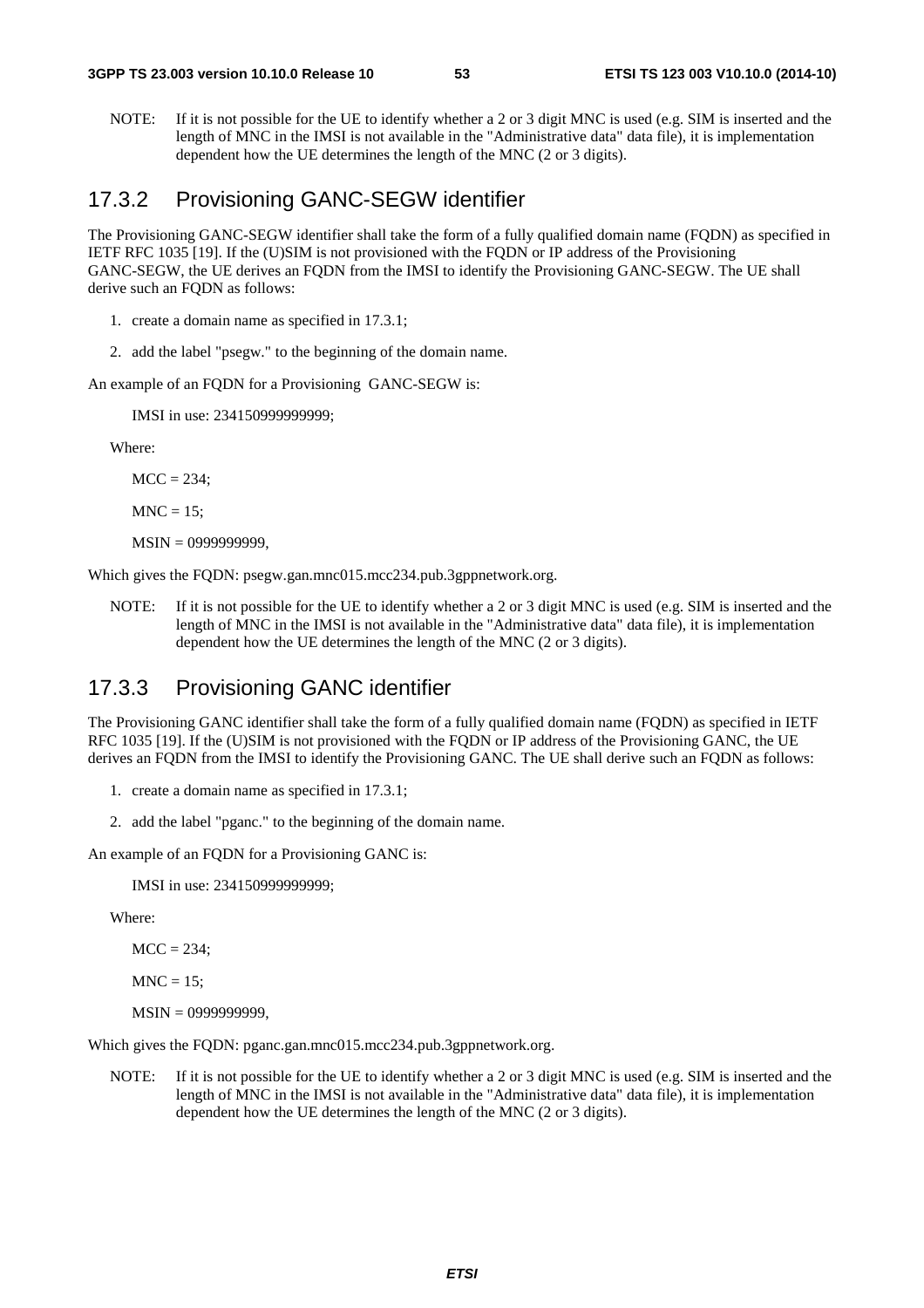# 18 Addressing and Identification for IMS Service Continuity and Single-Radio Voice Call Continuity

## 18.1 Introduction

This clause describes the format of the parameters needed for the support of IMS Service Continuity. For further information on the use of the parameters see 3GPP TS 23.237 [71] and also 3GPP TS 23.292 [70].

# 18.2 CS Domain Routeing Number (CSRN)

A CS Domain Routeing Number (CSRN) is a number that is used to route a call from the IM CN subsystem to the user in the CS domain. The structure is as defined in sub-clause 3.4.

# 18.3 IP Multimedia Routeing Number (IMRN)

An IP Multimedia Routeing Number (IMRN) is a routable number that points to the IM CN subsystem. In a roaming scenario, the IMRN has the same structure as an international ISDN number (see sub-clause 3.4). The Tel URI format of the IMRN (see IETF RFC 3966 [45]) is treated as a PSI (see sub-clause 13.5) within the IM CN subsystem.

# 18.4 Session Transfer Number (STN)

A Session Transfer Number (STN) is a public telecommunication number, as defined by ITU-T Recommendation E.164 [10] and is used by the UE to request Session Transfer of the media path from PS to CS access.

# 18.5 Session Transfer Identifier (STI)

A Session Transfer Identifier (STI) is a SIP URI or SIP dialogue ID (see IETF RFC 3261 [26] for more information) and is used by the UE to request Session Transfer of a media path.

# 18.6 Session Transfer Number for Single Radio Voice Call Continuity (STN-SR)

The Session Transfer Number for Single Radio Voice Call Continuity (STN-SR) is a public telecommunication number, as defined by ITU-T Recommendation E.164 [10] and is used by the MSC Server to request session transfer of the media path from the PS domain to CS domain.

# 18.7 Correlation MSISDN

A Correlation MSISDN (C-MSISDN) is an MSISDN (see sub-clause 3.3) that is used for correlation of sessions at access transfer and to route a call from the IM CN subsystem to the same user in the CS domain. The C-MSISDN is equal to the MSISDN or the basic MSISDN if multinumbering option is used (see 3GPP TS 23.008 [2], section 2.1.3) of the CS access. Any MSISDN of a user that can be used for TS11 (telephony) in the CS domain which is not shared by more than one IMS Private Identity in an IMS CN subsystem, can serve as the user's C-MSISDN.

The C-MSISDN is bound to the IMS Private User Identity and is uniquely assigned per IMSI and IMS Private User Identity.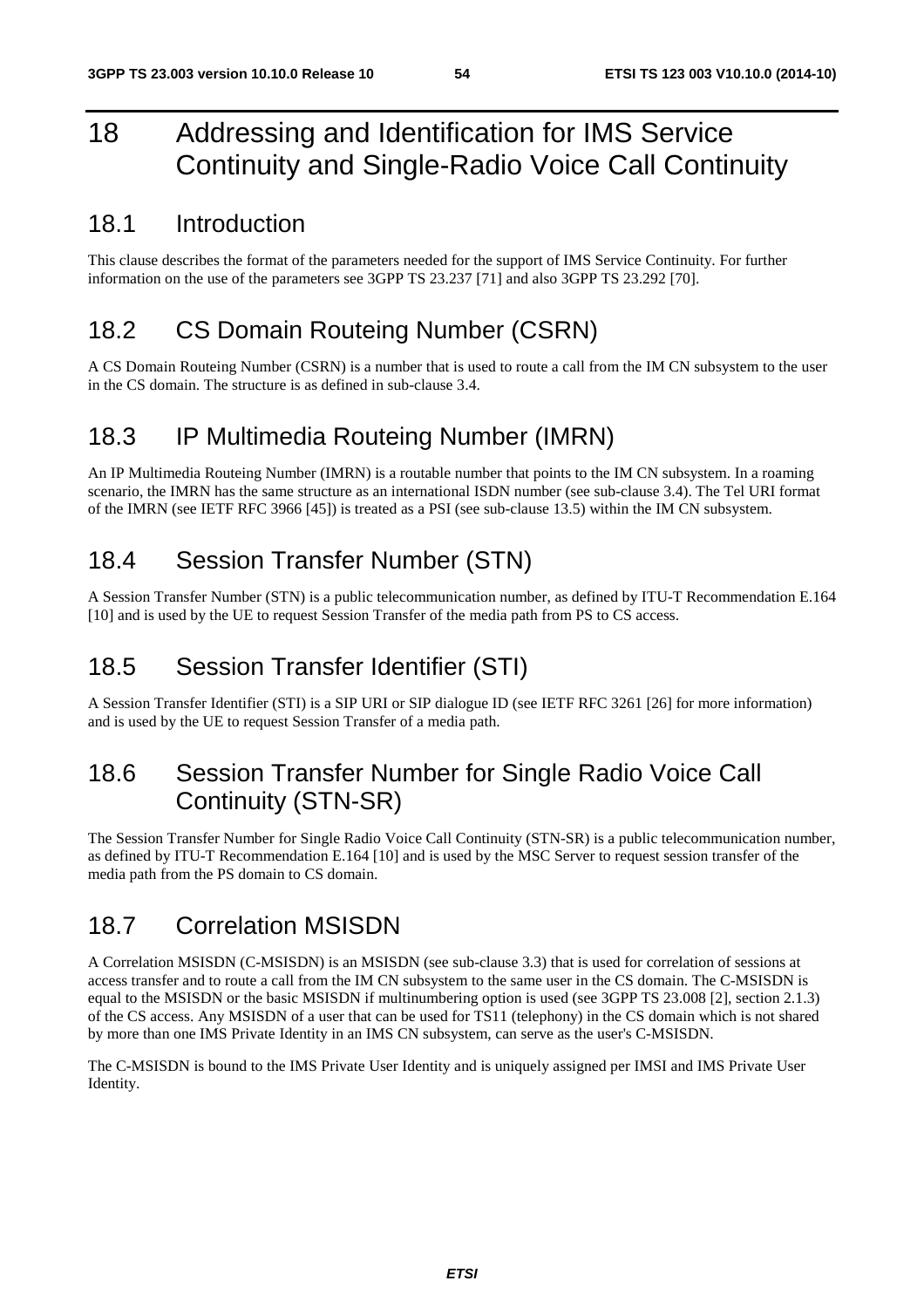# 19 Numbering, addressing and identification for the Evolved Packet Core (EPC)

### 19.1 Introduction

This clause describes the format of the parameters needed to access the Enhanced Packet Core (EPC). For further information on the use of the parameters see 3GPP TS 23.401 [72] and 3GPP TS 23.402 [68]. For more information on the ".3gppnetwork.org" domain name and its applicability, see Annex D of the present document

## 19.2 Home Network Realm/Domain

The home Network Realm/Domain shall be in the form of an Internet domain name, e.g. operator.com, as specified in IETF RFC 1035 [19].

The Home Network Realm/Domain shall be in the form of "epc.mnc<MNC>.mcc<MCC>.3gppnetwork.org", where "<MNC>" and "<MCC>" fields correspond to the MNC and MCC of the operator"s PLMN. Both the "<MNC>" and "<MCC>" fields are 3 digits long. If the MNC of the PLMN is 2 digits, then a zero shall be added at the beginning.

For example, the Home Network Realm/Domain of an IMSI shall be derived as described in the following steps:

- 1. take the first 5 or 6 digits, depending on whether a 2 or 3 digit MNC is used (see 3GPP TS 31.102 [27]) and separate them into MCC and MNC; if the MNC is 2 digits then a zero shall be added at the beginning;
- 2. use the MCC and MNC derived in step 1 to create the "mnc<MNC>.mcc<MCC>.3gppnetwork.org" domain name;
- 3. add the label "epc" to the beginning of the domain name.

An example of a Home Network Realm/Domain is:

IMSI in use: 234150999999999;

Where:

 $MCC = 234$ :

 $MNC = 15$ ;

MSIN = 0999999999;

Which gives the Home Network Realm/Domain name: epc.mnc015.mcc234.3gppnetwork.org.

NOTE: If it is not possible for a UE to identify whether a 2 or 3 digit MNC is used (e.g. USIM is inserted and the length of MNC in the IMSI is not available in the "Administrative data" data file), it is implementation dependent how the UE determines the length of the MNC (2 or 3 digits).

## 19.3 3GPP access to non-3GPP access interworking

#### 19.3.1 Introduction

This subclause describes the format of the UE identification needed to access the 3GPP EPC from both 3GPP and non-3GPP accesses.

The NAI is generated respectively by:

- the S-GW at the S5/S8 reference point;
- the non-3GPP access network or client at the S2a reference point;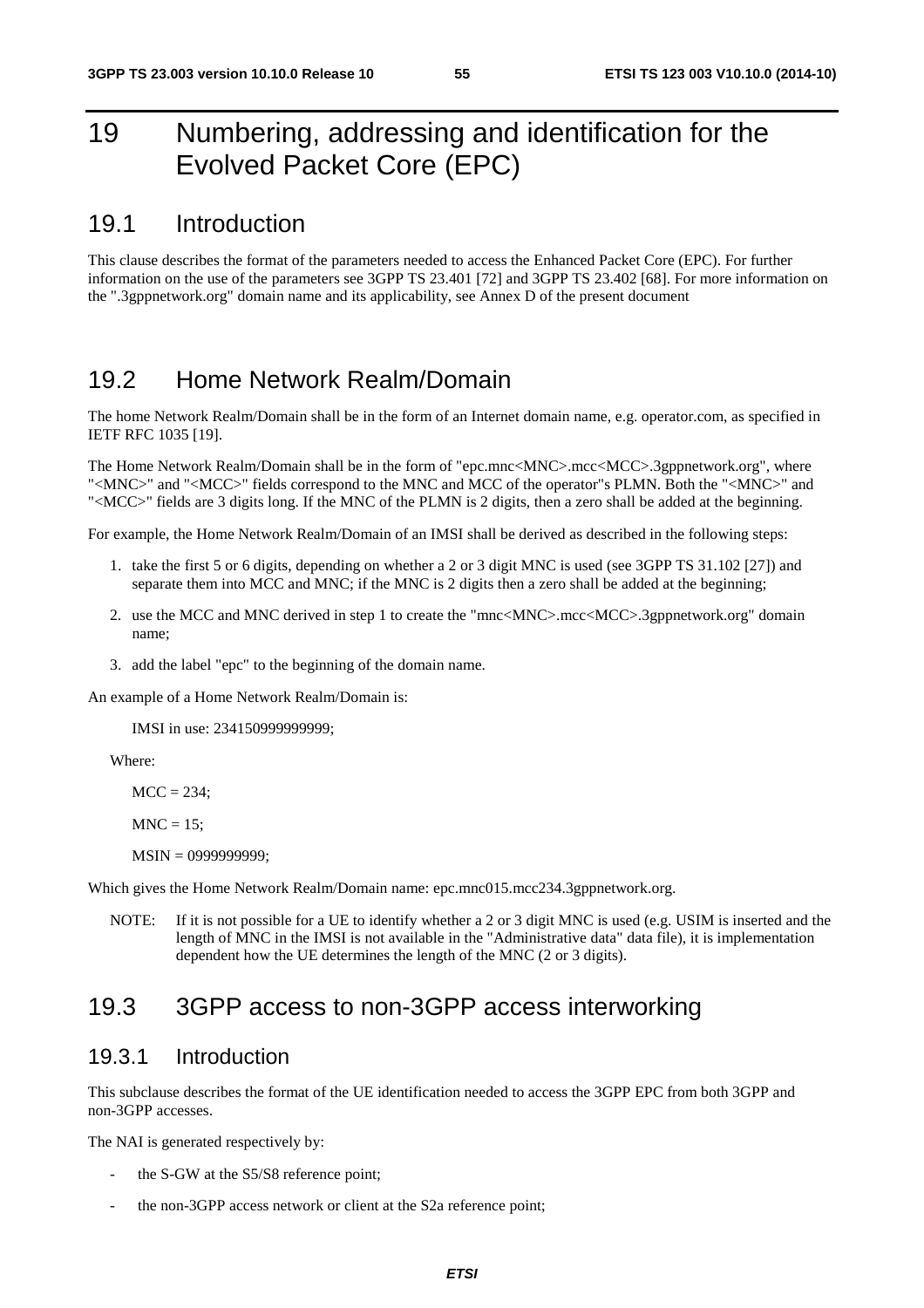- the ePDG at the S2b reference point:
- the DSMIPv6 client at the S2c reference point.

The NAI shall be generated based on the IMSI or, when UE is performing emergency attach and IMSI is not available or not authenticated, on the IMEI (see subclause 19.3.6).

For further information on the use of the parameters see 3GPP TS 24.234 [48].

### 19.3.2 Root NAI

The Root NAI shall take the form of an NAI, and shall have the form username@realm as specified in clause 2.1 of IETF RFC 4282 [53].

The format of the username part of the Root NAI shall comply with IETF RFC 4187 [50] for use with EAP AKA authentication. For EAP-AKA', see IETF RFC 5448 [82], the Root NAI shall comply with IETF RFC 4187 [50] except that the username part of the Root NAI shall be prepended with the single digit "6".

When the username part includes the IMSI, the Root NAI shall be built according to the following steps:

- 1. Generate an identity conforming to NAI format from IMSI as defined in EAP AKA [50] as appropriate;
- 2. Convert the leading digits of the IMSI, i.e. MNC and MCC, into a domain name, as described in subclause 19.2.
- 3. Prefix domain name with the label of "nai".

The result will be a root NAI of the form:

"0<IMSI>@nai.epc.mnc<MNC>.mcc<MCC>.3gppnetwork.org" for EAP AKA authentication

"6<IMSI>@nai.epc.mnc<MNC>.mcc<MCC>.3gppnetwork.org" for EAP AKA' authentication

For example, if the IMSI is  $2341509999999999$  (MCC = 234, MNC = 15), the root NAI then takes the form as 0234150999999999@nai.epc.mnc015.mcc234.3gppnetwork.org for EAP AKA authentication, and takes the form as [6234150999999999@nai.epc.mnc015.mcc234.3gppnetwork.org](mailto:0234150999999999@epc.mnc015.mcc234.3gppnetwork.org) for EAP AKA" authentication.

The NAI sent in the Mobile Node Identifier field in PMIPv6 shall not include the digit prepended in front of the IMSI that is described above. Consequently the Permanent User Identity assigned by the 3GPP AAA Server when Network Based Mobility is used shall not include this digit either.

### 19.3.3 Decorated NAI

The Decorated NAI shall take the form of a NAI and shall have the form 'homerealm!username@otherrealm' as specified in clause 2.7 of the IETF RFC 4282 [53].

The realm part of Decorated NAI consists of 'otherrealm', see the IETF RFC 4282 [53]. 'Homerealm' is the realm as specified in subclause 19..2, using the HPLMN ID ('homeMCC' + 'homeMNC)'. 'Otherrealm' is the realm built using the PLMN ID (visitedMCC + visited MNC) of the PLMN selected as a result of the PLMN selection (see 3GPP TS 23.402 [68]).

The username part format of the Root NAI shall comply with IETF RFC 4187 [50] for use with EAP AKA. For EAP AKA', see IETF RFC 5448 [82], the Root NAI shall comply with IETF RFC 4187 [50] except that the username part of the NAI shall be prepended with single digit "6".

When the username part of Decorated NAI includes the IMSI, it shall be built following the same steps specified for Root NAI in subclause 19.3.2.

The result will be a decorated NAI of the form:

nai.epc.mnc<homeMNC>.mcc<homeMCC>.3gppnetwork.org !0<IMSI>@nai.epc.mnc<visitedMNC>.mcc<visitedMCC>.3gppnetwork.org for EAP AKA authentication

or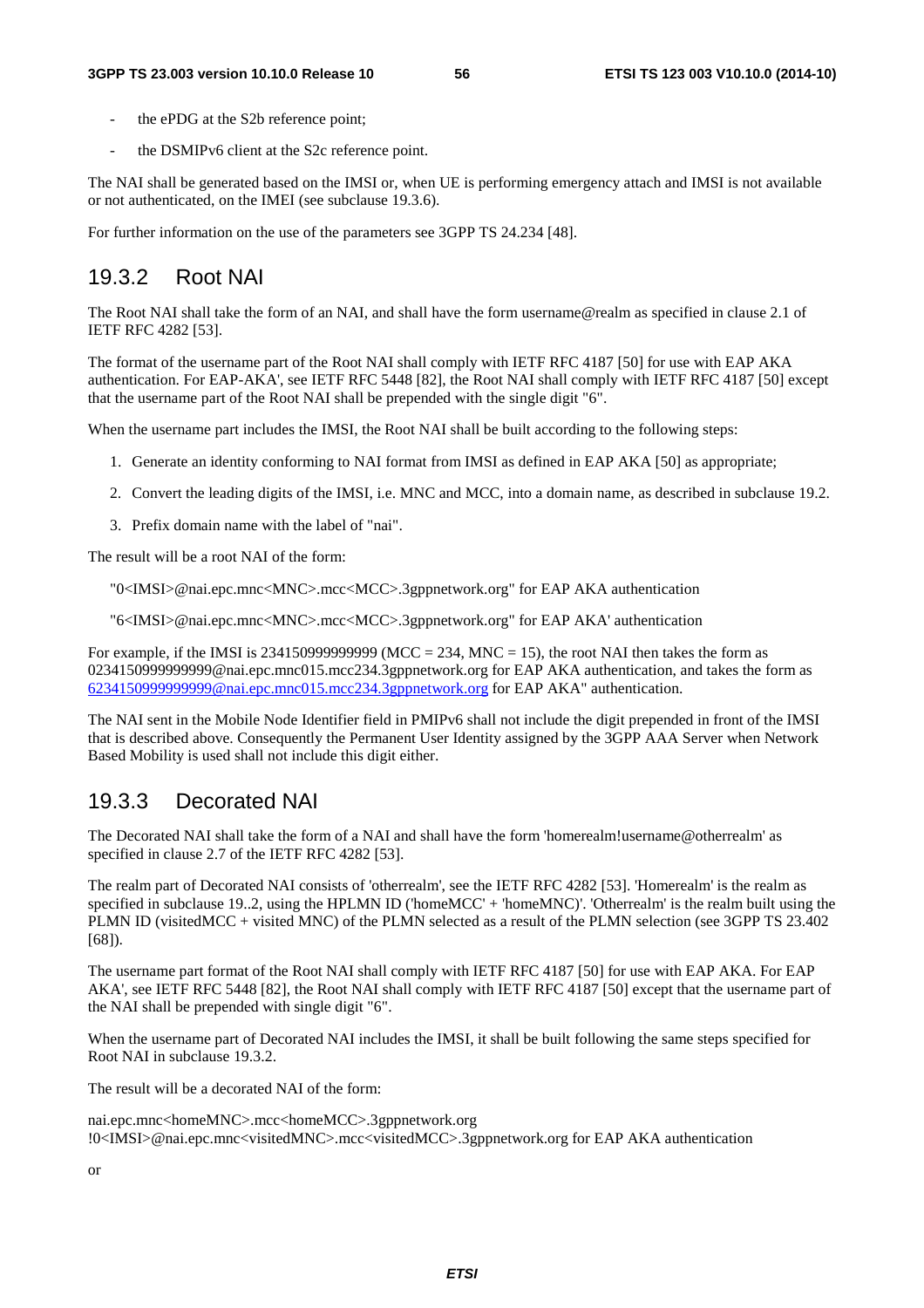nai.epc.mnc<homeMNC>.mcc<homeMCC>.3gppnetwork.org !6<IMSI>@nai.epc.mnc<visitedMNC>.mcc<visitedMCC>.3gppnetwork.org for EAP AKA' authentication.

For example, if the IMSI is  $2341509999999999$  (MCC = 234, MNC = 15) and the PLMN ID of the Selected PLMN is  $MCC = 610$ ,  $MNC = 71$ , then the Decorated NAI takes the form either as

nai.epc.mnc015.mcc234.3gppnetwork.org!0234150999999999@nai.epc.mnc071.mcc610.3gppnetwork.org for EAP AKA authentication or

nai.epc.mnc015.mcc234.3gppnetwork.org!6234150999999999@nai.epc.mnc071.mcc610.3gppnetwork.org for EAP AKA' authentication.

### 19.3.4 Fast Re-authentication NAI

The Fast Re-authentication NAI shall take the form of a NAI as specified in clause 2.1 of IETF RFC 4282 [53]. If the 3GPP AAA server does not return a complete NAI, the Fast Re-authentication NAI shall consist of the username part of the fast re-authentication identity as returned from the 3GPP AAA server and the same realm as used in the permanent user identity. If the 3GPP AAA server returns a complete NAI as the re-authentication identity, then this NAI shall be used. The username part of the fast re-authentication identity shall be decorated as described in 19.3.3 if the Selected PLMN is different from the HPLMN.

For EAP-AKA authentication, the username portion of the fast re-authentication identity shall be prepended with the single digit "4" as specified in sub-clause 4.1.1.7 of IETF RFC 4187 [50].

For EAP AKA', see IETF RFC 5448 [82], the Fast Re-authentication NAI shall comply with IETF RFC 4187 [50] except that the username part of the NAI shall be prepended with single digit "8".

- NOTE: The permanent user identity is either the Root NAI or Decorated NAI as defined in clauses 19.3.2 and 19.3.3, respectively.
- EXAMPLE 1: If the fast re-authentication identity returned by the 3GPP AAA Server is 358405627015 and the IMSI is 23415099999999999 (MCC = 234, MNC = 15), the Fast Re-authentication NAI for the case when NAI decoration is not used takes the form: 358405627015@nai.epc.mnc015.mcc234.3gppnetwork.org
- EXAMPLE 2: If the fast re-authentication identity returned by the 3GPP AAA Server is "358405627015@aaa1.nai.epc.mnc015.mcc234.3gppnetwork.org" and the IMSI is  $234150999999999$  (MCC = 234, MNC = 15), the Fast Re-authentication NAI for the case when NAI decoration is not used takes the form: 358405627015@aaa1.nai.epc.mnc015.mcc234.3gppnetwork.org
- EXAMPLE 3: If the fast re-authentication identity returned by the 3GPP AAA Server is 358405627015 and the IMSI is 23415099999999999 (MCC = 234, MNC = 15), and the PLMN ID of the Selected PLMN is  $MCC = 610$ ,  $MNC = 71$ , the Fast Re-authentication NAI takes the form: nai.epc.mnc015.mcc234.3gppnetwork.org !358405627015@nai.epc.mnc071.mcc610.3gppnetwork.org.

### 19.3.5 Pseudonym Identities

The pseudonym shall take the form of an NAI, as specified in sub-clause 2.1 of IETF RFC 4282 [53].

The pseudonym shall be generated as specified in sub-clause 6.4.1 of 3GPP TS 33.234 [55]. This part of the pseudonym shall follow the UTF-8 transformation format specified in IETF RFC 2279 [54] except for the following reserved hexadecimal octet value:

#### FF

When the pseudonym username is coded with FF, this reserved value is used to indicate the special case when no valid temporary identity exists in the UE (see 3GPP TS 24.234 [48] for more information). The network shall not allocate a temporary identity with the whole username coded with the reserved hexadecimal value FF.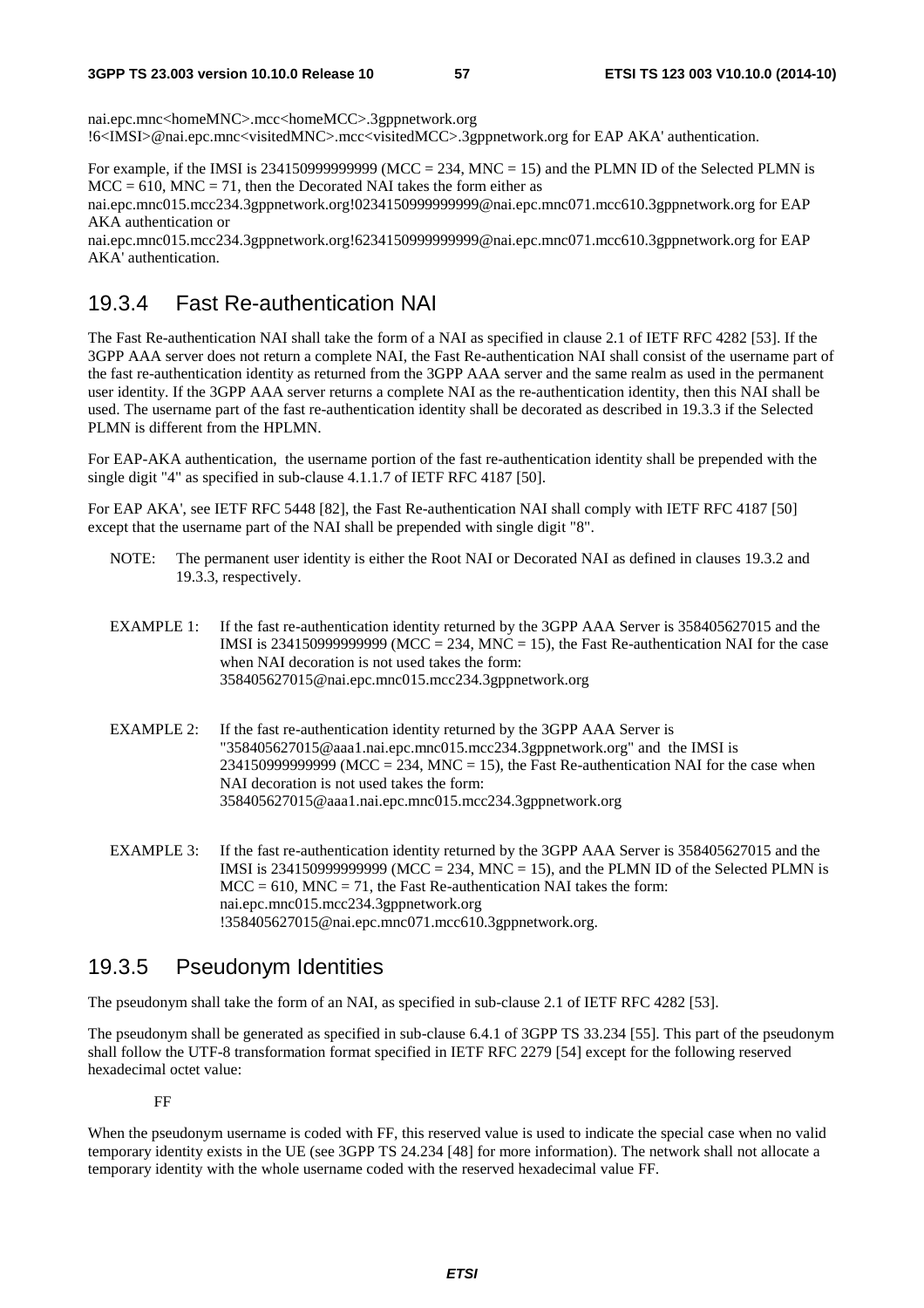The username portion of the pseudonym identity shall be prepended with the single digit "2" as specified in sub-clause 4.1.1.7 of IETF RFC 4187 [50] for EAP-AKA. For EAP AKA', see IETF RFC 5448 [82], the pseudonym NAI shall comply with IETF RFC 4187 [50] except that the username part of the NAI shall be prepended with single digit "7".

- NOTE: The permanent user identity is either the Root NAI or Decorated NAI as defined in sub-clauses 19.3.2 and 19.3.3, respectively.
- EXAMPLE 1: For EAP AKA, if the pseudonym returned by the 3GPP AAA Server is 258405627015 and the IMSI is 234150999999999 (MCC = 234, MNC = 15), the pseudonym NAI for the case when NAI decoration is not used takes the form: 258405627015@nai.epc.mnc015.mcc234.3gppnetwork.org
- EXAMPLE 2: For EAP AKA', if the pseudonym returned by the 3GPP AAA Server is 758405627015 and the IMSI is 234150999999999 (MCC = 234, MNC = 15), the pseudonym NAI for the case when NAI decoration is not used takes the form: 758405627015@nai.epc.mnc015.mcc234.3gppnetwork.org
- EXAMPLE 3: For EAP AKA, if the pseudonym returned by the 3GPP AAA Server is 258405627015 and the IMSI is 23415099999999999 (MCC = 234, MNC = 15), and the PLMN ID of the Selected PLMN is  $MCC = 610$ ,  $MNC = 71$ , the pseudonym NAI takes the form: nai.epc.mnc015.mcc234.3gppnetwork.org! 258405627015@nai.epc.mnc071.mcc610.3gppnetwork.org
- EXAMPLE 4: For EAP AKA', if the pseudonym returned by the 3GPP AAA Server is 758405627015 and the IMSI is 234150999999999 ( $MCC = 234$ ,  $MNC = 15$ ), and the PLMN ID of the Selected PLMN is  $MCC = 610$ ,  $MNC = 71$ , the pseudonym NAI takes the form: nai.epc.mnc015.mcc234.3gppnetwork.org! 758405627015@nai.epc.mnc071.mcc610.3gppnetwork.org

## 19.3.6 Emergency NAI for Limited Service State

This subclause describes the format of the UE identification needed to access the 3GPP EPC from both 3GPP and non-3GPP accesses, when UE is performing emergency attach and IMSI is not available or not authenticated. For more information, see sections 4.6.1 and 5.2 of 3GPP TS 23.402 [68].

The Emergency NAI for Limited Service State shall take the form of an NAI, and shall have the form username@realm as specified in clause 2.1 of IETF RFC 4282 [53]. The exact format shall be:

imei<IMEI>@sos.invalid

NOTE: The top level domain ".invalid" is a reserved top level domain, as specified in IETF RFC 2606 [64], and is used here due to the fact that this NAI never needs to be resolved for routing (as specified in 3GPP TS 23.402 [68]).

or

mac<MAC>@sos.invalid

For example, if the IMEI is 219551288888888, the Emergency NAI for Limited Service State then takes the form of imei219551288888888@sos.invalid.

For example, if the MAC address is 44-45-53-54-00-AB, the Emergency NAI for Limited Service State then takes the form of [mac4445535400AB@sos.invalid,](mailto:mac4445535400AB@sos.invalid) where the MAC address is represented in hexadecimal format without separators.

# 19.4 Identifiers for Domain Name System procedures

### 19.4.1 Introduction

This clause describes Domain Name System (DNS) related identifiers used by the procedures specified in 3GPP TS 29.303 [73].

The DNS identifiers for APNs for legacy systems (as defined in clause 9), RAIs (as defined in clause C.1, GSNs (as defined in clause C.2) and RNCs (as defined in clause C.3) in the present document use the top level domain ".gprs" and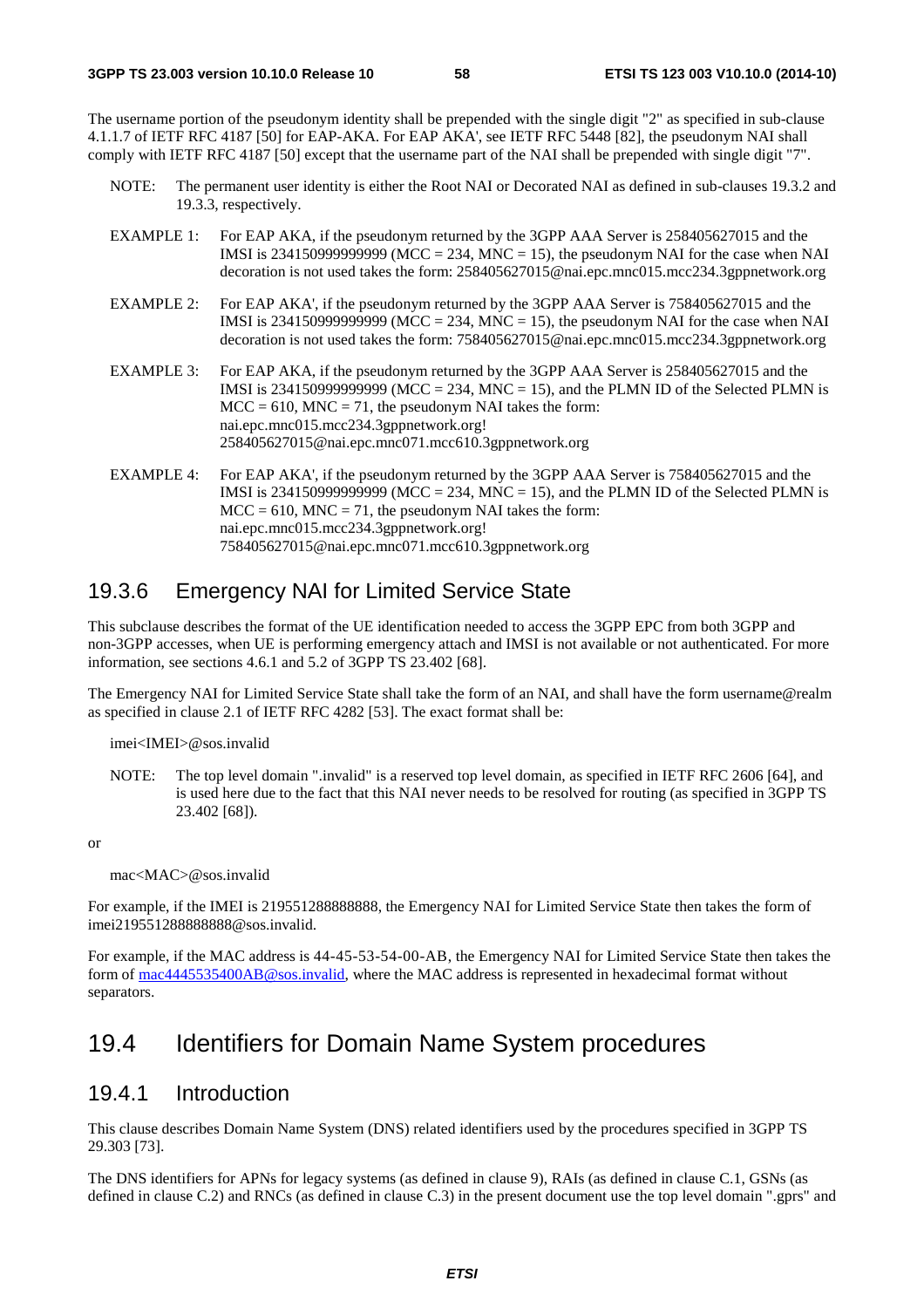have a similar purpose and function as those described below. These clauses are still valid and DNS records based on these and the below types of identifiers are expected to coexist in an operator's network for the purpose of backwards compatibility and interworking with legacy networks.

The APN as defined in clause 9 is used also in EPC to identify the access network to be used for a specific PDN connection or PDP Context. In addition, the APN Network Identifier (APN-NI) part of the APN as defined in subclause 9.1.1 of the present document may be used to access a service associated with a PDN-GW or GGSN. This is achieved by defining an APN which in addition to being usable to select a PDN-GW or GGSN is locally interpreted by the PDN-GW or GGSN as a request for a specific service.

For DNS procedures defined in 3GPP TS 29.303 [73], an APN-FQDN derived from a given APN is used instead of the APN itself as defined in subclause 19.4.2.2. For all other purposes, including communication between EPC nodes and to the UE, the APN format defined in clause 9 is used. In order to support backwards compatibility with existing GPRS/PS roaming using the Gn/Gp interfaces, the APN as specified in clause 9 of the present document may also be used for the DNS procedures as defined in 3GPP TS 23.060 [3].

### 19.4.2 Fully Qualified Domain Names (FQDNs)

#### 19.4.2.1 General

The encoding of any identifier used as part of a Fully Qualifed Domain Name (FQDN) shall follow the Name Syntax defined in IETF RFC 2181 [18], IETF RFC 1035 [19] and IETF RFC 1123 [20]. An FQDN consists of one or more labels. Each label is coded as a one octet length field followed by that number of octets coded as 8 bit ASCII characters. Following IETF RFC 1035 [19] the labels shall consist only of the alphabetic characters (A-Z and a-z), digits (0-9) and the hyphen (-). Following IETF RFC 1123 [20], the label shall begin and end with either an alphabetic character or a digit. The case of alphabetic characters is not significant. Identifiers are not terminated by a length byte of zero.

NOTE: A length byte of zero is added by the querying entity at the end of the FQDN before interrogating a DNS server.

For the purpose of presentation, identifiers are usually displayed as a string in which the labels are separated by dots (e.g. "Label1.Label2.Label3").

#### 19.4.2.2 Access Point Name FQDN (APN-FQDN)

#### 19.4.2.2.1 Structure

The Access Point Name FQDN (APN-FQDN) is derived from an APN as follows. The APN consists of an APN Network Identifier (APN-NI) and an APN Operator Identifier (APN-OI), which are as defined in subclause 9.1.1 and 9.1.2 of the present document.

If an APN is constructed using the default APN-OI, the APN-FQDN shall be obtained from the APN by inserting the labels "apn.epc." between the APN-NI and the default APN - OI, and by replacing the label ".gprs" at the end of the default APN-OI with the labels ".3gppnetwork.org".

EXAMPLE1: For an APN of internet.mnc015.mcc234.gprs, the derived APN-FQDN is internet.apn.epc.mnc015.mcc234.3gppnetwork.org

If an APN is constructed using the APN-OI Replacement field (as defined in 3GPP TS 23.060 [3] and 3GPP TS 23.401 [72]), the APN-FQDN shall be obtained from the APN by inserting the labels "apn.epc." between the label "mnc<MNC>" and its preceding label, and by replacing the label ".gprs" at the end of the APN-OI Replacement field with the labels ".3gppnetwork.org".

EXAMPLE 2: If an APN-OI Replacement field is province1.mnc015.mcc234.gprs and an APN-NI is internet, the derived APN-FQDN is internet. province1.apn.epc.mnc015.mcc234.3gppnetwork.org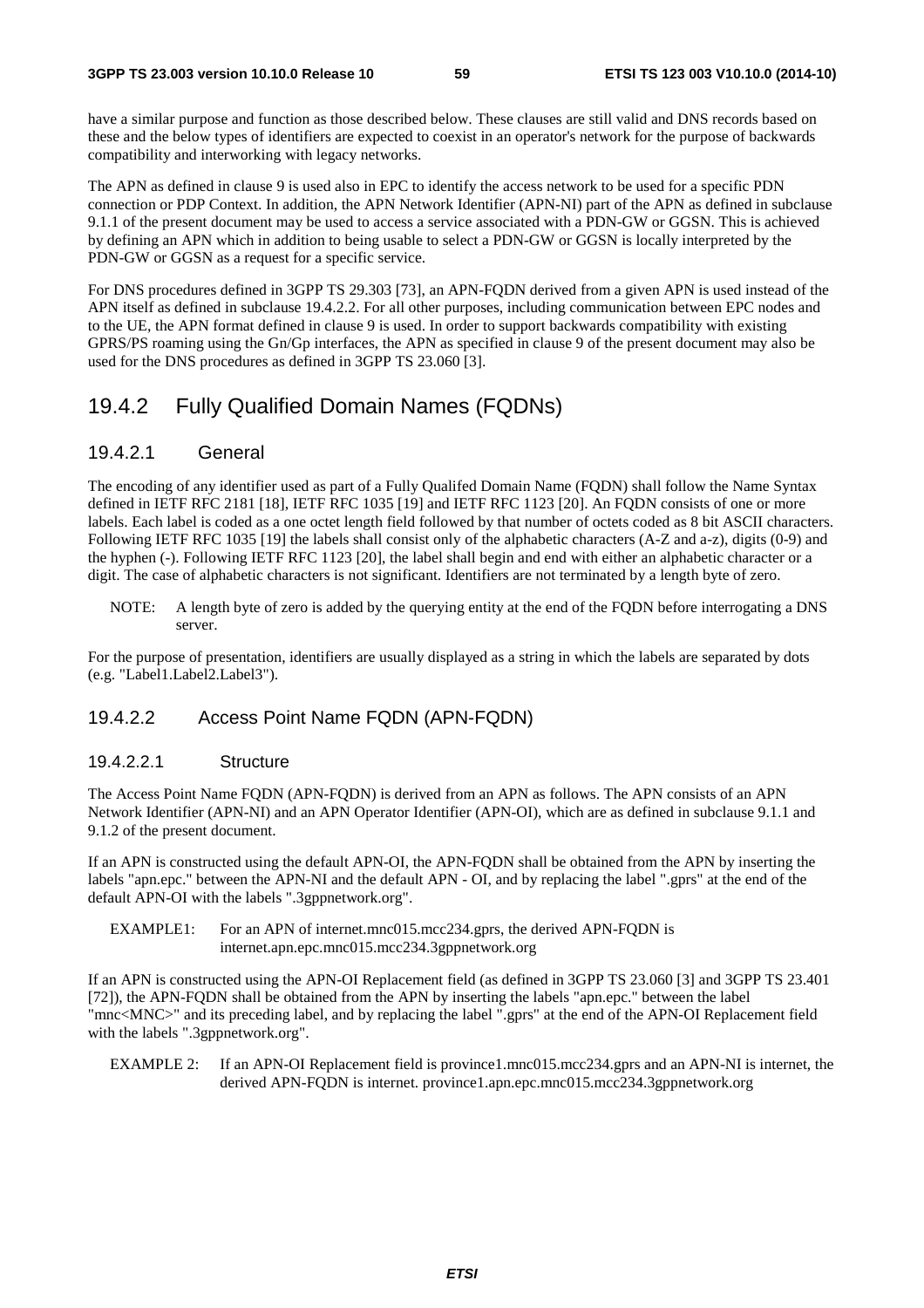- 19.4.2.2.2 Void
- 19.4.2.2.3 Void

19.4.2.2.4 Void

#### 19.4.2.3 Tracking Area Identity (TAI)

The Tracking Area Identity (TAI) consists of a Mobile Country Code (MCC), Mobile Network Code (MNC), and Tracking Area Code (TAC). It is composed as shown in figure 19.4.2.3.1.



#### **Figure 19.4.2.3.1: Structure of the Tracking Area Identity (TAI)**

The TAI is composed of the following elements:

- Mobile Country Code (MCC) identifies the country in which the PLMN is located. The value of the MCC is the same as the three digit MCC contained in the IMSI;
- Mobile Network Code (MNC) is a code identifying the PLMN in that country. The value of the MNC is the same as the two or three digit MNC contained in the IMSI;
- Tracking Area Code (TAC) is a fixed length code (of 2 octets) identifying a Tracking Area within a PLMN. This part of the tracking area identification shall be coded using a full hexadecimal representation. The following are reserved hexadecimal values of the TAC:
	- 0000, and
	- FFFF.
- NOTE: The above reserved values are used in some special cases when no valid TAI exists in the MS (see 3GPP TS 24.301 [90] for more information).

A subdomain name can be derived from the TAI. This shall be done by adding the label "tac" to the beginning of the Home Network Realm/Domain (see subclause 19.2) and encoding the TAC as a sub-domain. This is called the TAI FQDN..

The TAI FQDN shall be constructed as follows:

tac-lb<TAC-low-byte>.tac-hb<TAC-high-byte>.tac.epc.mnc<MNC>.mcc<MCC>.3gppnetwork.org

The TAC is a 16-bit integer. The <TAC-high-byte> is the hexadecimal string of the most significant byte in the TAC and the  $\langle$ TAC-low-byte  $>$  is the hexadecimal string of the least significant byte. If there are less than 2 significant digits in  $\langle TAC\text{-high-byte}\rangle$  or  $\langle TAC\text{-low-byte}\rangle$ , "0" digit(s) shall be inserted at the left side to fill the 2 digit coding.

#### 19.4.2.4 Mobility Management Entity (MME)

A Mobility Management Entity (MME) within an operator's network is identified using a MME Group ID (MMEGI), and an MME Code (MMEC).

A subdomain name shall be derived from the MNC and MCC by adding the label "mme" to the beginning of the Home Network Realm/Domain (see subclause 19.2).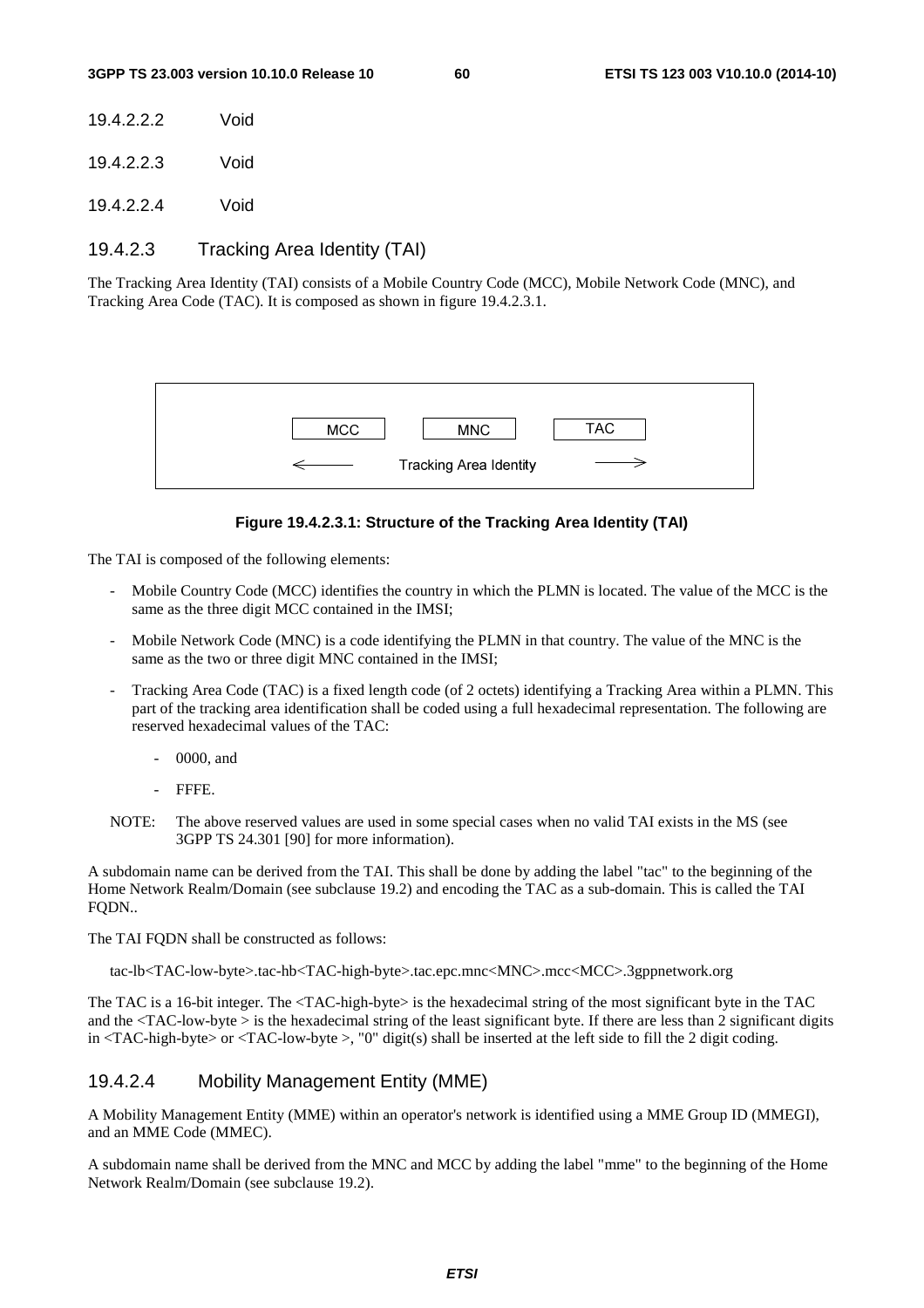The MME node FODN shall be constructed as:

mmec<MMEC>.mmegi<MMEGI>.mme.epc.mnc<MNC>.mcc<MCC>.3gppnetwork.org

Where  $\langle$ MMEC> and  $\langle$ MMEGI> are the hexadecimal strings of the MMEC and MMEGI.

An MME pool FQDN shall be constructed as:

mmegi<MMEGI>.mme.epc.mnc<MNC>.mcc<MCC>.3gppnetwork.org

#### 19.4.2.5 Routing Area Identity (RAI) - EPC

The Routing Area Identity (RAI) consists of a RAC, LAC, MNC and MCC.

A subdomain name for use by core network nodes based on RAI shall be derived from the MNC and MCC by adding the label "rac" to the beginning of the Home Network Realm/Domain (see subclause 19.2).

The RAI FQDN shall be constructed as:

rac<RAC>.lac<LAC>.rac.epc.mnc<MNC>.mcc<MCC>.3gppnetwork.org

<RAC> and <LAC> shall be Hex coded digits representing the LAC and RAC codes respectively.

If there are less than 4 significant digits in <RAC> or <LAC>, one or more "0" digit(s) is/are inserted at the left side to fill the 4 digit coding.

Note: Above subdomain is for release 8 core network nodes to allow DNS records other than A/AAAA records. The subdomain name in Annex C.2 are still used for existing A/AAAA records for pre-Release 8 nodes and are also still used for backward compatibility.

#### 19.4.2.6 Serving GPRS Support Node (SGSN) within SGSN pool

A specific SGSN within an operator's network is identified using the RAI FQDN (subclause 19.4.2.5) and the Network Resource Identifier (NRI) (see 3GPP TS 23.236 [23]). Such an identifier can be used by a target MME or SGSN node to connect to the source SGSN node.

The SGSN FODN shall be constructed as:

nri-sgsn<NRI>.rac<RAC>.lac<LAC>.rac.epc.mnc<MNC>.mcc<MCC>.3gppnetwork.org

<NRI> shall be Hex coded digits representing the NRI code of the SGSN.

If there are less than 4 significant digits in  $\langle NRI \rangle$ , one or more "0" digit(s) is/are inserted at the left side to fill the 4 digit coding. Coding for other fields is the same as in Section 19.4.2.5.

When a target MME constructs the FQDN of the source SGSN in the case of SGSN pooling, it should derive the NRI from the 8-bit MME Code received in the GUTI from the UE. However, if the length of the NRI, e.g., X, which is configured in the MME is less than 8 bits, then the MME should use only the most significant X bits of the MME Code as the NRI within the SGSN FODN.

Note: Above subdomain is for release 8 core network nodes to allow DNS records other than A/AAAA records. The subdomain name in Annex C.2 are still used for existing A/AAAA records for pre-Release 8 nodes and are also still used for backward compatibility. .

#### 19.4.2.7 Target RNC-ID for U-TRAN

In the special case of a UTRAN target RNC a possible SGSN that can control that RNC can be identified by RNC-ID. This identifier can be used for SRNS relocation with a U-TRAN target RNC.

A subdomain name for use by core network nodes based on RNC-ID shall be derived from the MNC and MCC by adding the label "rnc" to the beginning of the Home Network Realm/Domain (see subclause 19.2).

The RNC FQDN shall be constructed as:

rnc<RNC>.rnc.epc.mnc<MNC>.mcc<MCC>.3gppnetwork.org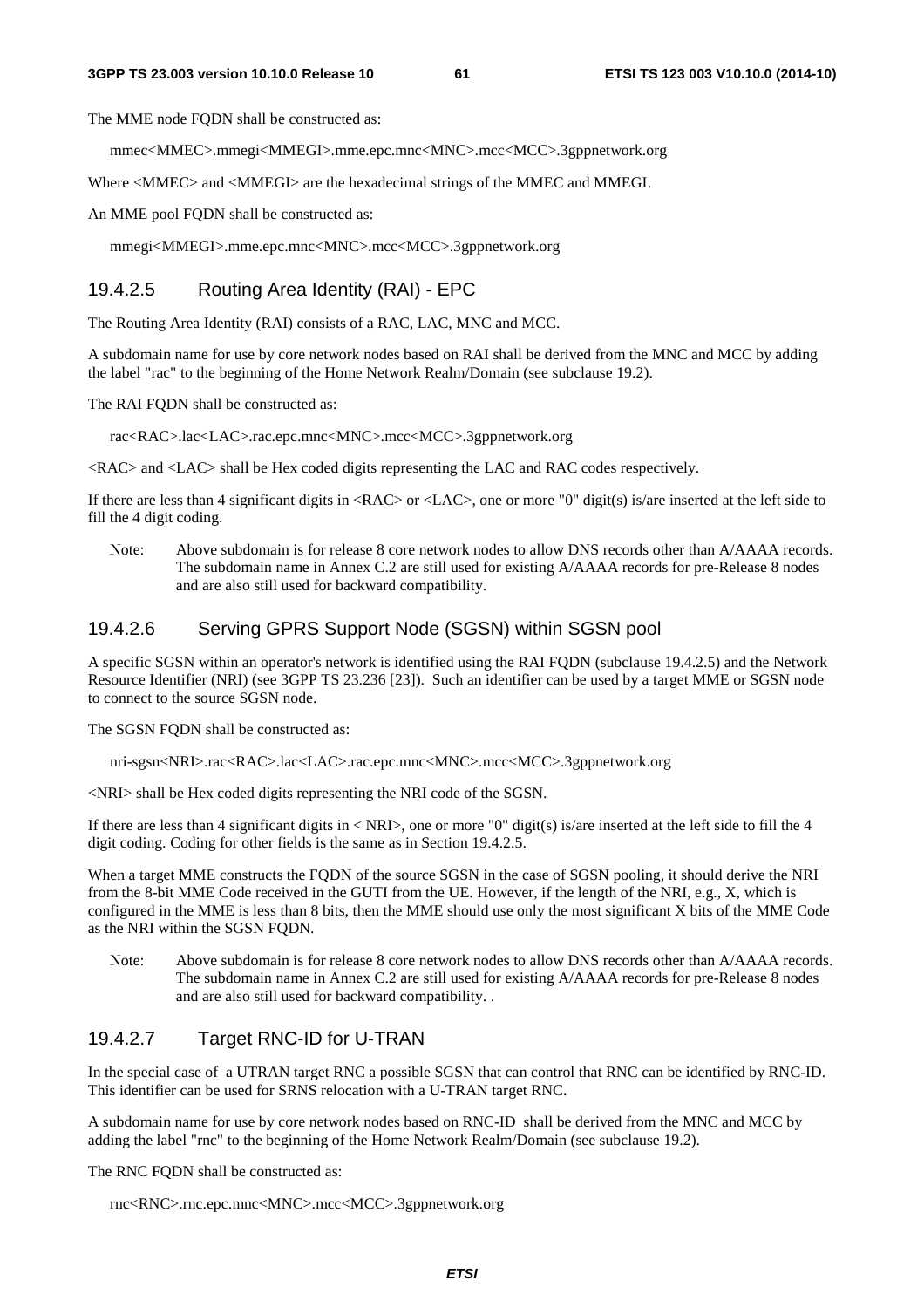<RNC> shall be Hex coded digits representing the RNC-ID code of the RNC.

If there are less than 4 significant digits in  $\langle RNC \rangle$ , one or more "0" digit(s) is/are inserted at the left side to fill the 4 digit coding.

NOTE: Above subdomain is for release 8 core network nodes to allow DNS records other than A/AAAA records. The subdomain name in Annex C.3 are still used for existing A/AAAA records for pre-Release 8 nodes and are still used for backward compatibility. However, RNC-ID in Annex C.3 was originally intended for the case where only one SGSN controlled an RNC-ID and gave the SGSN IP address. The usage for the above RNC FQDN is potentially broader and can target an SGSN pool.

#### 19.4.2.8 DNS subdomain for operator usage in EPC

The EPC nodes DNS subdomain (DNS zone) shall be derived from the MNC and MCC by adding the label "node" to the beginning of the Home Network Realm/Domain (see subclause 19.2) and shall be constructed as:

```
node.epc.mnc<MNC>.mcc<MCC>.3gppnetwork.org
```
This DNS subdomain is formally placed into the operator's control. 3GPP shall never take this DNS subdomain back or any zone cut/subdomain within it for any purpose. As a result the operator can safely provision any DNS records it chooses under this subdomain without concern about future 3GPP standards encroaching on the DNS names within this zone.

#### 19.4.2.9 ePDG Fully Qualified Domain Name

The ePDG Fully Qualified Domain Name (ePDG FQDN) contains an Operator Identifier that shall uniquely identify the PLMN where the ePDG is located. The ePDG FQDN is composed of seven labels. The last three labels shall be "pub.3gppnetwork.org". The third and fourth labels together shall uniquely identify the PLMN. The first two labels shall be "epdg.epc". The result of the ePDG FQDN will be:

```
"epdg.epc.mnc<MNC>.mcc<MCC>.pub.3gppnetwork.org"
```
In the roaming case, the UE may utilise the services of the VPLMN. In this case, the ePDG FQDN Operator Identifier shall be constructed as described above, but using the MNC and MCC of the VPLMN.

In order to guarantee inter-PLMN DNS translation, the <MNC> and <MCC> coding used in the "epdg.epc. mnc<MNC>.mcc<MCC>.pub.3gppnetwork.org" format of the ePDG FQDN Operator Identifier shall be:

- $-MNC$  = 3 digits
- $-MCC$  = 3 digits

If there are only 2 significant digits in the MNC, one "0" digit shall be inserted at the left side to fill the 3 digits coding of MNC in the ePDG FQDN.

As an example, the ePDG FQDN Operator Identifier for MCC 345 and MNC 12 is coded in the DNS as:

"epdg.epc.mnc012.mcc345.pub.3gppnetwork.org".

#### 19.4.2.10 Global eNodeB-ID for eNodeB

The Global eNodeB-ID is used to identify eNodeBs globally which is composed of the concatenation of MCC, MNC and the eNodeBID. The MCC and MNC are the same as included in the E-UTRAN Cell Global Identifier (ECGI) (see subclause 19.6).

A subdomain name shall be derived from the MNC and MCC by adding the label "enb" to the beginning of the Home Network Realm/Domain (see subclause 19.2).

The Global eNodeB-ID FQDN shall be constructed as:

```
enb<eNodeB-ID>.enb.epc.mnc<MNC>.mcc<MCC>.3gppnetwork.org
```
The  $\leq$ NodeB-ID $>$ shall be coded using a full hexadecimal representation. If there are less than 4 significant digits in  $\leq$ eNodeB-ID>, "0" digit(s) shall be inserted at the left side to fill the 4 digit coding.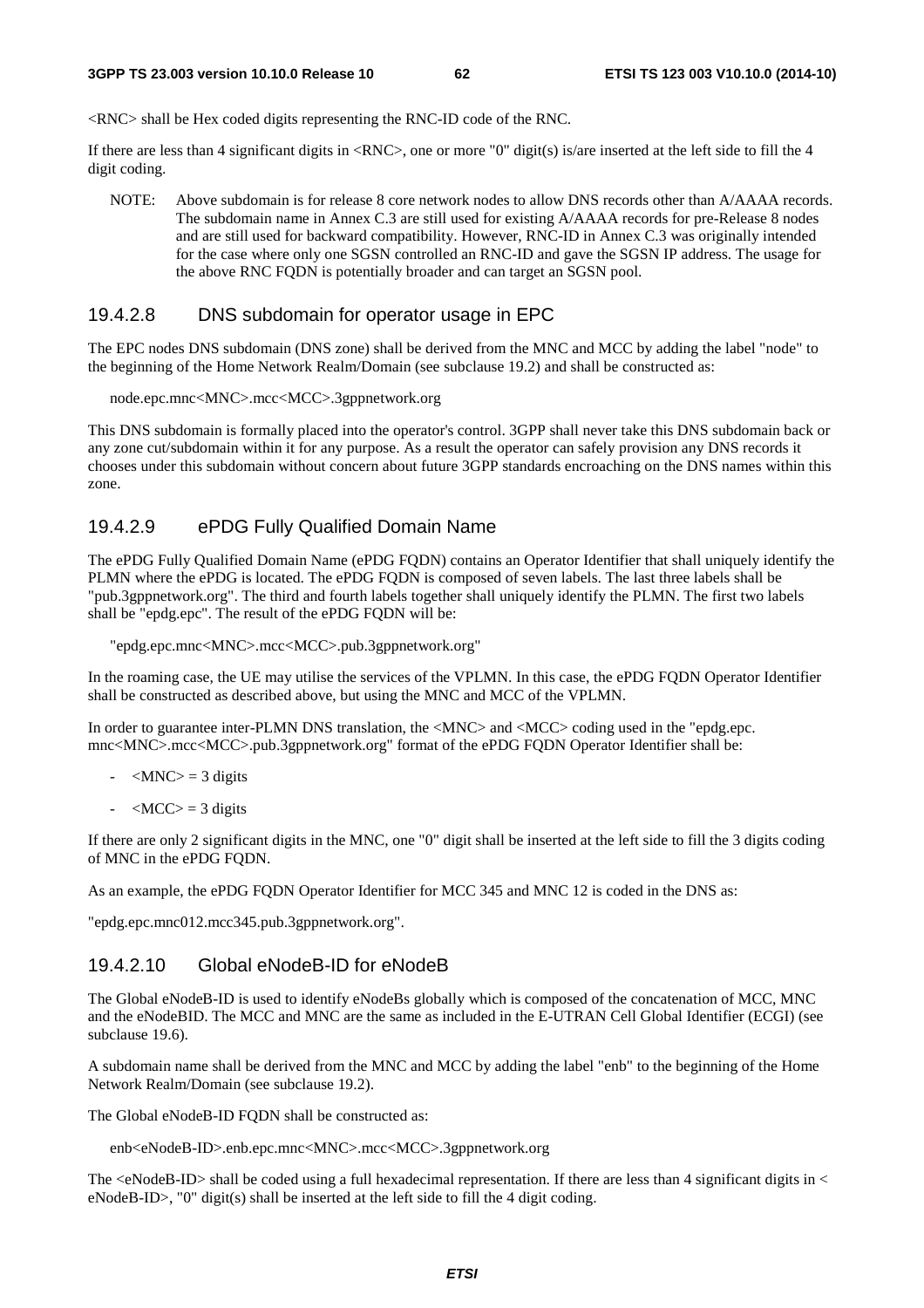### 19.4.3 Service and Protocol service names for 3GPP

A list of standardized "service-parms" names is required to identify a "service" as defined in section 6.5 of IETF RFC 3958 [74].

The following table defines the names to be used in the procedures specified in 3GPP TS 29.303 [73]:

|  | Table 19.4.3.1: List of 'app-service' and 'app-protocol' names |  |
|--|----------------------------------------------------------------|--|
|  |                                                                |  |

| <b>Description</b>                              | IETF RFC 3958 section 6.5<br>'app-service' name | IETF RFC 3958 section 6.5<br>'app-protocol' name                                                                                 |
|-------------------------------------------------|-------------------------------------------------|----------------------------------------------------------------------------------------------------------------------------------|
| PGW and interface types supported<br>by the PGW | x-3gpp-pgw                                      | $x$ -s5-gtp, $x$ -s5-pmip,<br>x-s8-gtp, x-s8-pmip,<br>x-s2a-pmip, x-s2a-mipv4, x-s2b-pmip,<br>x-s2b-gtp, x-s2c-dsmip, x-gn, x-gp |
| SGW and interface types supported<br>by the SGW | x-3gpp-sgw                                      | $x$ -s5-gtp, $x$ -s5-pmip,<br>$x$ -s $8$ -gtp, $x$ -s $8$ -pmip,<br>x-s11, x-s12, x-s4,<br>x-s1-u, x-s2a-pmip, x-s2b-pmip        |
| GGSN                                            | x-3gpp-ggsn                                     | x-gn, x-gp                                                                                                                       |
| <b>SGSN</b>                                     | x-3gpp-sgsn                                     | $x$ -gn, $x$ -gp, $x$ -s4, $x$ -s3, $x$ -s16                                                                                     |
| MME and interface types supported<br>by the MME | x-3gpp-mme                                      | x-s10, x-s11, x-s3, x-s6a, x-s1-mme,<br>x-gn, x-gp                                                                               |
| <b>MSC Server</b>                               | x-3gpp-msc                                      | X-SV                                                                                                                             |

- NOTE 1: The formats follow the experimental format as specified in IETF RFC 3958 [74]. For example, to find the S8 PMIP interfaces on a PGW the Service Parameter of "3gpp-pgw:x-s8-pmip" would be used as input in the procedures defined in IETF RFC 3958 [74].
- NOTE 2: Currently 'app-service' names identify 3GPP node type and 'app-protocol' identify 3GPP interfaces, which differs from more common usage of S-NAPTR where app-protocol is used for transport protocol. Type of nodes (i.e PGW, SGW, SGSN, MME, MSC Server etc) and interfaces (i.e. S11, S5, S8, Sv, etc.) follow the standard names from 3GPP TS 23.401 [72] ,3GPP TS 29.060 [6] and3GPP TS 23.216 [92] with prefix "x-" added.
- NOTE 3: x-gn denotes an intra-PLMN interface using GTPv1-C, x-gp denotes a inter-PLMN interface using GTPv1-C.
- NOTE 4: The app-service of x-3gpp-pgw with app-protocols x-gn or x-gp identifies the co-located GGSN function on a PGW. The app-service of x-3gpp-ggsn with app-protocols x-gn or x-gp identifies a GGSN function that is not co-located with a PGW.
- NOTE 5: The app-service of x-3gpp-msc with app-protocol x-sv identifies the MSC Sv interface service.

# 19.5 Access Network Identity

A trusted non-3GPP access network used by the UE to access EPS can be identified using the Access Network Identity. The Access Network Identity is used as an input parameter in the EPS security procedures as specified in 3GPP TS 33.402 [69]. The format and signalling of the parameter between the network and the UE is specified in 3GPP TS 24.302 [77 and the format and signalling of this parameter between access network and core network is specified in 3GPP TS 29.273 [78].

The encoding of the Access Network Identity shall be specified within 3GPP, but the Access Network Identity definition for each non-3GPP access network is under the responsibility of the corresponding standardisation organisation respectively.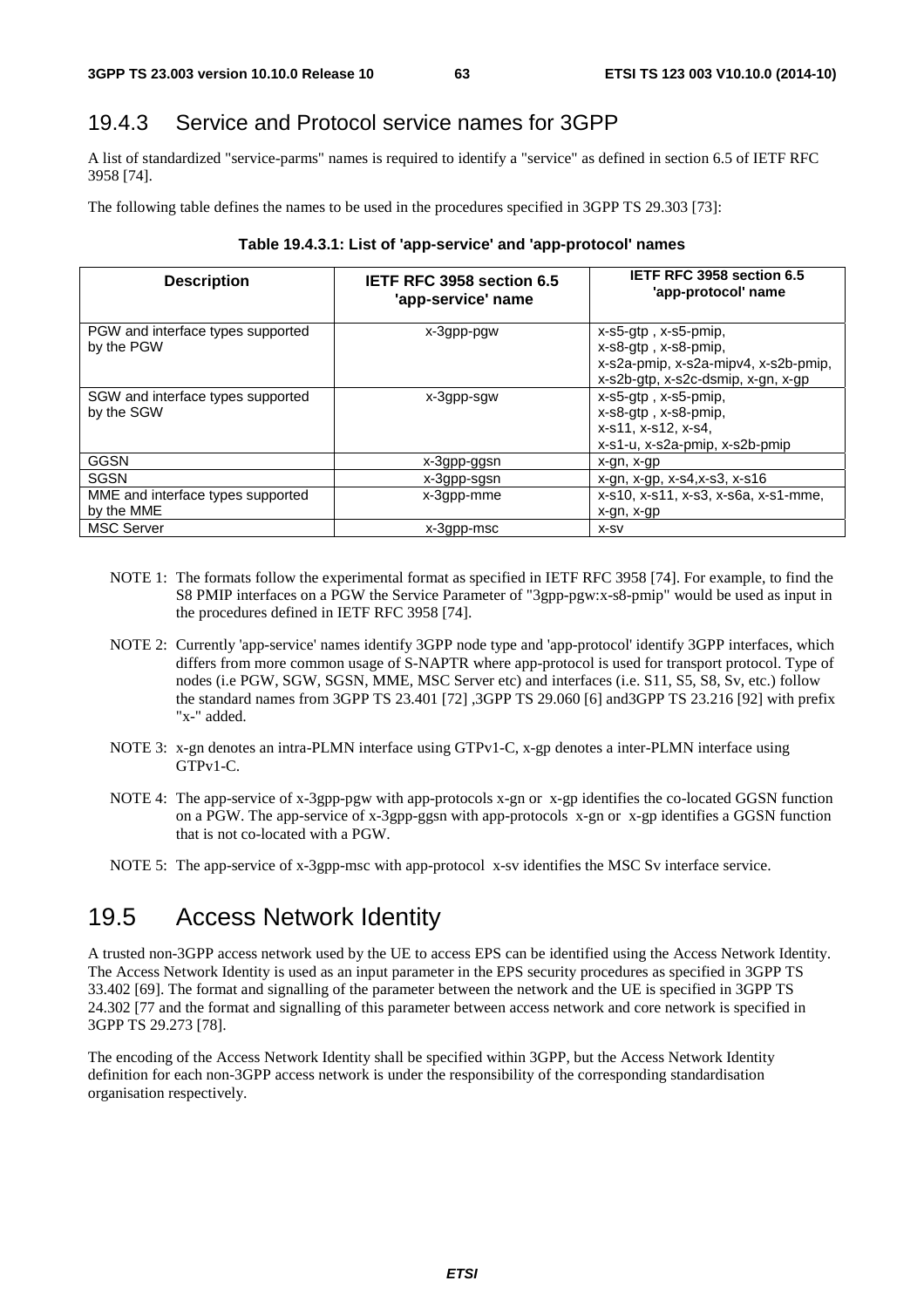# 19.6 E-UTRAN Cell Identity (ECI) and E-UTRAN Cell Global Identification (ECGI)

The E-UTRAN Cell Global Identification (ECGI) shall be composed of the concatenation of the PLMN Identifier (PLMN-Id) and the E-UTRAN Cell Identity (ECI) as shown in figure 19.6.1 and shall be globally unique:



#### **Figure 19.6.1: Structure of E-UTRAN Cell Global Identification**

The ECI shall be of fixed length of 28 bits and shall be coded using full hexadecimal representation. The exact coding of the ECI is the responsibility of each PLMN operator.

For more details on ECI and ECGI, see 3GPP TS 36.413 [84].

# 20 Addressing and Identification for IMS Centralized **Services**

# 20.1 Introduction

This clause describes the format of the parameters needed specifically for IMS Centralized Services (ICS). For further information on the use of ICS parameters, see 3GPP TS 23.292 [70].

# 20.2 UE based solution

In this solution, the UE is provisioned with an ICS specific client that simply reuses IMS registration as defined in 3GPP TS 23.228 [24]. Therefore, ICS capable UE shall reuse the identities defined in clause 13.

# 20.3 Network based solution

#### 20.3.1 General

In this solution the MSC Server enhanced for ICS performs a special IMS registration on behalf of the UE. Thus, the MSC Server enhanced for ICS shall use a Private User Identity and Temporary Public User Identity that are different to those defined in clause 13 (see 3GPP TS 23.292 [70], sub-clause 4.6.2 for more information). Furthermore, the MSC Server enhanced for ICS derives a Conference Factory URI that is known to the home IMS. These are defined in the following sub-clauses.

### 20.3.2 Home network domain name

The home network domain name shall be in the form of an Internet domain name, e.g. operator.com, as specified in IETF RFC 1035 [19].

The MSC Server enhanced for ICS shall derive the home network domain name from the subscriber's IMSI as described in the following steps: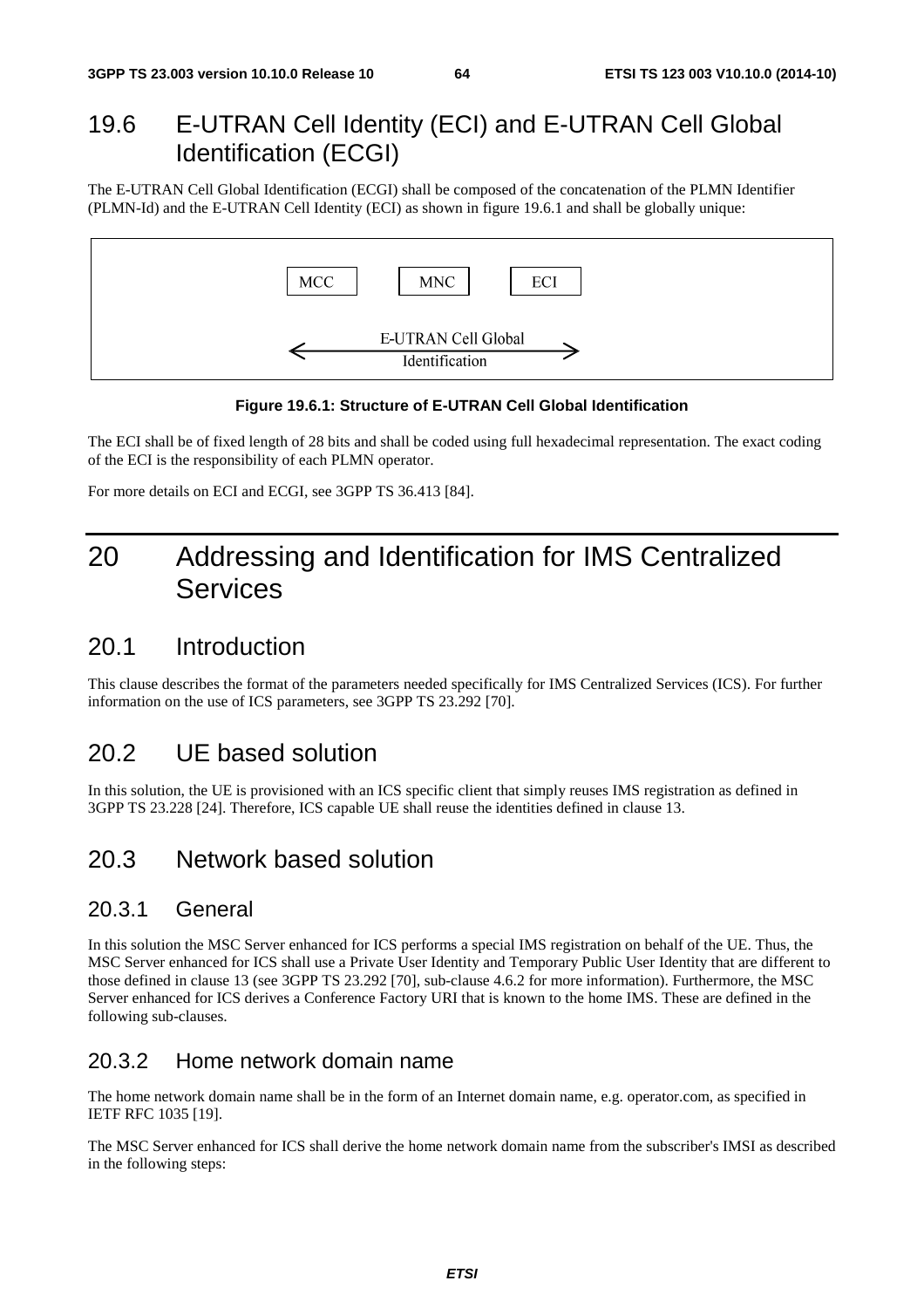- 1. Take the first 5 or 6 digits, depending on whether a 2 or 3 digit MNC is used (see 3GPP TS 31.102 [27]) and separate them into MCC and MNC; if the MNC is 2 digits then a zero shall be added at the beginning.
- 2. Use the MCC and MNC derived in step 1 to create the "mnc<MNC>.mcc<MCC>.3gppnetwork.org" domain name.
- 3. Add the label "ics." to the beginning of the domain.

An example of a home network domain name is:

IMSI in use: 234150999999999;

where:

- $MCC = 234$ :
- $MNC = 15$ ; and
- MSIN = 0999999999,

which gives the home network domain name: ics.mnc015.mcc234.3gppnetwork.org

#### 20.3.3 Private User Identity

The Private User Identity shall take the form of an NAI, and shall have the form "username@realm" as specified in clause 2.1 of IETF RFC 4282 [53].

The MSC Server enhanced for ICS shall derive the Private User Identity from the subscriber's IMSI as follows:

- 1. Use the whole string of digits as the username part of the private user identity; and
- 2. convert the leading digits of the IMSI, i.e. MNC and MCC, into a domain name, as described in sub-clause 20.3.2.

The result will be a Private User Identity of the form "<IMSI>@ics.mnc<MNC>.mcc<MCC>.3gppnetwork.org". For example if the IMSI is 2341509999999999 (MCC = 234, MNC = 15), the private user identity then takes the form 234150999999999@ics.mnc015.mcc234.3gppnetwork.org

#### 20.3.4 Public User Identity

The Public User Identity shall take the form of a SIP URI (see IETF RFC 3261 [26]), and shall have the form "sip:username@domain".

The MSC Server enhanced for ICS shall derive the Public User Identity from the subscriber's IMSI. The Public User Identity shall consist of the string "sip:" appended with a username and domain portion equal to the IMSI derived Private User Identity described in sub-clause 20.3.3. An example using the same example IMSI from sub-clause 20.3.3 can be found below:

EXAMPLE: "sip:234150999999999@ics.mnc015.mcc234.3gppnetwork.org".

## 20.3.5 Conference Factory URI

The Conference Factory URI shall take the form of a SIP URI (see IETF RFC 3261 [26]) with a host portion set to the home network domain name as described in subclause 20.3.2 prefixed with "conf-factory.". An example using the same example IMSI from sub-clause 20.3.2 can be found below:

EXAMPLE: "sip:conf-factory.ics.mnc015.mcc234.3gppnetwork.org".

The user portion of the SIP URI is optional and implementation specific.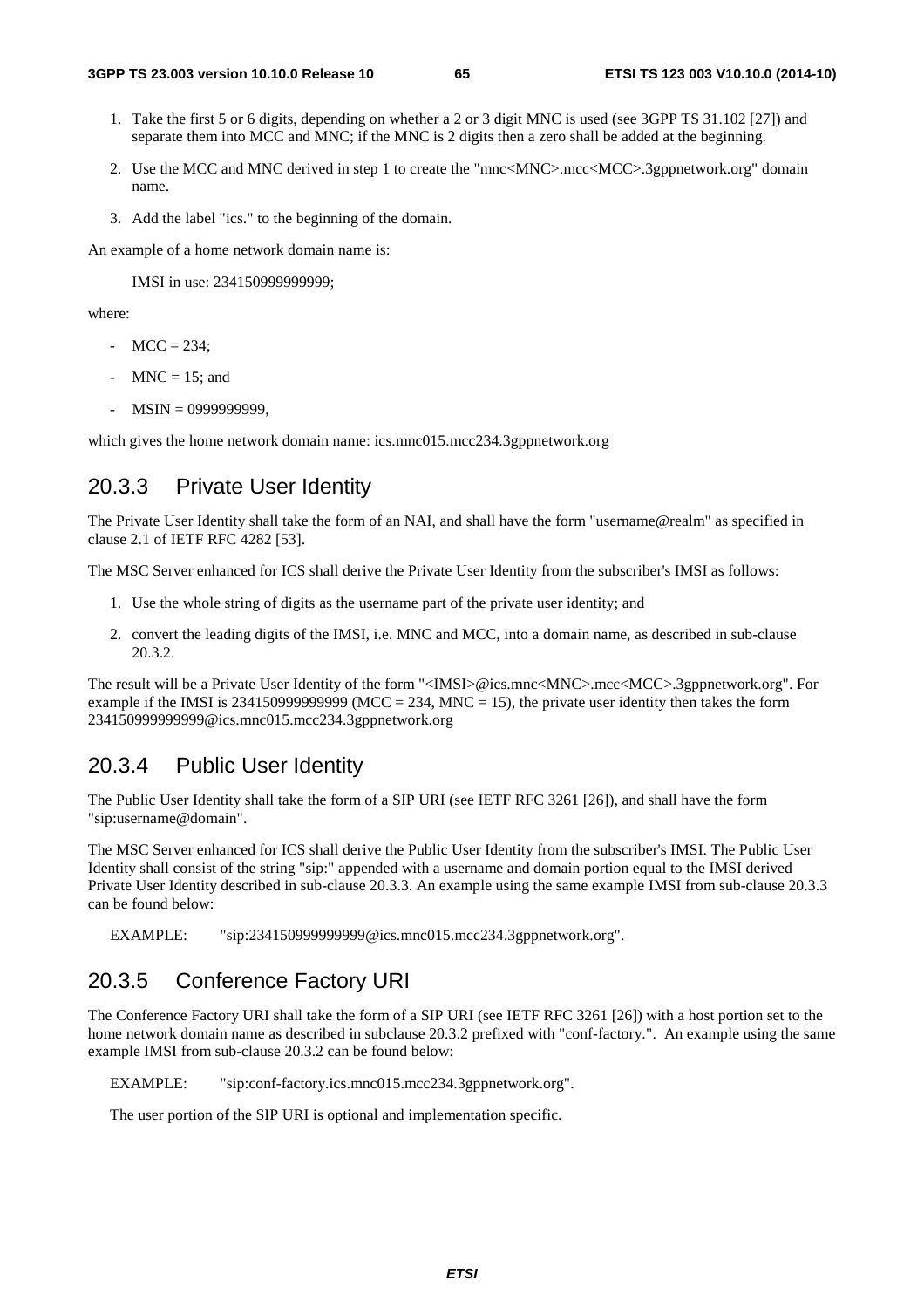# 21 Addressing and Identification for Dual Stack Mobile IPv6 (DSMIPv6)

### 21.1 Introduction

This clause describes the format of the parameters needed by the UE to use Dual Stack Mobile IPv6 (DSMIPv6 as specified in 3GPP TS 23.327 [76] and 3GPP TS 23.402 [68].

# 21.2 Home Agent – Access Point Name (HA-APN)

#### 21.2.1 General

The HA-APN is composed of two parts as follows:

- The HA-APN Network Identifier; this defines to which external network the HA is connected.
- The HA-APN Operator Identifier; this defines in which PLMN the HA serving the HA-APN is located.

The HA-APN Operator Identifier is placed after the HA-APN Network Identifier. The HA-APN consisting of both the Network Identifier and Operator Identifier corresponds to a FQDN of a HA; the HA-APN has, after encoding as defined in the paragraph below, a maximum length of 100 octets.

The encoding of the HA-APN shall follow the Name Syntax defined in IETF RFC 2181 [18], IETF RFC 1035 [19] and IETF RFC 1123 [20]. The HA-APN consists of one or more labels. Each label is coded as a one octet length field followed by that number of octets coded as 8 bit ASCII characters. Following IETF RFC 1035 [19] the labels shall consist only of the alphabetic characters (A-Z and a-z), digits (0-9) and the hyphen (-). Following IETF RFC 1123 [20], the label shall begin and end with either an alphabetic character or a digit. The case of alphabetic characters is not significant. The HA-APN is not terminated by a length byte of zero.

For the purpose of presentation, a HA-APN is usually displayed as a string in which the labels are separated by dots (e.g. "Label1.Label2.Label3").

## 21.2.2 Format of HA-APN Network Identifier

The HA-APN Network Identifier follows the format defined for APNs in subclause 9.1.1. In addition to what has been defined in subclause 9.1.1 the HA-APN Network Identifier shall not contain "ha-apn." or "w-apn." and not end in ".3gppnetwork.org".

A HA-APN Network Identifier may be used to access a service associated with a HA. This may be achieved by defining:

- a HA-APN which corresponds to a FODN of a HA, and which is locally interpreted by the HA as a request for a specific service, or
- a HA-APN Network Identifier consisting of 3 or more labels and starting with a Reserved Service Label, or a HA-APN Network Identifier consisting of a Reserved Service Label alone, which indicates a HA by the nature of the requested service. Reserved Service Labels and the corresponding services they stand for shall be agreed between operators who have roaming agreements.

As an example, the HA-APN for MCC 345 and MNC 12 is coded in the DNS as:

"internet.ha-apn.mnc012.mcc345.pub.3gppnetwork.org".

where "internet" is the HA-APN Network Identifier and "mnc012.mcc345.pub.3gppnetwork.org " is the HA-APN Operator Identifier.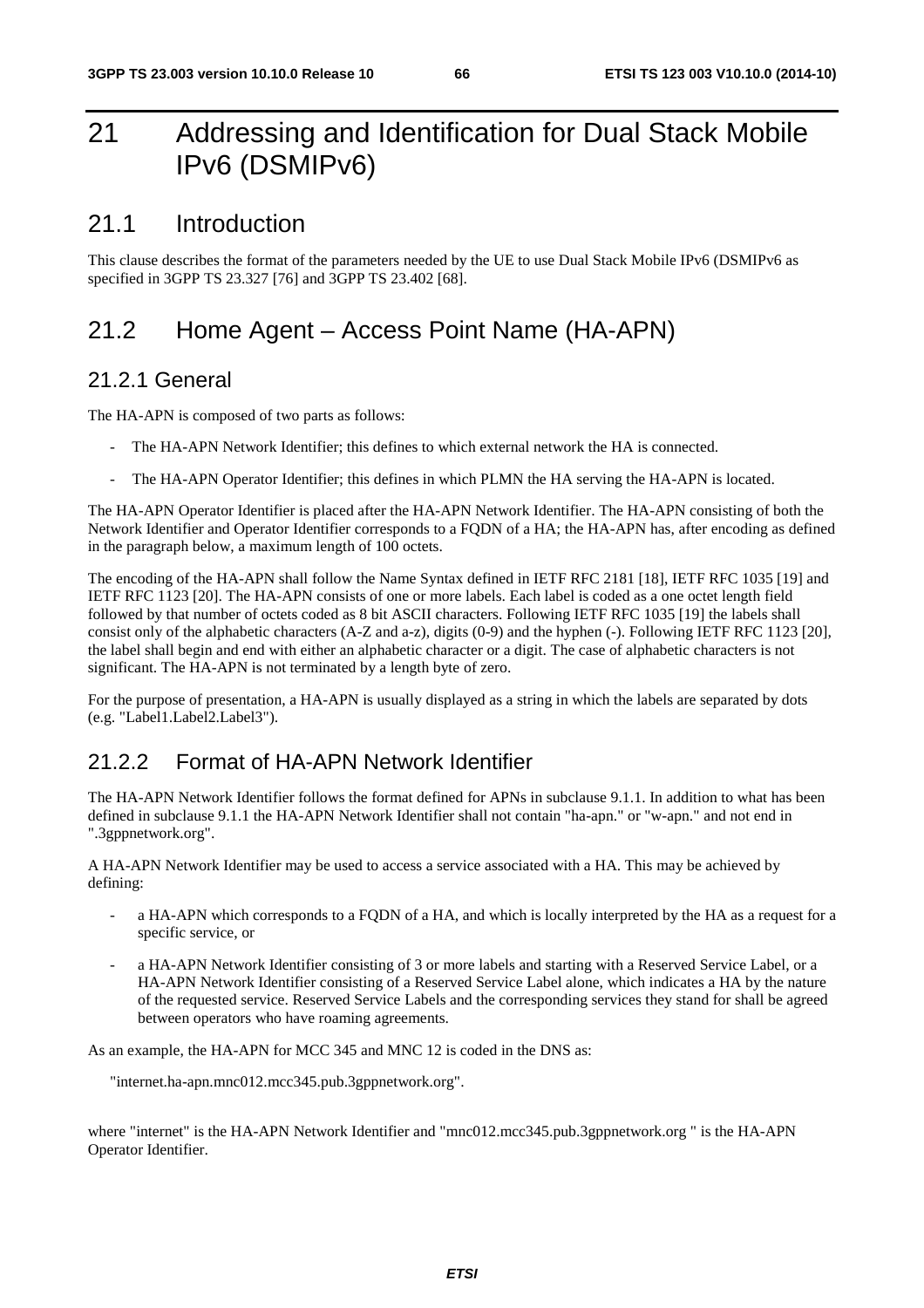## 21.2.3 Format of HA-APN Operator Identifier

The HA-APN Operator Identifier is composed of six labels. The last three labels shall be "pub.3gppnetwork.org". The second and third labels together shall uniquely identify the PLMN. The first label distinguishes the domain name as a HA-APN.

For each operator, there is a default HA-APN Operator Identifier (i.e. domain name). This default HA-APN Operator Identifier is derived from the IMSI as follows:

"ha-apn.mnc<MNC>.mcc<MCC>.pub.3gppnetwork.org"

where:

"mnc" and "mcc" serve as invariable identifiers for the following digits.

<MNC> and <MCC> are derived from the components of the IMSI defined in subclause 2.2.

Alternatively, the default HA-APN Operator Identifier is derived using the MNC and MCC of the VPLMN.

In order to guarantee inter-PLMN DNS translation, the <MNC> and <MCC> coding used in the "ha-apn.mnc<MNC>.mcc<MCC>.pub.3gppnetwork.org" format of the HA-APN OI shall be:

- $|MNC\rangle = 3$  digits
- $-MCC$  = 3 digits

If there are only 2 significant digits in the MNC, one "0" digit shall be inserted at the left side to fill the 3 digits coding of MNC in the HA-APN OI.

As an example, the HA-APN OI for MCC 345 and MNC 12 is coded in the DNS as:

"ha-apn.mnc012.mcc345.pub.3gppnetwork.org".

# 22 Addressing and identification for ANDSF

### 22.1 Introduction

This clause describes the format of the parameters needed by the UE to use Access Network Discovery and Selection Function (ANDSF) as specified in 3GPP TS 23.402 [68].

## 22.2 ANDSF Server Name (ANDSF-SN)

#### 22.2.1 General

ANDSF Server Name (ANDSF-SN) is used by UE to discover ANDSF Server in the network.

#### 22.2.2 Format of ANDSF-SN

The ANDSF-SN is composed of six labels. The last three labels shall be "pub.3gppnetwork.org". The second and third labels together shall uniquely identify the PLMN. The first label shall be "andsf".

The ANDSF-SN is derived from the IMSI or Visited PLMN Identity as follows:

```
"andsf.mnc<MNC>.mcc<MCC>.pub.3gppnetwork.org"
```
where:

"mnc" and "mcc" serve as invariable identifiers for the following digits.

When contacting Visited ANDSF (V-ANDSF), the <MNC> and <MCC> shall be derived from the Visited PLMN Identity as defined in subclause 12.1.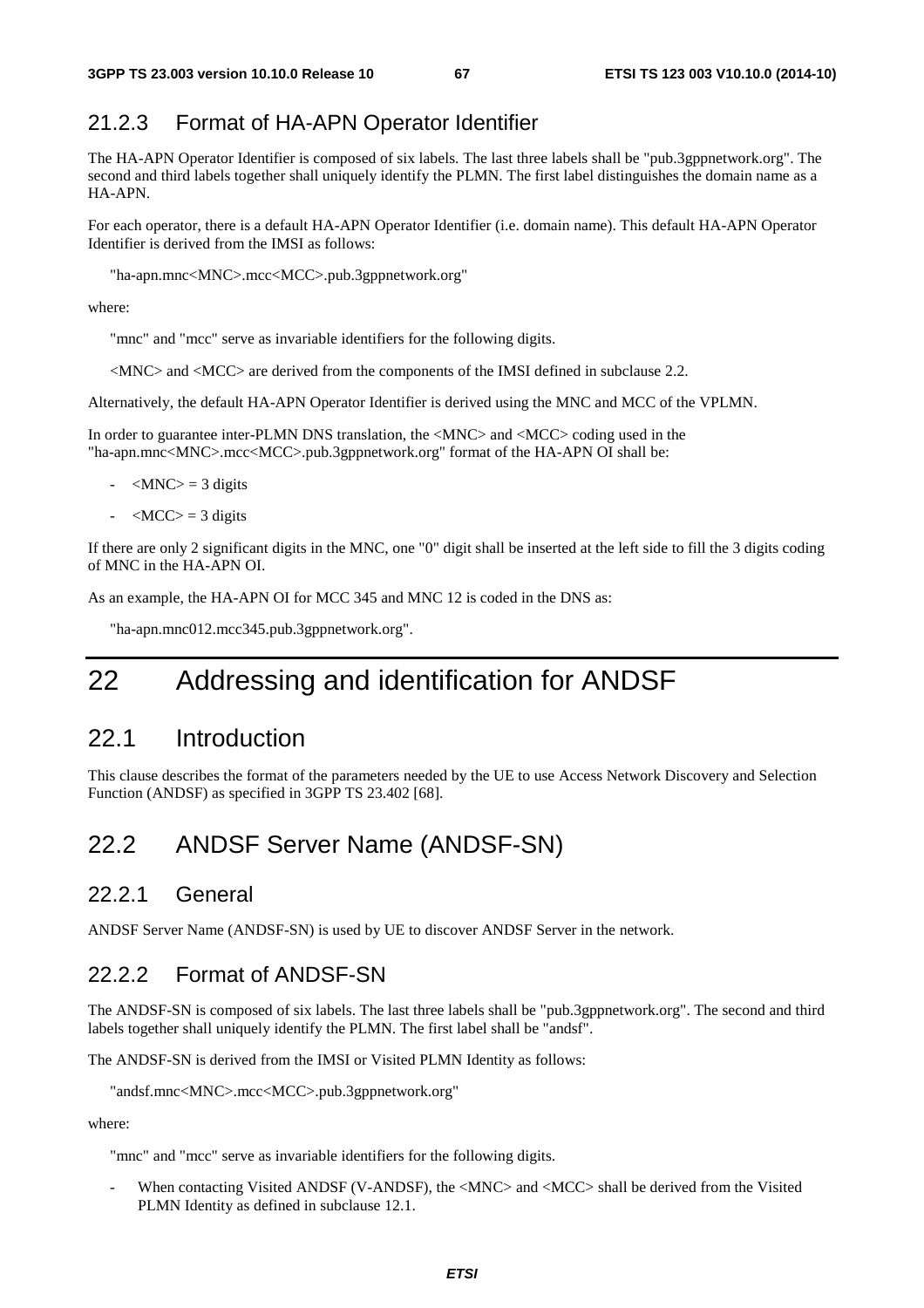When contacting Home ANDSF (H-ANDSF), the <MNC> and <MCC> shall be derived from the components of the IMSI defined in subclause 2.2.

In order to guarantee inter-PLMN DNS translation, the <MNC> and <MCC> coding used in the "andsf.mnc<MNC>.mcc<MCC>.pub.3gppnetwork.org" format of the ANDSF-SN shall be:

- $-MNC$  = 3 digits
- $\langle \text{MCC} \rangle = 3$  digits

If there are only 2 significant digits in the MNC, one "0" digit shall be inserted at the left side to fill the 3 digits coding of MNC in the ANDSF-SN.

As an example, the ANDSF-SN OI for MCC 345 and MNC 12 is coded in the DNS as:

"andsf.mnc012.mcc345.pub.3gppnetwork.org".

# 23 Numbering, addressing and identification for the Relay Node OAM System

## 23.1 Introduction

This clause describes some information needed to access the Relay Node OAM system as specified in TS 36.300 [91]. For more information on the ".3gppnetwork.org" domain name and its applicability, see Annex D of the present document.

## 23.2 OAM System Realm/Domain

The OAM system shall be in the form of an Internet domain name, e.g. operator.com, as specified in IETF RFC 1035 [19].

The OAM System Realm/Domain shall be in the form of "oam.mnc<MNC>.mcc<MCC>.3gppnetwork.org", where "<MNC>" and "<MCC>" fields correspond to the MNC and MCC of the operator"s PLMN. Both the "<MNC>" and "<MCC>" fields are 3 digits long. If the MNC of the PLMN is 2 digits, then a zero shall be added at the beginning.

For example, the OAM System Realm/Domain of an IMSI shall be derived as described in the following steps:

- 1. take the first 5 or 6 digits, depending on whether a 2 or 3 digit MNC is used (see 3GPP TS 31.102 [27]) and separate them into MCC and MNC; if the MNC is 2 digits then a zero shall be added at the beginning;
- 2. use the MCC and MNC derived in step 1 to create the "mnc<MNC>.mcc<MCC>.3gppnetwork.org" domain name;
- 3. add the label "oam" to the beginning of the domain name.

An example of an OAM System Realm/Domain is:

IMSI in use: 234150999999999;

Where:

 $MCC = 234$ ;

 $MNC = 15$ :

MSIN = 0999999999;

Which gives the OAM System Realm/Domain name: oam.mnc015.mcc234.3gppnetwork.org.

NOTE: If it is not possible for a Relay Node to identify whether a 2 or 3 digit MNC is used (e.g. USIM is inserted and the length of MNC in the IMSI is not available in the "Administrative data" data file), it is implementation dependent how the Relay Node determines the length of the MNC (2 or 3 digits).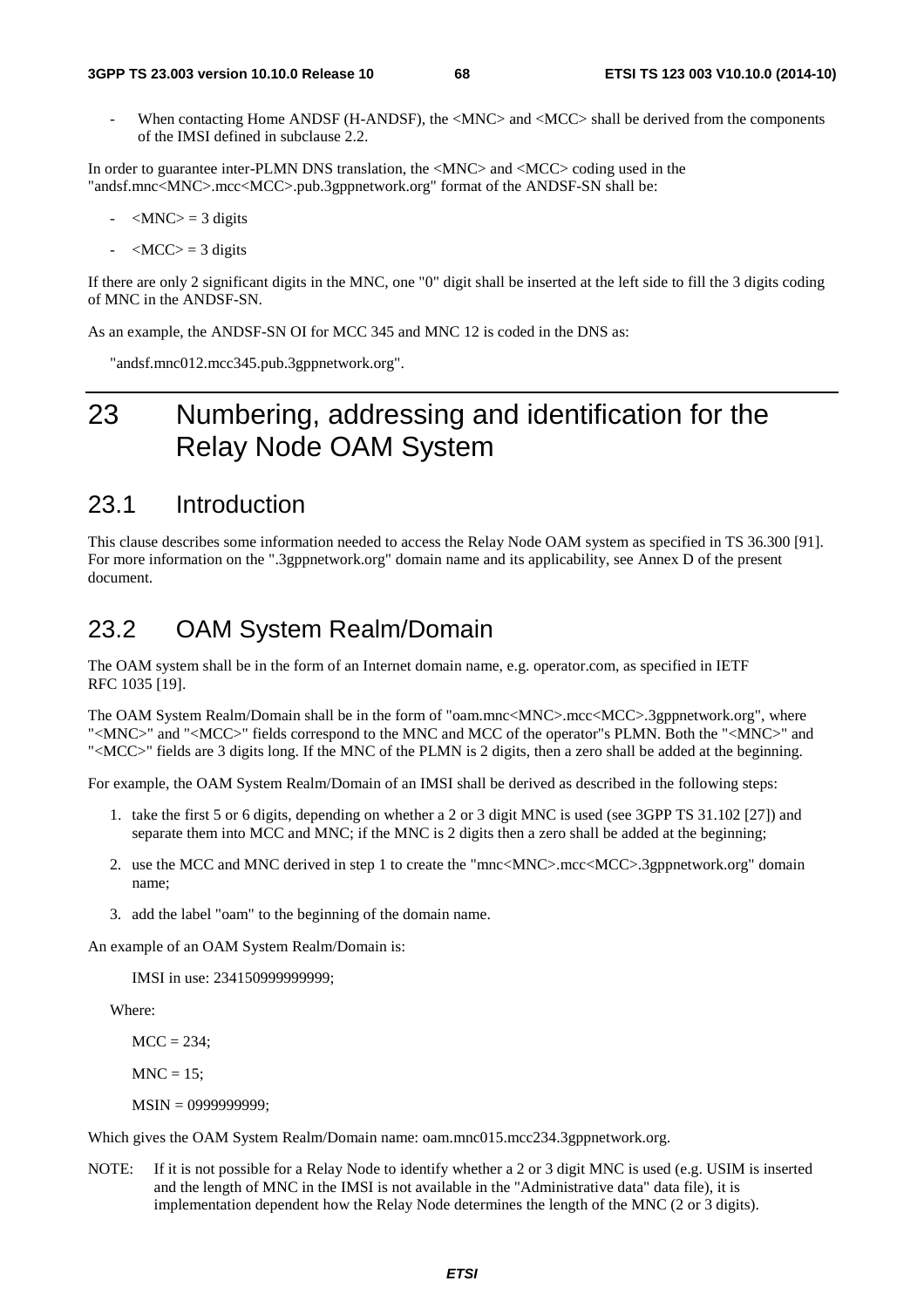# 23.3 Identifiers for Domain Name System procedures

### 23.3.1 Introduction

This clause describes Domain Name System (DNS) related identifiers used by the procedures specified in 3GPP TS 29.303 [73].

## 23.3.2 Fully Qualified Domain Names (FQDNs)

#### 23.3.2.1 General

See subclause 19.4.2.1.

#### 23.3.2.2 Relay Node Vendor-Specific OAM System

As part of the startup procedure, relay nodes (see 3GPP TS 36.300 [91], sub-clause 4.7) needs to discover its Operations and Maintainence (OAM) system. A relay node vendor-specific OAM system within an operator"s network is identified using the relay node type allocation code from IMEI or IMEISV (IMEI-TAC), MNC and MCC from IMSI and in some cases also tracking area code information associated to the eNB serving the relay node.

A subdomain name for use by EUTRAN OAM system nodes shall be derived from the MNC and MCC by adding the label "eutran" to the beginning of the OAM System Realm/Domain (see sub-clause 23.2).

The vendor-specific relay node OAM system FQDN shall be constructed as following:

• tac-lb<TAC-low-byte>.tac-hb<TAC-high-byte>.imei-tac<IMEI-TAC>.eutranrn.oam.mnc<MNC>.mcc<MCC>.3gppnetwork.org

The IMEI-TAC is 8 decimal digits (see sub-clause 6.2).

NOTE: IMEI-TAC is used for the type allocation code from IMEI or IMEISV instead of TAC in this sub-clause in order to separate it from the tracking area code (TAC).

The TAC is a 16 bit integer. <TAC-high-byte> is the hexadecimal string of the most significant byte in the TAC and <TAC-low-byte > is the hexadecimal string of the least significant byte. If there are less than 2 significant digits in <TAC-high-byte> or <TAC-low-byte >, "0" digit(s) shall be inserted at the left side to fill the 2 digit coding.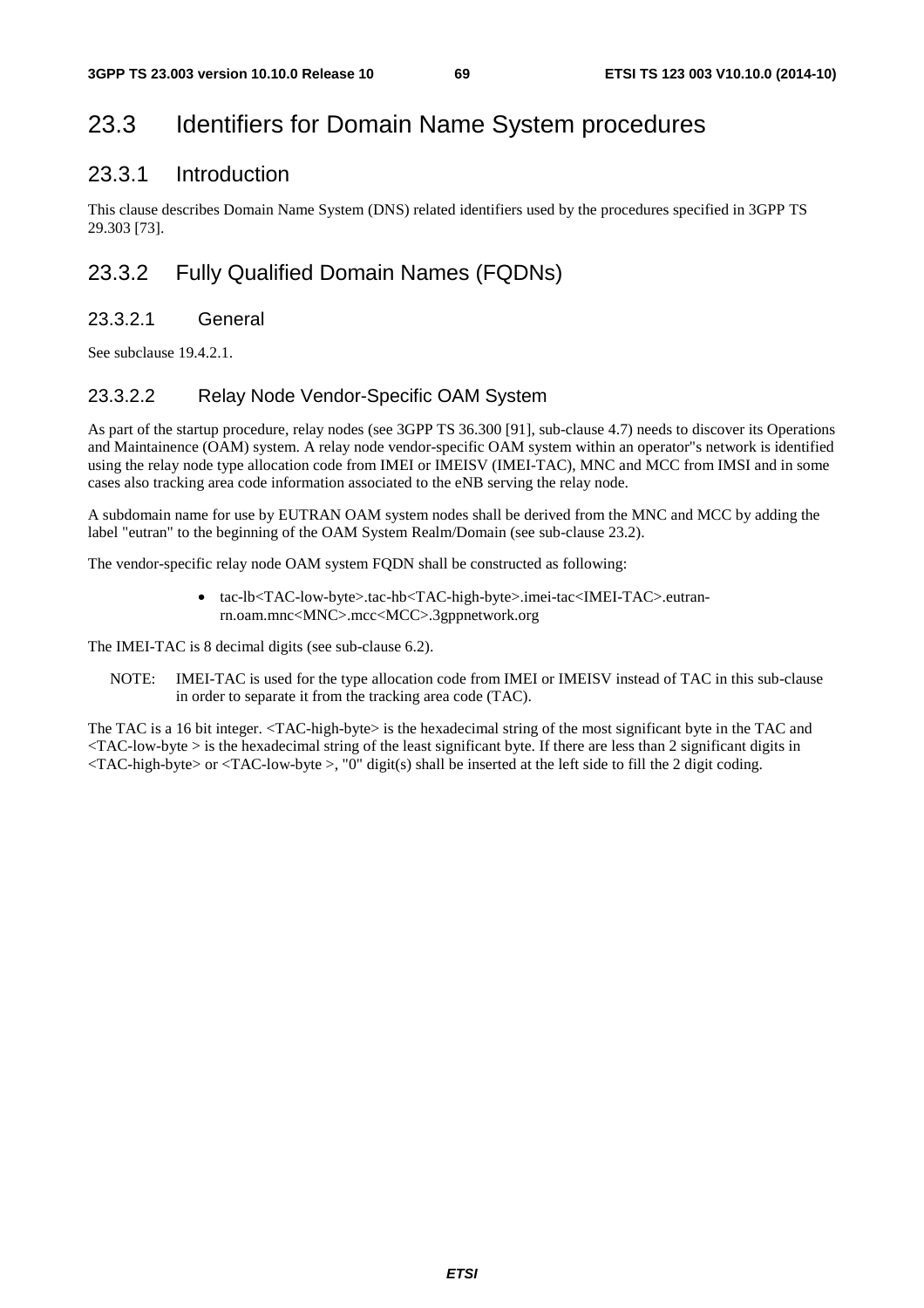# Annex A (informative): Colour Codes

# A.1 Utilization of the BSIC

A BSIC is allocated to each cell. A BSIC can take one of 64 values. In each cell the BSIC is broadcast in each burst sent on the SCH, and is then known by all MSs which synchronise with this cell. The BSIC is used by the MS for several purposes, all aiming at avoiding ambiguity or interference which can arise when an MS in a given position can receive signals from two cells *using the same BCCH frequency*.

Some of the uses of the BSIC relate to cases where the MS is attached to one of the cells. Other uses relate to cases where the MS is attached to a third cell, usually somewhere between the two cells in question.

The first category of uses includes:

- The three least significant bits of the BSIC indicate which of the 8 training sequences is used in the bursts sent on the downlink common channels of the cell. Different training sequences allow for a better transmission if there is interference. The group of the three least significant bits of the BSIC is called the BCC (Base station Colour Code).
- The BSIC is used to modify the bursts sent by the MSs on the access bursts. This aims to avoid one cell correctly decoding access bursts sent to another cell.

The second category of uses includes:

- When in connected mode, the MSs measure and report the level they receive on a number of frequencies, corresponding to the BCCH frequencies of neighbouring cells in the same network as the used cell. Along with the measurement result, the MS sends to the network the BSIC which it has received on that frequency. This enables the network to discriminate between several cells which happen to use the same BCCH frequency. Poor discrimination might result in faulty handovers.
- The content of the measurement report messages is limited to information for 6 neighbour cells. It is therefore useful to limit the reported cells to those to which handovers are accepted. For this purpose, each cell provides a list of the values of the three most significant bits of the BSICs which are allocated to the cells which are useful to consider for handovers (usually excluding cells in other PLMNs). This information enables the MS to discard information for cells with non-conformant BSICs and not to report them. The group of the three most significant bits of the BSIC is called the NCC (Network Colour Code).

It should be noted that when in idle mode, the MS identifies a cell (for cell selection purposes) according to the cell identity broadcast on the BCCH and *not* by the BSIC.

# A.2 Guidance for planning

From these uses, the following planning rule can be derived:

 *If there exist places where MSs can receive signals from two cells, whether in the same PLMN or in different PLMNs, which use the same BCCH frequency, it is highly preferable that these two cells have different BSICs.* 

Where the coverage areas of two PLMNs overlap, the rule above is respected if:

- 1) The PLMNs use different sets of BCCH frequencies (In particular, this is the case if no frequency is common to the two PLMNs. This usually holds for PLMNs in the same country), or
- 2) The PLMNS use different sets of NCCs, or
- 3) BSIC and BCCH frequency planning is co-ordinated.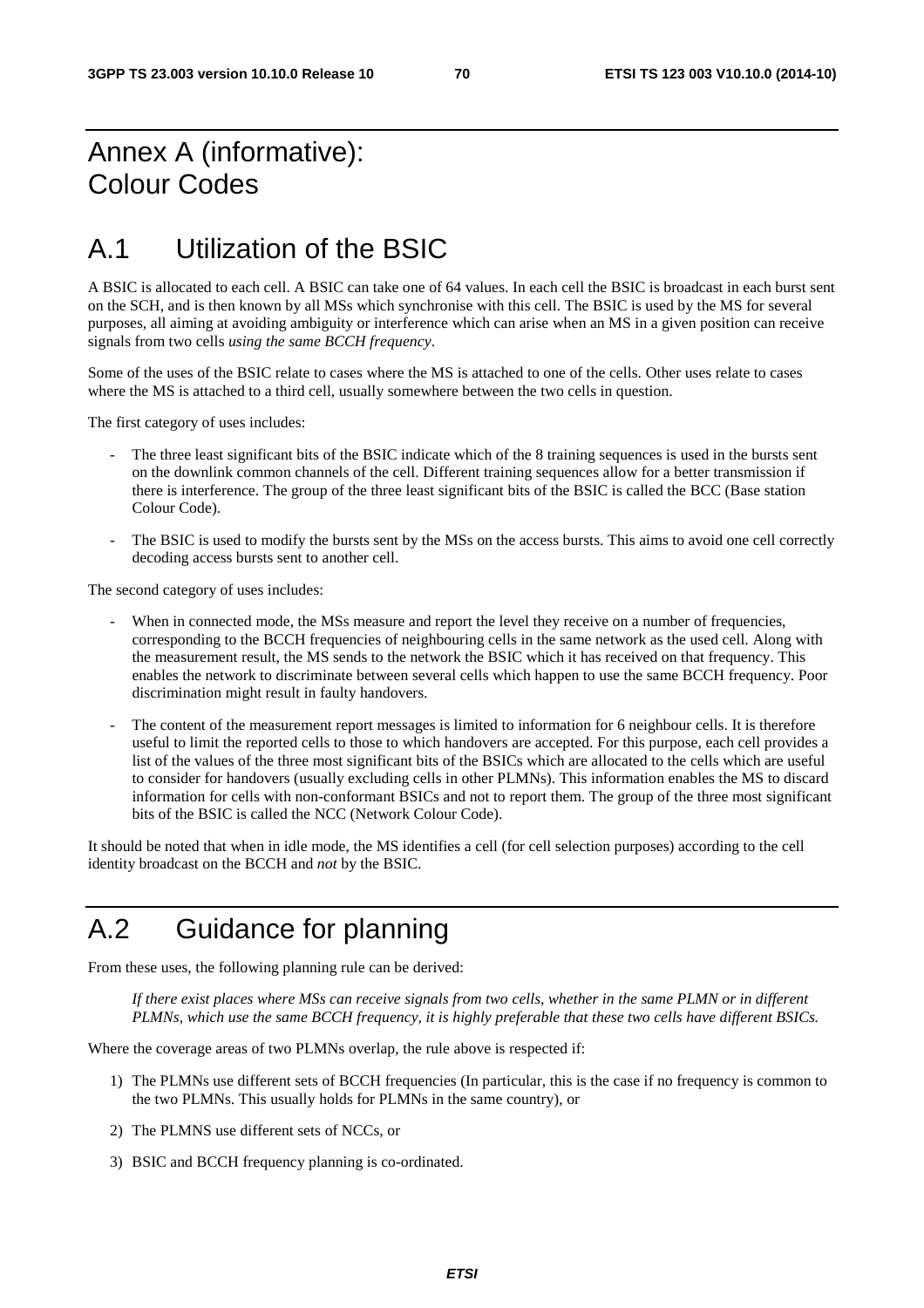Recognizing that method 3) is more cumbersome than method 2), and that method 1) is too constraining, it is suggested that overlapping PLMNs which use a common part of the spectrum agree on different NCCs to be used in any overlapping areas. As an example, a preliminary NCC allocation for countries in the European region can be found in clause A.3 of this annex.

This example can be used as a basis for bilateral agreements. However, the use of the NCCs allocated in clause A.3 is not compulsory. PLMN operators can agree on different BSIC allocation rules in border areas. The use of BSICs is not constrained in non-overlapping areas, or if ambiguities are resolved by using different sets of BCCH frequencies.

# A.3 Example of PLMN Colour Codes (NCCs) for the European region

| 0                           |
|-----------------------------|
| 1                           |
| 3                           |
| 1                           |
| $\theta$                    |
| 0                           |
| 3                           |
| $\overline{0}$              |
| 0                           |
| 3                           |
| $\overline{c}$              |
| $\overline{c}$              |
| $\overline{2}$              |
| 1                           |
| 3 (possibly $0$ (=France))  |
| 0                           |
| 3                           |
| 3                           |
| 0 (possibly $2 (= Italy)$ ) |
| 1                           |
| 2                           |
| 1                           |
| $\overline{c}$              |
| $\overline{2}$              |
| 1 (possibly $2($ =Italy)    |
| 3                           |
|                             |

This allows a second operator for each country by allocating the colour codes n (in the table) and  $n + 4$ . More than 2 colour codes per country may be used provided that in border areas only the values n and/or n+4 are used.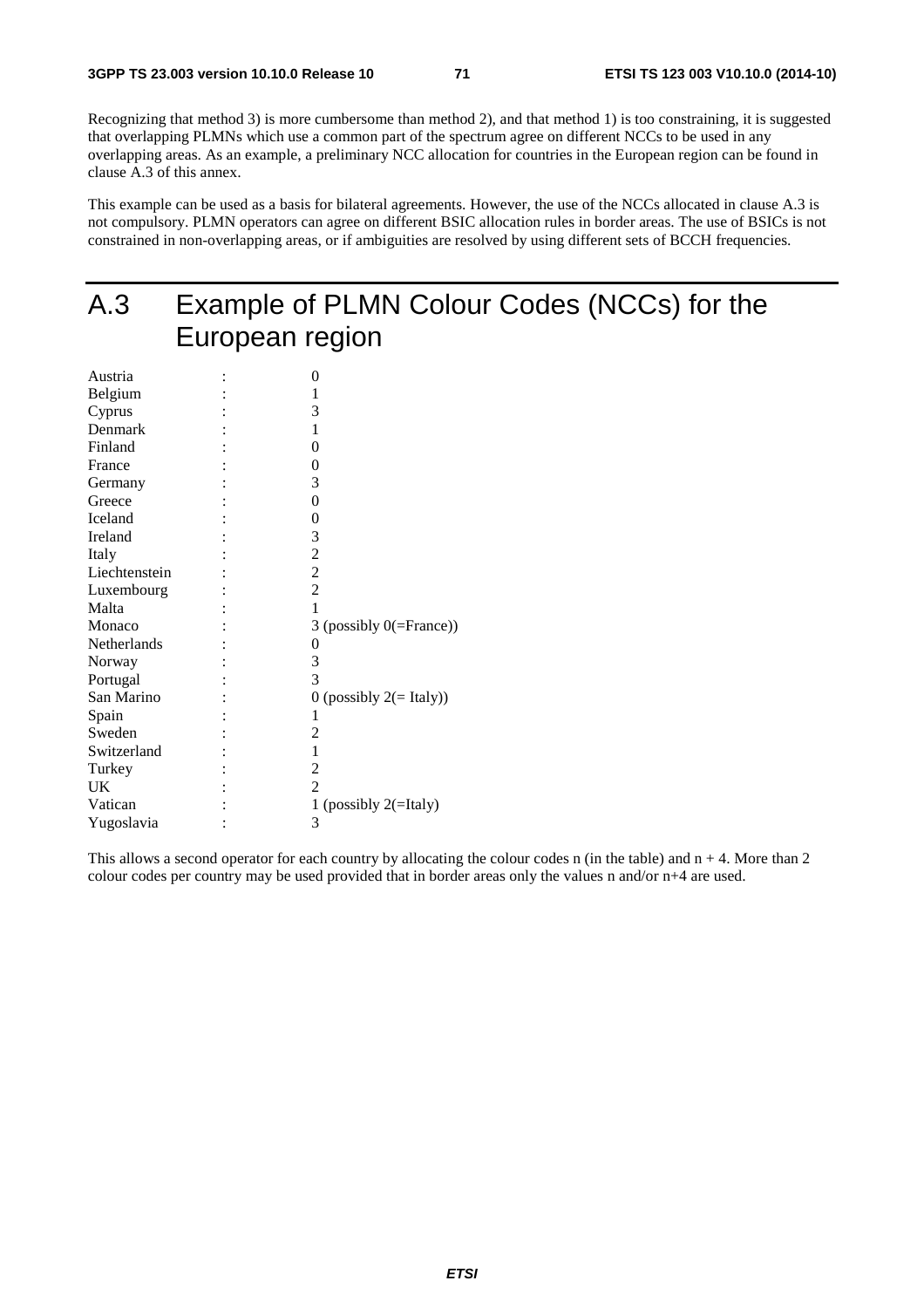### Annex B (normative): IMEI Check Digit computation

#### B.1 Representation of IMEI

The International Mobile station Equipment Identity and Software Version number (IMEISV), as defined in clause 6, is a 16 digit decimal number composed of three distinct elements:

- an 8 digit Type Allocation Code (TAC);
- a 6 digit Serial Number (SNR); and
- a 2 digit Software Version Number (SVN).

The IMEISV is formed by concatenating these three elements as illustrated below:

| TAC.                                         | <b>SNR</b> | <b>SVN</b> |  |  |  |  |  |  |  |
|----------------------------------------------|------------|------------|--|--|--|--|--|--|--|
| <b>Figure A.1: Composition of the IMEISV</b> |            |            |  |  |  |  |  |  |  |

The IMEI is complemented by a check digit as defined in clause 3. The Luhn Check Digit (CD) is computed on the 14 most significant digits of the IMEISV, that is on the value obtained by ignoring the SVN digits.

The method for computing the Luhn check is defined in Annex B of the International Standard "Identification cards - Numbering system and registration procedure for issuer identifiers" (ISO/IEC 7812 [3]).

In order to specify precisely how the CD is computed for the IMEI, it is necessary to label the individual digits of the IMEISV, excluding the SVN. This is done as follows:

The (14 most significant) digits of the IMEISV are labelled D14, D13 ... D1, where:

- $TAC = D14$ ,  $D13$  ...  $D7$  (with D7 the least significant digit of TAC);
- $SNR = D6, D5 ... D1$  (with D1 the least significant digit of SNR).

#### B.2 Computation of CD for an IMEI

Computation of CD from the IMEI proceeds as follows:

- Step 1: Double the values of the odd labelled digits D1, D3, D5 ... D13 of the IMEI.
- Step 2: Add together the individual digits of all the seven numbers obtained in Step 1, and then add this sum to the sum of all the even labelled digits D2, D4, D6 ... D14 of the IMEI.
- Step 3: If the number obtained in Step 2 ends in 0, then set CD to be 0. If the number obtained in Step 2 does not end in 0, then set CD to be that number subtracted from the next higher number which does end in 0.

#### B.3 Example of computation

#### **IMEI (14 most significant digits):**

|  |  |  |  |                              |  |  |  |  | SNR |  |                                                                                           |  |
|--|--|--|--|------------------------------|--|--|--|--|-----|--|-------------------------------------------------------------------------------------------|--|
|  |  |  |  | D14 D13 D12 D11 D10 D9 D8 D7 |  |  |  |  |     |  | D <sub>6</sub> D <sub>5</sub> D <sub>4</sub> D <sub>3</sub> D <sub>2</sub> D <sub>1</sub> |  |
|  |  |  |  | 0 5 3 1 7 9                  |  |  |  |  |     |  |                                                                                           |  |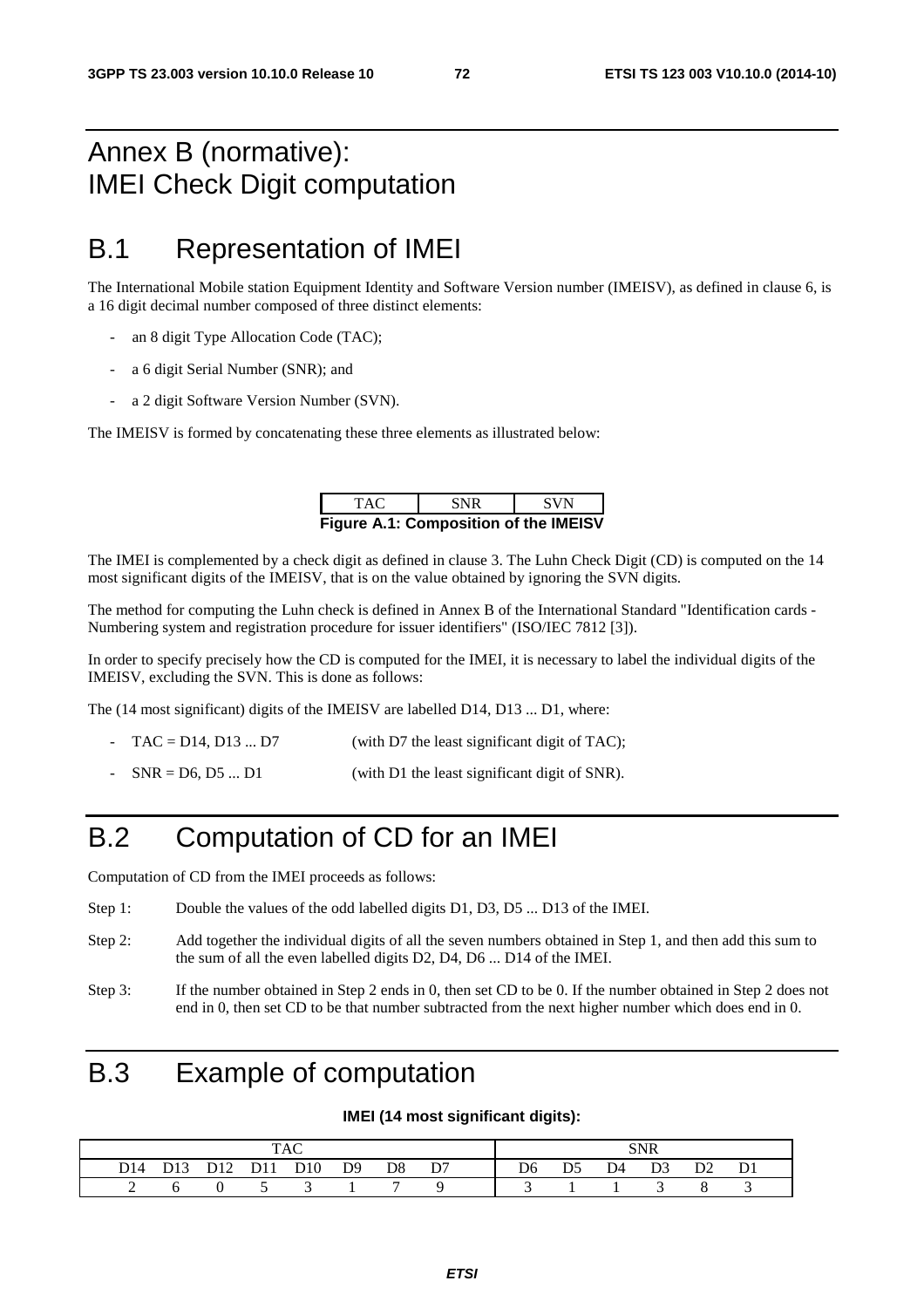|  |          |                           |                                          | $\overline{ }$ |                            | ∽ |  |                            |                |  |
|--|----------|---------------------------|------------------------------------------|----------------|----------------------------|---|--|----------------------------|----------------|--|
|  | $\Delta$ | $\mathbf{r}$<br>$\Lambda$ | $\mathbf{v}'$<br>$\overline{\mathbf{A}}$ |                | <b>TP</b><br>$\rightarrow$ |   |  | <b>Tr</b><br>$\rightarrow$ | $\overline{1}$ |  |
|  |          | 10                        |                                          |                | $\epsilon$<br>10           |   |  |                            |                |  |
|  |          |                           |                                          |                | Step 2:                    |   |  |                            |                |  |

**Step 1:** 

 $2 + 1 + 2 + 0 + 1 + 0 + 3 + 2 + 7 + 1 + 8 + 3 + 2 + 1 + 6 + 8 + 6 = 53$ 

**Step 3:** 

 $CD = 60 - 53 = 7$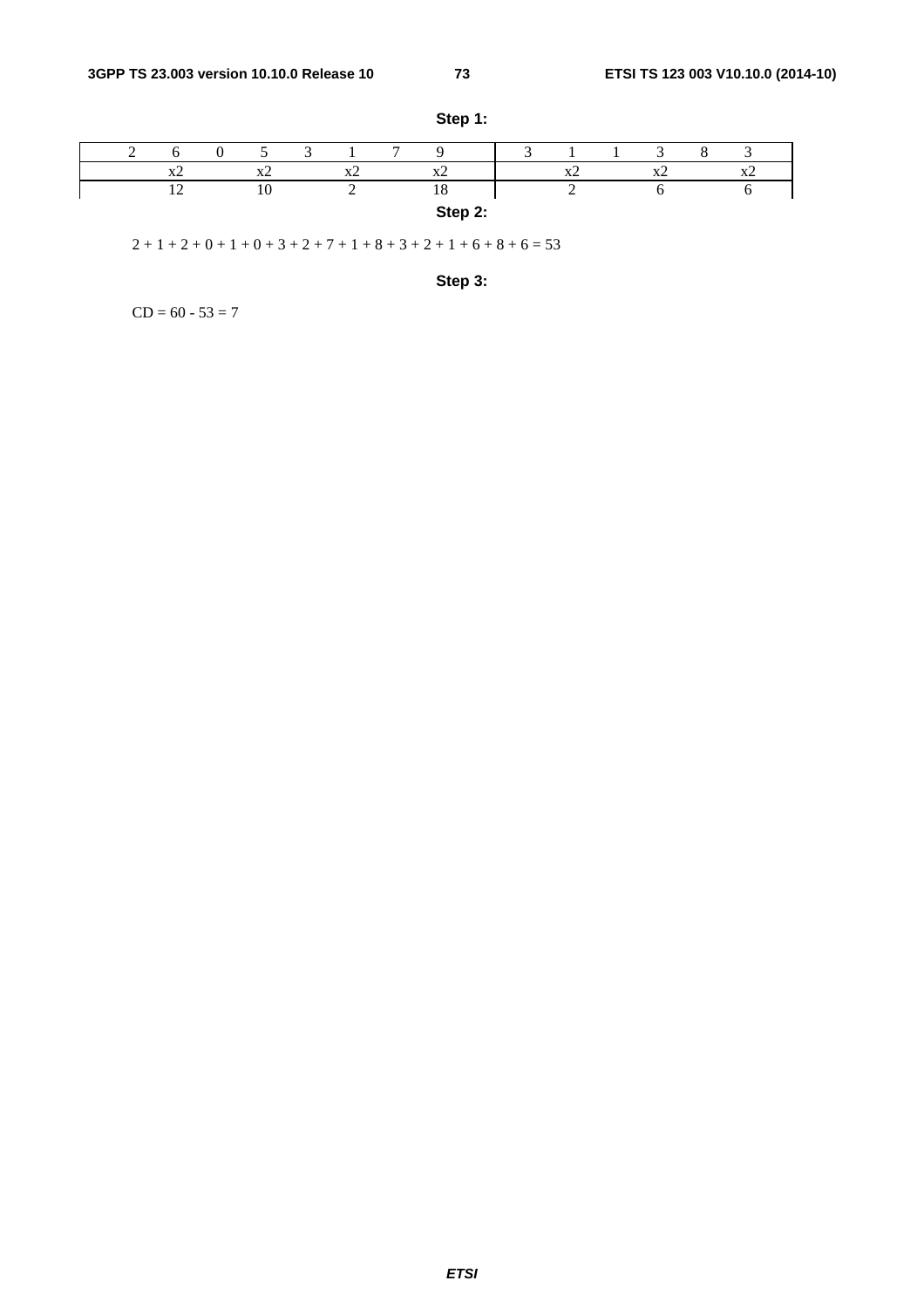## Annex C (normative): Naming convention

This normative annex defines a naming convention which will make it possible for DNS servers to translate logical names for GSNs and RAs to physical IP addresses. The use of logical names is optional, but if the option is used, it shall comply with the naming convention described in this annex. The fully qualified domain names used throughout this annex shall follow the format defined in IETF RFC 1035 [19].

# C.1 Routing Area Identities

This subclause describes a possible way to support inter-PLMN roaming.

When an MS roams between two SGSNs within the same PLMN, the new SGSN finds the address of the old SGSN from the identity of the old RA. Thus, each SGSN can determine the address of every other SGSN in the PLMN.

When an MS roams from an SGSN in one PLMN to an SGSN in another PLMN, the new SGSN may be unable to determine the address of the old SGSN. Instead, the SGSN transforms the old RA information to a logical name of the form:

racAAAA.lacBBBB.mncYYY.mccZZZ.gprs

A and B shall be Hex coded digits; Y and Z shall be encoded as single digits (in the range 0-9).

If there are less than 4 significant digits in AAAA or BBBB, one or more "0" digit(s) is/are inserted at the left side to fill the 4 digit coding. If there are only 2 significant digits in YYY, a "0" digit is inserted at the left side to fill the 3 digit coding.

As an example, the logical name for RAC 123A, LAC 234B, MCC 167 and MNC 92 will be coded in the DNS server as:

*rac123A.lac234B.mnc092.mcc167.gprs*.

The SGSN may then acquire the IP address of the old SGSN from a DNS server, using the logical address. Introducing the DNS concept in GPRS enables operators to use logical names instead of IP addresses when referring to nodes (e.g. GSNs), thus providing flexibility and transparency in addressing. Each PLMN should include at least one DNS server (which may optionally be connected via the DNS service provided by the GSM Association). Note that these DNS servers are GPRS internal entities, unknown outside the GPRS system.

The above implies that at least MCC  $\parallel$  MNC  $\parallel$  LAC  $\parallel$  RAC (= RAI) is sent as the RA parameter over the radio interface when an MS roams to another RA.

If for any reason the new SGSN fails to obtain the address of the old SGSN, the new SGSN takes the same actions as when the corresponding event occurs within one PLMN.

Another way to support seamless inter-PLMN roaming is to store the SGSN IP addresses in the HLR and request them when necessary.

If Intra Domain Connection of RAN Nodes to Multiple CN Nodes (see 3GPP TS 23.236 [23]) is applied then the Network Resource Identifier (NRI) identifies uniquely a given SGSN node out of all the SGSNs serving the same pool area.

If the new SGSN is not able to extract the NRI from the old P-TMSI, it shall retrieve the address of the default SGSN (see 3GPP TS 23.236 [23]) serving the old RA, using the logical name described earlier in this section. The default SGSN in the old RA relays the GTP signalling to the old SGSN identified by the NRI in the old P-TMSI unless the default SGSN itself is the old SGSN.

If the new SGSN is able to extract the NRI from the old P-TMSI, then it shall attempt to derive the address of the old SGSN from the NRI and the old RAI. NRI-to-SGSN assignments may be either configured (by O&M) in the new SGSN, or retrieved from a DNS server. If a DNS server is used, it shall be queried using the following logical name, derived from the old RAI and NRI information: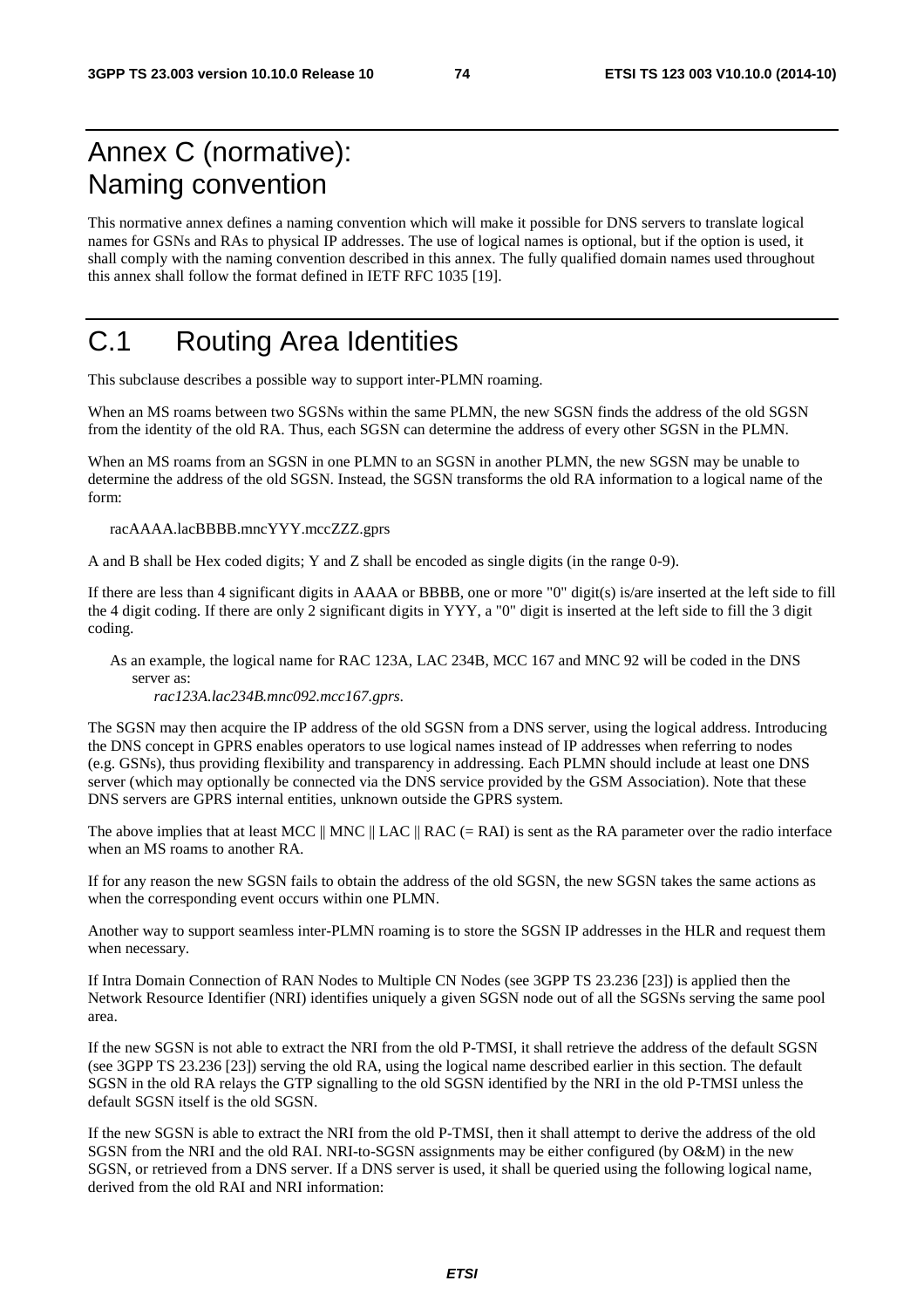nriCCCC.racDDDD.lacEEEE.mncYYY.mccZZZ.gprs

C, D and E shall be Hex coded digits, Y and Z shall be encoded as single digits (in the range 0-9). If there are less than 4 significant digits in CCCC, DDDD or EEEE, one or more "0" digit(s) is/are inserted at the left side to fill the 4 digit coding. If there are only 2 significant digits in YYY, a "0" digit is inserted at the left side to fill the 3 digits coding.

As an example, the logical name for NRI 3A, RAC 123A, LAC 234B, MCC 167 and MNC 92 will be coded in the DNS server as:

*nri003A.rac123A.lac234B.mnc092.mcc167.gprs*.

If for any reason the new SGSN fails to obtain the address of the old SGSN using this method, then as a fallback method it shall retrieve the address of the default SGSN serving the old RA.

### C.2 GPRS Support Nodes

This subclause defines a naming convention for GSNs.

It shall be possible to refer to a GSN by a logical name which shall then be translated into a physical IP address. This clause proposes a GSN naming convention which would make it possible for an internal GPRS DNS server to make the translation.

An example of how a logical name of an SGSN could appear is: *sgsnXXXX.mncYYY.mccZZZ.gprs* 

X, shall be Hex coded digits, Y andZz shall be encoded as single digits (in the range 0-9)*.* 

If there are less than 4 significant digits in XXXX one or more "0" digit(s) is/are inserted at the left side to fill the 4 digits coding. If there are only 2 significant digits in YYY, a "0" digit is inserted at the left side to fill the 3 digit coding.

As an example, the logical name for SGSN 1B34, MCC 167 and MNC 92 will be coded in the DNS server as: *sgsn1B34. mnc092.mcc167.gprs*

# C.3 Target ID

This subclause describes a possible way to support SRNS relocation.

In UMTS, when SRNS relocation is executed, a target ID which consists of MCC, MNC and RNC ID is used as routeing information to route to the target RNC via the new SGSN. An old SGSN shall resolve a new SGSN IP address by a target ID to send the Forward Relocation Request message to the new SGSN.

It shall be possible to refer to a target ID by a logical name which shall be translated into an SGSN IP address to take into account inter-PLMN handover. The old SGSN transforms the target ID information into a logical name of the form:

rncXXXX.mncYYY.mccZZZ.gprs

X shall be Hex coded digits; Y and Z shall be encoded as single digits (in the range 0-9). If there are less than 4 significant digits in XXXX, one or more "0" digit(s) is/are inserted at the left side to fill the 4 digits coding. If there are only 2 significant digits in YYY, a "0" digit is inserted at the left side to fill the 3 digit coding. Then, for example, a DNS server is used to translate the logical name to an SGSN IP address.

As an example, the logical name for RNC 1B34, MCC 167 and MNC 92 will be coded in the DNS server as: *rnc1B34.mnc092.mcc167.gprs*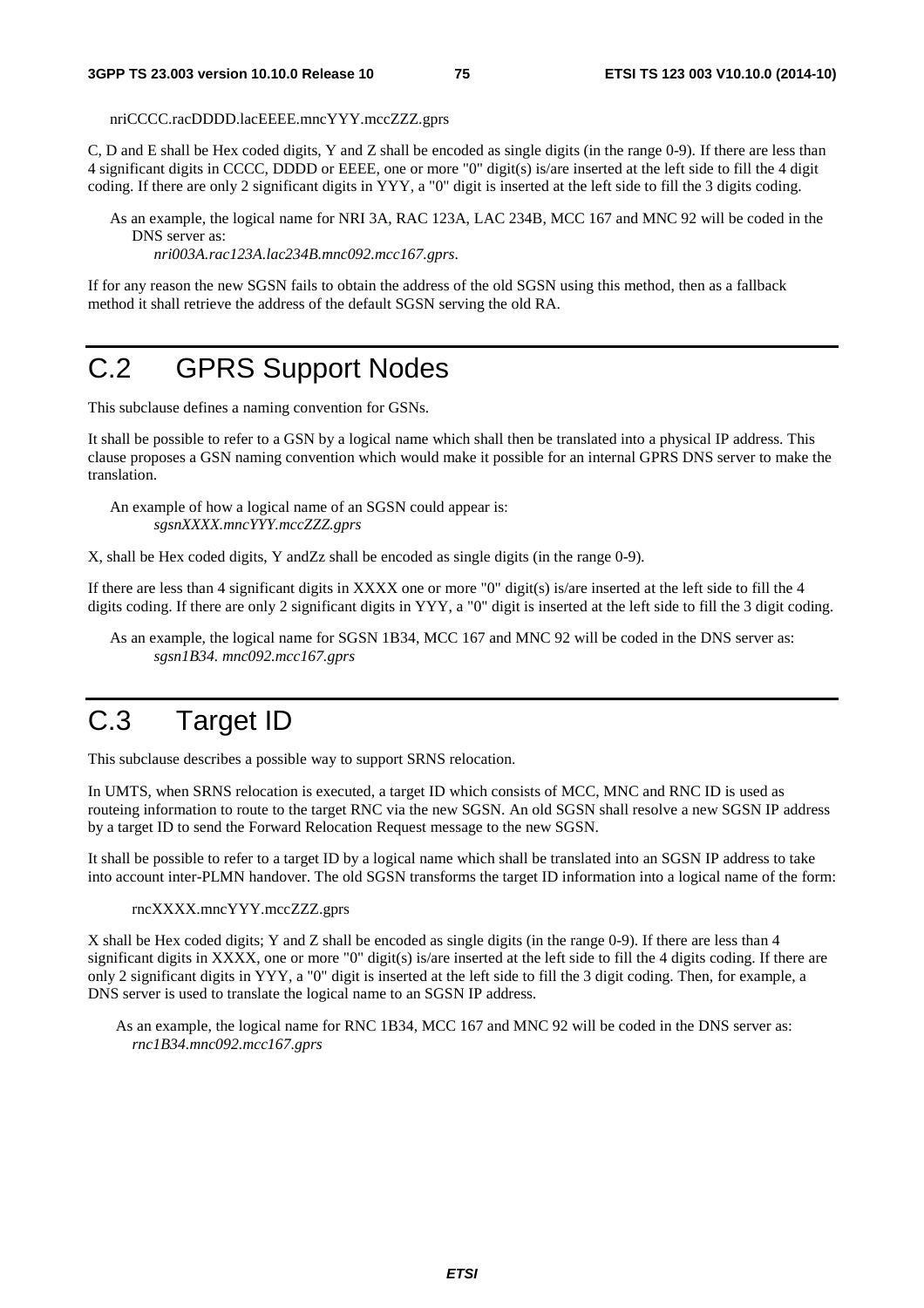## Annex D (informative): Applicability and use of the ".3gppnetwork.org" domain name

There currently exists a private IP network between operators to provide connectivity for user transparent services that utilise protocols that rely on IP. This includes (but is not necessarily limited to) such services as GPRS/PS roaming, WLAN roaming, GPRS/PS inter-PLMN handover and inter-MMSC MM delivery. This inter-PLMN IP backbone network consists of indirect connections using brokers (known as GRXs – GPRS Roaming Exchanges) and direct inter-PLMN connections (e.g. private wire); it is however *not* connected to the Internet. More details can be found in GSMA PRD IR.34 [57].

Within this inter-PLMN IP backbone network, the domain name ".gprs" was originally conceived as the only domain name to be used to enable DNS servers to translate logical names for network nodes to IP addresses (and vice versa). However, after feedback from the Internet Engineering Task Force (IETF) it was identified that use of this domain name has the following drawbacks:

- 1. Leakage of DNS requests for the ".gprs" top level domain into the public Internet is inevitable at sometime or other, especially as the number of services (and therefore number of nodes) using the inter-PLMN IP backbone increases. In the worst case scenario of faulty clients, the performance of the Internet's root DNS servers would be seriously degraded by having to process requests for a top level domain that does not exist.
- 2. It would be very difficult for network operators to detect if/when DNS requests for the ".gprs" domain were leaked to the public Internet (and therefore the security policies of the inter-PLMN IP backbone network were breached), because the Internet's root DNS servers would simply return an error message to the sender of the request only.

To address the above, the IETF recommended using a domain name that is *routable* in the pubic domain but which requests to it are not actually *serviced* in the public domain. The domain name ".3gppnetwork.org" was chosen as the new top level domain name to be used (as far as possible) within the inter-PLMN IP backbone network.

Originally, only the DNS servers connected to the inter-PLMN IP backbone network were populated with the correct information needed to service requests for *all* sub-domains of this domain. However, it was later identified that some new services needed their allocated sub-domain(s) to be resolvable by the UE and not just inter-PLMN IP network nodes. To address this, additional, higher-level sub-domains were created:

- "pub.3gppnetwork.org", which is to be used for domain names that need to be resolvable by UEs (and possibly network nodes too) that are connected to a local area network that is connected to the Internet; and
- "ipxuni.3gppnetwork.org", which is to be used for domain names for UNI interfaces that need to be resolvable by UEs that are connected to a local area network that is not connected to the Internet (e.g. local area networks connected to the inter-PLMN IP network of the IPX).

Therefore, DNS requests for the above domain names can be resolved, while requests for all other sub-domains of "3gppnetwork.org" can simply be configured to return the usual DNS error for unknown hosts (thereby avoiding potential extra, redundant load on the Internet's root DNS servers).

The GSM Association is in charge of allocating new sub-domains of the ".3gppnetwork.org" domain name. The procedure for requesting new sub-domains can be found in Annex E.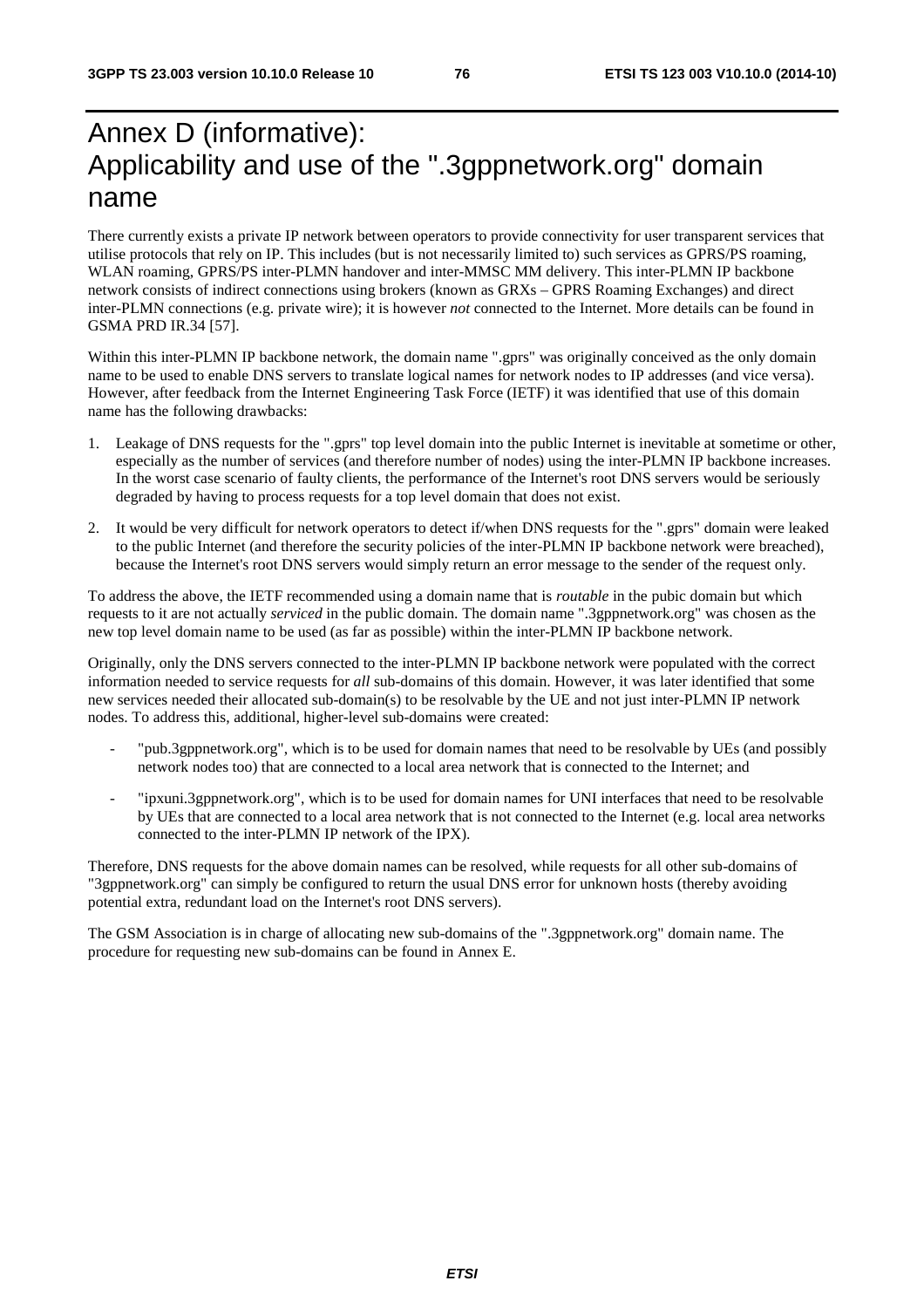### Annex E (normative): Procedure for sub-domain allocation

When a 3GPP member company identifies the need for a new sub-domain name of ".3gppnetwork.org", that 3GPP member company shall propose a CR to this specification at the earliest available meeting of the responsible working group for this TS. The CR shall propose a new sub-domain name. The new sub-domain proposed shall be formatted in one of the formats as described in the following table.

| <b>Sub-domain Format</b>                                                                               | <b>Intended Usage</b>                                                                                                                                                                                                                                            |
|--------------------------------------------------------------------------------------------------------|------------------------------------------------------------------------------------------------------------------------------------------------------------------------------------------------------------------------------------------------------------------|
| <service_id>.mnc<mnc>.mcc<mcc>.3gppnetwork.org<br/>(see notes 1 and 2)</mcc></mnc></service_id>        | Domain name that is to be resolvable by network<br>nodes only. This format inherently adds protection to<br>the identified node, in that attempted DNS<br>resolutions instigated directly from end user<br>equipment will fail indefinitely.                     |
| <service id="">.mnc<mnc>.mcc<mcc>.pub.3qppnetwork.org<br/>(see notes 1 and 2)</mcc></mnc></service>    | Domain name that is to be resolvable by UEs and/or<br>network nodes. This format inherently adds global<br>resolution capability, but at the expense of<br>confidentiality of network topology.                                                                  |
| <service_id>.mnc<mnc>.mcc<mcc>.ipxuni.3qppnetwork.org<br/>(see notes 1 and 2)</mcc></mnc></service_id> | Domain name for UNI interface that is to be<br>resolvable by UEs that are connected to an inter-<br>PLMN IP network that has no connectivity to the<br>Internet.<br>This format inherently adds resolution capability for<br>UEs in closed IP networks e.g. IPX. |

#### **Table E.1: Sub-domain formats for the "3gppnetwork.org" domain and their respective intended usage**

- NOTE 1: "<service ID>" is a chosen label, conformant to DNS naming conventions (usually IETF RFC 1035 [19] and IETF RFC 1123 [20]) that clearly and succinctly describe the service and/or operation that is intended to use this sub-domain.
- NOTE 2: "<MNC>" and "<MCC>" are the MNC (padded to the left with a zero, if only a 2-digit MNC) and MCC of a PLMN.

Care should be taken when choosing which format a domain name should use. Once a format has been chosen, the responsible working group shall then check the CR and either endorse it or reject it. If the CR is endorsed, then the responsible working group shall send an LS to the GSMA IREG describing the following key points:

- the context
- the service
- intended use
- involved actors
- proposed new sub-domain name

GSMA IREG will then verify the consistence of the proposal and its usage within the domain"s structure and interworking rules (e.g. access to the GRX Root DNS servers). GSMA IREG will then endorse or reject the proposal and inform the responsible working group (in 3GPP). It is possible that GSMA IREG will also specify, changes to the newly proposed sub-domain name (e.g. due to requested sub-domain name already allocated).

It should be noted that services already defined to use the ".gprs" domain name will continue to do so and shall not use the new domain name of ".3gppnetwork.org"; this is to avoid destabilising services that are already live.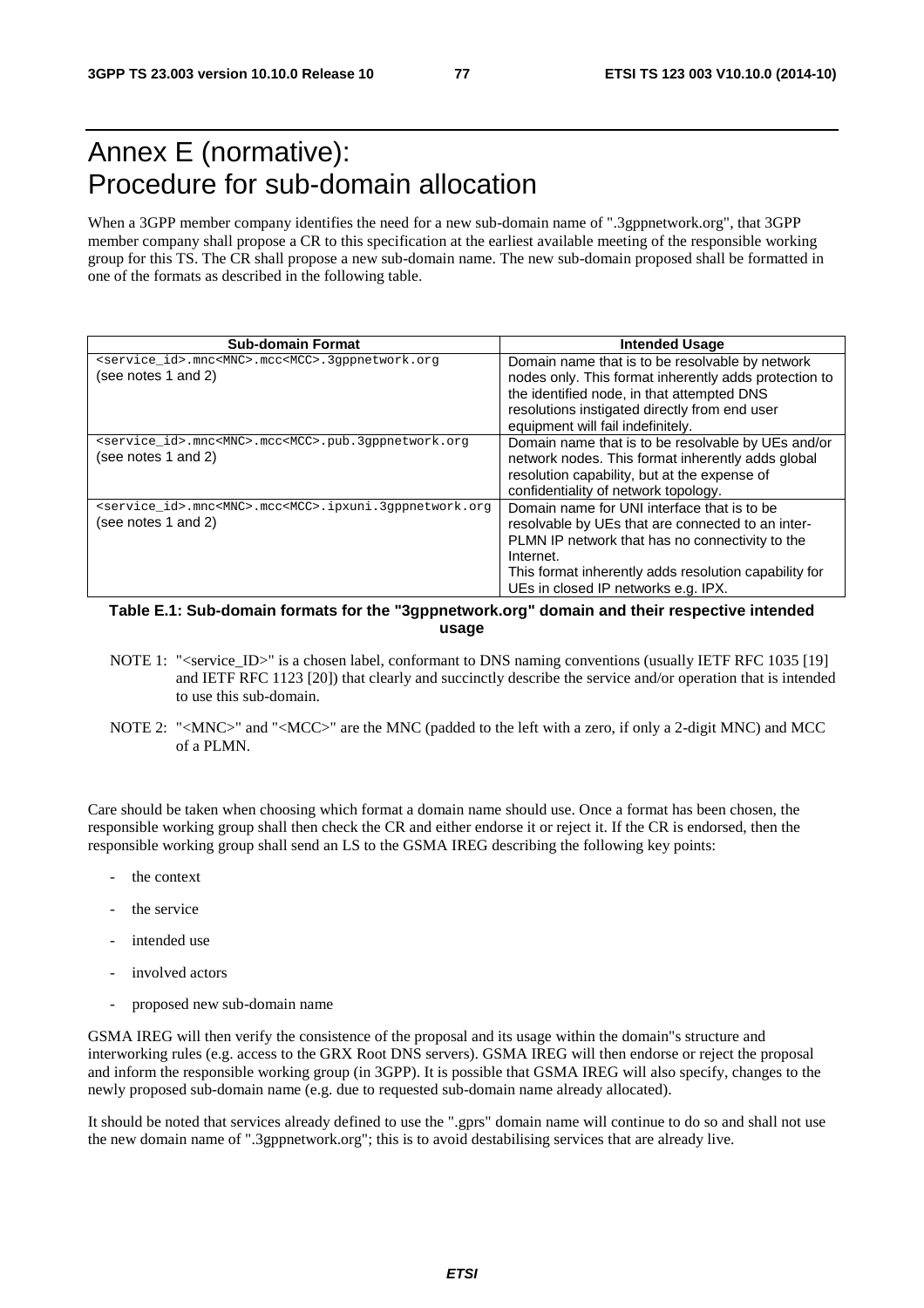٦

### Annex F (informative): Change history

| <b>Change history</b> |                    |                |                  |                     |                    |                                                                                          |  |  |  |
|-----------------------|--------------------|----------------|------------------|---------------------|--------------------|------------------------------------------------------------------------------------------|--|--|--|
| <b>TSG CN#</b>        | <b>Spec</b>        | <b>Version</b> | <b>CR</b>        | <phase></phase>     | <b>New Version</b> | Subject/Comment                                                                          |  |  |  |
|                       | Apr 1999 GSM 03.03 | 7.0.0          |                  |                     |                    | Transferred to 3GPP CN1                                                                  |  |  |  |
| CN#03                 | 23.003             |                |                  |                     | 3.0.0              | Approved at CN#03                                                                        |  |  |  |
| <b>CN#04</b>          | 23.003             | 3.0.0          | 001              | <b>R99</b>          | 3.1.0              | Definition of escape PLMN code                                                           |  |  |  |
| CN#04                 | 23.003             | 3.0.0          | 002r1            | R99                 | 3.1.0              | SSN reallocation for CAP, gsmSCF, SIWF, GGSN,<br>SGSN,                                   |  |  |  |
| <b>CN#04</b>          | 23.003             | 3.0.0          | 003              | R99                 | 3.1.0              | Correction of VGC/VBC reference                                                          |  |  |  |
| <b>CN#04</b>          | 23.003             | 3.0.0          | 004              | R99                 | 3.1.0              | Harmonisation of the MNC-length; correction of CR<br>A019r1                              |  |  |  |
| CN#04                 | 23.003             | 3.0.0          | 005              | R99                 | 3.1.0              | Correction to the MNC length                                                             |  |  |  |
| CN#05                 | 23.003             | 3.1.3          | 007r1            | R99                 | 3.2.0              | ASCII coding of <mnc> and <mcc> in APN OI</mcc></mnc>                                    |  |  |  |
| CN#05                 | 23.003             | 3.1.3          | 008              | R99                 | 3.2.0              | New SSN allocation for RANAP and RNSAP                                                   |  |  |  |
| CN#06                 | 23.003             | 3.2.1          | 011              | <b>R99</b>          | 3.3.0              | Support of VLR and HLR Data Restoration<br>procedures with LCS                           |  |  |  |
| <b>CN#07</b>          | 23.003             | 3.3.0          | 014              | R99                 | 3.4.0              | Necessity of the function of the calculation of an<br>SGSN IP address from the target ID |  |  |  |
| <b>CN#07</b>          | 23.003             | 3.3.0          | 016              | <b>R99</b>          | 3.4.0              | Definition of Service Area Identification                                                |  |  |  |
| <b>CN#07</b>          | 23.003             | 3.3.0          | 017r2            | R99                 | 3.4.0              | Modification of clause 6.2 to enhance IMEI security                                      |  |  |  |
| <b>CN#07</b>          | 23.003             | 3.3.0          | 018              | R99                 | 3.4.0              | Coding of a deleted P-TMSI signature                                                     |  |  |  |
| <b>CN#07</b>          | 23.003             | 3.4.0          | 013r2            | R99                 | 3.4.1              | Introduction of Reserved Service Labels in the APN                                       |  |  |  |
| <b>CN#08</b>          | 23.003             | 3.4.1          | 019              | <b>R99</b>          | 3.5.0              | Missing UTRAN identifiers                                                                |  |  |  |
| <b>CN#08</b>          | 23.003             | 3.4.1          | 021r1            | <b>R99</b>          | 3.5.0              | Editorial Modification of clause 6.2.2.                                                  |  |  |  |
| <b>CN#08</b>          | 23.003             | 3.4.1          | 022              | $\overline{R99}$    | 3.5.0              | <b>IMEI Formats and Encoding</b>                                                         |  |  |  |
| CN#09                 | 23.003             | 3.5.0          | 023              | <b>R99</b>          | 3.6.0              | Alignment of 23.003 with text from 25.401                                                |  |  |  |
| CN#10                 | 23.003             | 3.6.0          | 024              | <b>R99</b>          | 3.7.0              | Moving informative Annex A from 3G TS 29.060<br>and making it normative.                 |  |  |  |
| CN#11                 | 23.003             | 3.7.0          | 025              | <b>R99</b>          | 3.8.0              | Clarification to Definition of Service Area Identifier                                   |  |  |  |
| <b>CN#11</b>          | 23.003             | 3.7.0          | $\overline{026}$ | R99                 | 3.8.0              | Forbidden APN network identifier labels                                                  |  |  |  |
| CN#11                 | 23.003             | 3.8.0          |                  | Rel-4               | 4.0.0              | Updated from R99 to Rel-4 after CN#11                                                    |  |  |  |
| CN#12                 | 23.003             | 4.0.0          | 028r1            | Rel-4               | 4.1.0              | Remove reference to TS23.022                                                             |  |  |  |
| CN#12                 | 23.003             | 4.1.0          | 029r1            | Rel-5               | 5.0.0              | New Subsystem Number for the Position                                                    |  |  |  |
|                       |                    |                |                  |                     |                    | Calculation Application Part on the lupc interface                                       |  |  |  |
| CN#13                 | 23.003             | 5.0.0          | 032              | Rel-5               | 5.1.0              | Clarification on APN labels that begin with a digit                                      |  |  |  |
| CN#13                 | 23.003             | 5.0.0          |                  | Rel-5               | 5.1.0              | Editorial clean up                                                                       |  |  |  |
| CN#14                 | 23.003             | 5.1.0          | 033              | $\overline{R}$ el-5 | 5.2.0              | Rules for TMSI partitioning<br>Introduction of Global CN-ID definition                   |  |  |  |
| CN#14                 | 23.003             | 5.1.0          | 035              | Rel-5               | 5.2.0              |                                                                                          |  |  |  |
| CN#16                 | 23.003             | 5.2.0          | 037r1            | Rel-5               | 5.3.0              | luFlex support for determining old SGSN during                                           |  |  |  |
|                       |                    |                |                  |                     |                    | handover/relocation                                                                      |  |  |  |
| CN#16                 | 23.003             | 5.2.0          | 038              | Rel-5               | 5.3.0              | Allocation of unique prefixes to IPv6 terminals                                          |  |  |  |
| CN#16                 | 23.003             | 5.2.0          | 041r2            | Rel-5               | 5.3.0              | Use of a temporary public user identity                                                  |  |  |  |
| CN#16                 | 23.003             | 5.2.0          | 044              | Rel-5               | 5.3.0              | Restructuring the IMEI to combine the TAC and<br><b>FAC</b>                              |  |  |  |
| CN#16                 | 23.003             | 5.2.0          | 045              | Rel-5               | 5.3.0              | Use of the TLLI codespace in GERAN Iu mode                                               |  |  |  |
| <b>CN#17</b>          | 23.003             | 5.3.0          | 048r3            | Rel-5               | 5.4.0              | Clarification on the definition of DNS                                                   |  |  |  |
| <b>CN#17</b>          | 23.003             | 5.3.0          | 050r1            | Rel-5               | 5.4.0              | Support for Shared Network in connected mode:<br>definition of SNA                       |  |  |  |
| <b>CN#17</b>          | 23.003             | 5.3.0          | 053r1            | Rel-5               | 5.4.0              | Restructuring the IMEI to combine the TAC and<br>FAC in Annex B                          |  |  |  |
| <b>CN#17</b>          | 23.003             | 5.3.0          | 054              | Rel-5               | 5.4.0              | SCCP sub-system Number for IM-SSF                                                        |  |  |  |
| CN#18                 | 23.003             | 5.4.0          | 055r1            | Rel-5               | 5.5.0              | lur-g Introduction                                                                       |  |  |  |
| CN#18                 | 23.003             | 5.4.0          | 056r2            | Rel-5               | 5.5.0              | Editorial clean-up                                                                       |  |  |  |
| CN#18                 | 23.003             | 5.4.0          | 057              | Rel-5               | 5.5.0              | Correction of the private user identity's form                                           |  |  |  |
| CN#18                 | 23.003             | 5.4.0          | 058              | Rel-5               | 5.5.0              | Addition of a reference to the ITU-T<br>RECOMMENDATION E.212 for Mobile Country<br>Codes |  |  |  |
| CN#18                 | 23.003             | 5.4.0          | 059              | Rel-5               | 5.5.0              | Correction to the form of public user identity                                           |  |  |  |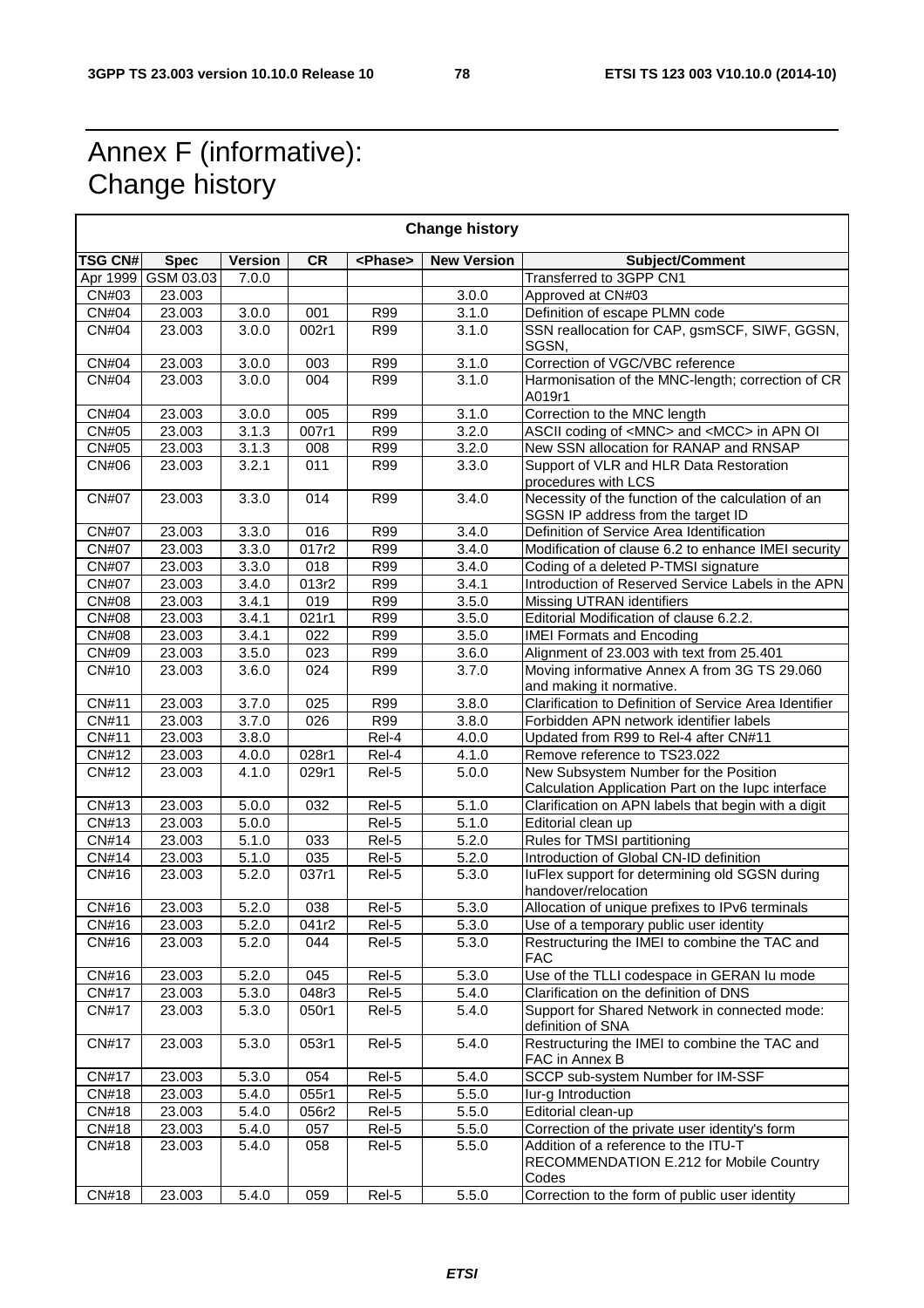|                    | <b>Change history</b> |                |                  |                    |                    |                                                                                      |  |  |  |  |
|--------------------|-----------------------|----------------|------------------|--------------------|--------------------|--------------------------------------------------------------------------------------|--|--|--|--|
| <b>TSG CN#</b>     | <b>Spec</b>           | <b>Version</b> | <b>CR</b>        | <phase></phase>    | <b>New Version</b> | Subject/Comment                                                                      |  |  |  |  |
| <b>CN#18</b>       | 23.003                | 5.4.0          | 062              | Rel-5              | 5.5.0              | Fix miss-interworking for LMSI handling (LMSI<br>definition)                         |  |  |  |  |
| CN#18              | 23.003                | 5.5.0          |                  | Rel-5              | 5.5.1              | Corrupted figures 13 - 18 fixed                                                      |  |  |  |  |
| <b>CN#20</b>       | 23.003                | 5.5.1          | 065              | Rel-5              | 5.6.0              | Correction to Annex C.3 - Target ID                                                  |  |  |  |  |
| CN#21              | 23.003                | 5.6.0          | 072              | Rel-5              | 5.7.0              | Correction to definition of Group-ID, Group call area<br>ID and Group Call Reference |  |  |  |  |
| $\overline{CN#21}$ | 23.003                | 5.7.0          | 073r2            | Rel-6              | 6.0.0              | PSI definition                                                                       |  |  |  |  |
| <b>CN#22</b>       | 23.003                | 6.0.0          | 078              | Rel-6              | 6.1.0              | On the length of the APN NI                                                          |  |  |  |  |
| CN#23              | 23.003                | 6.1.0          | 081              | Rel-6              | 6.2.0              | Changes and corrections to DNS names                                                 |  |  |  |  |
| <b>CN#23</b>       | 23.003                | 6.1.0          | 083r2            | Rel-6              | 6.2.0              | Changes to enable the GSMA root DNS<br>architecture using ".3gppnetwork.org" TLD     |  |  |  |  |
| CN#23              | 23.003                | 6.1.0          | 085r1            | Rel-6              | 6.2.0              | WLAN access parameters moved from TS 24.234<br>to TS 23.003                          |  |  |  |  |
| CN#23              | 23.003                | 6.1.0          | 087              | Rel-6              | 6.2.0              | Assignment of SSN for Presence Network Agent                                         |  |  |  |  |
| CN#24              | 23.003                | 6.2.0          | 086r4            | Rel-6              | 6.3.0              | Clarification of the uses of SIP URIs for Public User<br>ID                          |  |  |  |  |
| <b>CN#24</b>       | 23.003                | 6.2.0          | 088r1            | Rel-6              | 6.3.0              | <b>Addition of TMGI</b>                                                              |  |  |  |  |
| <b>CN#25</b>       | 23.003                | 6.3.0          | 089              | Rel-6              | 6.4.0              | Background of and procedures for the<br>".3gppnetwork.org" domain name               |  |  |  |  |
| <b>CN#25</b>       | 23.003                | 6.3.0          | 090r2            | Rel-6              | 6.4.0              | Decorated NAI format                                                                 |  |  |  |  |
| <b>CN#25</b>       | 23.003                | 6.3.0          | 091r1            | Rel-6              | 6.4.0              | Introduction of temporary identities                                                 |  |  |  |  |
| <b>CN#26</b>       | 23.003                | 6.4.0          | 092r2            | Rel-6              | 6.5.0              | 'otherrealm' format of Decorated NAI                                                 |  |  |  |  |
| <b>CN#26</b>       | 23.003                | 6.4.0          | 095r1            | Rel-6              | 6.5.0              | Clarification of NRI position within (P)-TMSI                                        |  |  |  |  |
| <b>CN#26</b>       | 23.003                | 6.4.0          | 096r1            | $\overline{Rel-6}$ | 6.5.0              | <b>BSF</b> address                                                                   |  |  |  |  |
| <b>CN#27</b>       | 23.003                | 6.5.0          | 097              | Rel-6              | 6.6.0              | <b>Clarification of the TMGI</b>                                                     |  |  |  |  |
| <b>CN#27</b>       | 23.003                | 6.5.0          | 093r3            | Rel-6              | 6.6.0              | Definition of Alternative NAI                                                        |  |  |  |  |
| CT#28              | 23.003                | 6.6.0          | 0099r4           | Rel-6              | 6.7.0              | <b>W-APN Definition</b>                                                              |  |  |  |  |
| CT#28              | 23.003                | 6.6.0          | 0100r5           | Rel-6              | 6.7.0              | Correction to wildcards in PSI                                                       |  |  |  |  |
|                    |                       | 6.7.0          |                  | Rel-6              | 6.7.1              | 2005-07: Correct line break before clause 14<br>header                               |  |  |  |  |
| CT#29              | 23.003                | 6.7.1          | 0102r2           | Rel-6              | 6.8.0              | Corrections to "3gppnetwork.org" addressing                                          |  |  |  |  |
| CT#29              | 23.003                | 6.7.1          | 0103             | Rel-6              | 6.8.0              | Addition of addressing for the Generic Access<br>Network                             |  |  |  |  |
| CT#29              | 23.003                | 6.7.1          | 0104r1           | Rel-6              | 6.8.0              | <b>PSI</b> routing                                                                   |  |  |  |  |
| CT#31              | 23.003                | 6.8.0          | 0106r1           | Rel-6              | 6.9.0              | IETF references update                                                               |  |  |  |  |
| CT#32              | 23.003                | 6.9.0          | 0107r1           | Rel-6              | 6.10.0             | Fast re-authentication identity clarification                                        |  |  |  |  |
| CT#32              | 23.003                | 6.9.0          | 0109r1           | Rel-6              | 6.10.0             | Case insensitive naming convention                                                   |  |  |  |  |
|                    |                       |                | 0111r1           |                    |                    | Correction to the W-APN definition                                                   |  |  |  |  |
| CT#32              | 23.003                | 6.10.0         | 0112r1           | Rel-7              | 7.0.0              | Definition of Anonymous URI in IMS                                                   |  |  |  |  |
| CT#33              | 23.003                | 7.0.0          | 0117r1           | Rel-7              | 7.1.0              | Re-authentication identity definition correction                                     |  |  |  |  |
|                    |                       |                | 0115r3           |                    |                    | Definition of MBMS SAI                                                               |  |  |  |  |
| CT#34              | 23.003                | 7.1.0          | 0118<br>0119r2   | Rel-7              | 7.2.0              | Voice Call Continuity Identification and Addressing<br>Unavailable User Identity     |  |  |  |  |
|                    |                       |                | 0120             |                    |                    | Emergency Realm for I-WLAN network<br>advertisment                                   |  |  |  |  |
|                    |                       |                | 0121             |                    |                    | Definition of emergency W-APN                                                        |  |  |  |  |
|                    |                       |                | 0122r2           |                    |                    | Format of emergency public identity                                                  |  |  |  |  |
| CT#35              | 23.003                | 7.2.0          | 0128r2           | Rel-7              | 7.3.0              | Definition of Private Service identity                                               |  |  |  |  |
|                    |                       |                | 0126r2<br>0129r2 |                    |                    | Definition of emergency APN for IMS em-calls<br>Clarification to TMGI definition     |  |  |  |  |
| CT#36              | 23.003                | 7.3.0          | 0131r2           | Rel-7              | 7.4.0              | Correction of derivation of identifiers, by the UE,<br>using the IMSI                |  |  |  |  |
| CT#37              | 23.003                | 7.4.0          | 0134r1<br>0135r2 | Rel-7              | 7.5.0              | Home realm construction for MBMS roaming<br>PSI clarification                        |  |  |  |  |
|                    |                       |                | 0136             |                    |                    | Remove emergency APN                                                                 |  |  |  |  |
| CT#38              | 23.003                | 7.5.0          | 0138             | Rel-7              | 7.6.0              | Correction to text describing W-APN format                                           |  |  |  |  |
| CT#39              | 23.003                | 7.6.0          | 0141r1           | Rel-7              | 7.7.0              | Structure of TMGI                                                                    |  |  |  |  |
| CT#39              | 23.003                | 7.7.0          | 0140             | Rel-8              | 8.0.0              | Wildcarded Public User Identities format                                             |  |  |  |  |
| CT#40              | 23.003                | 8.0.0          | 0142r2           | Rel-8              | 8.1.0              | IMS public and private identity derivation in 3GPP2                                  |  |  |  |  |
|                    |                       |                | 0144             |                    |                    | Minor corrections to the IMS section                                                 |  |  |  |  |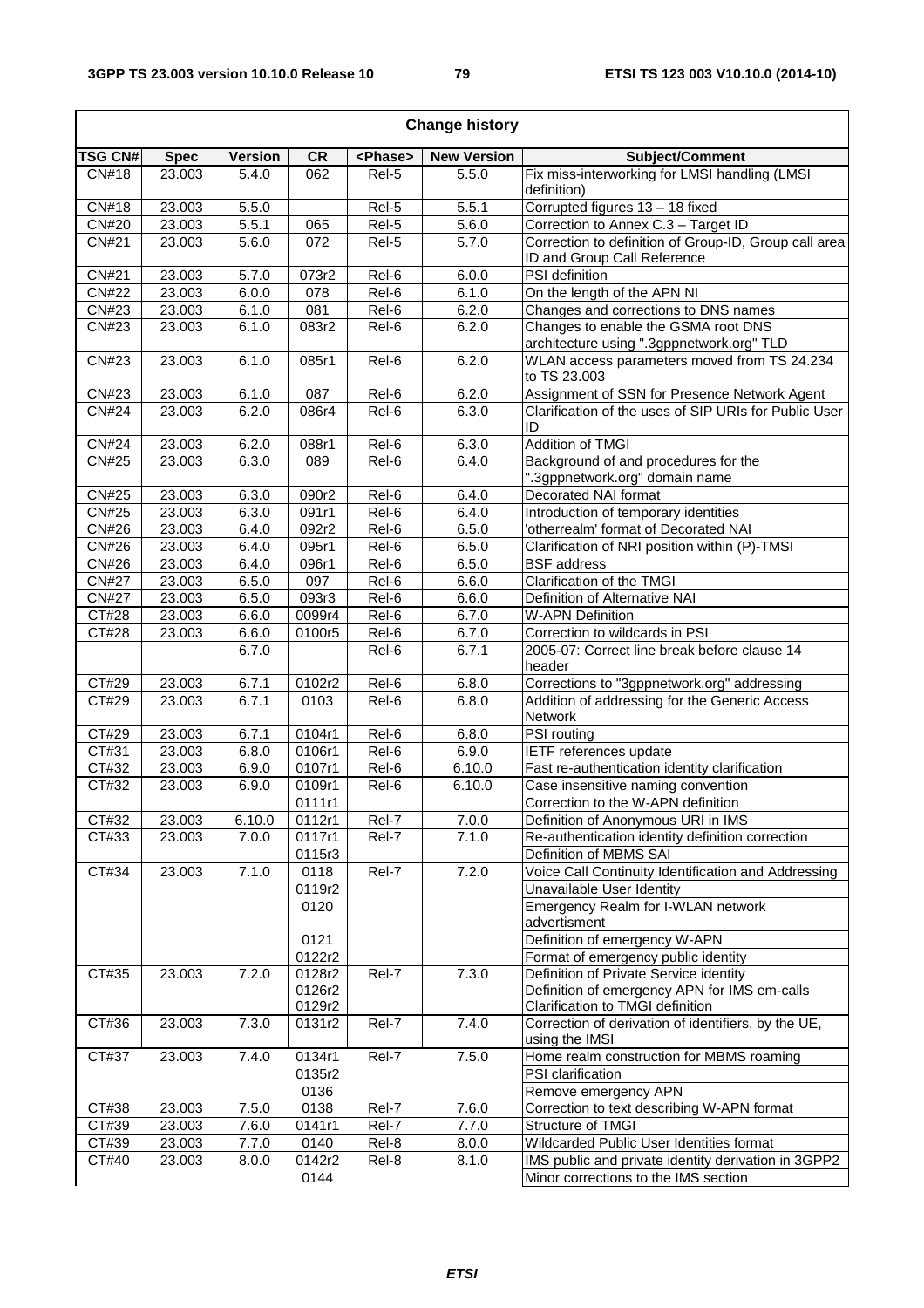4

| <b>Change history</b> |                  |                |                  |                 |                    |                                                                                          |  |  |  |  |
|-----------------------|------------------|----------------|------------------|-----------------|--------------------|------------------------------------------------------------------------------------------|--|--|--|--|
| <b>TSG CN#</b>        | <b>Spec</b>      | <b>Version</b> | <b>CR</b>        | <phase></phase> | <b>New Version</b> | Subject/Comment                                                                          |  |  |  |  |
|                       |                  |                | 0146r2           |                 |                    | NAI for 3GPP access to Non-3GPP Access                                                   |  |  |  |  |
|                       |                  |                |                  |                 |                    | Interworking<br>Addition of IMS Centralized Services related                             |  |  |  |  |
|                       |                  |                | 0143r2           |                 |                    | identities                                                                               |  |  |  |  |
| CT#41                 | 23.003           | 8.1.0          | 0150             | Rel-8           | 8.2.0              | <b>Emergency Public User Identity Removal</b>                                            |  |  |  |  |
|                       |                  |                | 0152r3           |                 |                    | Introduction of IMC in support of common IMS                                             |  |  |  |  |
|                       |                  |                | 0153r1           |                 |                    | Introduction of STN-SR                                                                   |  |  |  |  |
|                       |                  |                | 0154r1           |                 |                    | Addition and correction of DNS related identifiers                                       |  |  |  |  |
|                       |                  |                |                  |                 |                    | for EPC                                                                                  |  |  |  |  |
|                       |                  |                | 0155r1           |                 |                    | Definition of Globally Unique Temporary UE Identity                                      |  |  |  |  |
|                       |                  |                | 0156             |                 |                    | Reference correction                                                                     |  |  |  |  |
|                       |                  |                | 0158r1           |                 |                    | Addition of Conference Factory URI for IMS                                               |  |  |  |  |
|                       |                  |                |                  |                 |                    | <b>Centralized Services</b>                                                              |  |  |  |  |
|                       |                  |                | 0159r1<br>0160r2 |                 |                    | Naming for HA discovery HA-APN<br>Definition and format of access network identifier     |  |  |  |  |
| CT#42                 | 23.003           | 8.2.0          | 0161             |                 | 8.3.0              | <b>SGSN related FQDNs</b>                                                                |  |  |  |  |
|                       |                  |                | 0162             |                 |                    | New "nodes" subdomain for EPC                                                            |  |  |  |  |
|                       |                  |                | 0165             |                 |                    | Clarify the mapping between M-TMSI and P-TMSI                                            |  |  |  |  |
|                       |                  |                | 0166             |                 |                    | Revising the GUTI Definition                                                             |  |  |  |  |
|                       |                  |                | 0163r4           |                 |                    | Closed Subscriber Group                                                                  |  |  |  |  |
|                       |                  |                | 0167r1           |                 |                    | Adding the S-TMSI Definition                                                             |  |  |  |  |
|                       |                  |                | 0168r1           |                 |                    | Definition of instance Id                                                                |  |  |  |  |
|                       |                  |                | 0169             |                 |                    | STN-SR in SGSN                                                                           |  |  |  |  |
| CT#43                 | 23.003           | 8.3.0          | 0170             | Rel-8           | 8.4.0              | Correction to NAI format                                                                 |  |  |  |  |
|                       |                  |                | 0172             |                 |                    | Missing service identifiers for DNS procedures                                           |  |  |  |  |
|                       |                  |                | 0174             |                 |                    | Correction of the GUTI format                                                            |  |  |  |  |
|                       |                  |                | 0176r1           |                 |                    | Correction of the GUTI P-TMSI mapping                                                    |  |  |  |  |
|                       |                  |                | 0177             |                 |                    | Corrections to Service Continuity addressing                                             |  |  |  |  |
|                       |                  |                | 0178r1           |                 |                    | Support of EAP-AKA"                                                                      |  |  |  |  |
|                       |                  |                | 0179r2           |                 |                    | Naming for ANDSF discovery                                                               |  |  |  |  |
|                       |                  |                | 0180r1           |                 |                    | ePDG naming                                                                              |  |  |  |  |
|                       |                  |                | 0181r2           |                 |                    | Clarification about canonical form of IMS Public<br>User Identity when format is TEL URL |  |  |  |  |
|                       |                  |                | 0182             |                 |                    | Temporary Identity Tag Values for Fast Re-                                               |  |  |  |  |
|                       |                  |                |                  |                 |                    | authentication Ids                                                                       |  |  |  |  |
|                       |                  |                | 0187r2           |                 |                    | DNS-APN-OI                                                                               |  |  |  |  |
| CT#44                 | 23.003           | 8.4.0          | 0189r1           | Rel-8           | 8.5.0              | <b>HNB Name Definition</b>                                                               |  |  |  |  |
|                       |                  |                | 0190r1           |                 |                    | Clarification on TAI FQDN                                                                |  |  |  |  |
|                       |                  |                | 0191             |                 |                    | Service Parameters for S2c                                                               |  |  |  |  |
|                       |                  |                | 0193r2           |                 |                    | Reference update for draft-montemurro-gsma-imei-                                         |  |  |  |  |
|                       |                  |                |                  |                 |                    | urn                                                                                      |  |  |  |  |
| CT#45                 | 23.003           | 8.5.0          | 0194r1           | Rel-8           | 8.6.0              | Public User Identity definition in TS 23.003                                             |  |  |  |  |
|                       |                  |                | 0197r1           |                 |                    | Inclusion of CSG Type                                                                    |  |  |  |  |
| CT#45<br>CT#46        | 23.003<br>23.003 | 8.6.0<br>9.0.0 | 0199r1<br>0200r1 | Rel-9<br>Rel-9  | 9.0.0<br>9.1.0     | IMEI Based NAI definitions for emergency services                                        |  |  |  |  |
|                       |                  |                | 0205r4           |                 |                    | <b>IMEI based NAI</b><br><b>IMEI Based NAI</b>                                           |  |  |  |  |
|                       |                  |                | 0210r1           |                 |                    | Reintroducing Emergency APN definition for IMS                                           |  |  |  |  |
|                       |                  |                |                  |                 |                    | based Emergency Call                                                                     |  |  |  |  |
|                       |                  |                | 0212r1           |                 |                    | Clarification for the format of ANDSF-SN in                                              |  |  |  |  |
|                       |                  |                |                  |                 |                    | roaming scenario                                                                         |  |  |  |  |
|                       |                  |                | 0215             |                 |                    | <b>Tracking Area Code</b>                                                                |  |  |  |  |
|                       |                  |                | 0217             |                 |                    | E-UTRAN Cell Global Identification definition                                            |  |  |  |  |
| CT#47                 | 23.003           | 9.1.0          | 0213r4           | Rel-9           | 9.2.0              | Defining H(e)NB identity                                                                 |  |  |  |  |
|                       |                  |                | 0219r2           |                 |                    | Exclude prepended digit from the NAI in PMIPv6                                           |  |  |  |  |
|                       |                  |                | 0221r2           |                 |                    | <b>APN-FQDN</b> construction                                                             |  |  |  |  |
|                       |                  |                | 0223             |                 |                    | Corrections to APN structure                                                             |  |  |  |  |
|                       |                  |                | 0225r1           |                 |                    | Correction on Home Network Realm/Domain                                                  |  |  |  |  |
|                       |                  |                | 0227             |                 |                    | Corrections to IMS Public Identity                                                       |  |  |  |  |
| CT#48                 | 23.003           | 9.2.0          | 0229r1           | Rel-9           | 9.3.0              | Removal of the redundancy reference to 23.401                                            |  |  |  |  |
|                       |                  |                | 0232r1           |                 |                    | IMEI and IMEISV                                                                          |  |  |  |  |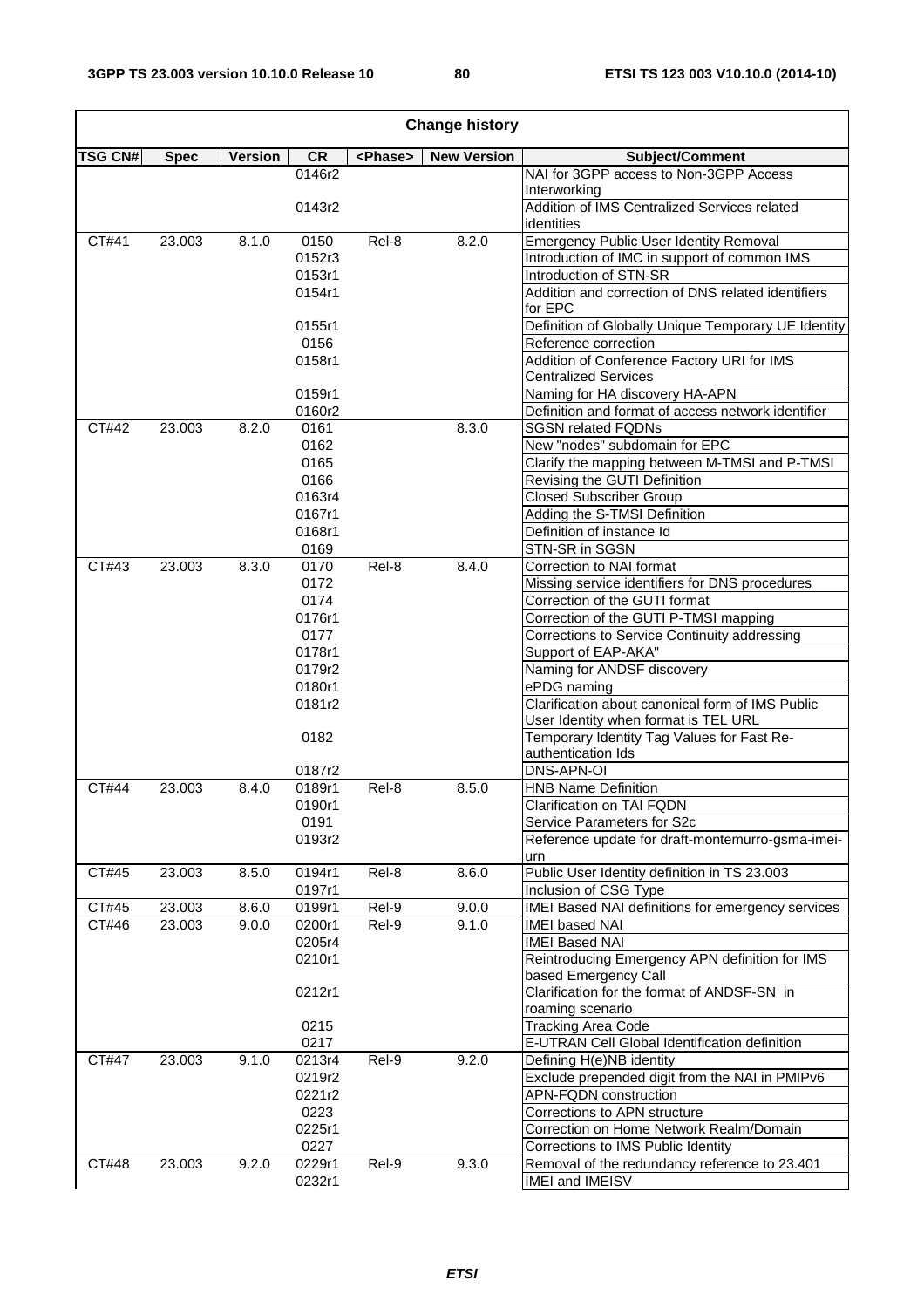| <b>Change history</b> |             |                |        |                 |                     |                                                                             |  |  |  |
|-----------------------|-------------|----------------|--------|-----------------|---------------------|-----------------------------------------------------------------------------|--|--|--|
| <b>TSG CN#</b>        | <b>Spec</b> | <b>Version</b> | CR     | <phase></phase> | <b>New Version</b>  | Subject/Comment                                                             |  |  |  |
|                       |             |                | 0235r1 |                 |                     | Remove ambiguities and improved definition of<br><b>HNB Unique Identity</b> |  |  |  |
|                       |             |                | 0237r2 |                 |                     | Essential corrections to GUTI mapping                                       |  |  |  |
| CT#49                 | 23.003      | 9.3.0          | 0242r1 | Rel-9           | 9.4.0               | PSI use for services hosted in an AS                                        |  |  |  |
|                       |             |                | 0246r3 |                 |                     | Essential corrections to GUTI mapping                                       |  |  |  |
|                       |             |                | 0247r2 |                 |                     | Use of NRI                                                                  |  |  |  |
|                       |             |                | 0256   |                 |                     | Format of the Unavailable User Identity                                     |  |  |  |
|                       |             |                | 0257   |                 |                     | Clarification of UE behaviour with regards to LAC                           |  |  |  |
|                       |             |                |        |                 |                     | format                                                                      |  |  |  |
| CT#50                 | 23.003      | 9.4.0          | 0252r2 | Rel-9           | 9.5.0               | Correction of C-MSISDN definition                                           |  |  |  |
|                       |             |                | 0265   |                 |                     | Updating IMEI URN draft reference                                           |  |  |  |
|                       |             |                | 0268r1 |                 |                     | Determination of type of source node during<br>TAU/RAU                      |  |  |  |
| CT#50                 | 23.003      | 9.5.0          | 0258r3 | <b>Rel-10</b>   | 10.0.0              | eNodeB-ID FQDN for DNS procedures                                           |  |  |  |
|                       |             |                | 0269r1 |                 |                     | Determination of type of source node during<br>TAU/RAU                      |  |  |  |
|                       |             |                | 0259   |                 |                     | Service Parameter on PGW selection for GTP<br>based S2b                     |  |  |  |
| CT#51                 | 23.003      | 10.0.0         | 0274r3 | <b>Rel-10</b>   | 10.1.0              | Relay Node OAM system identification                                        |  |  |  |
|                       |             |                | 0279r3 |                 |                     | Correction of C-MSISDN definition                                           |  |  |  |
|                       |             |                | 0277r1 |                 |                     | Determination of type of source node during<br>TAU/RAU                      |  |  |  |
|                       |             |                | 0285   |                 |                     | Correction to a reference of an outdated IETF draft<br>to an RFC            |  |  |  |
|                       |             |                | 0280r2 |                 |                     | Correction to the reserved values for Tracking Area<br>Code (TAC)           |  |  |  |
|                       |             |                | 0286   |                 |                     | DNS Service Support For Sv                                                  |  |  |  |
|                       |             |                | 0289   |                 |                     | Clarfication of decoding of NRI                                             |  |  |  |
| CT#52                 | 23.003      | 10.1.0         | 0290   | <b>Rel-10</b>   | 10.2.0              | Closed Subscriber Group clarification                                       |  |  |  |
|                       |             |                | 0293r2 |                 |                     | UE moving from E-UTRAN to GERAN                                             |  |  |  |
|                       |             |                | 0294r2 |                 |                     | <b>XCAP Addressing</b>                                                      |  |  |  |
|                       |             |                | 0296r1 |                 |                     | <b>APN Network Identifier</b>                                               |  |  |  |
|                       |             |                | 0299   |                 |                     | Updating IMEI URN draft reference                                           |  |  |  |
| CT#53                 | 23.003      | 10.2.0         | 0307   | <b>Rel-10</b>   | 10.3.0              | Updating IMEI URN draft reference                                           |  |  |  |
|                       |             |                | 0282r4 |                 |                     | Format of Public User Identities and SIP/TEL URI                            |  |  |  |
|                       |             |                | 0303r3 |                 |                     | Emergency NAI for UICC-less Terminal                                        |  |  |  |
| CT#54                 | 23.003      | 10.3.0         | 0316r1 | <b>Rel-10</b>   | 10.4.0              | Definition of Distinct Public User Identity                                 |  |  |  |
|                       |             |                | 0309r1 |                 |                     | <b>Emergency NAI for UICC-less Terminal</b>                                 |  |  |  |
| CT#55                 | 23.003      | 10.4.0         | 0333   | <b>Rel-10</b>   | $10.5.\overline{0}$ | <b>BSF</b> address correction                                               |  |  |  |
|                       |             |                | 0321r2 |                 |                     | Correction to domain name for XCAP Root URI                                 |  |  |  |
|                       |             |                | 0325   |                 |                     | Updating IMEI URN draft reference                                           |  |  |  |
| CT#58                 | 23.003      | 10.5.0         | 0351r1 | <b>Rel-10</b>   | 10.6.0              | Updating IMEI URN draft reference                                           |  |  |  |
| CT#61                 | 23.003      | 10.6.0         | 0357   | <b>Rel-10</b>   | 10.7.0              | Updating IMEI URN draft reference                                           |  |  |  |
|                       |             |                | 0360r1 |                 |                     | MBMS SAI Definition Correction for LTE Access                               |  |  |  |
| CT#62                 | 23.003      | 10.7.0         | 0368   | <b>Rel-10</b>   | 10.8.0              | Updating IMEI URN draft reference                                           |  |  |  |
| CT#63                 | 23.003      | 10.8.0         | 0377   | <b>Rel-10</b>   | 10.9.0              | Updating IMEI URN draft reference                                           |  |  |  |
| CT#65                 | 23.003      | 10.9.0         | 0389   | <b>Rel-10</b>   | 10.10.0             | Updating IMEI URN draft reference to RFC 7254                               |  |  |  |